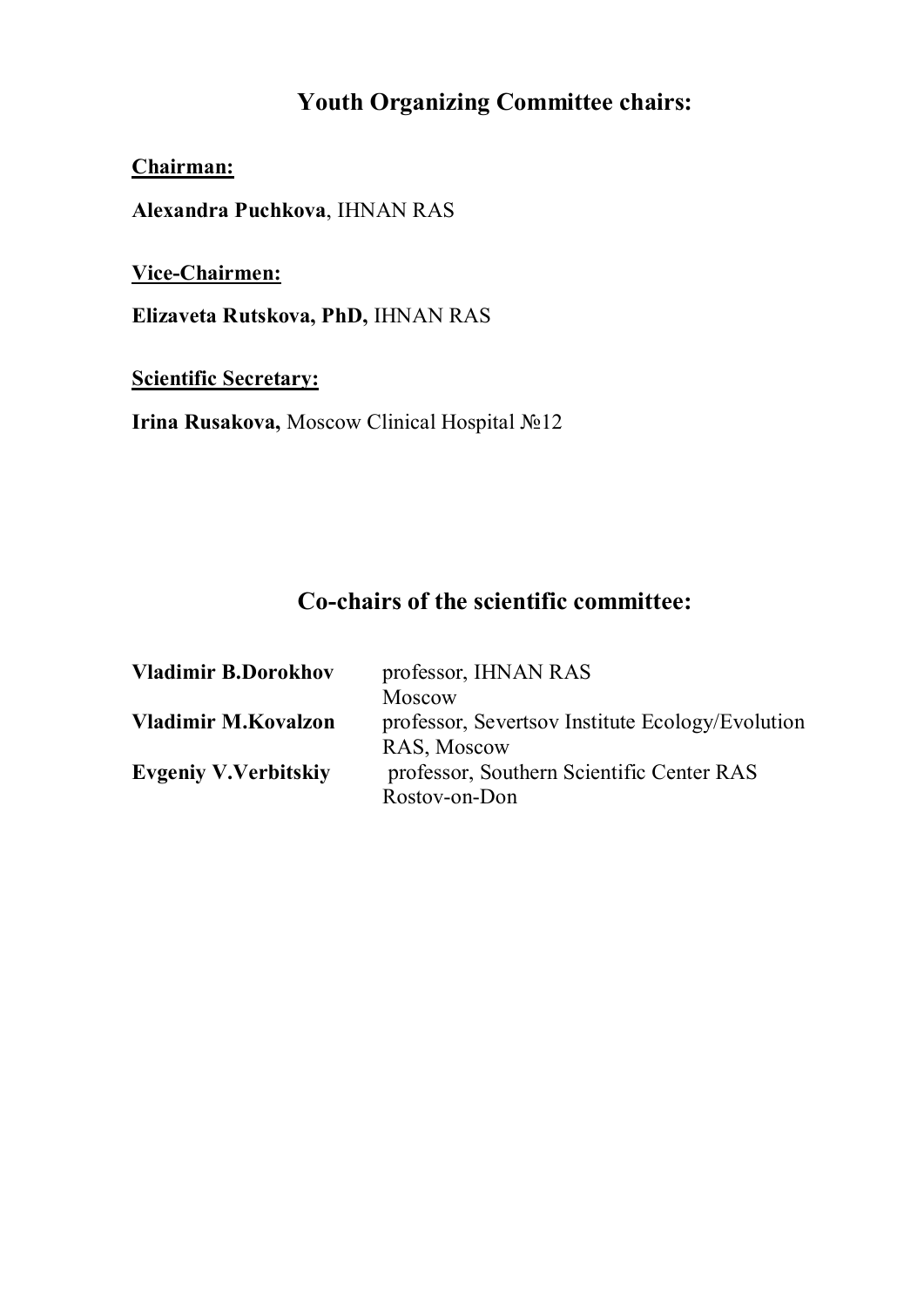# **Молодежный организационный комитет**

| Пучкова А.Н.<br>Арсеньев Г.Н.<br>Косенко П.О.<br>Лаврова Т.П.<br>Манолов А.С.<br>Рассказова Е.И.<br>Русакова И.М.<br>Руцкова Е.М.<br>Ткаченко О.Н. | аспирант ИВНД и НФ РАН - председатель<br>аспирант ИВНД и НФ РАН<br>н.с., к.б.н., ЮФУ, Ростов-на-Дону<br>м.н.с., ИВНД и НФ РАН<br>аспирант ИВНД и НФ РАН<br>с.н.с., к.псих.н., ВНЦПЗ<br>врач-ординатор ГУ ГКБ $N_2$ 12 – отв. секретарь<br>н.с., к.б.н., ИВНД и НФ РАН - зам. председателя<br>н.с., ИВНД и НФ РАН |  |
|----------------------------------------------------------------------------------------------------------------------------------------------------|------------------------------------------------------------------------------------------------------------------------------------------------------------------------------------------------------------------------------------------------------------------------------------------------------------------|--|
|                                                                                                                                                    | Программный комитет                                                                                                                                                                                                                                                                                              |  |
| Дорохов В.Б.<br>Вербицкий Е. В.<br>Ковальзон В.М.                                                                                                  | д.б.н., ИВНД и НФ РАН, Москва, председатель<br>д.б.н., ЮНЦ РАН, Ростов-на-Дону, сопредседатель<br>д.б.н., ИПЭЭ им. А.Н.Северцова РАН, Москва,<br>сопредседатель                                                                                                                                                  |  |
| Балабан П.М.<br>Иваницкий А.М.                                                                                                                     | д.б.н., проф., ИВНД и НФ РАН, Москва<br>чл.-корр. РАН, ИВНД и НФ РАН, Москва                                                                                                                                                                                                                                     |  |
|                                                                                                                                                    | Научный комитет                                                                                                                                                                                                                                                                                                  |  |
| Бузунов Р.В.                                                                                                                                       | д.м.н., ФГУ «Клинический санаторий «Барвиха» УД ПРФ.<br>Моск. обл.                                                                                                                                                                                                                                               |  |
| Буриков А.А.                                                                                                                                       | д.б.н., проф., ЮФУ, Ростов-на-Дону                                                                                                                                                                                                                                                                               |  |
| Дементиенко В.В.                                                                                                                                   | д.т.н., ИРЕ им. В.А. Котельникова РАН, Москва                                                                                                                                                                                                                                                                    |  |
| Калинкин А.Л.                                                                                                                                      | к.м.н., КБ №83 ФМБА, Москва                                                                                                                                                                                                                                                                                      |  |
| Ковров Г.В.                                                                                                                                        | д.м.н., проф., І МГМУ им. И.М.Сеченова, Москва                                                                                                                                                                                                                                                                   |  |
| Левин Я.И.                                                                                                                                         | д.м.н., проф., І МГМУ им. И.М.Сеченова, Москва                                                                                                                                                                                                                                                                   |  |
| Лямин О.И.                                                                                                                                         | к.б.н., ИПЭЭ им. А.Н.Северцова РАН, Москва и UCLA,                                                                                                                                                                                                                                                               |  |
| Оганесян Г.А.                                                                                                                                      | Los Angeles, CA, USA<br>д.м.н., проф., ИЭФБ РАН им. И.М.Сеченова, СПБ                                                                                                                                                                                                                                            |  |
| Пастухов Ю.Ф.                                                                                                                                      | д.б.н., проф., ИЭФБ РАН им. И.М.Сеченова, СПБ                                                                                                                                                                                                                                                                    |  |
| Пигарев И.Н.                                                                                                                                       | д.б.н., ИППИ им. А.А.Харкевича РАН, Москва                                                                                                                                                                                                                                                                       |  |
| Тимофеев И.В.                                                                                                                                      | проф., Университет г.Лаваль, Квебек, Канада                                                                                                                                                                                                                                                                      |  |
| Шахнарович В.М.                                                                                                                                    | к.м.н., ЗАО «НЕЙРОКОМ», Москва                                                                                                                                                                                                                                                                                   |  |
|                                                                                                                                                    |                                                                                                                                                                                                                                                                                                                  |  |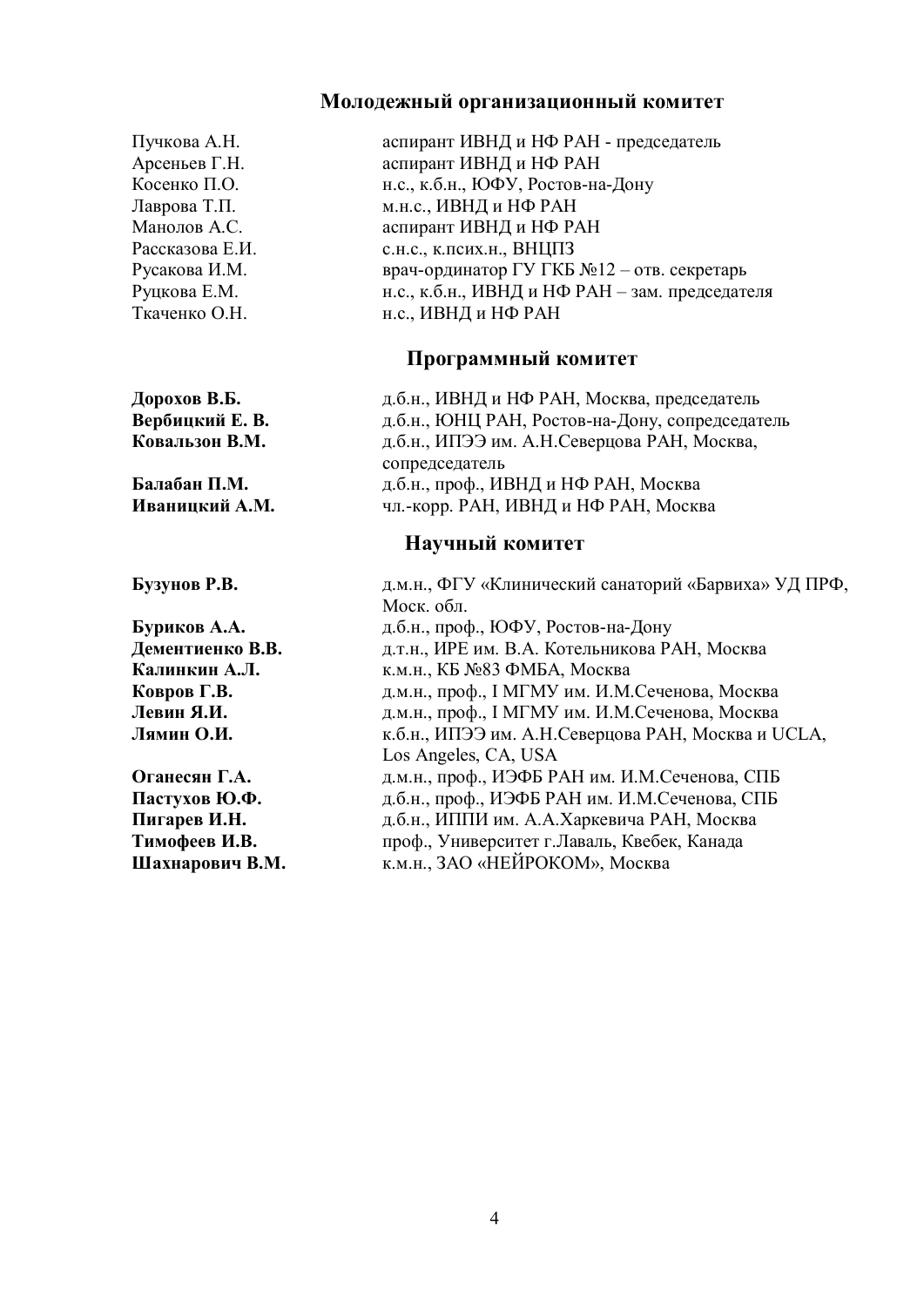# **Content**

| Lectures and papers                              | $6-41$      |
|--------------------------------------------------|-------------|
| Abstacts                                         | $42 - 110$  |
| Lecture and Abstract alphabetical index (eng)    | $111 - 113$ |
| Lecture and Abstract alphabetical index (rus)    | 114-116     |
| Sonmology in the internet $-$ the main resources | 117-120     |

# **Оглавление**

| Лекции и статьи                           | $6 - 41$    |
|-------------------------------------------|-------------|
| Тезисы докладов                           | $42 - 110$  |
| Алфавитный список лекций и тезисов (англ) | $111 - 113$ |
| Алфавитный список лекций и тезисов (рус)  | 114-116     |
| Сомнология в интернете – основные ресурсы | $117 - 120$ |

Составители и редакторы: В.М.Ковальзон и Г.Н.Фесенко (с) авторы, 2011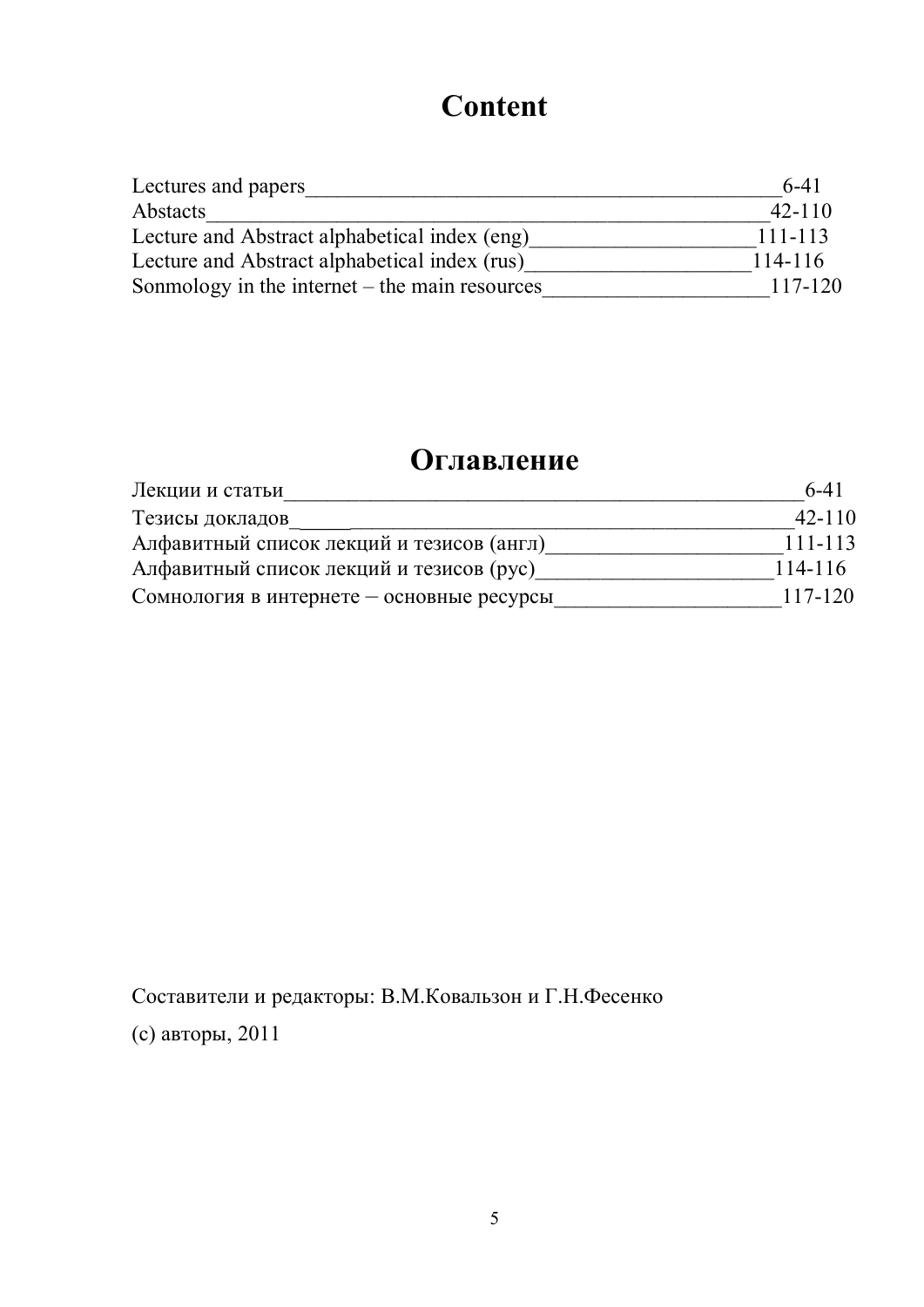## **ЛЕКЦИИ И ДОКЛАДЫ**

## **LECTURES AND PAPERS**

#### **WHY CAN SLEEP PROVOKE A CARDIOVASCVULAR RISK?**

## *Fietze I., Penzel T. Center of Sleep Medicine, Charité – Universitätsmedizin Berlin, Dept. of Cardiology, Berlin, Germany*

#### **Summary**

Until now we assume that we need 6 hours of sleep, the so-called core sleep, for mental and physical restoration for the next day. Population based studies confirmed, that less than 6 hours of sleep does increase cardiovascular mortality. Which actual disorder is then the reason for mortality is still not clear. In women, elevated blood pressure seems to be the most important factor. Elevated blood pressure is found more often in a case of short sleep duration compared to normal sleep duration. Too long sleep duration increases mortality too. This may be caused or modified by underlying sleep disordered breathing. This topic has not been investigated in the studies reviewed. The role of sleep quality, number of arousals, and other sleep architecture characteristics remains open too. Nevertheless, the increased risk in patients with short sleep duration cannot be set equal to the increased risk for all patients with chronic insomnia. Even if this comparison may be possible, the increased cardiovascular risk in patients with sleep disordered breathing is well established today. Arterial hypertension, stroke, cardiac arrhythmias (e.g. atrial fibrillation), heart failure, coronary heart disease, diabetes mellitus, and arteriosclerosis are some of the disorders which are caused by sleep apnea or aggravated by sleep apnea. The main reason for these symptoms is the disturbed sympathovagal balance (LF/HF ratio) and the recurrent intermittent hypoxia events during sleep. Therefore it is very important to diagnose and treat sleep apnea at an early stage of the disease. For all other sleep disorders a cardiovascular risk has not been proven. Only an indirect proof via too short sleep may be given. Indeed until now we do not know whether the restless legs or PLM syndrome or sleep wake rhythm disorders present a relevant cardiovascular risk. The diagnostic gold standard is cardiorespiratory polysomnography. New non-invasive recording methods combined with prospective interventional population-based long-term studies can help us to demonstrate on a large scale that a sufficiently long and qualitatively good sleep is indeed protective for the cardiovascular system.

During the last 100 years we have lost about two hours of sleep duration. This is due to industrialization of society and the new developed 24-hour-society in industrial countries. This 24-hour-society leads to the tendency to minimize sleep or even to eliminate sleep if there is a need for prolonged wakefulness. So the question remains, how much sleep is needed to remain healthy. On the other side raises the question how short can sleep be to get a cardiovascular risk in addition to becoming sleepy or to report a subjective non-restorative sleep.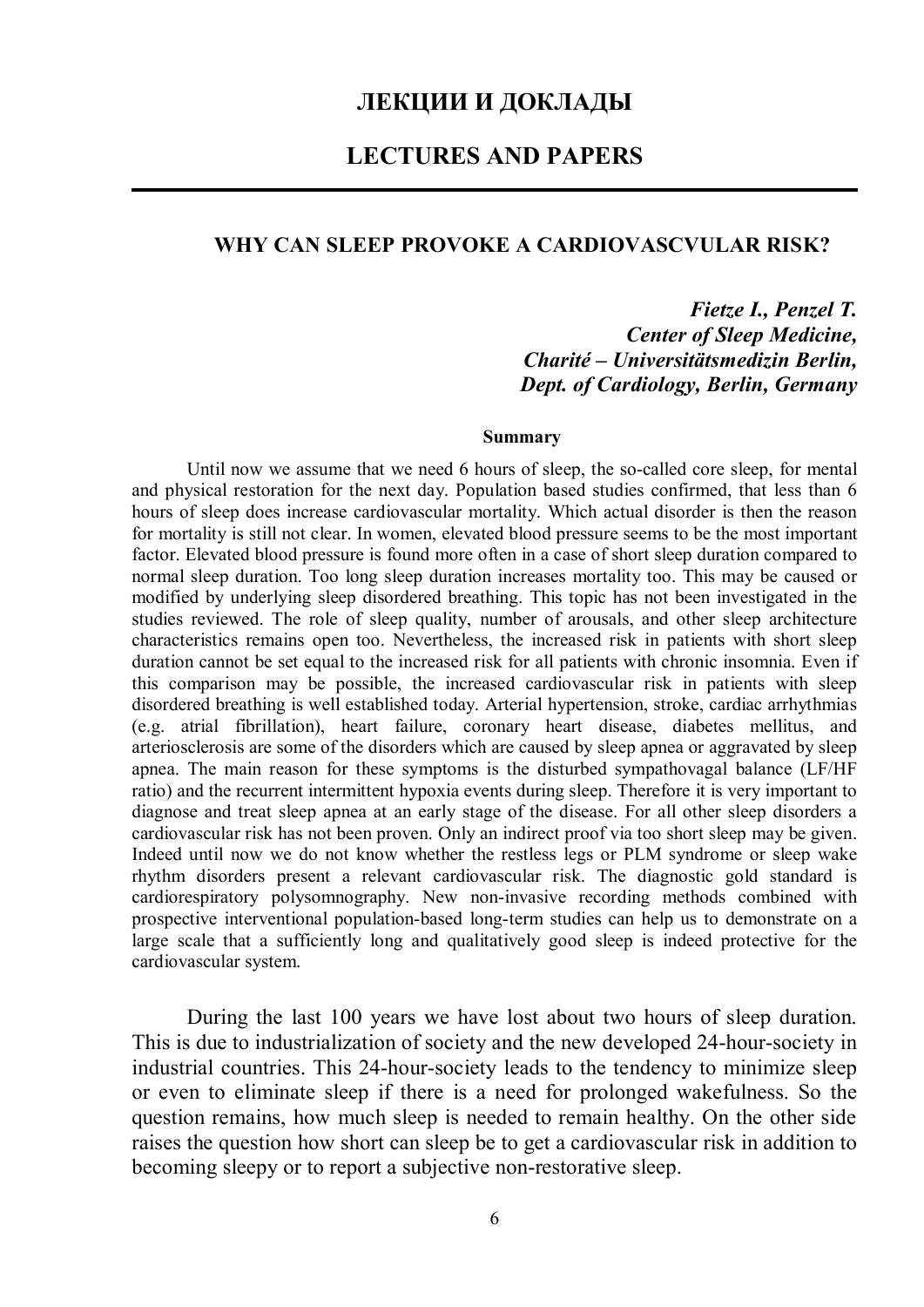Until now the literature leads to the assumption that we need 6 hours of sleep, the so called core sleep (defined by J. Horne 1989) and some optional sleep to be mentally and physically restored the next day (Horne 2010). There are few data about this essential topic. There are some aging studies about core sleep and optional sleep (Wauquier 1992). Population based studies even confirmed that less than 6 hours of sleep does increase cardiovascular morbidity and mortality (Kripke 2002, 2010, Eguchi 2008). Kripke et al. (2010) found significant more survivors sleeping between 300 and 390 minutes than 160 to 300 or 390 to 502 minutes at night in a population with a mean age of 67.6 years.

Which actual disorder is then the reason for mortality is not clear until now. In women elevated blood pressure seems to be most important (Cappucio 2007, Stranges, 2010); it may be also in men (Vgontzas 2009) and even in adolescents (Javaheri 2008), but not in elderly (van den Berg 2007). On the other site, Amagai et al (2010) found an increased cardiovascular risk (stroke and myocardial infarction) just in men and not in women in the Jichi Medical School Cohort Study, and Eguchi et al. (2010) reported recently an increased risk of stroke in elderly hypertensives with short sleep duration. Diabetes mellitus and obesity are other important underlying diseases (Chao 2010). What are the possible underlying mechanisms for the altered cardiovascular risk in short or poor sleepers? There are some different mechanisms known which may be involved like calcification of arteries (King 2008, Abe 2011), elevated triglyceride (Kaneita, 2008), hyperglycemia or diabetes mellitus (van Cauter 2008; Chao, 2010) or elevated sympathetic nervous tone (Morgan 1995).

Among women, both short and long sleep durations are associated with a high serum triglyceride level or a low HDL cholesterol level (Kaneita et al. 2008). Katano et al. (2011) report about a relationship between sleep duration and metabolic syndrome and found an independent association between sleep duration and the following items 1) high blood pressure; 2) dyslipidemia; 3) impaired glucose tolerance; and 4) overweight.

Long sleep duration also increases mortality (Kripke 2002, 2010). This may be caused or modified by underlying sleep disordered breathing because this had not been investigated in the studies reviewed. This also may be the explanation for the relationship between sleep and body weight and Diabetes (Tuomiletho 2009).

The role of sleep quality, number of arousals, and other sleep architecture characteristics in this respect remains open. Therefore the increased risk in patients with short sleep duration cannot be set equal to the increased risk for all patients with a chronic insomnia even if this comparison may be possible to be drawn.

The increased cardiovascular risk in patients with sleep disordered breathing is well established today. Arterial hypertension, stroke, cardiac arrhythmias (e.g., atrial fibrillation), heart failure, coronary heart disease, diabetes mellitus, and arteriosclerosis are some of the disorders which are caused by sleep apnea or are aggravated by sleep apnea (McNicholas 2007, Somers 2008). The reason for this is especially the nocturnally disturbed sympathovagal balance and the recurrent nocturnal intermittent hypoxia events leading to chronic inflammation and related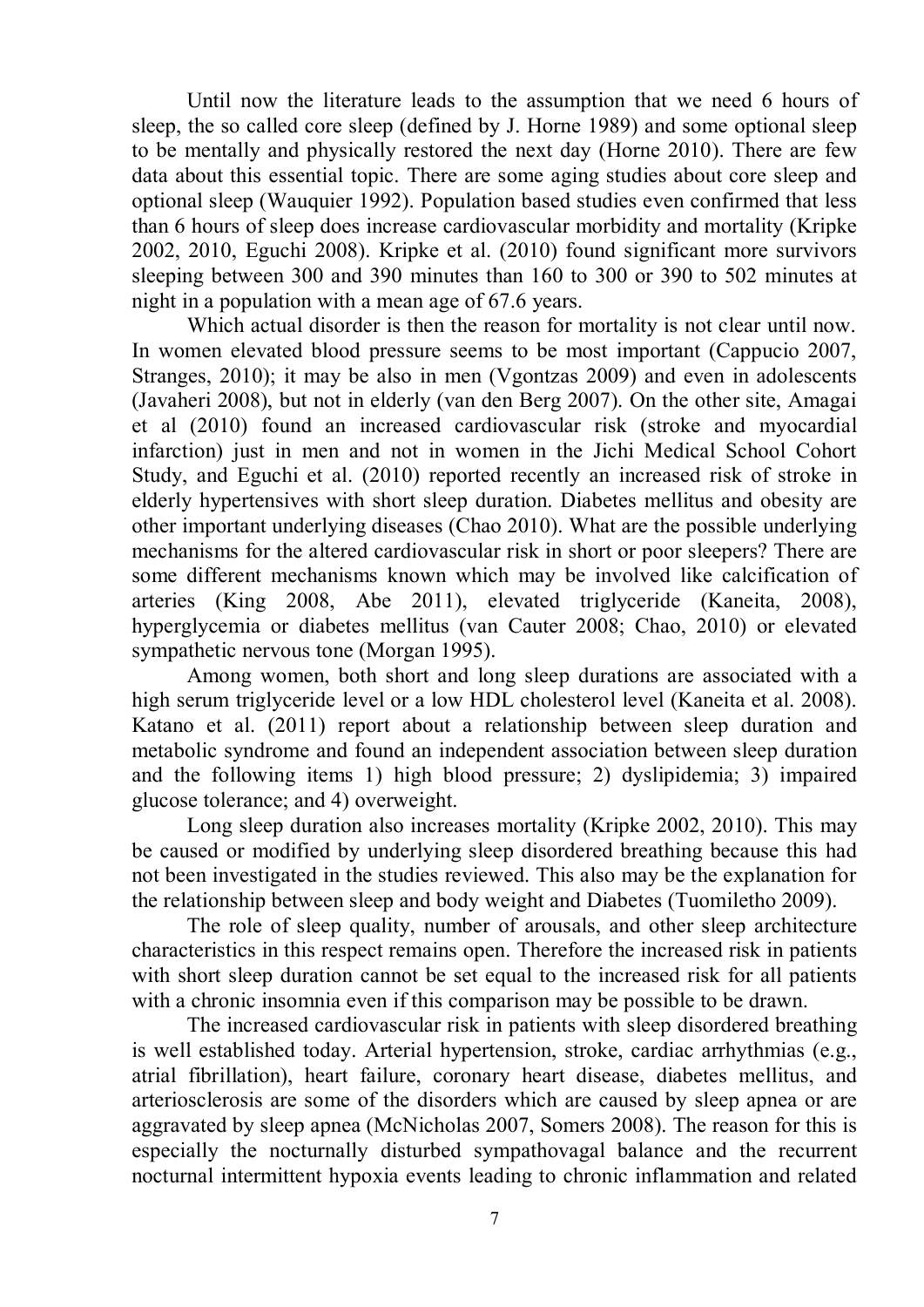vessel consequences. Therefore it is very important to diagnose and treat sleep apnea at an early stage of the disease. In order to obtain a full and valid diagnosis the standard method is cardiorespiratory polysomnography (Iber 2007). The cardiorespiratory polysomnography recordings include three leads of electroencephalogram (EEG), two leads of electrooculogram (EOG), electromyogram (EMG) of the submental muscle and two m. tibialis leads, respiratory oronasal airflow by means of thermosensors and nasal pressure sensors, respiratory effort of thorax and abdomen by means of inductive plethysmography, one lead of electrocardiogram (ECG), and continuous blood pressure curve with the Portapres device. EEG, EOG, and EMG are used to score the sleep into different sleep stages according to the guidelines of Rechtschaffen and Kales which had been revised in 2007 by the American Academy of Sleep Medicine.

For all other sleep disorders the cardiovascular risk has not been proven. Only an indirect proof via too short sleep may be given. Indeed until now we do not know whether the restless legs or PLM syndrome or sleep wake rhythm disorders present a relevant cardiovascular risk. Pennestri et al. (2007) reported about periodic leg movement-related repetitive nocturnal blood pressure fluctuations that could contribute to the risk of cardiovascular diseases in patients with restless legs syndrome, especially in the elderly. More studies are needed to confirm this relationship also with regard to the restless legs syndrome without periodic leg movements.

New non-invasive recording methods will help us to characterize the cardiovascular risk in patients with sleep disorders more widely and easier. One example for this is the peripheral arterial tonometry introduced by P. Lavie (Lavie 2000). The ambulatory four to six channel polygraphy will give an indication about possible sleep disordered breathing (Collop 2007). The non-invasive blood pressure measurement with the Portapres<sup>®</sup> device and ABPM or 24hour ECG will give a direct indication about a cardiovascular risk. Indirect parameters are the calculated heart rate variability or baroreceptor sensitivity (Penzel 2007, Peter 2011,), the pulse transit time and the pulse wave analysis are indirect parameters derived from the ECG, blood pressure measurement and pulsoximetry. From ECG we can derive heart rate variability measures such as the high frequency and the low frequency component in the frequency spectrum. This indicates activation of the sympathetic and parasympathetic system. The very low frequency component indicates the presence of sleep disordered breathing. In addition to these frequency domain parameters, also time domain parameters can be derived. This is the electrocardiographic derived respiration (EDR). The electrocardiographic derived respiration reflects changes in R-wave amplitude of the ECG. The pulse wave can be evaluated to extract pulse wave time and based on this blood pressure may be derived. These parameters can be detected even by one channel screening devices. Therefore it is possible to do a risk screening in patients with any kind of sleep disorder in order to strengthen the therapeutic decision and in order to make an effective treatment control. In order to establish a good sequence of diagnosis and treatment and follow up, a good management for sleep medicine must be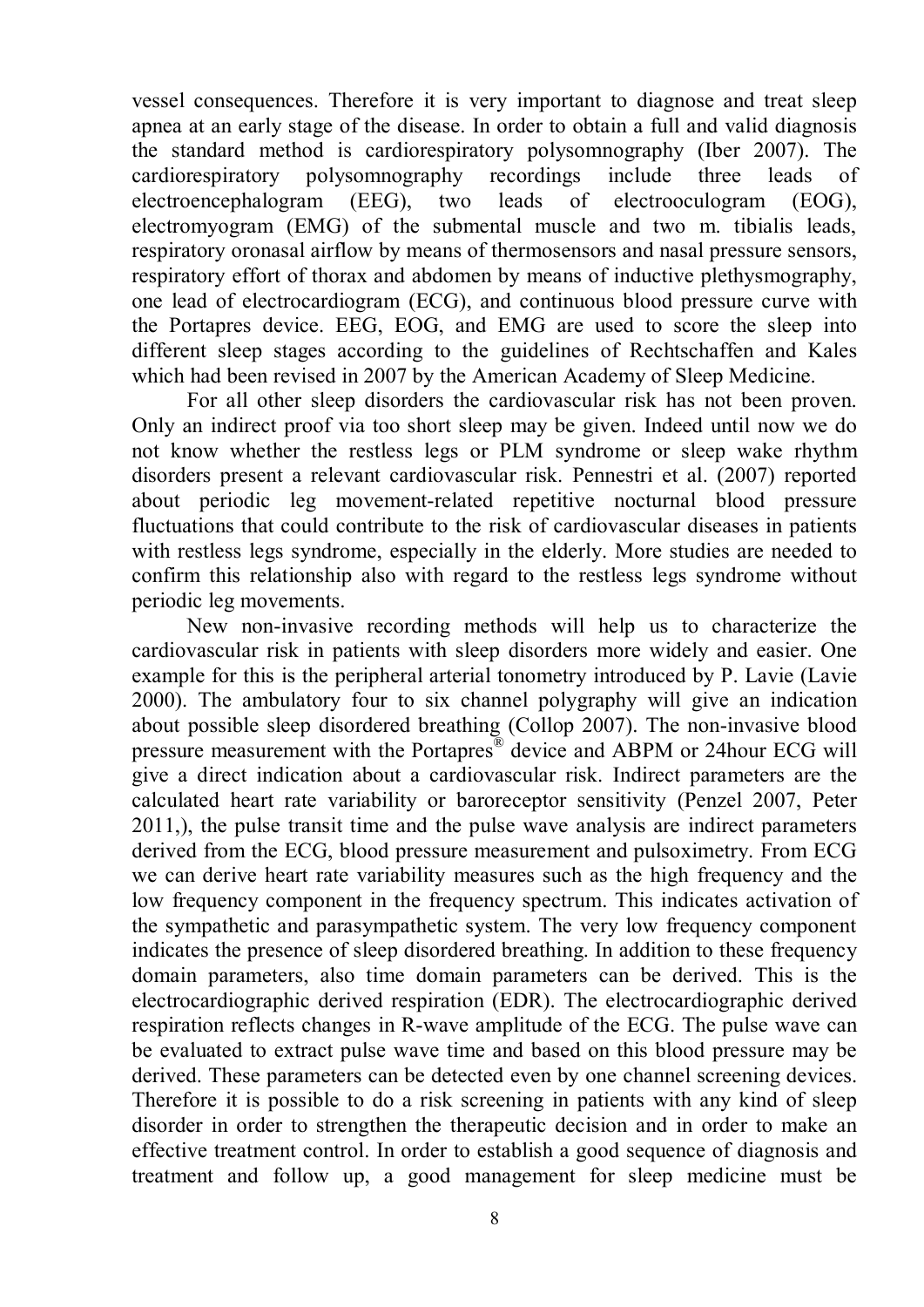established. This is partially achieved in Europe and definitely can be improved (Fietze, Sleep Med. 2011).

Once such ambulatory monitoring combined with prospective interventional population-based long-term studies can help us to demonstrate that a sufficiently long and qualitatively good sleep is indeed protective for the cardiovascular system.

#### **REFERENCES**

- 1. Abe T., Aoki T., Yata S., Okada M. [Sleep duration is significantly associated with carotid artery](http://www.ncbi.nlm.nih.gov/pubmed/21411100) [atherosclerosis incidence in a Japanese population.](http://www.ncbi.nlm.nih.gov/pubmed/21411100) Atherosclerosis. 2011 Feb 24. [Epub ahead of print].
- 2. [Amagai Y](http://www.ncbi.nlm.nih.gov/pubmed?term=%22Amagai%20Y%22%5BAuthor%5D)., [Ishikawa S.](http://www.ncbi.nlm.nih.gov/pubmed?term=%22Ishikawa%20S%22%5BAuthor%5D), [Gotoh T](http://www.ncbi.nlm.nih.gov/pubmed?term=%22Gotoh%20T%22%5BAuthor%5D)., [Kayaba K.](http://www.ncbi.nlm.nih.gov/pubmed?term=%22Kayaba%20K%22%5BAuthor%5D), [Nakamura Y.](http://www.ncbi.nlm.nih.gov/pubmed?term=%22Nakamura%20Y%22%5BAuthor%5D), [Kajii E](http://www.ncbi.nlm.nih.gov/pubmed?term=%22Kajii%20E%22%5BAuthor%5D). Sleep duration and incidence of cardiovascular events in a Japanese population: the Jichi Medical School cohort study. [J Epidemiol.](http://www.ncbi.nlm.nih.gov/pubmed?term=Amagai%20sleep%202010) 2010;20(2):106-10.
- 3. Cappuccio F.P, Stranges S., Kandala N.B., Miller M.A., Taggart F.M., Kumari M., Ferrie J.E., Shipley M.J., Brunner E.J., Marmot M.G. [Gender-specific associations of short sleep duration](http://www.ncbi.nlm.nih.gov/pubmed/17785629) [with prevalent and incident hypertension: the Whitehall II Study.](http://www.ncbi.nlm.nih.gov/pubmed/17785629) Hypertension. 2007 Oct;50(4):693-700.
- 4. Chao C.Y., Wu J.S., Yang Y.C., Shih C.C., Wang R.H., Lu F.H., Chang C.J. [Sleep duration is a](http://www.ncbi.nlm.nih.gov/pubmed/20846701) [potential risk factor for newly diagnosed type 2 diabetes mellitus.](http://www.ncbi.nlm.nih.gov/pubmed/20846701) Metabolism. 2011 Jun;60(6):799-804. Epub 2010 Sep 16.
- 5. Collop N.A.., Anderson W.M., Boehlecke B., Claman D., Goldberg R., Gottlieb D.J., Hudgel D., Sateia M., Schwab R.; Portable Monitoring Task Force of the American Academy of Sleep Medicine. [Clinical guidelines for the use of unattended portable monitors in the diagnosis of](http://www.ncbi.nlm.nih.gov/pubmed/18198809) [obstructive sleep apnea in adult patients. Portable Monitoring Task Force of the American](http://www.ncbi.nlm.nih.gov/pubmed/18198809) [Academy of Sleep Medicine.](http://www.ncbi.nlm.nih.gov/pubmed/18198809) J. Clin. Sleep Med. 2007 Dec 15; 3(7):737-47.
- 6. Eguchi K., Pickering T.G., Schwartz J.E., Hoshide S., Ishikawa J., Ishikawa S., Shimada K., Kario K. [Short sleep duration as an independent predictor of cardiovascular events in Japanese](http://www.ncbi.nlm.nih.gov/pubmed/19001199) [patients with hypertension.](http://www.ncbi.nlm.nih.gov/pubmed/19001199) Arch. Intern. Med. 2008 Nov 10;168(20):2225-31.
- 7. Eguchi K., Hoshide S., Ishikawa S., Shimada K., Kario K. [Short sleep duration is an independent](http://www.ncbi.nlm.nih.gov/pubmed/20940066) [predictor of stroke events in elderly hypertensive patients.](http://www.ncbi.nlm.nih.gov/pubmed/20940066) J. Am. Soc. Hypertens. 2010 Sep-Oct;4(5):255-62
- 8. Fietze I., Penzel T., Alonderis A., Barbe F., Bonsignore M.R., Calverly P., De Backer W., Diefenbach K., Donic V., Eijsvogel M.M., Franklin K.A., Gislason T., Grote L., Hedner J., Jennum P., Lavie L., Lavie P., Levy P., Lombardi C., Mallin W., Marrone O., Montserrat J.M., Papathanasiou E.S., Parati G., Plywaczewski R., Pretl M., Riha R.L., Rodenstein D., Saaresranta T., Schulz R., Sliwinski P., Steiropoulos P., Svaza J., Tomori Z., Tonnesen P., Varoneckas G., Verbraecken J., Vesely J., Vitols A., Zielinski J., McNicholas W.T.; COST Action B26 Group. [Management of obstructive sleep apnea in Europe.](http://www.ncbi.nlm.nih.gov/pubmed/21167776) Sleep. Med. 2011 Feb:12(2):190-7.
- 9. Horne J. [Habitual 'short sleep': six hours is 'safe'.](http://www.ncbi.nlm.nih.gov/pubmed/20470265) J. Sleep. Res. 2010 Mar;19(1 Pt 1):119-20.
- 10. Javaheri S., Storfer-Isser A., Rosen C.L., Redline S. [Sleep quality and elevated blood pressure in](http://www.ncbi.nlm.nih.gov/pubmed/18711015) [adolescents.](http://www.ncbi.nlm.nih.gov/pubmed/18711015) Circulation. 2008 Sep 2;118(10):1034-40.
- 11. Kaneita Y., Uchiyama M., Yoshiike N., Ohida T. [Associations of usual sleep duration with serum](http://www.ncbi.nlm.nih.gov/pubmed/18517035) [lipid and lipoprotein levels.](http://www.ncbi.nlm.nih.gov/pubmed/18517035) Sleep. 2008 May;31(5):645-52.
- 12. King C.R., Knutson K.L., Rathouz P.J., Sidney S., Liu K., Lauderdale D.S. [Short sleep duration](http://www.ncbi.nlm.nih.gov/pubmed/19109114) [and incident coronary artery calcification.](http://www.ncbi.nlm.nih.gov/pubmed/19109114) JAMA. 2008 Dec 24;300(24):2859-66.
- 13. Kripke D.F., Garfinkel L., Wingard D.L., Klauber M.R., Marler M.R.. [Mortality associated with](http://www.ncbi.nlm.nih.gov/pubmed/11825133) [sleep duration and insomnia.](http://www.ncbi.nlm.nih.gov/pubmed/11825133) Arch. Gen. Psychiatry. 2002 Feb;59(2):131-6.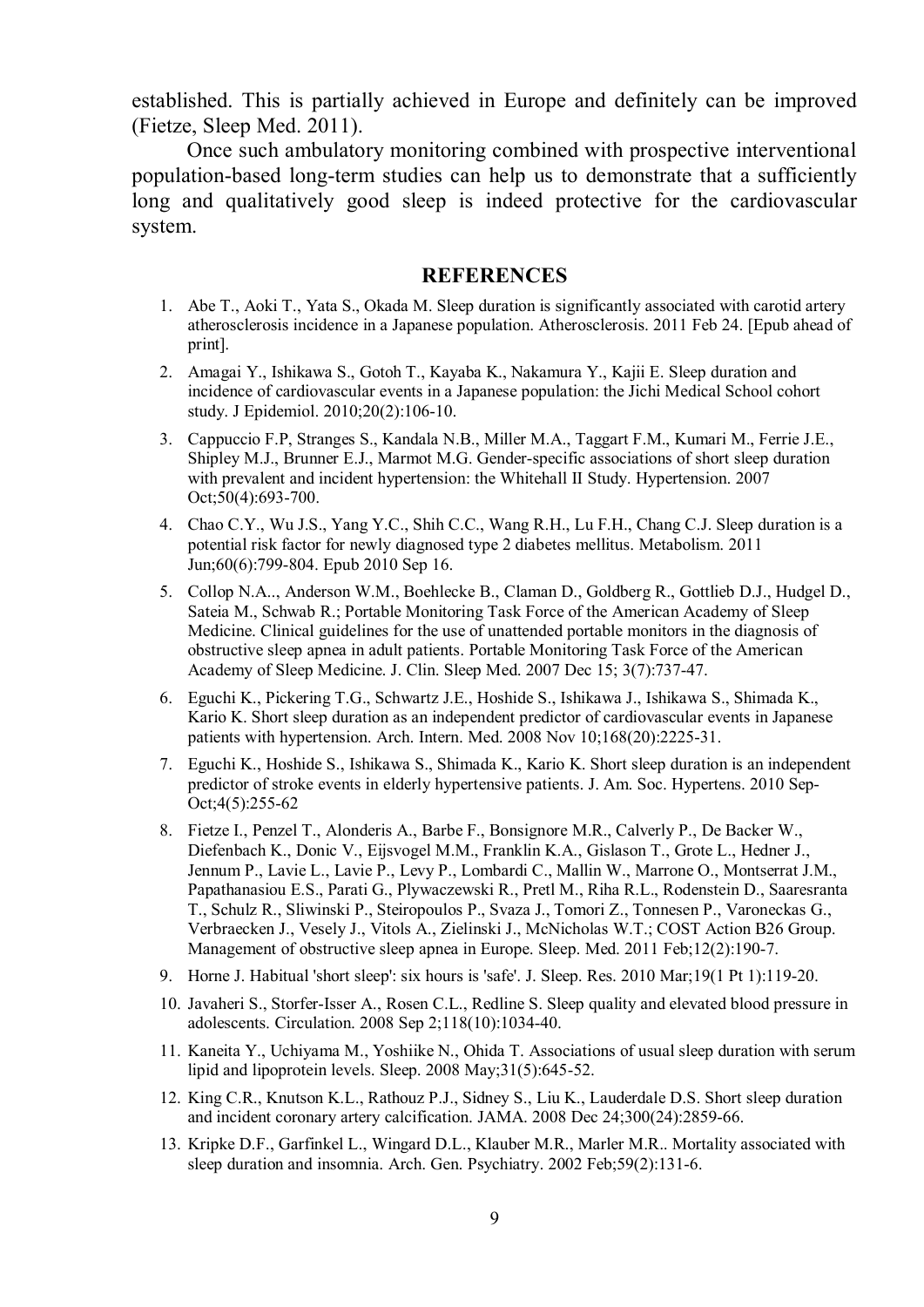- 14. Kripke D.F., Langer R.D., Elliott J.A., Klauber M.R., Rex K.M. [Mortality related to actigraphic](http://www.ncbi.nlm.nih.gov/pubmed/20870457) [long and short sleep.](http://www.ncbi.nlm.nih.gov/pubmed/20870457) Sleep Med. 2011 Jan;12(1):28-33.
- 15. Lavie P., Schnall R.P., Sheffy J., Shlitner A. [Peripheral vasoconstriction during REM sleep](http://www.ncbi.nlm.nih.gov/pubmed/10835649) [detected by a new plethysmographic method.](http://www.ncbi.nlm.nih.gov/pubmed/10835649) Nat. Med. 2000 Jun;6(6):606.
- 16. McNicholas W.T., Bonsigore M.R.; Management Committee of EU COST ACTION B26. [Sleep](http://www.ncbi.nlm.nih.gov/pubmed/17197482) [apnoea as an independent risk factor for cardiovascular disease: current evidence, basic](http://www.ncbi.nlm.nih.gov/pubmed/17197482) [mechanisms and research priorities.](http://www.ncbi.nlm.nih.gov/pubmed/17197482) Eur. Respir J. 2007 Jan;29(1):156-78.
- 17. Morgan B.J., Crabtree D.C., Palta M., Skatrud J.B. [Combined hypoxia and hypercapnia evokes](http://www.ncbi.nlm.nih.gov/pubmed/7559221) [long-lasting sympathetic activation in humans.](http://www.ncbi.nlm.nih.gov/pubmed/7559221) J. Appl. Physiol. 1995 Jul;79(1):205-13.
- 18. Pennestri MH, Montplaisir J, Colombo R, Lavigne G, Lanfranchi PA. [Nocturnal blood pressure](http://www.ncbi.nlm.nih.gov/pubmed/17420405) [changes in patients with restless legs syndrome.](http://www.ncbi.nlm.nih.gov/pubmed/17420405) Neurology. 2007 Apr 10;68(15):1213-8.
- 19. [Penzel T.](http://www.ncbi.nlm.nih.gov/pubmed?term=%22Penzel%20T%22%5BAuthor%5D), [Wessel N.](http://www.ncbi.nlm.nih.gov/pubmed?term=%22Wessel%20N%22%5BAuthor%5D), [Riedl M](http://www.ncbi.nlm.nih.gov/pubmed?term=%22Riedl%20M%22%5BAuthor%5D)., [Kantelhardt J.W](http://www.ncbi.nlm.nih.gov/pubmed?term=%22Kantelhardt%20JW%22%5BAuthor%5D)., [Rostig S](http://www.ncbi.nlm.nih.gov/pubmed?term=%22Rostig%20S%22%5BAuthor%5D)., [Glos M](http://www.ncbi.nlm.nih.gov/pubmed?term=%22Glos%20M%22%5BAuthor%5D)., [Suhrbier A.](http://www.ncbi.nlm.nih.gov/pubmed?term=%22Suhrbier%20A%22%5BAuthor%5D), [Malberg H.](http://www.ncbi.nlm.nih.gov/pubmed?term=%22Malberg%20H%22%5BAuthor%5D), [Fietze I.](http://www.ncbi.nlm.nih.gov/pubmed?term=%22Fietze%20I%22%5BAuthor%5D) Cardiovascular and respiratory dynamics during normal and pathological sleep. [Chaos.](http://www.ncbi.nlm.nih.gov/pubmed?term=Penzel%20Chaos%20fietze) 2007 Mar;17(1):015116.
- 20. Peter J.G., Glos M., Blau A., Penzel T., Baumann G., Fietze I. Clin Res Cardiol. [Daytime](http://www.ncbi.nlm.nih.gov/pubmed/21107584) [baroreflex sensitivity in patients with primary insomnia.](http://www.ncbi.nlm.nih.gov/pubmed/21107584) 2011 Apr;100(4):351-8.
- 21. Silber M.H., Ancoli-Israel S., Bonnet M.H., Chokroverty S., Grigg-Damberger M.M., Hirshkowitz M., Kapen S., Keenan S.A., Kryger M.H., Penzel T., Pressman M.R., Iber C. [The](http://www.ncbi.nlm.nih.gov/pubmed/17557422) [visual scoring of sleep in adults.](http://www.ncbi.nlm.nih.gov/pubmed/17557422) J. Clin. Sleep Med. 2007 Mar 15;3(2):121-31.
- 22. Somers V.K., White D.P., Amin R., Abraham W.T., Costa F., Culebras A., Daniels S., Floras J.S., Hunt C.E., Olson L.J., Pickering T.G., Russell R., Woo M., Young T. [Sleep apnea and](http://www.ncbi.nlm.nih.gov/pubmed/18702977) [cardiovascular disease: an American Heart Association/American College of Cardiology](http://www.ncbi.nlm.nih.gov/pubmed/18702977) [Foundation Scientific Statement from the American Heart Association Council for High Blood](http://www.ncbi.nlm.nih.gov/pubmed/18702977) [Pressure Research Professional Education Committee, Council on Clinical Cardiology, Stroke](http://www.ncbi.nlm.nih.gov/pubmed/18702977) [Council, and Council on Cardiovascular Nursing.](http://www.ncbi.nlm.nih.gov/pubmed/18702977) J. Am. Coll. Cardiol. 2008 Aug 19;52(8):686- 717.
- 23. Stranges S., Dorn J.M., Cappuccio F.P., Donahue R.P., Rafalson L.B., Hovey K.M., Freudenheim J.L., Kandala N.B., Miller M.A., Trevisan M. [A population-based study of reduced sleep duration](http://www.ncbi.nlm.nih.gov/pubmed/20040890) [and hypertension: the strongest association may be in premenopausal women.](http://www.ncbi.nlm.nih.gov/pubmed/20040890) J. Hypertens. 2010 May; 28(5): 896-902.
- 24. Tuomilehto H., Peltonen M., Partinen M., Lavigne G., Eriksson J.G., Herder C., Aunola S., Keinänen-Kiukaanniemi S., Ilanne-Parikka P., Uusitupa M., Tuomilehto J., Lindström J.; Finnish Diabetes Prevention Study Group. [Sleep duration, lifestyle intervention, and incidence of type 2](http://www.ncbi.nlm.nih.gov/pubmed/19651919) [diabetes in impaired glucose tolerance: The Finnish Diabetes Prevention Study.](http://www.ncbi.nlm.nih.gov/pubmed/19651919) Diabetes Care. 2009 Nov;32(11):1965-71.
- 25. Van Cauter E., Spiegel K., Tasali E., Leproult R. [Metabolic consequences of sleep and sleep loss.](http://www.ncbi.nlm.nih.gov/pubmed/18929315) Sleep Med. 2008 Sep;9 Suppl 1:S23-8.
- 26. Van den Berg J.F., Tulen J.H., Neven A.K., Hofman A., Miedema H.M., Witteman J.C., Tiemeier H. [Sleep duration and hypertension are not associated in the elderly.](http://www.ncbi.nlm.nih.gov/pubmed/17635854) Hypertension. 2007 Sep;50(3):585-9.
- 27. Vgontzas A.N., Liao D., Bixler E.O., Chrousos G.P., Vela-Bueno A. [Insomnia with objective](http://www.ncbi.nlm.nih.gov/pubmed/19413143) [short sleep duration is associated with a high risk for hypertension.](http://www.ncbi.nlm.nih.gov/pubmed/19413143) Sleep. 2009 Apr;32(4):491-7.
- 28. Wauquier A., van Sweden B. [Aging of core and optional sleep.](http://www.ncbi.nlm.nih.gov/pubmed/1637928) Biol. Psychiatry. 1992 May 1;31(9):866-80.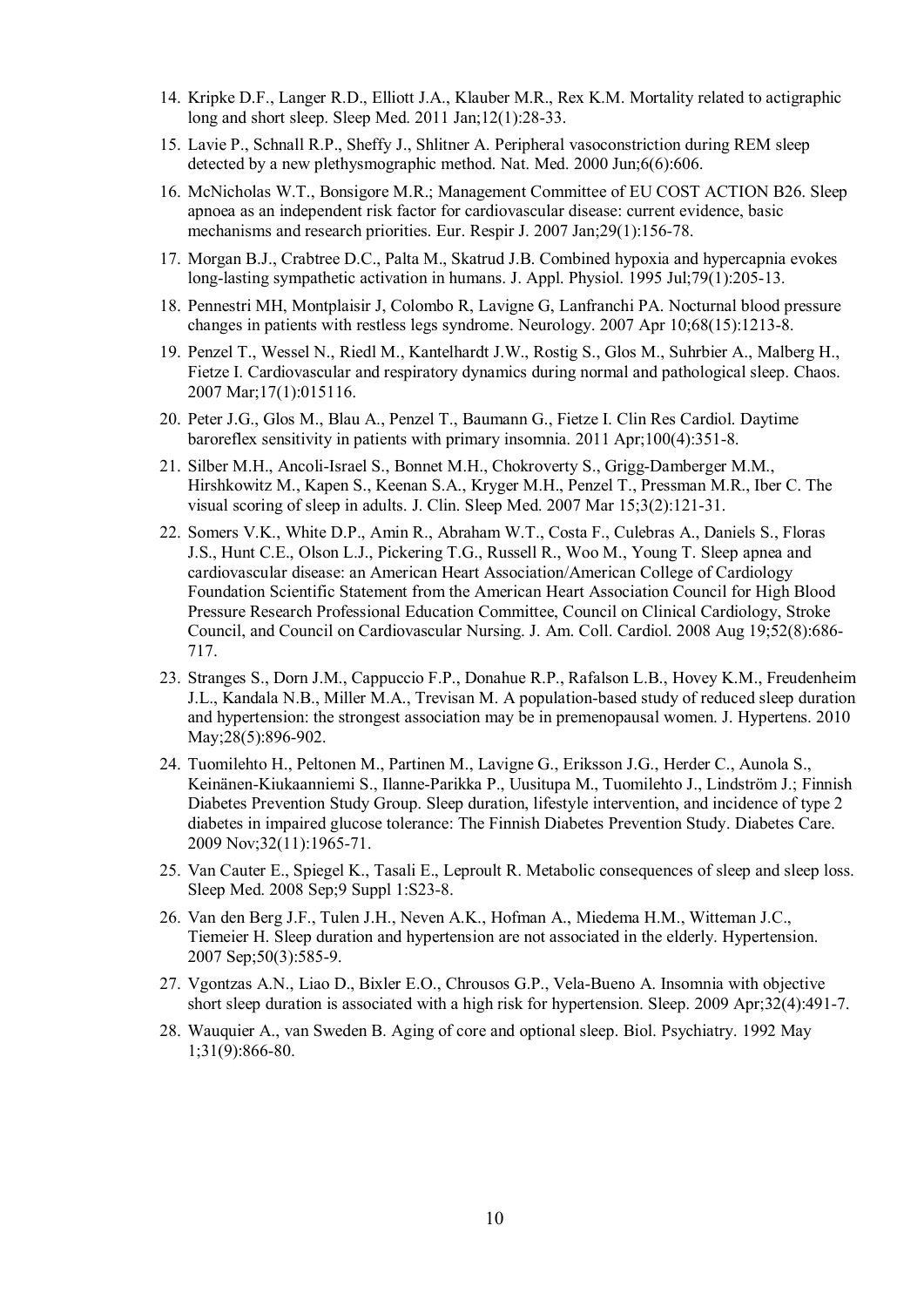## **OVERVIEW ON CLINICS, PATHOLOGY, DIAGNOSIS, DIFFERENTIAL-DIAGNOSIS AND TREATMENT OF RBD**

*Högl B.*

## *Schlaflabor und Spezialambulanz für Schlafstörungen Univ.-Klinik für Neurologie Innsbruck, Austria*

According to the International Classification of Sleep Disorders (ICSD-2) REM sleep behavior disorder (RBD) is diagnosed based on polysomnography plus sleep history or video recording of sleep. The criteria of RBD include REM sleep without atonia in the EMG (excessive tonic or phasic muscle activity in the submental and/or extremity muscles), a history or a PSG video documentation of abnormal sleep behaviors which are (potentially) injurious or sleep disruptive. The patient´s history or the video need to show disruptive sleep behaviors, (potentially) violent behaviors or excessive jerking. It is impossible to to make a definite diagnoses of RBD without polysomnography. Differential diagnosis include both night-time hallucinations, or nonREM parasomnias. Here, PSG is needed to cinfirm that the patient is asleep and the behaviors come out of REM-sleep. The differential diagnosis also includes severe sleep apnea syndromes, which can go along with vocalizations and abnormal movements at the end of apneas. Other motor disturbences of sleep such as periodic limb movements and epilepsy can be clearly distinguished from RBD, too. It should be noted, that history alone is insufficient to make a definite diagnoses of RBD. In addition, patients with RBD often need to be questioned very specifically about their symptoms, and will not mention them to their doctor when questioned about insomnia, snoring or daytimesleepiness alone (Frauscher et al, 2010). Advanced methods for quantification of muscle activity during REM sleep are currently in development by several groups, e.g. the SINBAR group (Iranzo, Frauscher et al, 2011).

Classically a distinction has been made between idiopathic RBD and symptomatic RBD associated to other diseases, e.g. synucleinopathies as Parkinson's disease, Multiple System Atrophy or dementia with Lewy-bodies. Other possible causes for symptomatic RBD are narcolepsy, antidepressive medication, other neurodegenerative disorders, and other diseases such as alcohol withdrawal syndromes, and many others more.

The concept of idiopathic RBD has been questioned recently. It has been shown that patients with idiopathic RBD have abnormal EEG slowing to the wakefulness, reduced visuaspatial construction abilities, subtle motor impairments,and have hyperechogenic aerials in the midbrain, abnormal olfactory function and minimal cognitive impairment more often than patients without RBD. This has supported the concept that RBD is a disorder not only occuring during REM sleep, but involving widespread brain functions . RBD has also a prognostic significance: Schenck and coworkers have shown that 38% of patients with formally idiopathic RBD in the course of subsequent years develop a parkinsonian syndrome, and this number even ncreased over the subsequent years. Similar data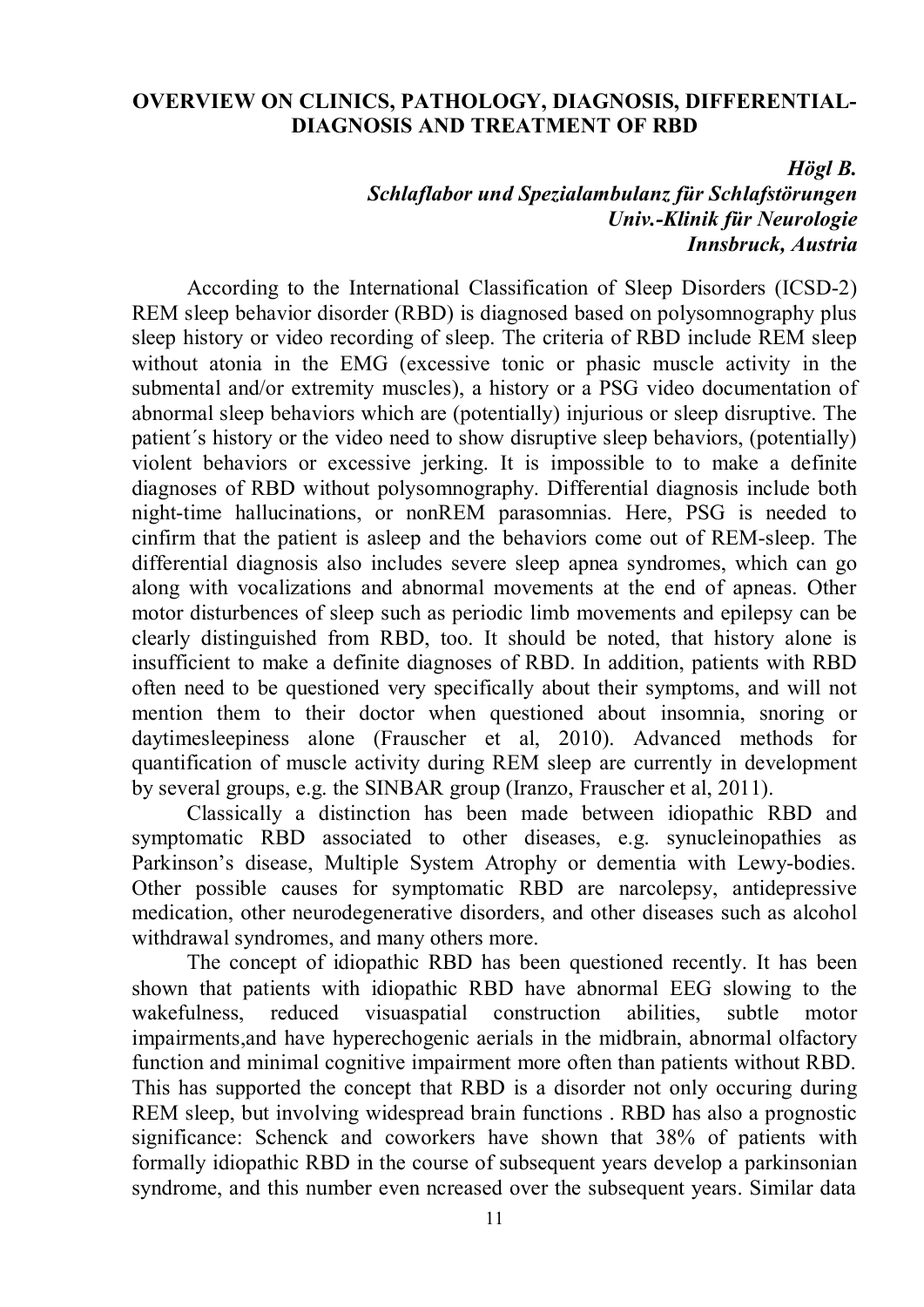have been reported from Spain and from Canada. Therefore, the current view is that idiopathic RBD often represents an early sign of an evolving neurodegenerative disease.

Up to now, treatment of RBD is symptomatic only. No prospective large double-blind controlled trials have been performed for treatment of RBD. Nevertheless, the efficacy of low doses of clonacepam to reduce violent behaviors has been well established and reported in large case series. An alternative treatment is melatonin, which has been reported to be effective, although often in combination with clonacepam, plus recently in a very small double-blind trial. Other medications are controversial. Recent reports have described novel non-drug interventions for RBD (Schenck et al, JCSM in press). In the future, once neuroprotective treatments become available to prevent neurodegeneration, patients with idiopathic RBD will be good candidates to receive this treatment due to their high risk to develop neurodegenerative disease.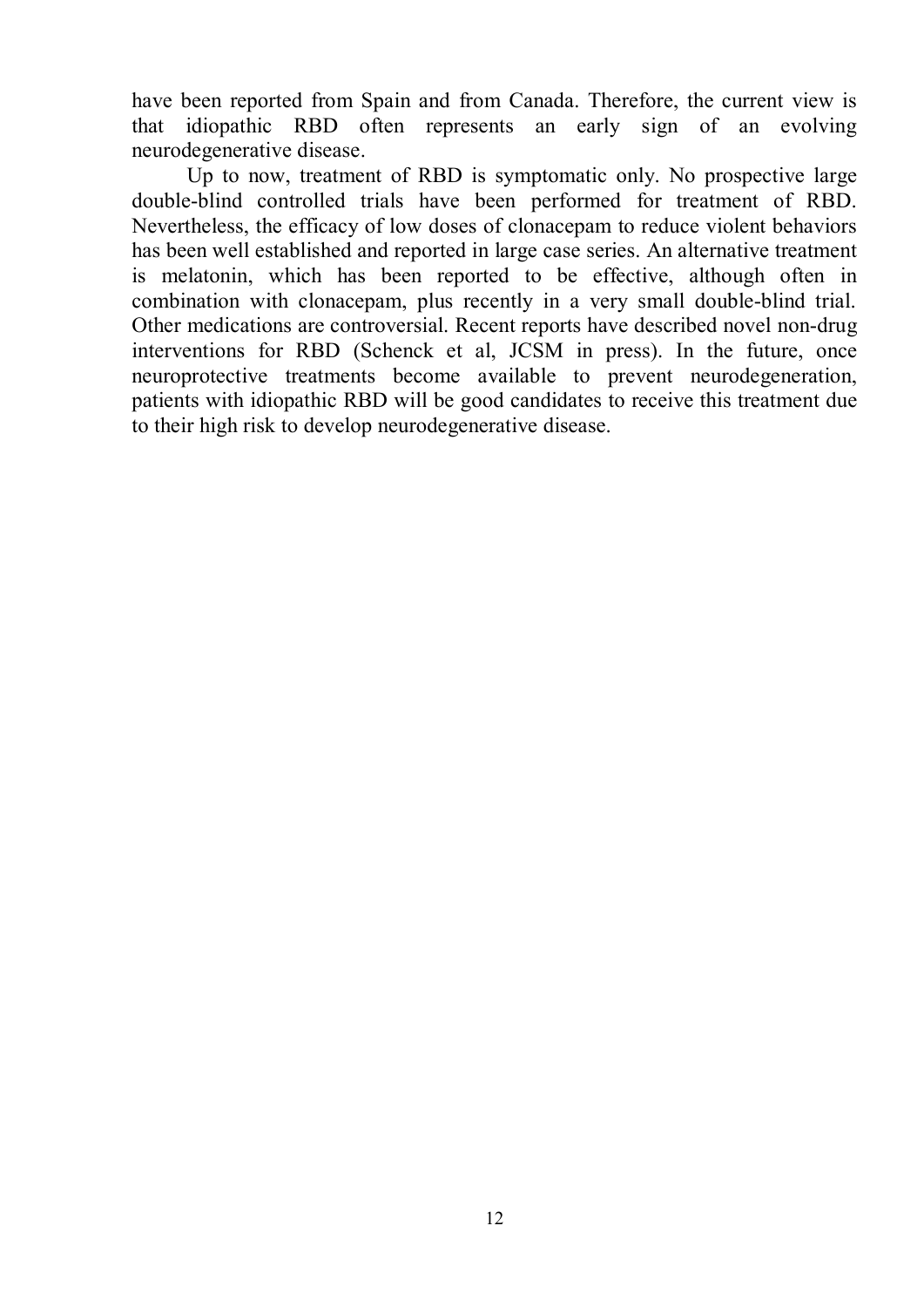#### **IMMUNE CONSEQUENCES OF SLEEP LOSS**

*Kerkhofs M. Sleep Laboratory & Laboratory of Experimental Medicine CHU de Charleroi & Université Libre de Bruxelles Bruxelles, Belgium e-mail: [mykerkho@ulb.ac.be](mailto:mykerkho@ulb.ac.be)*

#### **Introduction**

Sleep curtailment is now a common behavior in our western society. Indeed, a significant proportion of men and women are chronically sleep deprived due to extended working hours, shift work and/or social activities. The potential long term consequences of this lack of sleep are, at the present time, unknown. In addition to cognitive dysfunction, sleep loss seems to induce alterations in the metabolic, endocrine, immune and inflammatory systems with potential clinical and public-health impacts. The evidence that sleep loss may be associated with detrimental health effects is related to epidemiological surveys and to wellcontrolled sleep laboratory studies.

Epidemiological surveys indicate that short sleep duration has been found to be associated with a higher risk of obesity, diabetes and hypertension. Furthermore, night and shift workers, a population that is suffering from chronic sleep loss, are at increased risk of diabetes, obesity and cardiovascular disease.

Well controlled sleep laboratory experiments have investigated the effects of total and/or partial sleep deprivation on alertness, performance, metabolism, neuroendocrine, immune and inflammatory systems in healthy volunteers. (1,2,3,4)

## **Effects of experimental total sleep deprivation (TSD) on immune function**

In animal studies, prolonged total SD led to death in rats due to opportunist infections, probably related to related immuno-depression. TSD experiments performed in healthy subjects were found to alter several immunological markers. Indeed, components involved in the early host responses to infection, such as some leukocyte populations, i.e., monocytes, lymphocytes and neutrophils, are affected by TSD. In an early study, Palmblad et al (1976) (5) showed in a small sample of 8 healthy women, that *in vitro*-stimulated lymphocytes had an enhanced ability to produce interferons and that neutrophils had a reduced ability to phagocytosis. A second investigation by the same group in 12 healthy young men showed a reduction in blood lymphocyte DNA synthesis *in vitro*, an effect that persisted for 5 days. (6) Another study, evidenced that leukocytosis appeared after 64 h of total SD in young men and women together with a significant progressive increase in neutrophil and monocyte levels and natural killer (NK) activity. In addition, after the first night of recovery sleep, the levels of all these leukocyte subsets remained significantly higher than at baseline.(7)

#### **Effects of experimental sleep restriction (SR)**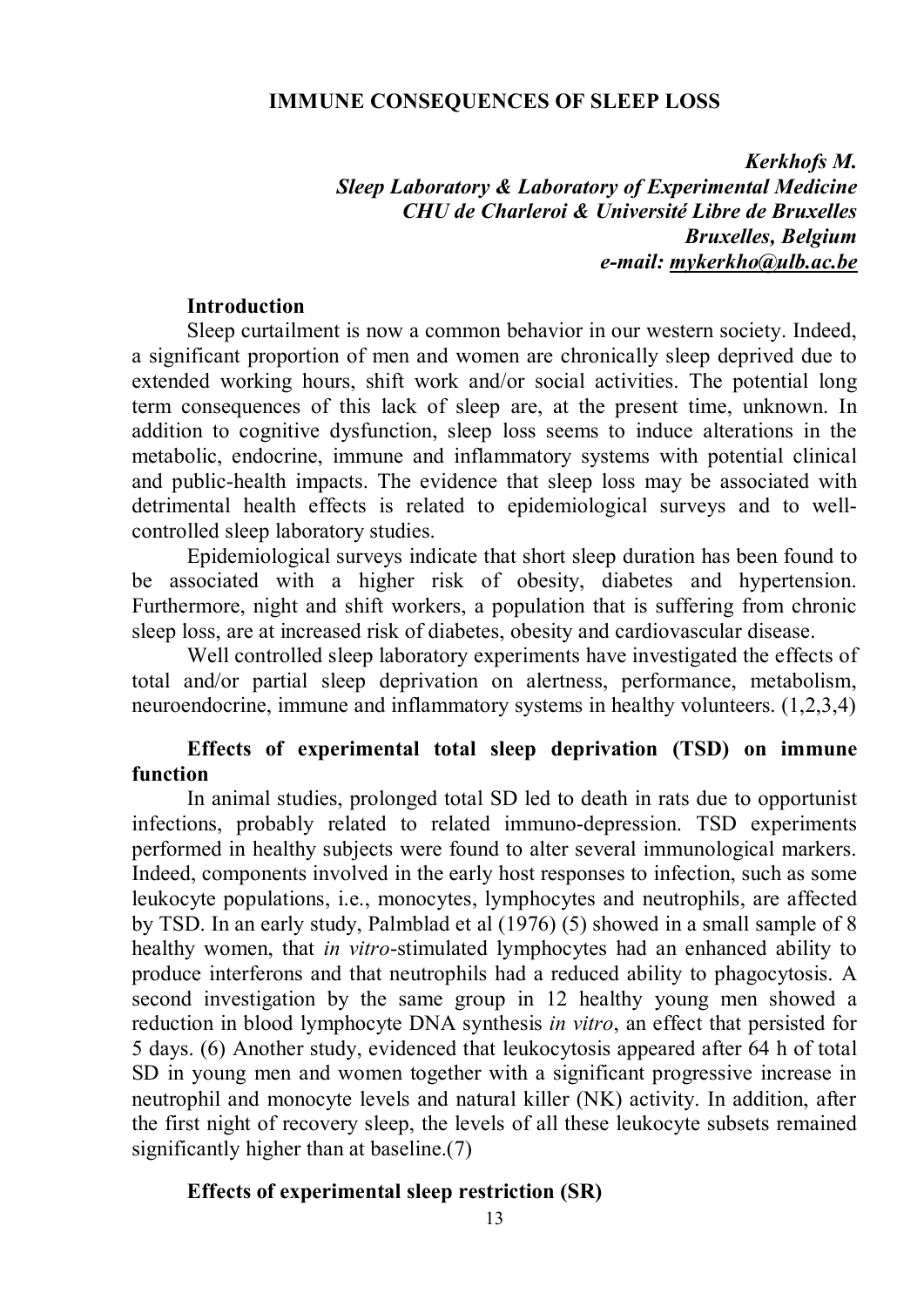Sleep restriction experiments are closer than total SD to the real life situations and are thus more indicative on the deleterious consequences of sleep loss. Laboratory studies of SR allow the effects of lack of sleep to be investigated under well-controlled conditions (caloric intake, continuous electroencephalogram monitoring) but one a relative short period of time. The effects of acute SR were examined in healthy young men subjected to one night of sleep restricted to 2 h followed by a night of 8 h of recovery sleep. An increase in peripheral blood leukocytes, mainly explained by a higher level of neutrophils, was measured the morning after the SR night. After the recovery night, leukocyte and neutrophil counts did not normalize.(8) However, if a short midday nap was allowed after the restricted night or if the recovery night was extended to 10 hours, a return to baseline values was observed (8). In healthy young men, allowed four hours of sleep (between 1 a.m. and 5 a.m.) for three consecutive nights, an increased in neutrophil counts the morning after the 3<sup>rd</sup> night of SR was also evidenced (9). The same SR study performed in postmenopausal women resulted in an increase in leukocyte counts with a rise in neutrophil and monocyte subsets the morning after the  $3<sup>rd</sup>$  night of SR. (10)

## **Potential physiological pathways involved in the immune effects of sleep restriction**

The mechanisms involved in the immune response to sleep loss are not exactly defined at the present time. However several hypotheses are now proposed. The increase in leukocyte counts could be secondary to autonomic activation and to the possible action of cortisol and catecholamine, which release is inhibited during early sleep (11). The immunomodulatory properties of melatonin could also be involved in this immune response to sleep loss (12).

#### **REFERENCES**

- 1. Banks S., Dinges D.F. Behavioral and physiological consequences of sleep restriction. J. Clin. Sleep Med. 2007; 3: 519-528.
- 2. Meerlo P., Sgoifo A., Suchecki D. Restricted and disrupted sleep: effects on autonomic function, neuroendocrine stress systems and stress responsivity. Sleep Med. Rev. 2008; 12:197-210.
- 3. Lange T., Dimitrov S., Born J. Effects of sleep and circadian rhythm on the human immune system. Ann. N Y Acad. Sci. 2010; 1193: 48-59.
- 4. Born J., Lange T., Hansen K., Molle M., Fehm H.L. Effects of sleep and circadian rhythm on human circulating immune cells. J. Immunol. 1997; 158: 4454-4464.
- 5. Palmblad J., Cantell K., Strander H., Froberg J., Karlsson C.G., Levi L. et al. Stressor exposure and immunological response in man: interferon-producing capacity and phagocytosis. J Psychosom. Res. 1976; 20: 193-199.
- 6. Palmblad J., Petrini B., Wasserman J., Akerstedt T. Lymphocyte and granulocyte reactions during sleep deprivation. Psychosom. Med. 1979; 41: 273-8.
- 7. Dinges D.F., Douglas S.D., Zaugg L., Campbell D.E., McMann J.M., Whitehouse W.G. et al. Leukocytosis and natural killer cell function parallel neurobehavioral fatigue induced by 64 hours of sleep deprivation. J. Clin. Invest. 1994; 93: 1930-9.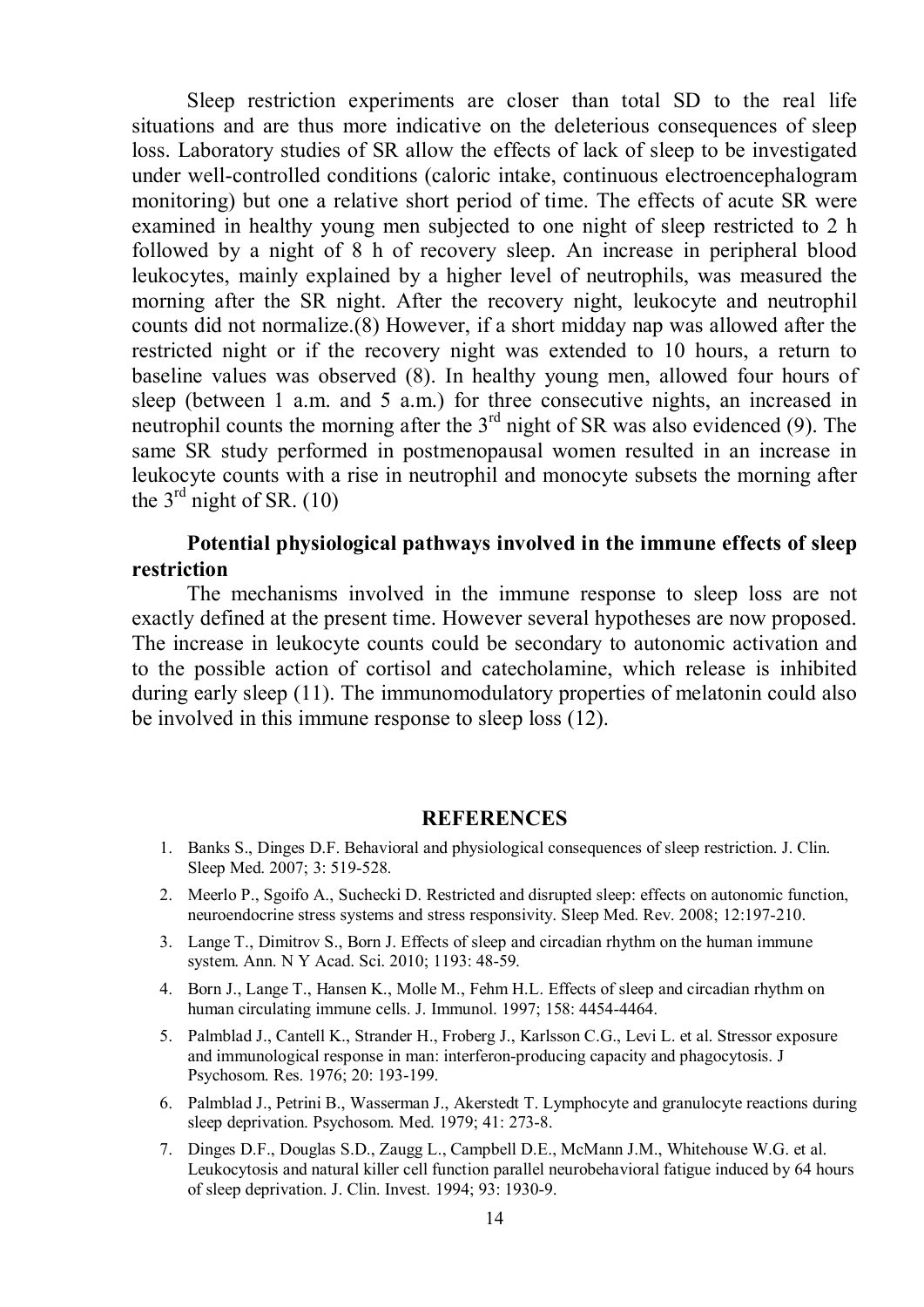- 8. Faraut B., Boudjeltia K.Z., Dyzma M., Rousseau A., David E., Stenuit P. et al. Benefits of napping and an extended duration of recovery sleep on alertness and immune cells after acute sleep restriction. Brain. Behav. Immun. 2011; 25: 16-24.
- 9. Boudjeltia K.Z., Faraut B., Stenuit P., Esposito M.J., Dyzma M., Brohee D., et al. Sleep restriction increases white blood cells, mainly neutrophil count, in young healthy men: a pilot study. Vasc. Health. Risk. Manag. 2008; 4: 1467-70.
- 10. Kerkhofs M., Boudjeltia K.Z., Stenuit P., Brohee D., Cauchie P., Vanhaeverbeek M. Sleep restriction increases blood neutrophils, total cholesterol and low density lipoprotein cholesterol in postmenopausal women: A preliminary study. Maturitas 2007; 56: 212-5.
- 11. Irwin M., Thompson J., Miller C., Gillin J.C., Ziegler M. Effects of sleep and sleep deprivation on catecholamine and interleukin-2 levels in humans: clinical implications. J. Clin. Endocrinol. Metab. 1999; 84: 1979-85.
- 12. Faraut B., Boudjeltia K.Z., Van Hamme L., Kerkhofs M. Immune, inflammatory and cardiovascular consequences of sleep restriction and recovery. Sleep Medicine Rev. In press.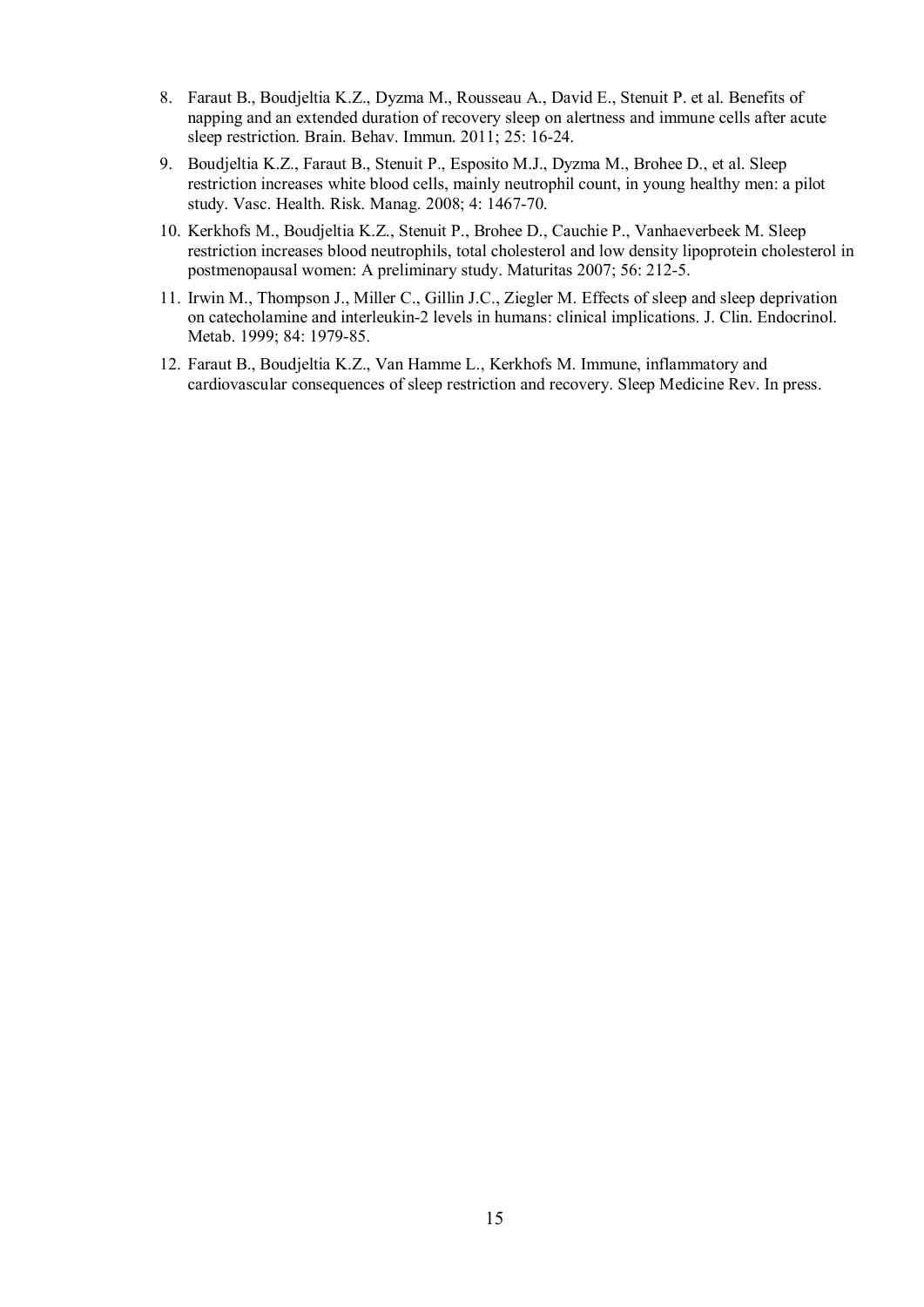## **PARADOXICAL (REM) SLEEP: THE STAGE OF UNUSUAL PHENOMENOLOGY, UNKNOWN FUNCTIONS AND UNCLEAR BIOLOGICAL SIGNIFICANCE**

*Lyamin O.I.*

*University of California in Los Angeles and Veteran Administration Scientific Corporation Sepulveda, California, U.S.A. Utrish Dolphinarium Co., Ltd. Severtsov Institute of Ecology and Evolution Russian Academy of Sciences, Moscow, Russia e-mail: [oilyamin@yahoo.com](mailto:oilyamin@yahoo.com)*

REM (rapid eye movement) sleep or paradoxical sleep (PS) remains a mysterious state with unusual phenomenology, unknown functions and biological significance. Nobody has suggested a good explanation as to why mammals and birds spend a portion of time, on a regular basis, in a state where the brain is highly activated while being atonic, and thereby maximally vulnerable to predation (due to elevated arousal thresholds) and being at a risk of developing a heart disorder (due to cardiac arrhythmias). How do mammals and birds benefit from being in this state and why cannot this state be substituted by slow wave sleep or waking? PS has been documented in all studied terrestrial mammals and birds but it does not always occur while exhibiting all the "classical features" of this state, that are EEG desynchronization, reduced muscle tone, rapid eye movements, and muscle jerks. When animals (mice, rats, cats, seals) are deprived of PS they display a rebound. At the same time humans taking certain drugs which suppress REM sleep do not appear to experience any serious problems in their everyday life. There are no convincing data on the presence of PS in dolphins. Some semi-aquatic mammals (e.g., pinnipeds) are capable of substantially reducing or even eliminating PS for a few weeks at a time while in water. Several hypotheses have been suggested to explain the function(s) of PS. Recent studies have made substantial progress in revealing the mechanisms and neurochemistry underlying PS, indicating that almost all known neurotransmitters might be involved in PS phenomenology. However, the specific roles of each neurotransmitter are still unknown.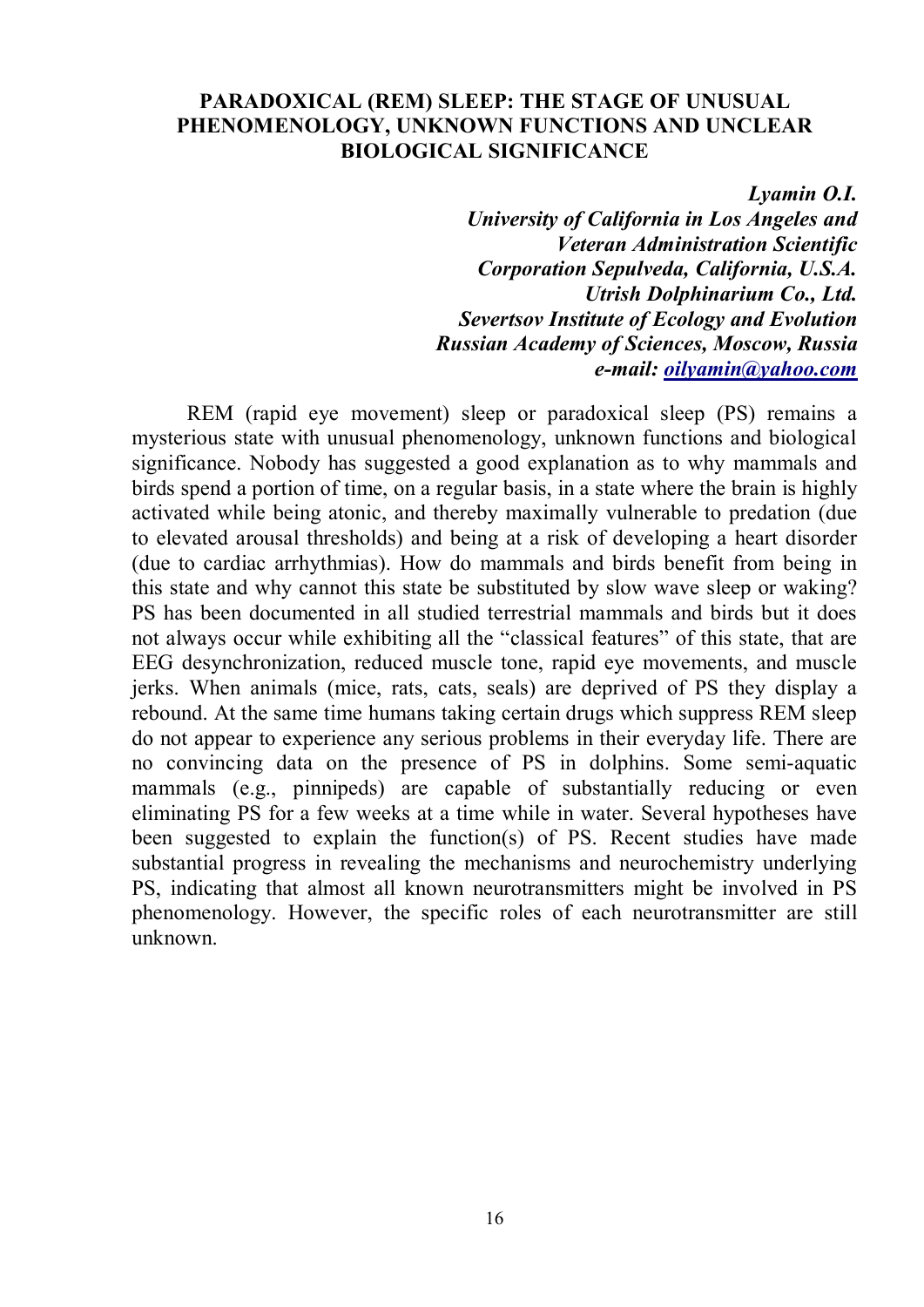## **ПАРАДОКСАЛЬНЫЙ (РЕМ) СОН: СТАДИЯ С НЕОБЫЧНОЙ ФЕНОМЕНОЛОГИЕЙ, НЕИЗВЕСТНЫМИ ФУНКЦИЯМИ И НЕПОНЯТНЫМ БИОЛОГИЧЕСКИМ ЗНАЧЕНИЕМ**

*Лямин О.И.*

*Калифорнийский университет, Лос-Анджелес и Научная корпорация Сепалведа Администрации по делам ветеранов, Калифорния, США ООО "Утришский дельфинарий" Институт проблем экологии и эволюции им. А.Н. Северцова РАН Москва, Россия e-mail:[oilyamin@yahoo.com](mailto:oilyamin@yahoo.com)*

Вопрос о витальной (единой) для всех животных функции сна до сих пор остается открытым. При этом адаптивное значение сна вряд ли должно вызывать у кого-либо сомнение. В противном случае, биологическое значение сна, как и сам факт его возникновения в эволюции животных и птиц, были бы совершенно не понятны. Но в чем может состоять адаптивная функция парадоксального сна (ПС, "быстрого сна", "сна с быстрыми движениями глаз" или "РЕМ сна") - поведения, характеризующегося высоким уровнем активации и, следовательно, метаболизма мозга, одновременно с высокими порогами пробуждения, глубоким подавлением мышечного тонуса, нарушением терморегуляции, а также аритмией сердечной деятельности и дыхания?

В "типичном" случае ПС у млекопитающих и человека сопровождается атонией (падением тонуса скелетной мускулатуры), быстрыми вздрагиваниями глаз, подергиваниями скелетной мускулатуры, нерегулярным дыханием и пульсом. Депривация ПС у наземных животных и людей сопровождается нарастанием повторяющихся попыток заснуть ПС, а у крыс может приводить к летальному исходу. Эти данные дают все основания полагать, что ПС жизненно необходимое состояние, без которого животные не способны существовать. Однако известно, что некоторые препараты (например, антидепрессанты), назначаемые людям по медицинским показаниям и вызывающие значительное сокращение ПС, не приводят к каким-либо существенным нарушениям поведения. Известно несколько случаев, когда люди в результате черепно-мозговых травм практически полностью утрачивали ПС. При этом в их поведении не отмечалось какихлибо отклонений от нормы. Более того, разные виды животных переносят депривацию ПС по-разному, последствия депривации ПС зависят от методики проведения депривации, а после лишения животных ПС "отдача" (компенсаторное увеличение продолжительности), как правило, происходит в течение достаточно короткого интервала времени и прирост не компенсирует того дефицита ПС, который должен был создаться в течение периода депривации. Всегда считалось, что один из главных признаков ПС у людей – сновидения. Но в настоящее время известно, что сновидения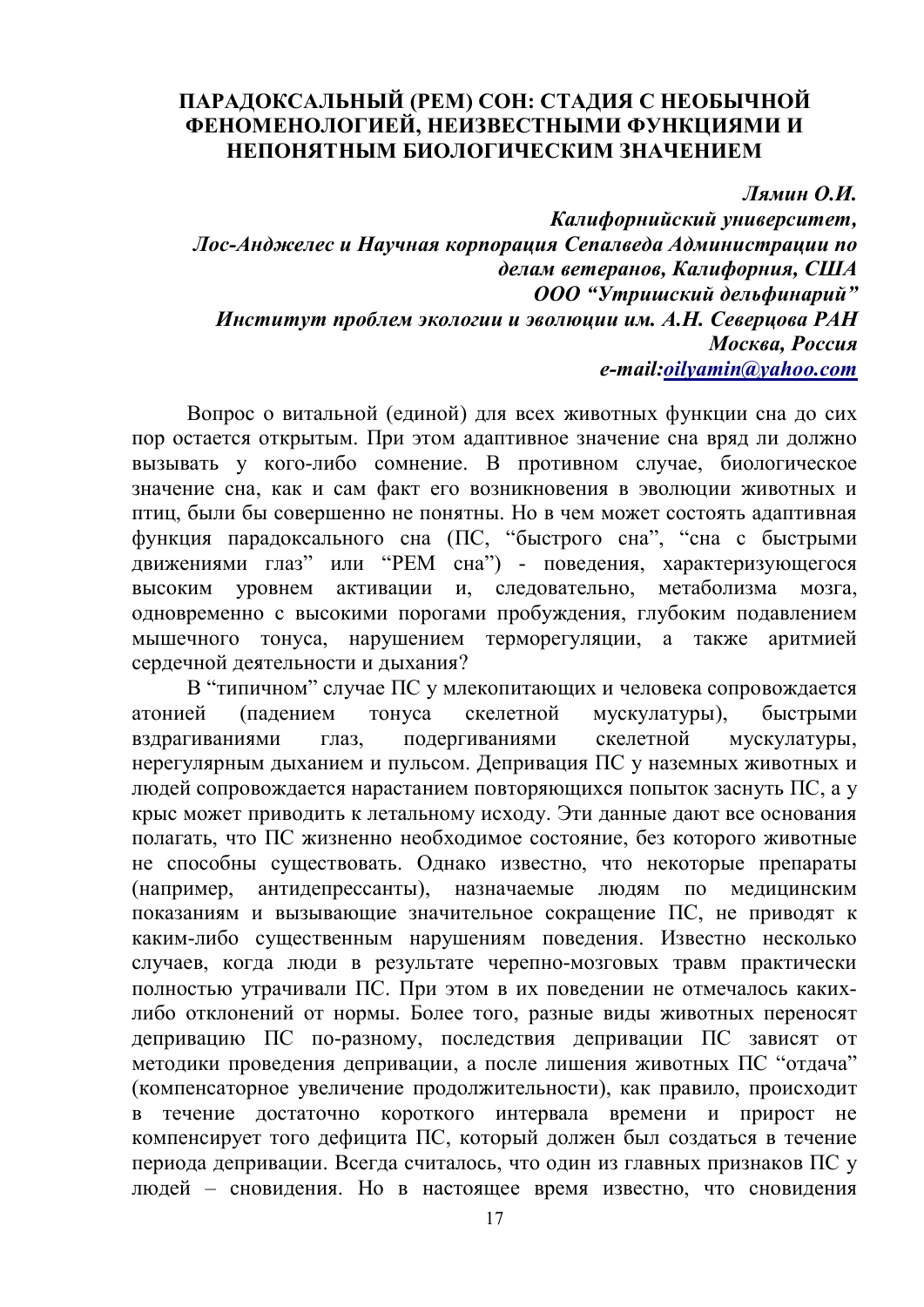возникают не только во время ПС, но и во время медленноволнового сна. Наконец, сновидения, но не другие признаки ПС, исчезают у людей при поражении некоторых отделов коры головного мозга.

ПС сон регистрируется у всех наземных млекопитающих, птиц и, возможно, у некоторых пресмыкающихся (например, крокодилов). Но даже не у всех наземных млекопитающих он протекает в "классическом" виде. У некоторых животных, а также у большинства птиц не наблюдается заметных изменений мышечного тонуса при переходе от медленноволновой стадии сна к парадоксальной. Вздрагивания во время ПС могут быть редкими (даман) или отсутствовать вообще (ламантин). ПС у птиц во многих случаях протекает в виде коротких эпизодов, и выделить эту фазу сна не всегда объективно просто. Активация коры головного мозга (по признаку ЭЭГ) – один из ключевых и определяющих признаков ПС – также не сопровождает эту стадию сна у наиболее примитивных представителей классов млекопитающих (ехидна) и птиц (страус).

ПС однозначно отсутствует у китообразных в той классической форме, в какой он регистрируется у наземных млекопитающих. Характерные мышечные вздрагивания (одиночные и серийные), а иногда быстрые движения глаз и эрекции у самцов, действительно, регистрируются у китообразных на фоне состояния, которое по поведенческим признакам соответствуют сну. Однако, как показали специальные исследования, выполненные на свободно-передвигающихся животных с применением портативных цифровых рекордеров (дата логгеров), значительная часть этих поведенческих признаков ПС приходится на состояние медленноволнового сна и спокойного бодрствования. Теоретически не исключено, что ПС у китообразных протекает в виде коротких эпизодов длительностью несколько секунд так же, как и у птиц. Но даже в этом случае суммарная длительность ПС у китообразных должна быть значительно меньше, чем у всех исследованных на настоящее время млекопитающих.

Морские котики (полуводные животные из группы ластоногих), которые спят и на суше, и в воде, могут сокращать количество ПС в воде в десятки раз. Так, во время сна на суше количество ПС у котиков находится в пределах нормальных вариаций по сравнению с наземными животными и составляет 4-7% от времени суток. Эпизоды ПС при этом могут длиться более 10 минут. Но во время сна в воде количество ПС у них резко сокращается вплоть до полного отсутствия этой фазы сна на протяжении нескольких дней. В последующий период времени пребывания в воде продолжительность ПС постепенно увеличивается, но в целом остается существенно ниже, чем во время сна на суше. Значительное сокращение ПС у котиков в воде не сопровождается какими-либо заметными изменениями в поведении животных. После возвращения на сушу превышение количества ПС над контрольными (фоновыми) значениями может составлять 100%, но это продолжается в течение короткого периода времени и, конечно, не покрывает весь дефицит ПС, создавшийся (накопленный) за период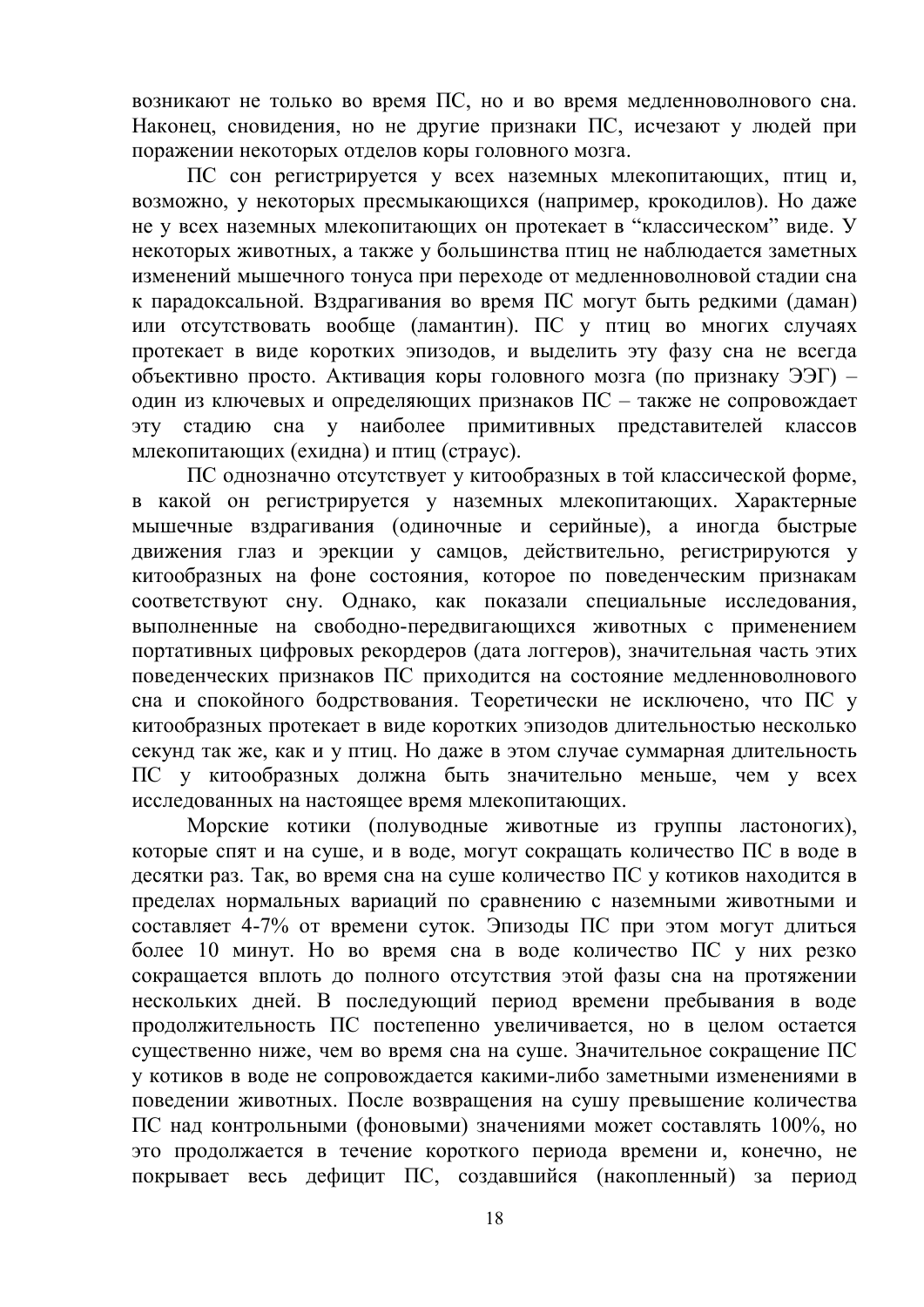пребывания в воде. Продолжительность ПС в воде у настоящих тюленей и моржей (полуводных млекопитающих из группы ластоногих) также меньше, чем на суше, хотя различия (в несколько раз) по сравнению с котиками выражены значительно меньше. У тюленей и моржей ПС в воде протекает во время продолжительных апноэ, часто длительностью в несколько минут. Таким образом, водный и полуводный образ жизни, а также необходимость спать в воде накладывают ограничения на протекание и выраженность ПС у млекопитающих.

Одна из наиболее популярных точек зрения состоит в том, что ПС необходим для консолидации памяти. Как уже говорилось, некоторые медицинские препараты, которые люди принимают годами, вызывают значительное сокращение количества ПС, но при этом не приводят к ухудшению памяти. Другая популярная гипотеза предполагает, что ПС необходим для стимуляции мозга. Эта гипотеза не объясняет, каковы же преимущества такой стимуляции мозга по сравнению с активацией во время бодрствования. Наибольшее количество ПС регистрируется у животных сразу после рождения. Продолжительность ПС в ходе постнатального онтогенеза постепенно сокращается, и это предполагает важную роль ПС в развитии мозга, но в чем состоит эта роль и почему те же цели не могут быть достигнуты во время других состояний – не известно.

Несмотря на огромный прогресс, который произошел в последние годы в изучении ПС, нейрофизиологические и нейрохимические механизмы развития и поддержания этой фазы сна, а также разных ее компонентов до конца не понятны. Ключевыми отделами мозга, ответственными за генерацию ПС, являются мост, прилежащие отделы среднего мозга, а также некоторые отделы гипоталамуса. Именно в них обнаружены нейроны, которые активируются или тормозятся только во время ПС. Практически все известные нейромедиаторы (ацетилхолин, глутамат, гипокретин, гистамин, норадреналин, серотонин, ГАМК, глицин и др.) в той или иной степени определяют развитие классических фазических и тонических феноменов ПС, но какова роль каждого из них в запуске ПС и в его прекращении до конца не выяснено.

Таким образом, ПС - это загадочное и поистине парадоксальное состояние мозга и организма в целом, биологическое значение и функции которого не понятны, а механизмы до конца не исследованы.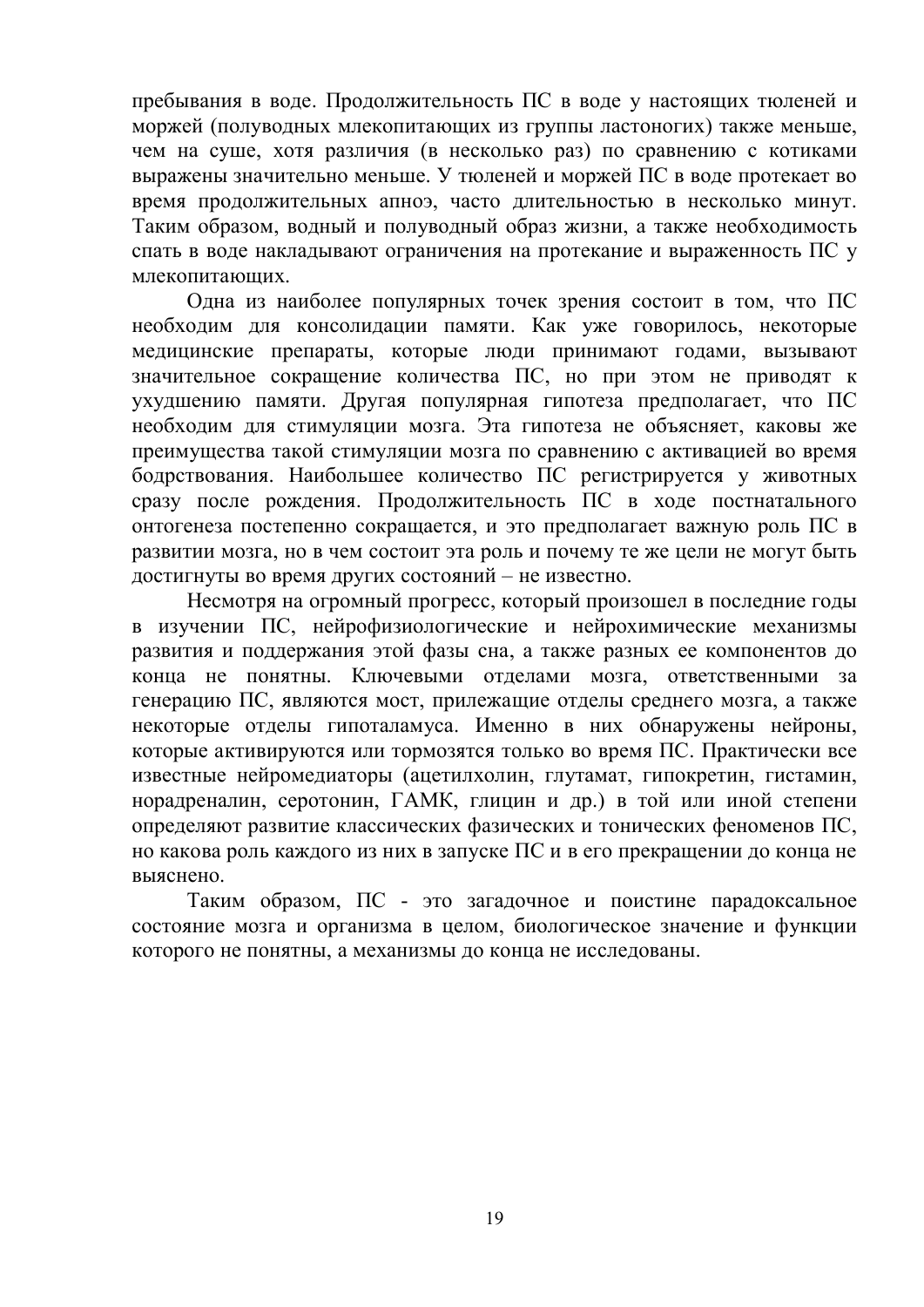## **PARADOXICAL SLEEP AS AN INDICATOR OF HOMEOSTATIC "WELL-BEING" DURING LONG-TERM FOOD DEFICIENCY IN COLD ENVIRONMENT**

*Pastukhov Yu.F. Sechenov institute of Evolutionary Phisiology/Biochemistry, Russian Akademy of Sciences S.-Petersburg, Russia e-mail: [pastukh36@mail.ru](mailto:pastukh36@mail.ru)*

The current lecture is devoted to the analysis of the data about the relationships between paradoxical sleep (PS) and physiological functions, hormonal parameters, behavior, metabolism and body weight in mammals and birds during the phenotypic and genotypic adaptations to the food deficiency and cold exposure in natural environment in a winter and under the experimental conditions. The special attention is paid to the regularities of the natural hypometabolism in mammals. The following hypotheses are discussed: a) the annual peak of PS time can be an indicator of readiness to the entry into torpor and hibernation and seasonal widening of the thermoneutral zone into the range of low temperature; b) high quota of PS during torpor and hibernation is an indicator of homeostatic «well-being» during long-term food deficiency in cold environment; c) ultradian rhythms of PS are a neurohormonal mechanism of synchronization and endogenous kindling of visceral functions which promotes to enter into torpor and hibernation. We have shown the data about the «paradoxes» of PS, its annual dynamics and high percentage of the total time of PS in marsupials and other orders of mammals which include a lot of hibernating species. There are data about molecular mechanisms controlling the cycles of hibernation and about the recently found natural phenomenon of neuronal plasticity. This phenomenon is based on the process of the dissociation of protein clusters (but not the proteins themselves) and this property permits to explain the capacity of hibernating animals to the energetically efficient, fast and repeated microstructural changes during long-term food deficiency in cold environment.

Key words: paradoxical sleep, brain temperature, annual dynamics of sleep and physiological functions; torpor, hibernation, mammals, birds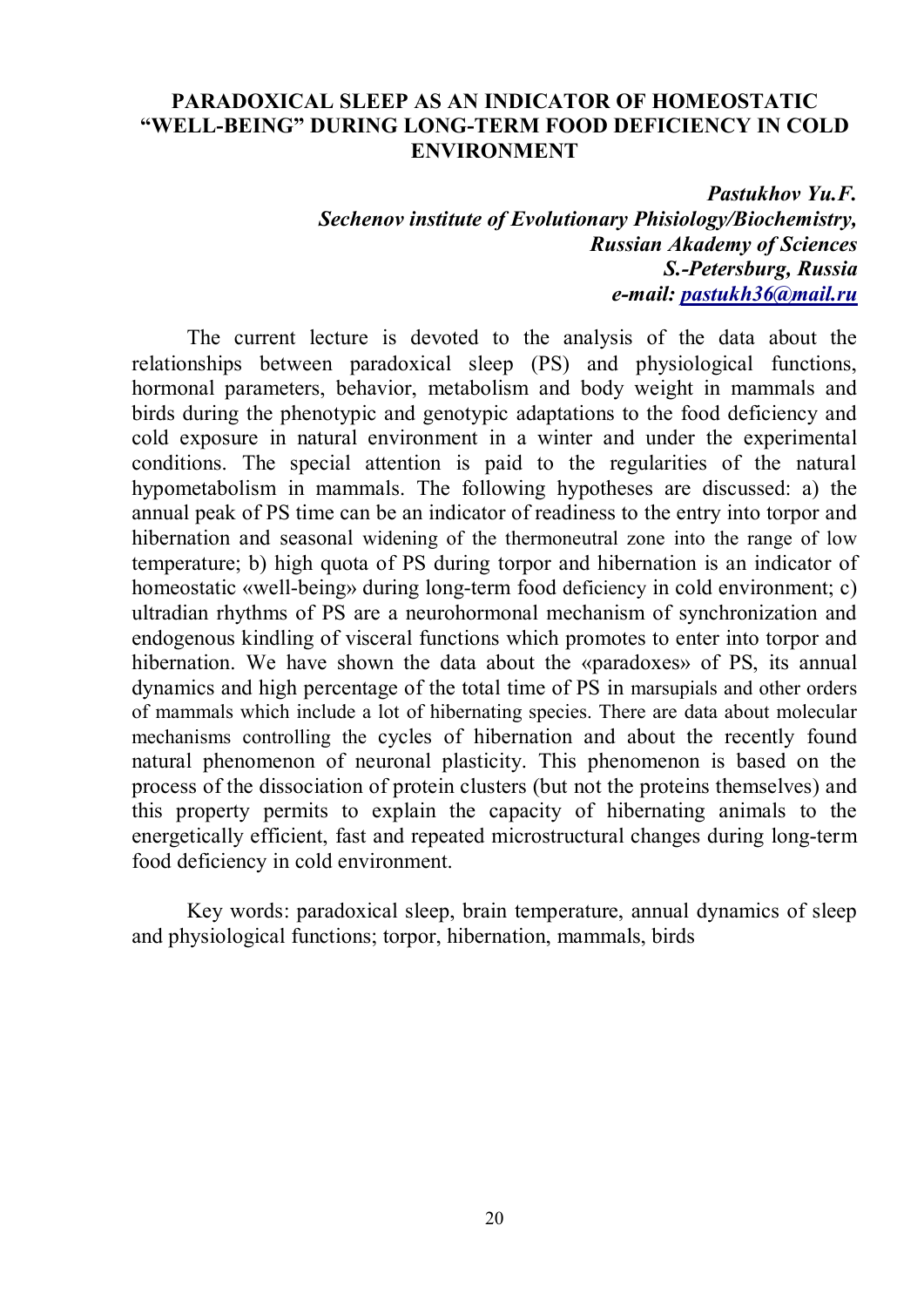## **ПАРАДОКСАЛЬНЫЙ СОН - ИНДИКАТОР «БЛАГОПОЛУЧИЯ» ГОМЕОСТАЗА ПРИ ДЛИТЕЛЬНОМ ДЕФИЦИТЕ ПИЩИ В УСЛОВИЯХ ХОЛОДА**

*Пастухов Ю.Ф. Учреждение Российской академии наук Институт эволюционной физиологии и биохимии им. И.М. Сеченова РАН С-Петербург, Россия e-mail: [pastukh36@mail.ru](mailto:pastukh36@mail.ru)*

Парадоксальный сон (ПС) – «третье» *состояние* теплокровных животных и человека (наряду с бодрствованием и медленным сном (МС)), характеризующееся активацией мозга во время глубокого сна. Со времени открытия ПС, в котором прослеживается отчетливый «русский след», не смолкают острые дискуссии о природе ПС и его ключевых функциях. Эти вопросы не могут быть решены без широкого сравнительного анализа характеристик ПС у различных видов и групп млекопитающих и птиц. «Именно сравнительная физиология позволяет увидеть явление сна во всем многообразии, строить гипотезы о его биологическом значении, эволюции и экологической обусловленности» (3). Одна из таких групп включает не менее 1000 видов млекопитающих и птиц, впадающих в состояния природного гипометаболизма (ПГ) – торпор (оцепенение), эстивацию (летнюю спячку) и гибернацию (зимнюю спячку). Все эти животные - типичные гомеотермы, обладающие эндотермией и способностью строго контролировать гомеостаз при отклонениях не только окружающей, но и внутренней температуры (5, 11); они демонстрируют варианты генотипической, эволюционной адаптации к дефициту пищи, воды, высоким и низким температурам. Более детальное изложение данных по экологии и физиологии этой группы животных, в т.ч. об особенностях сна, можно найти в работах (2, 4,-6, 8, 25)

**1. Парадоксальный сон у эутермных животных в условиях холода и дефицита пищи.** Известно, что у многих гомеотермов в эпизодах МС происходит снижение, а в эпизодах ПС – повышение температуры мозга (Тм). Согласно гипотезам (21, 23, 34) ПС вызывает «нагревание» мозга во время сна, которое может быть обусловлено повышением обменных процессов (метаболическая гипотеза) или увеличением притока более теплой крови по позвоночной артерии (гемодинамическая гипотеза). Количество ПС зависит от степени зрелости при рождении: В первые 10 дней после рождения у незрелорождающихся видов (например, кошек или крыс) ПС во много раз больше, чем у зрелорождающихся. В это время большинство аксонов не достигают своих мишеней и процессы синаптогенеза еще не завершены (24). Частые и длительные эпизоды ПС обеспечивают эндогенную активацию нервной системы, так необходимую для развития мозга. Однако пока остается загадкой, почему у взрослых незрелорождающихся также много ПС.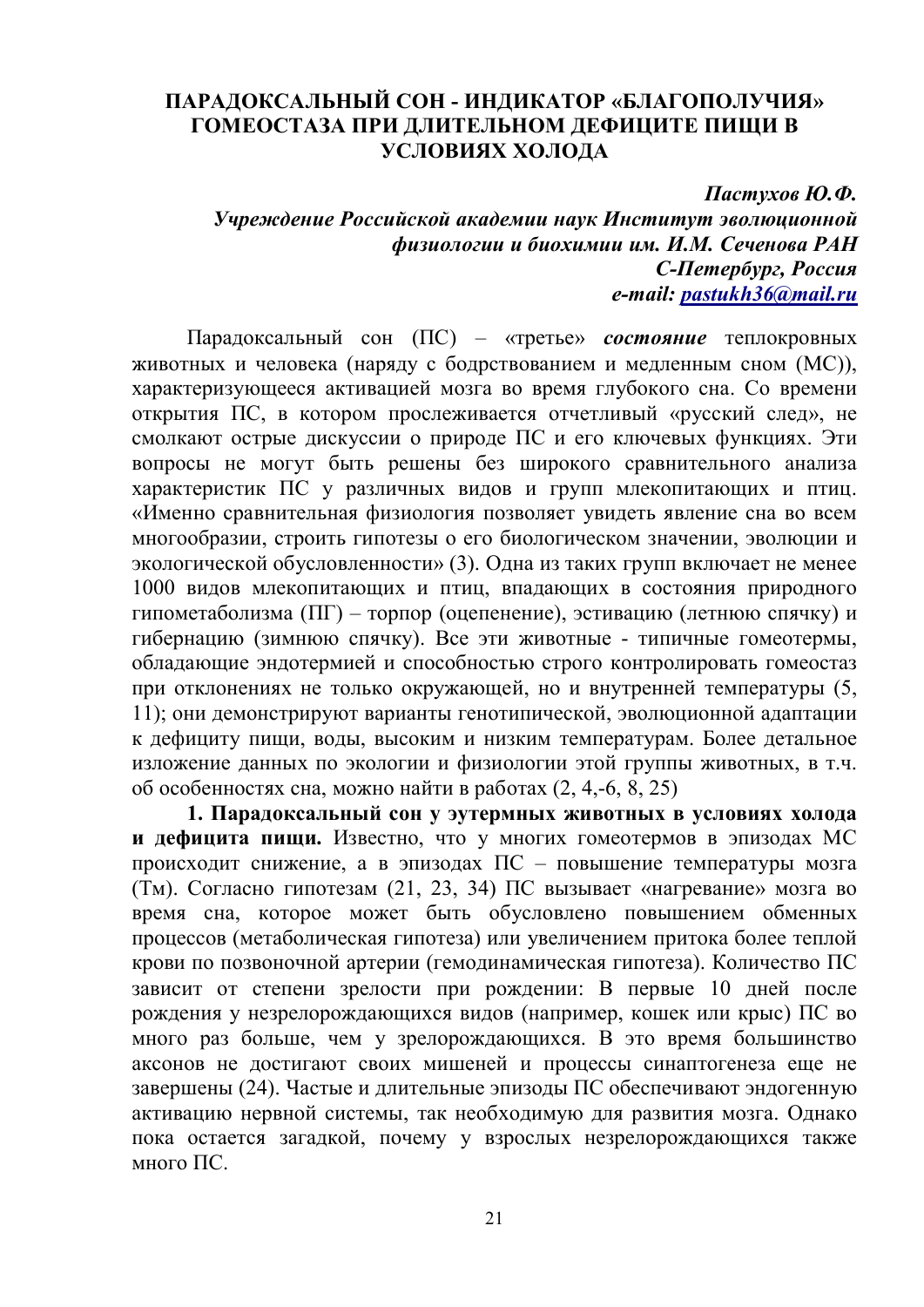Показано, что у взрослых незрелорождающихся видов максимальная квота ПС наблюдается в термонейтральной зоне и эта квота ПС является более точным ее индикатором, чем стандартный метаболизм; при охлаждении, перегревании или лихорадке квота ПС быстро уменьшается; фено- и генотипическая адаптация ослабляют нарушения сна (18, 19, 30, 31). «Аборигены» арктической тундры сибирские и копытные лемминги при наступлении зимы перемещаются в стации с глубоким снегом, строят теплые гнезда и увеличивают теплоизоляцию мехового покрова, т.е. обладают как бы тройным слоем теплоизоляции, позволяющим сберегать энергию и сохранять большую суточную пропорцию сна и ПС в зимних условиях при дефиците пищи, в темноте и на холоде (11).

У многих видов птиц, в т. ч. у голубей, эпизоды ПС очень короткие – от 3 до 30 с и пропорция ПС небольшая, однако ночью, когда метаболизм и Тм сильно снижаются, пропорция ПС может достигать в отдельные часы 15% (9, 29), что близко к его значениям у крысы, кошки, льва, человека. При голодании у голубей (до потери массы тела на 20%), когда доминирующей стратегией выживания становится экономия энерготрат, квота МС возрастает, а квота ПС не меняется, но вклад ПС в повышение Тм становится почти в 6 раз больше, чем вклад бодрствования (8). При снижении Тм ночью до нижней границы эутермии ПС выступает как «чуткий сторож» SET POINT гомеостаза: чем ниже падает Тм в эпизодах МС, тем выше она возрастает в эпизодах ПС; за все ночные эпизоды МС, занимающие 9 часов, Тм снижается на 16.5°С, а за все ночные эпизоды ПС, занимающие 1 час, она повышается в сумме на 12.6°С (11). Следовательно, в условиях дефицита пищи у голубей во время сна совершается большая работа по экономии энергии и поддержанию температурного гомеостаза.

**2. Парадоксальный сон – индикатор готовности к сезону торпора и спячки.** Для арктических (с мыса Шмидта, Чукотка), длиннохвостых (из окрестностей Верхоянска) и больших (из Среднего Поволжья) сусликов, на которых нами проведены многолетние исследования, характерен короткий сезон эутермии (4-4.5 мес), в течение которого они должны пройти размножение и вырастить потомство до наступления сезона спячки. Весной, после выхода из зимней спячки, когда еще лежит снег и почти нет пищи, все суслики имеют наименьшую массу тела и истощенные жировые резервы, они много двигаются по поверхности в связи с брачным периодом, не защищены от врагов, имеют много стрессов и высокие расходы энергии. Квота ПС и всего сна в этот период – наименьшая в течение года. От начала к концу сезона эутермии происходит почти одинаковый прирост массы тела и квоты ПС (на 75-77%), а также жировых резервов (до 35-58% от массы тела). Поздней осенью суслики больше времени проводят в безопасном гнезде, у них уменьшены потери тепла и энергии и много МС; суточная квота ПС достигает максимального за год значения и может служить индикатором готовности к спячке (6, 13).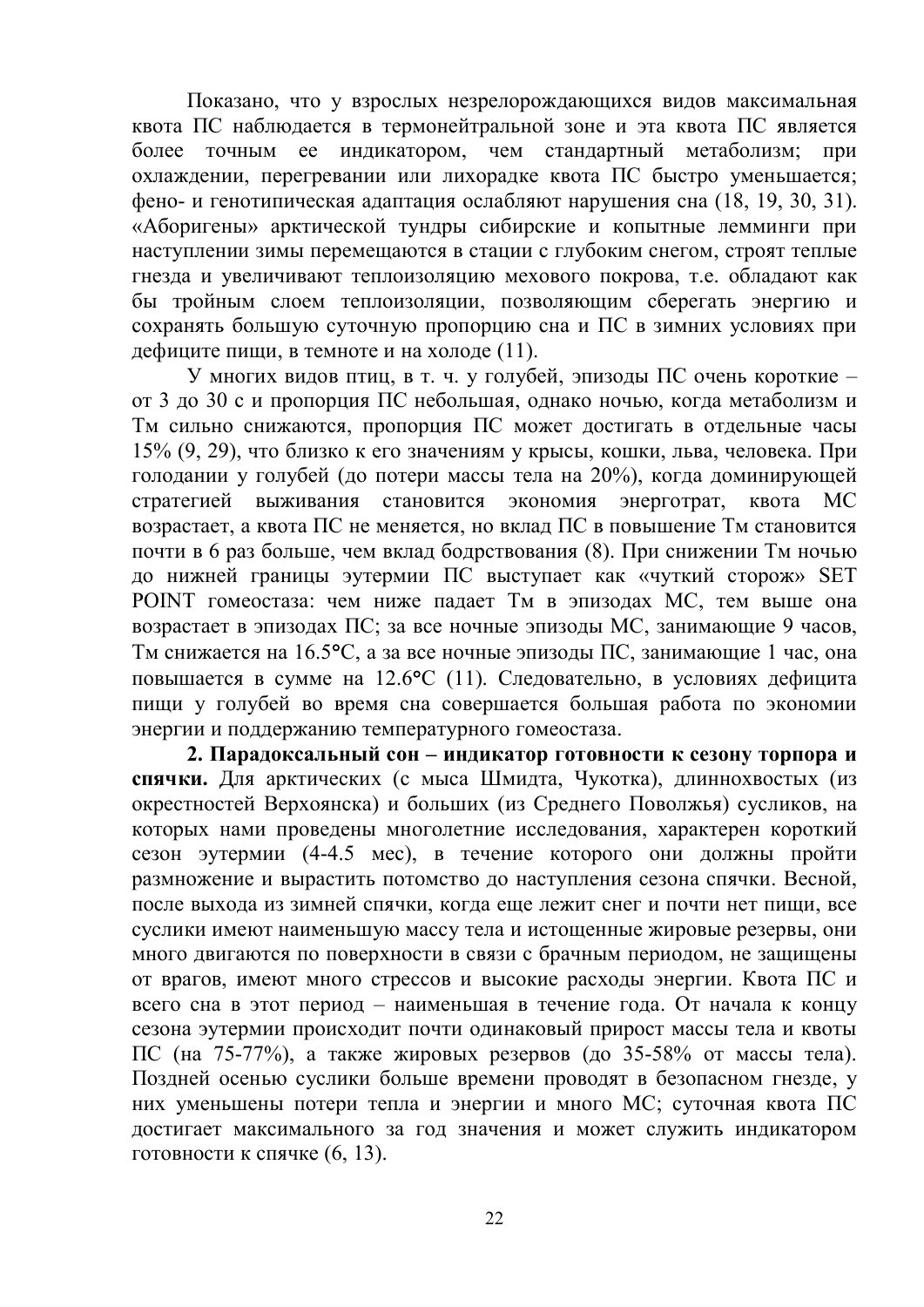**3. Парадоксальный сон – признак «благополучия» гомеостаза в условиях длительного дефицита пищи и холода.** Перед вхождением в торпор суслики сами выбирают холодную гнездовую камеру (7°С), где они проводят 6.5-8 мес без пищи в темноте и на холоде. В течение всего сезона ПГ они имеют 24-25 циклов гибернации, включающих фазы вхождения, спячки, пробуждения и эутермии. Тм может изменяться в циклах спячки на 30-37°С, а потребление кислорода – в 100-500 раз; гибернаторы - «чемпионы» среди млекопитающих по экономии энерготрат в годовом цикле (4, 7, 13, 28). В состоянии спячки животные устойчивы к токсинам, инфекциям, опухолям, радиоактивным и космическим излучениям.

Установлено, что скорость метаболизма и общее время ПС в фазах эутермии циклов торпора и спячки у гибернаторов (при 7°С, когда Тм сохраняется в течение 12-48 ч на уровне 36-37°С), близки к летним значениям при 23°С, что может быть связано с сезонным сдвигом установочной точки терморегуляции и термонейтральной зоны в сторону низких температур (6, 13, 16, 22). Сохранение такого же количества ПС свидетельствует, что суровые зимние условия, в результате эволюционной адаптации стали для гибернаторов «комфортными», а ПС для них также необходим, как и летом. В интервалах между баутами в глубокой и холодной норе и без пищи наш суслик спит не хуже, чем лев в теплой долине Серенгети после удачной охоты. В специальной серии опытов выяснено: если арктические суслики зимой содержатся при летней температуре и не впадают в гибернацию, то квота ПС у них становится меньше, чем в холодных условиях (16). Общее время ПС может быть признаком температурного «комфорта» и «благополучия» гомеостаза в экстремальных условиях. Полученные в опытах средние значения ПС за год у арктических и больших сусликов оказались в 1.5-2 раза больше, чем у эутермных грызунов, не впадающих в торпор и спячку (6).

**4. «Большой» парадоксальный сон характерен для видов, впадающих в состояния ПГ. На основе данных (3, 4) нами выполнен** филогенетический анализ суточной доли ПС у 75 видов сумчатых и плацентарных млекопитающих. Выяснилось, что отряды, включающие виды, впадающие в состояния торпора и спячки (сумчатые, неполнозубые, рукокрылые, грызуны, насекомоядные и хищные) имеют более высокую квоту ПС по сравнению с отрядами приматов, ластоногих, парнокопытных и даманов, для которых такие виды не известны или они единичны. Такое различие еще более очевидно проявляется у грызунов: 12 видов, которые впадают в ПГ, имеют 13% ПС, а 10 видов, которые не впадают, - лишь  $8\%$ .

Следующие биологические характеристики, являющиеся общими для млекопитающих, впадающих в состояния ПГ, можно рекомендовать в качестве возможного набора признаков – коррелятов большой квоты ПС и ее сохранения в условиях длительного дефицита пищи и холода: 1) незрелость этих животных при рождении; 2) низкая скорость основного метаболизма, низкий среднегодовой уровень энерготрат и температуры мозга; 3) сезонное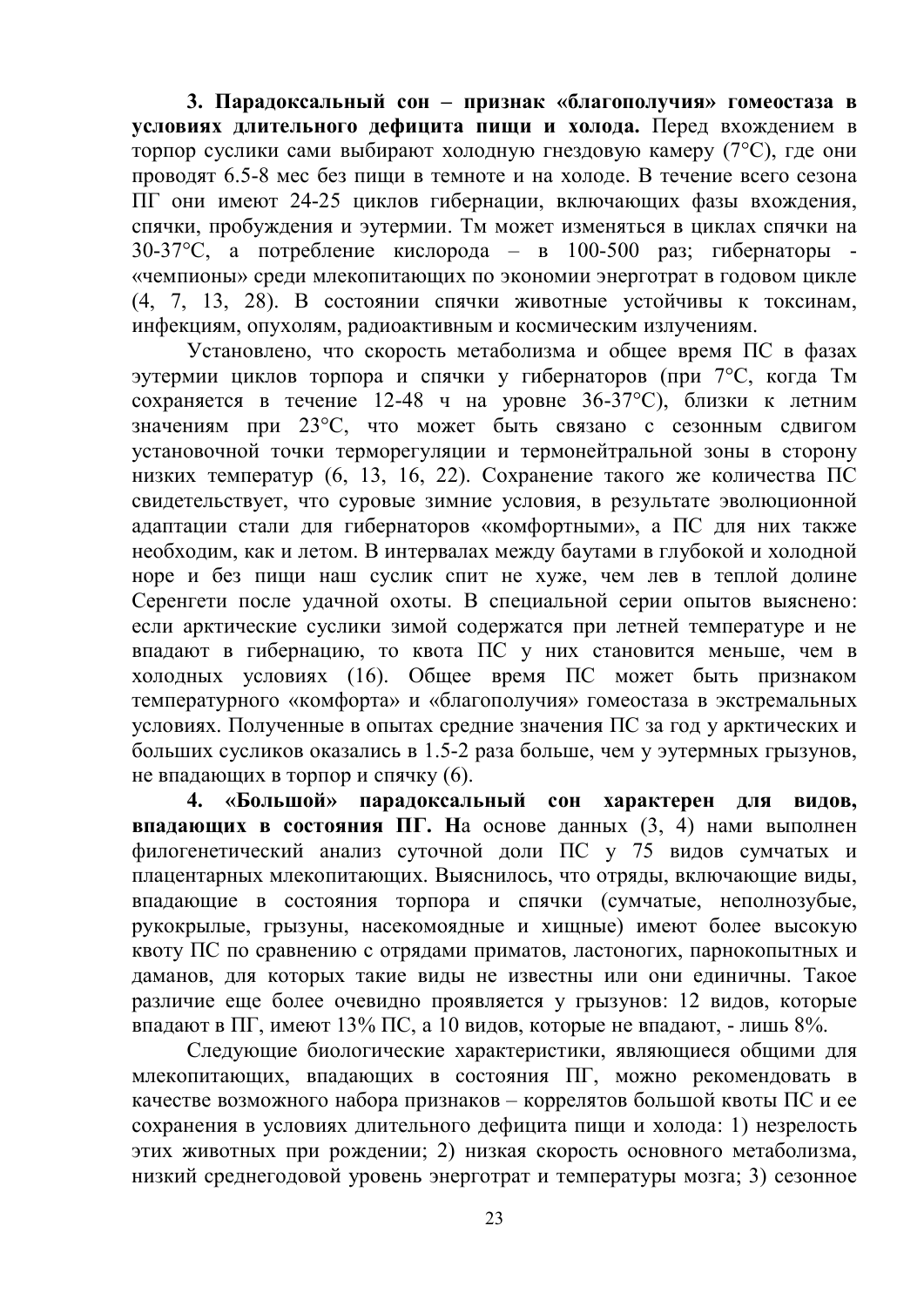возрастание массы тела, жировых резервов, снижение предпочитаемой температуры среды и другие факторы, определяющие сдвиг термонейтральной зоны в сторону низких температур; 4) безопасность условий сна; 5) большое количество глубокого МС (2, 4-6, 7, 8, 16, 22, 25, 35).

Известно, что суточная доля ПС зависит от широкого круга факторов и у изученных видов млекопитающих колеблется почти от 0 до 7 часов (3, 35). Проведенный нами анализ данных литературы и собственных результатов позволил высказать обобщение: комплекс экологических детерминант, сформировавшийся в процессе эволюции, определяет особенности взаимоотношений между ПС и важнейшими биологическими функциями (питание, безопасность, размножение, энергетический баланс, температурный гомеостаз, локомоции, и др.), обеспечивающими фено- и генотипическую адаптацию к экстремальным условиям. ПС – обязательный компонент жизни, но его основные характеристики должны быть согласованы с важнейшими биологическими функциями, определяющими жизнедеятельность и выживание видов (4, 5, 11)

**5. Температурные «парадоксы» парадоксального сна при вхождении в торпор и гибернацию**. В отличие от крыс, кошек и других эутермных млекопитающих характеристикой ПС у гибернаторов в фазе эутермии и, особенно стартовом периоде вхождения в торпор, является не повышение, а снижение Тм, встречающееся в 70% эпизодов ПС. При суточной длительности фазы эутермии суммарное снижение Тм во всех эпизодах ПС составляет более 5°С! (6, 14, 17). Наиболее выраженное ПСзависимое снижение Тм (до 0.3-0.7°С), повторяющееся с периодом 10-30 мин, наблюдается в стартовом периоде и на границе между «нормотермией» и стадией поверхностного торпора (36-35°С). Угнетение терморегуляторных механизмов во время ПС приводит к многократным «пробным» пересечениям «запретной зоны» - снижениям Тм ниже летней границы эутермии. Инициируемая ПС «раскачка» Тм и клеточных ритмов происходит в период возрастания числа эпизодов и общего времени ПС, она способствует расширению температурных границ гомеостаза и вхождению в торпор. После пересечения границы между эутермией и торпором квота ПС быстро уменьшается. Высказана гипотеза о нервно-гормональном механизме синхронизации и эндогенной «раскачки» ультрадианных ритмов ПС и висцеральных функций, способствующей снижению метаболизма и Тм при вхождении в торпор и спячку (6, 12, 14, 17). Моделирование феномена «раскачки» ускоряет адаптацию животных и человека к холоду и экстремальным зимним условиям (11).

**6. О молекулярных механизмах, контролирующих процессы сна и гибернации**. Во всех фазах зимних циклов гибернации в структурах мозга и периферических тканях золотистого суслика найдена низкая экспрессия шаперона Hsp70 (Heat shock protein 70) (20), возрастающая обычно при многих стрессах у эутермных животных (15). Это в целом соответствует нашему представлению о температурном комфорте и «благополучии»

24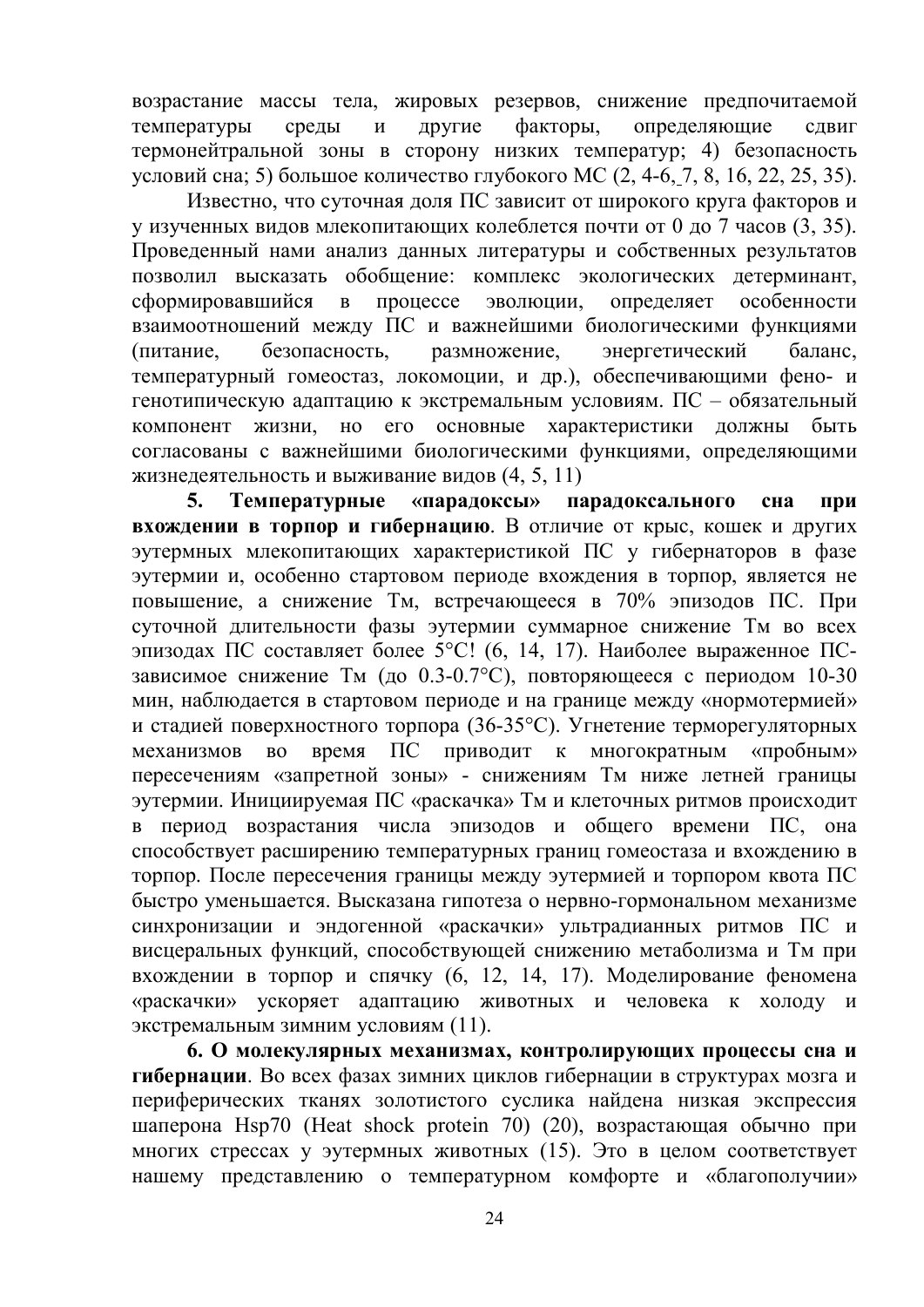гомеостаза в условиях длительного дефицита пищи и холода в сезоне торпора и спячки (6-8). К сожалению, авторы не сообщают, почему при одной и той же температуре тела (около 30°С) выявлены как высокая (в образцах тканей «день»), так и низкая (в образцах «ночь») экспрессия Hsp70. Мы можем высказать догадку, что повышенная экспрессия Hsp70 соответствует длительному бодрствованию при выходе из торпора, а низкая – большой квоте МС (90-95%) и резкому сокращению ПС при вхождении в торпор (6, 12, 14). Ранее показано, что увеличение содержания Hsp70 в мозге эутермных крыс и голубей вызывает значительное увеличение квоты МС и характерного для него снижения мышечной активности и Тм (10, 15); при этом, как и при поверхностном торпоре у сусликов, отмечено угнетение ПС.

Интересно, что в конце фазы спячки усиливается экспрессия таких транскрипционных факторов, как с-fos, junB и c-jun (27), глицеральдегид 3 фосфат дегидрогеназы (20) и глюкозо-регулируемого белка GRP78 (26), а также ускоряется трансформация тироксина в трийодтиронин (28), что может быть связано с подготовкой к процессу пробуждения. В то же время экспрессия простагландин Д-синтазы в фазе спячки низкая, но повышается при возвращении к фазе эутермии (27). При переходе от фазы спячки к фазе эутермии экспрессия других генов, продукты которых могут участвовать в регуляции сна (соматостатин, энкефалин, гистидиндекарбоксилаза, SD464, GAP 43, GAD 65/67), а также экспрессия шаперонов Hsp70, Hsp60 и Hsp90 не изменяются (20, 27).

**7. Гибернация – природная модель нейрональной пластичности.** Один из центральных вопросов – как совместить жизненно важную для гибернаторов стратегию экономии энерготрат (4, 13) с глубокими перепадами в циклах спячки метаболизма и Тм, которые, требуют больших расходов энергии, в том числе, видимо, на синтез белков? Ведь у облигатных гибернаторов пища отсутствует и энергия не восполняется извне в течение многих месяцев. Показано, что снижение Тм на 30-35°С сопровождается изменениями в структуре нейронов (площади тела нейрона, сложности ветвления дендритов, плотности шипиков), а также потерей кластеров синаптических белков, которая не является результатом потери самих белков (32, 33). Предполагается, что это связано с «отсоединением» (диссоциацией) белков от их синапсов и их транспортом в аксон, дендрит или сому. Судя по иммуногистохимическому анализу и Вестерн-блоттингу сокращение областей, покрытых белковыми кластерами, не влияет на концентрацию основного белка во время торпора. Созданный таким путем «резерв» белков впоследствии может быть быстро мобилизован для восстановления синапсов при выходе из торпора и возврате к эутермии; сигналом для сборки белковых комплексов синапса служит повышение Тм. По расчетам авторов (33), вхождение в торпор приводит к диссоциации белков в 50-65% синапсов в головном мозге. Именно такой механизм нейрональной пластичности, основанный главным образом на разобщении белковых комплексов, а не на разрушении белков, позволяет объяснить способность гибернаторов к

25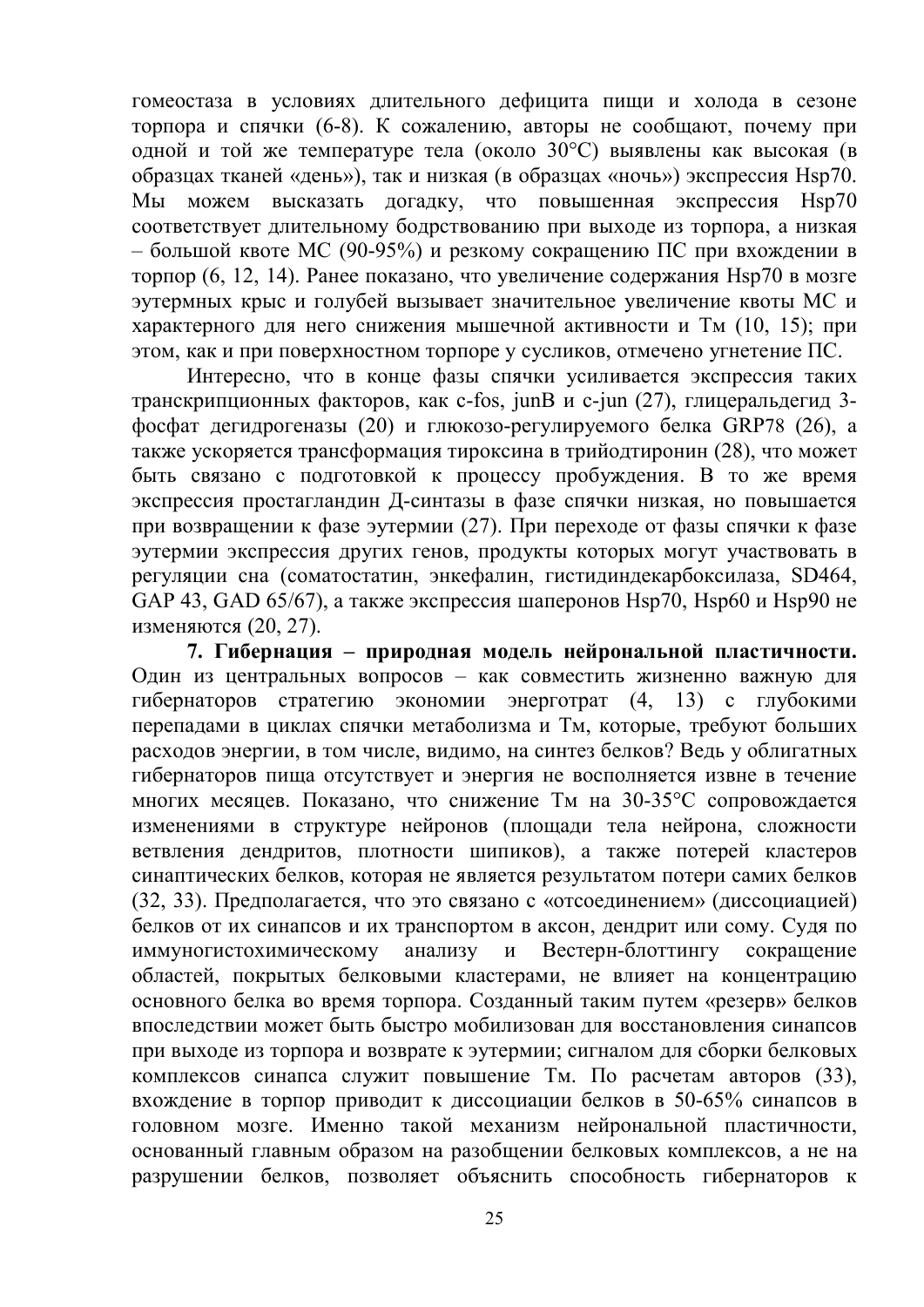энергетически экономным, быстрым и повторным микроструктурным перестройкам. Пока не известно, какое отношение к этим перестройкам имеет снижение Тм, связанное с увеличением МС и ПС. Шапероны участвуют в разборке и сборке белковых комплексов синапсов (1), однако, не ясно, можно ли перенести эти данные на процессы, происходящие при вхождении в торпор. Расшифровка механизмов обратимой диссоциации белков в природной модели нейрональной пластичности, проявляющейся у гибернаторов в условиях дефицита пищи и холода, может привести к созданию новых подходов к терапии нейродегенеративных заболеваний.

#### **БИБЛИОГРАФИЯ**

- 1. Зефиров А.Л., Петров А.М. Синаптическая везикула и механизм освобождения медиатора (экзо-эндоцитозный везикулярный цикл). Казань. Арт-кафе. 2010.
- 2. Калабухов Н.И. Спячка млекопитающих. М. Наука. 1985.
- 3. Мухаметов Л.М. Сравнительная физиология сна млекопитающих. Механизмы сна. Физиология человека и животных. М. ВИНИТИ. 1986; 31: 111-177.
- 4. Пастухов Ю.Ф. Сон и оцепенение. Механизмы сна. Физиология человека и животных. М. ВИНИТИ. 1986; 31: 59-110.
- 5. Пастухов Ю.Ф. Классификация организмов по типу терморегуляции. Эволюция представлений. Термофизиология. Информационный бюлл. 1994.Выпуск 3. Мн. 6-17.
- 6. Пастухов Ю.Ф. Парадоксальный сон и температура мозга: взаимоотношение в сезонах эутермии («нормотермии») и гипометаболизма у гибернирующих больших сусликов Citellus major. Журн. эволюц. биохимии и физиологии 1999;35 (3) : 237–243.
- 7. Пастухов Ю.Ф., Афанасьев С.В., Федорова Н.В., Чепкасов И.Е. Временные характеристики «зимнего» парадоксального сна у гибернирующего суслика Citellus major. Журн. эволюц. биохимии и физиологии 1995;31 (3) : 299-306.
- 8. Пастухов Ю.Ф., Екимова И.В. Термофизиология парадоксального сна. Рос. физиол. журн. им. И.М. Сеченова. 2011;97 (4): 351-373.
- 9. Пастухов Ю.Ф., Екимова И.В., Ноздрачёв А.Д., Гусельникова Е.А., СедуноваЕ.В., Зимин А.Л. Состояния сна вносят значительный вклад как в «охлаждение», так и «нагревание» мозга в темной фазе суток у голубей. Докл. АН. 2001;376 (6): 836–840.
- 10. Пастухов Ю.Ф., Екимова И.В., Худик К.А., Гужова И.В. Белок 70 кДа в контроле сна и терморегуляции. Журн. эволюц. биохимии и физиологии. 2008;44 (1): 65-71.
- 11. Пастухов Ю.Ф., Максимов А.Л., Хаскин В.В. Адаптация к холоду и условиям Субарктики: проблемы термофизиологии. Магадан. МНИЦ «Арктика». 2003.
- 12. Пастухов Ю.Ф., Невретдинова З.Г. Изменения терморегуляции, сна и концентрации тиреоидных гормонов в крови во время «критического» периода вхождения в гибернацию у суслика Citellus parryi. Журн. эволюц. биохимии и физиологии. 1991;27 (2) : 211-217.
- 13. Пастухов Ю.Ф., Невретдинова З.Г., Словиков Б.И. Суточные и сезонные изменения терморегуляторного поведения у американского суслика Citellus parryi. Журн. эволюц. биохимии и физиологии. 1995;31 (4): 480-487.
- 14. Пастухов Ю.Ф., Поляков Е.Л., Rashotte M.E., Henderson R.P. Парадоксальный сон индикатор разных форм гипометаболизма у млекопитающих и птиц. Докл. АН. 1998;358 (1) : 131-133.
- 15. Пастухов Ю.Ф., Худик К.А., Екимова И.В. Шапероны в регуляции и восстановлении физиологических функций. Рос. физиол. журн. им. И.М. Сеченова. 2010;96 (7): 708-725.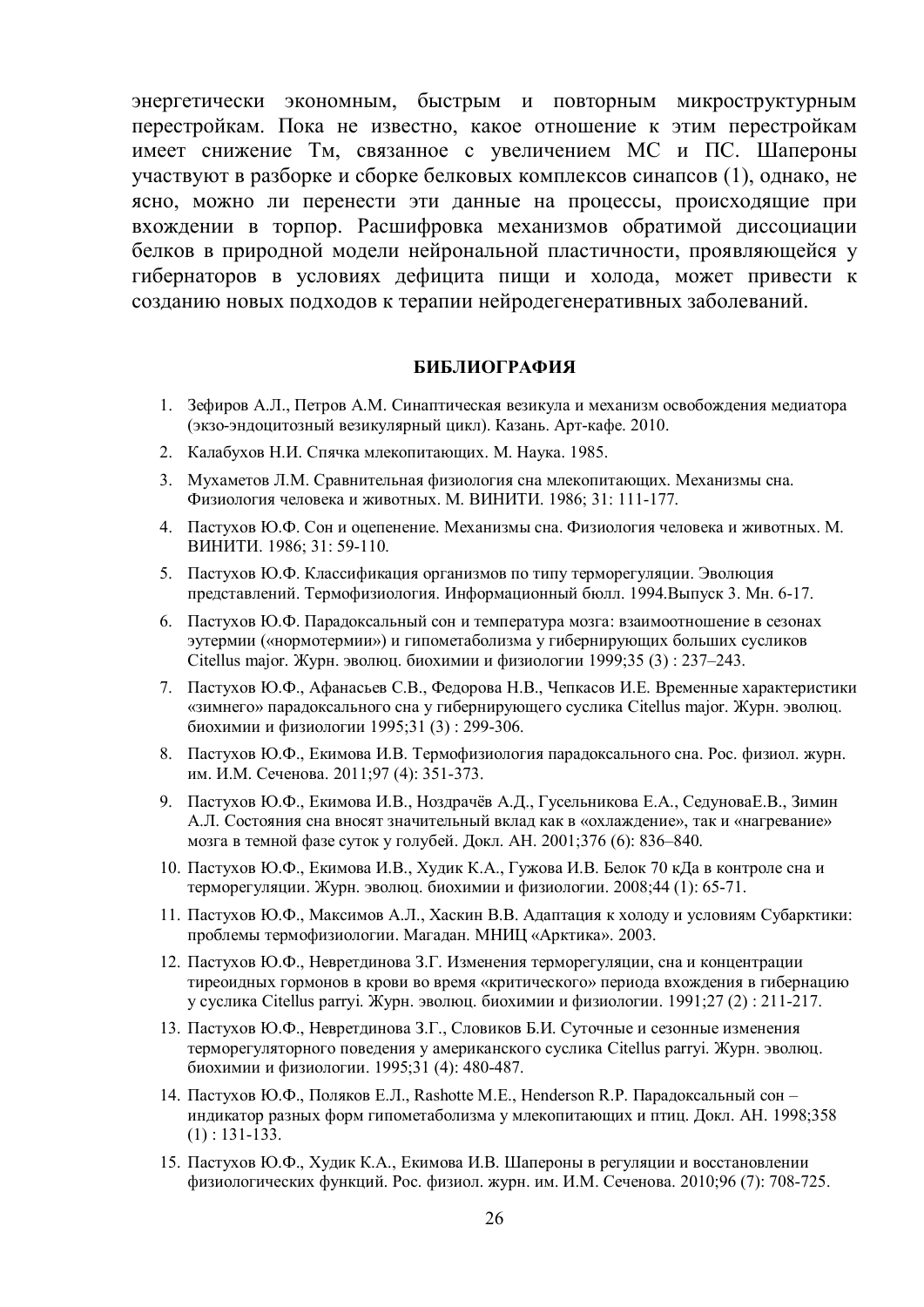- 16. Пастухов Ю.Ф., Чепкасов И.Е. Различия во временной организации «летнего» и «зимнего» сна у зимоспящих млекопитающих. Докл. РАН. 1994;339. (4): 555-556.
- 17. Пастухов Ю.Ф., Чепкасов И.Е. Снижение температуры мозга во время парадоксального сна способствует вхождению млекопитающих в оцепенение и зимнюю спячку. Докл. РАН. 1996;348 (2): 272-274.
- 18. Сазонов В.С., Пастухов Ю.Ф. Внутрисуточная организация цикла «бодрствование-сон» и энергетический метаболизм у крыс при действии низкой температуры. Физиол. журн. им. И.М. Сеченова 1985;71 (3): 342- 347.
- 19. Alfoldi P., Rubicsek G., Cserni G., Obal F.Jr. Brain and core temperatures and peripheral vasomotion during sleep and wakefulness at various ambient temperatures in the rat. Pflugers Arch. 1990; 417 (3): 336-341.
- 20. Bitting L, Watson FL, O'Hara BF, Kilduff TS, Heller HC. HSP70 expression is increased during the day in a diurnal animal, the golden-mantled ground squirrel Spermophilus lateralis. Mol. Cell. Biochem. 1999;199(1-2): 25-34.
- 21. Calasso M., Parmeggiani P.L. Carotid blood flow during REM sleep. Sleep. 2008;31 (5) : 701-707.
- 22. Heller H.C. Sleep and hypometabolism. Can. J. Zool. 1988;66: 61-69.
- 23. Lenzi P., Zoccoli G., Walker A.M., Franzini C. Cerebral circulation in REM sleep: is oxygen a main regulating factor? Sleep Res. Online. 2000;3 (2): 77-85.
- 24. Lesku J.A., Martinez-Gonzales D., Rattenborg N.C. Phylogeny and ontogeny of sleep. The neuroscience of sleep. San Diego. Elsevier. 2009;61-70.
- 25. Lyman C.P., Willis J.S., Malan A., Wang L.C. Hibernation and torpor in mammals and birds. N.Y. Acad. Press. 1982.
- 26. Mamady H., Storey K.B. Up-regulation of the endoplasmic reticulum molecular chaperone GRP78 during hibernation in thirteen-lined ground squirrels. Mol. Cell. Biochem. 2006;292: 89– 98.
- 27. O'Hara BF, Watson FL, Srere HK, Kumar H, Wiler SW, Welch SK, Bitting L, Heller HC, Kilduff TS. Gene expression in the brain across the hibernation cycle. J. Neurosci. 1999;19(10): 3781-90.
- 28. Pastukhov Yu.F., Chepkasov I.E., Nevretdinova Z.G. Changes in sleep and thermoregulation patterns in arctic ground squirrels during the year. Sleep Res. 1993;22: 467-468.
- 29. Rashotte M.E., Pastukhov Iu.F., Poliakov E.L., Henderson R.P. Vigilance states and body temperature during the circadian cycle in fed and fasted pigeons (Columba livia ) Am. J. Physiol. 275 (Regulatory Integrative Comp. Physiol.) 1998;44 : R1690-R1702.
- 30. Schmidek W.R., Hoshino K., Schmidek M., Timo-Iaria C. [Influence of environmental](http://www.ncbi.nlm.nih.gov/pubmed/4353054) [temperature on the sleep-wakefulness cycle in the rat.](http://www.ncbi.nlm.nih.gov/pubmed/4353054) Physiol. Behav. 1972;8 (2): 363-371.
- 31. Szymusiak R., Satinoff E. Maximal REM sleep time defines a narrower thermoneutral zone than does minimal metabolic rate. Physiol. Behav. 1981;26 (4): 687-690.
- 32. Von der Ohe C.G.[, Darian-Smith](http://www.jneurosci.org/search?author1=Corinna+Darian-Smith&sortspec=date&submit=Submit) C.[http://www.jneurosci.org/content/26/41/10590.full aff-](http://www.jneurosci.org/content/26/41/10590.full#aff-2#aff-2)2#aff-2[, Garner](http://www.jneurosci.org/search?author1=Craig+C.+Garner&sortspec=date&submit=Submit) C.C.[, Heller](http://www.jneurosci.org/search?author1=H.+Craig+Heller&sortspec=date&submit=Submit) H. C. Ubiquitous and Temperature-Dependent Neural Plasticity in Hibernators. J. Neurosci. 2006;26(41): 10590-10598.
- 33. Von der Ohe C.G., [Garner C.C.](http://www.ncbi.nlm.nih.gov/pubmed?term=%22Garner%20CC%22%5BAuthor%5D), [Darian-Smith C](http://www.ncbi.nlm.nih.gov/pubmed?term=%22Darian-Smith%20C%22%5BAuthor%5D)., Heller H.C. Synaptic protein dynamics in hibernation. J. Neurosci. 2007;27 (1):84-92.
- 34. Wehr T.A. A brain-warming function for REM sleep. Neurosci. Biobehav. Rev. 1992;16 (3) : 379-397.
- 35. Zepelin H., Siegel J.M., Tobler I. Mammalian sleep[. Principles and practice of sleep medicine.](http://www.google.ru/search?tbo=p&tbm=bks&q=+inauthor:%22Meir+H.+Kryger%22) Philadelphia. Elsevier/Saunders. 2005;91-100.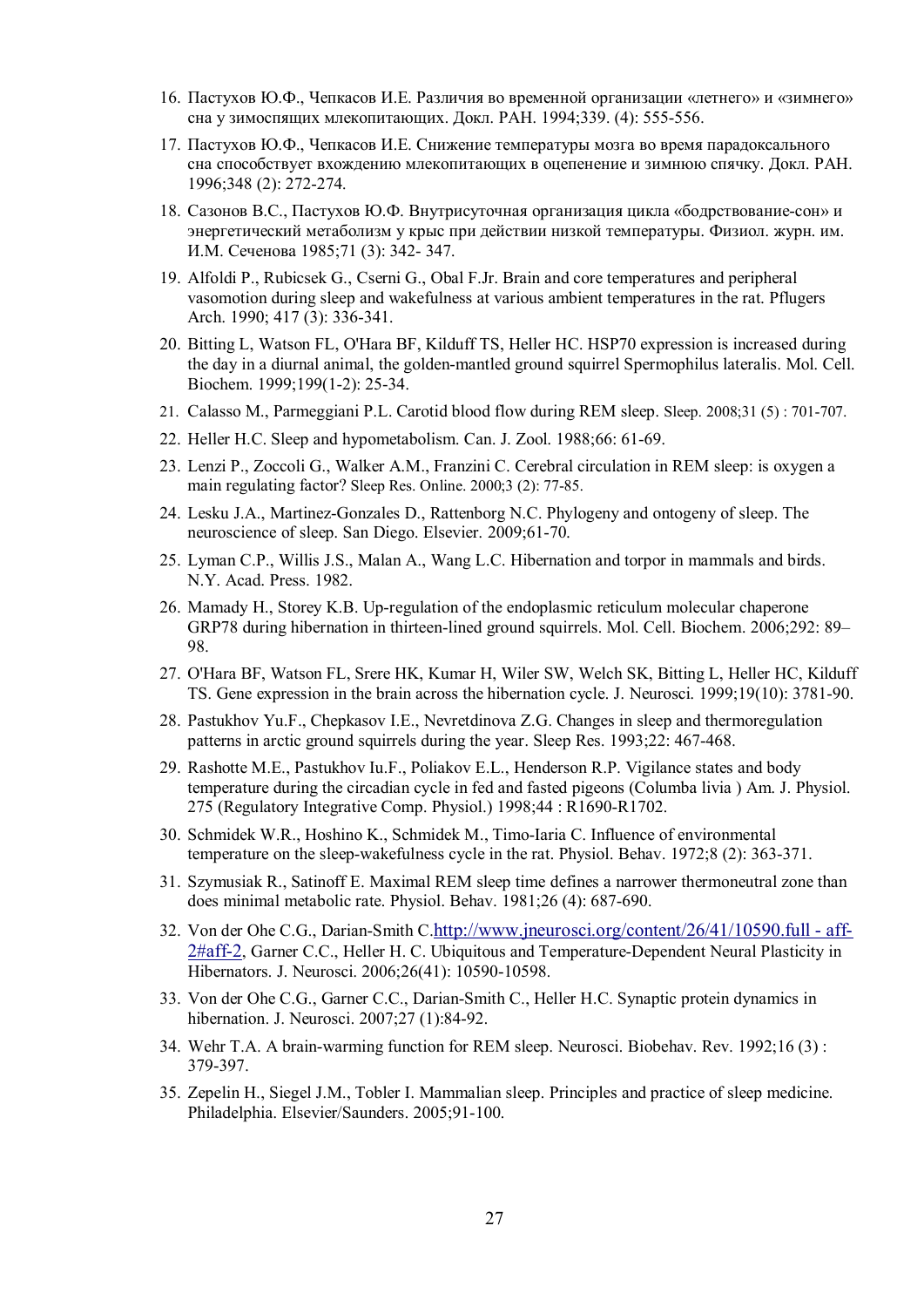#### **VISCERAL THEORY OF SLEEP**

*Pigarev I.N. Institute for Problems of Information Transmission (Kharkevich Institute), Russian Academy of Sciences Moscow, Russia e-mail: [pigarev@iitp.ru](mailto:pigarev@iitp.ru)*

We propose that during sleep all cortical areas, which during wakefulness are involved in the analysis of signals coming from exteroreceprors (visual, auditory and so on), switch to the processing of information coming to this brain level from interoreceptors. Thus, during sleep, all "computational power" of the cerebral cortex is used for homeostatic regulation and restoration of the visceral functions. Experiments, which confirm this proposal, are given below.

It is well known that sleep deprivation results in numerous visceral dysfunctions, and several days of total sleep deprivation finish by unavoidable death of animals (Rechtschaffen and Bergmann, 2002; Everson and Szabo, 2009; Tang et al., 2009; Barf et al., 2010; Sharma and Kavuru, 2010). Multiple visceral disorders, and first of all in the gastrointestinal system, follow sleep disorders also in humans (Keefer et al., 2006; Knutson and Turek, 2006; Ranjbaran et. 2007; Orr, 2007). However, probably because of very bright changes in cerebral electrical activity, which accompanies transition from wakefulness to sleep, and fantastic pictures of dreams, most basic studies of sleep were mainly focused on various aspects of cerebral functions reviewed in several recent publications (Datta and MacLean, 2007; Cirelli and Tononi, 2008; Dijk, 2009). It is generally recognized at present that during periods of slow wave sleep (SWS) cortical neurons change their firing mode to synchronized burst-pause pattern reflected in slow waves in EEG. It is recognized that propagation of sensory information to the cerebral cortex is strongly suppressed during sleep (Mukhametov and Rizzolatti, 1970; Singer, 1977) as well as the propagation of signals from the cortical motor areas to muscles – sleep atonia (Chase, 2008). However, it stayed unclear how all those changes in cortical neuronal activity associated with sleep could be related to visceral health, and why sleep deprivation lead to severe visceral disorders.

To combine these contradictive effects in a single theory we proposed that during sleep the same cortical areas (and the same neurons), which during wakefulness are involved in processing of the exteroceptive information (visual, auditory, somatosensory), switch to the processing of interoceptive information, coming from the various visceral systems. Within the frame of this hypothesis rhythmic cortical activity recorded during periods of SWS could be defined by periodic activity of various visceral systems (heart beats, respiration, gastrointestinal peristaltic activity and so on).

For the first step of experimental check of the visceral sleep theory, relationship between the gastrointestinal system and cortical sensory areas was studied in sleep-wake cycle.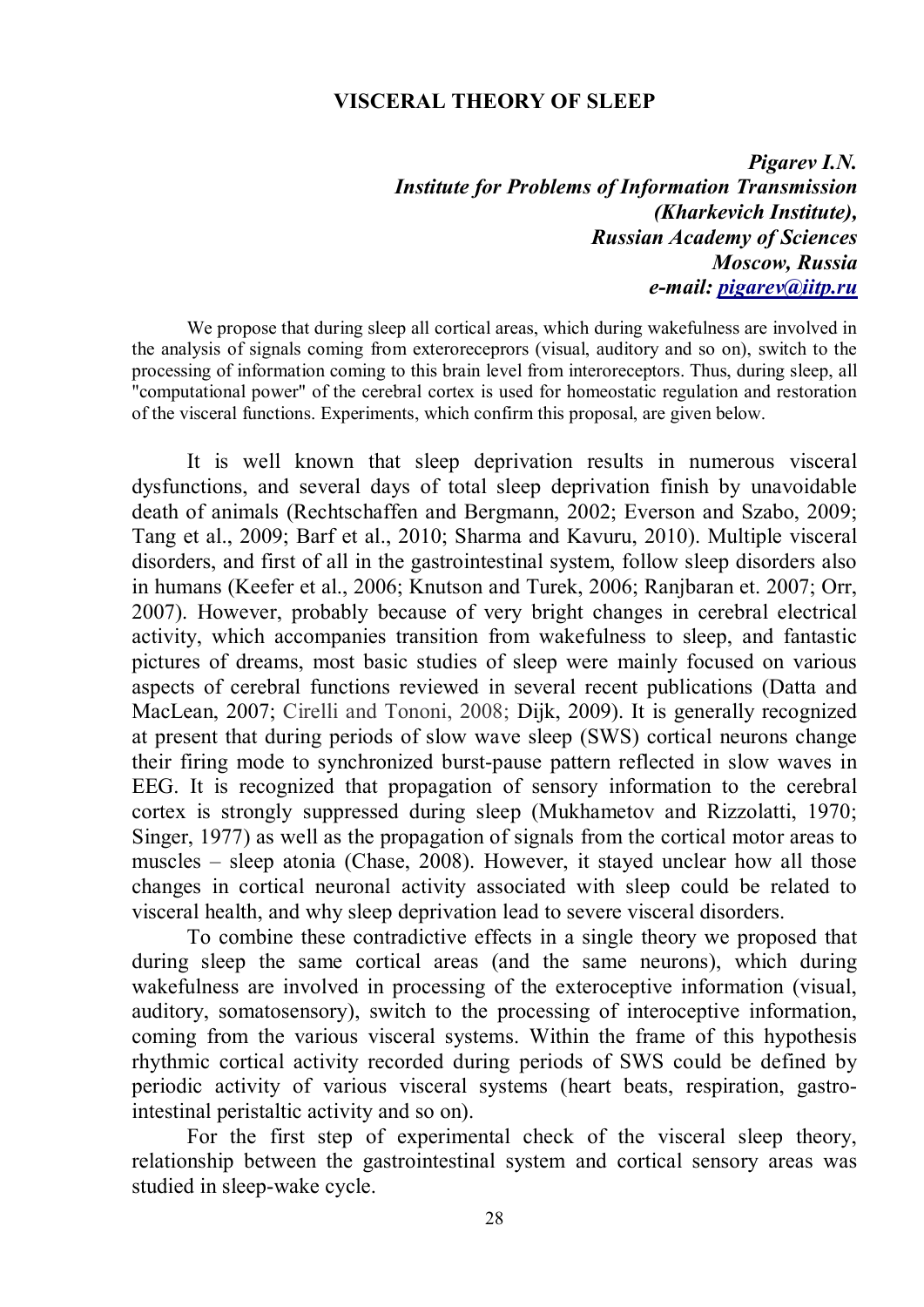It was shown that in cats and monkeys, namely during sleep, electrical and magnetic stimulation of an area of stomach and small intestine evoked neuronal and EEG responses in various cortical areas including primary visual cortex (Pigarev, 1994; Pigarev et al., 2006). These responses disappeared immediately after awakening of the animals. Figure shows population response to magnetic stimulation of stomach of 61 cortical neurons in monkey's visual area V4. It is seen that stimulation lead to short latency inhibition of neuronal activity, which coincided with the wave in EEG evoked response. Later this short inhibition was replaced by the delayed excitation, which was particularly strong in some neurons. The same magnetic stimulation in wakefulness did not reflect in neuronal and EEG activity (not shown).



**Fig. 1.** Population response of 61 neurons in monkey's cortical visual area V4 to magnetic stimulation of stomach (vertical gray line). Horizontal gray line - the level of background activity before stimulation.

In spite of very bright and clear results obtained with electrical and magnetic stimulation it was necessary to recognize that this stimulation was artificial, and critics of the visceral theory told that obtained effects could reflect some nonspecific effects.

To avoid this obstacle, natural myoelectrical activity of the duodenum was correlated with cortical neuronal activity (Pigarev et al., 2004). To record the myoelectrical activity of duodenum bipolar silver electrodes were implanted under serous membrane of the muscle wall of this organ using method proposed by Papasova and Milenov (1965). In parallel, in the cerebral cortex, activity of 201 neurones in the visual areas V4A, V2, and frontal visual area was recorded. The described effects were found in all those areas. The goal of this study was to see whether during SWS information concerning natural activity of the duodenum will reach the level of the cerebral cortex. To answer this question we planed to examine are there significant changes in cortical neuronal firing associated with any phase of periodic activity of duodenum. The same tests were undertaken during wakefulness. Analysis was performed individually for every studied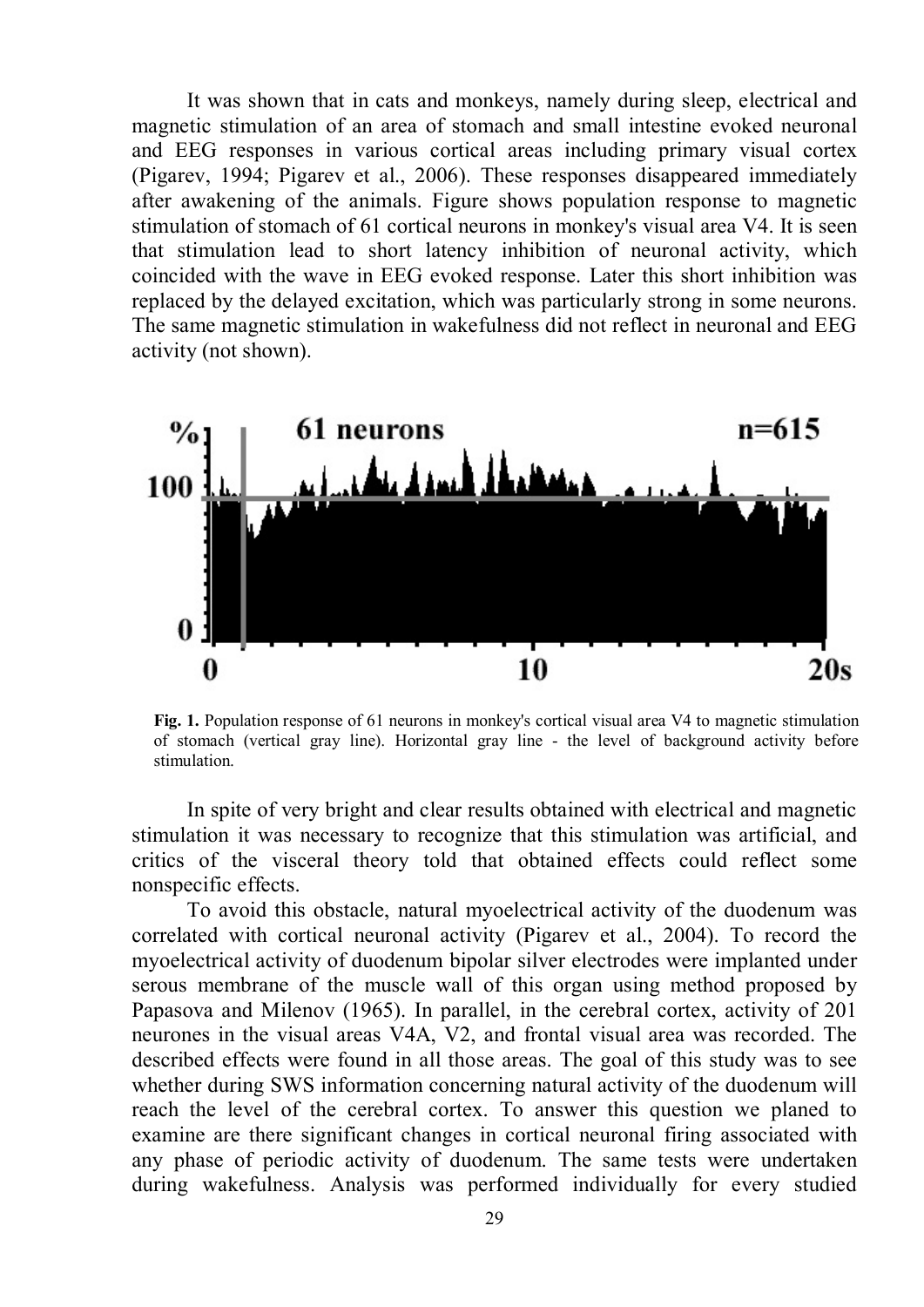neuron. Period of SWS or wakefulness was selected. Within the selected period sharp picks of periodic duodenal activity associated with peristaltic cycles were automatically selected. At the second step fragments of spike density function, which reflected neuronal activity during these peristaltic cycles, were averaged. The example of such averaged function is shown in figure. The length of the averaged interval was 4s. This time included one cycle of duodenal activity (around 3.3 s).



**Fig. 2. A** - averaged cycle of duodenal myoelectrical activity with spike-potentials during SWS (left) and wakefulness (right). Numbers of averaged episodes (n) are shown above each curve. **B** –spike density functions averaged synchronously with duodenal activity. Two horizontal lines indicate the levels of maximal and minimal firing rate and demonstrate the way how parameter **D** was calculated. **C** – distribution of ascending sorted parameters **D** obtained for 500 combinations of random markers generated during procedure of stochastical modelling. Vertical lines show the parameter **D** obtained in the experiment. Horizontal dashed lines indicate the level of  $p=0.05$ . It is seen that in this experiment parameter **D** reaches the level of significance only during SWS.

At the next step, we searched for the mean maximal and minimal firing frequencies occurring within a single duodenal cycle on this averaged curve, and took the difference between these two numbers. This difference we will call parameter D (difference). The value of this parameter D reflected the mean change of the neuronal firing within a single duodenal cycle. Now it was necessary to estimate whether obtained for a neuron parameter D reflects significant change of firing, associated with duodenal activity, or just the variations happened by chance.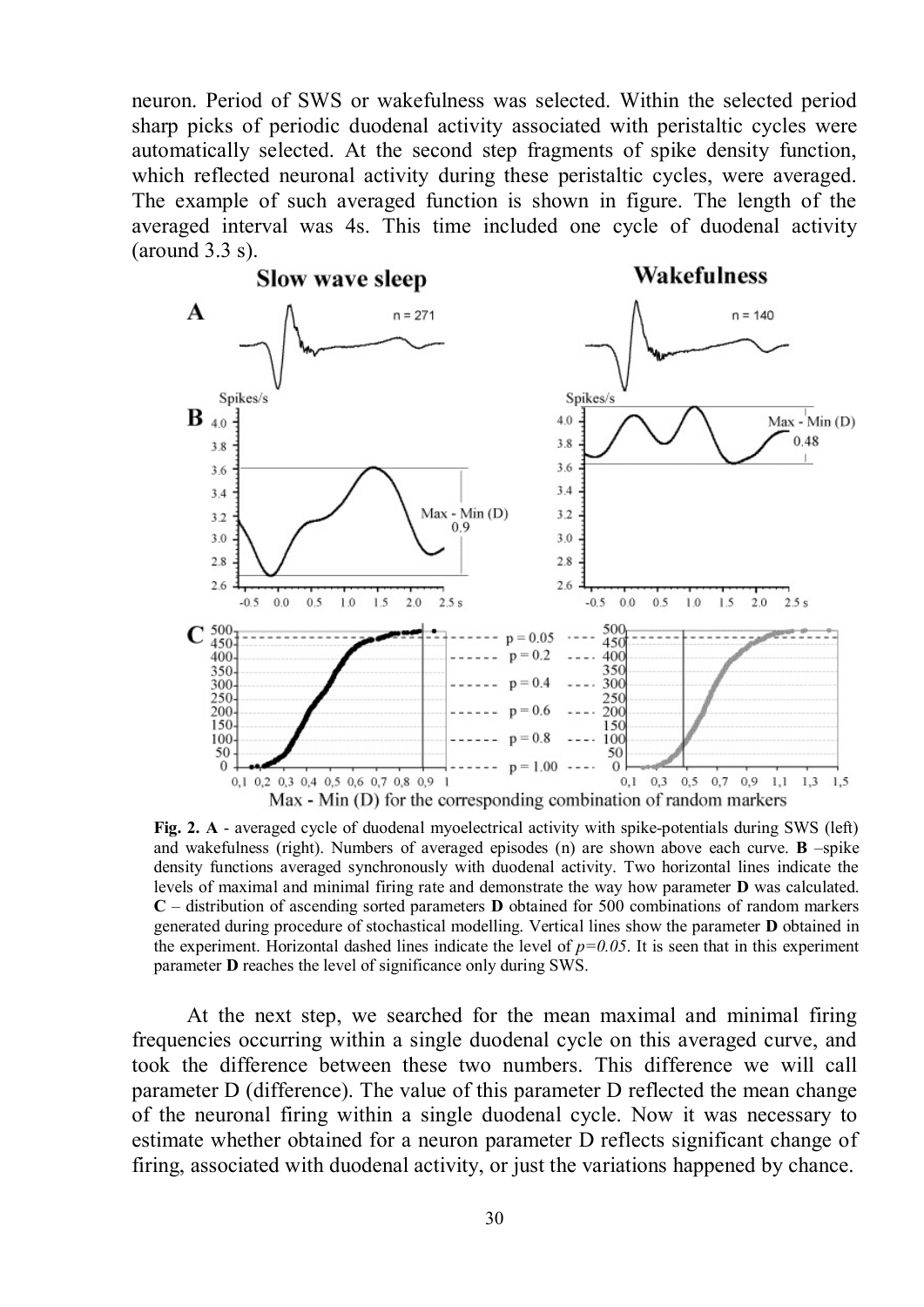To get this estimation, method of the stochastic statistical modelling was used (Levichkina et al., 2006). It was shown that for about 30% of cortical neurons, observed changes of firing rate associated with particular phase of duodenal activity during SWS were highly significant. There were no cases of significant connections between duodenal and cortical activities during wakefulness



**Fig. 3.** Ascending sorted *p values* obtained for 201 neurons studied in slow wave sleep (black points) and 125 neurons studied in wakefulness (gray points) are shown in a single plot. Vertical line indicates the level of significance  $= 0.05$ .

However, observed significant changes of the neuronal firing averaged in synchrony with periodic duodenal activity not necessarily reflected the causal dependence of the intestinal and neuronal functions. The same picture could be observed if both studied structures (duodenum and cerebral cortex) had independent but close frequencies of their internal rhythms. The peculiarity of the duodenal myoelectrical activity let us to show that it was not the case (Pigarev et al., 2004). It was known that some duodenal waves are rather «clean» while some other waves included fast oscillations (so-called spike-potentials). Appearance of spike-potentials is connected with particularly strong constrictions of smooth muscles (Papasova et al., 1966). We expected that if the information concerning intestinal activity was transferred to the cortical level for functional analysis, pattern of the cortical activity during waves with spike-potentials should be different from the pattern during simple intestinal waves. Consequently, cortical activity averaged during waves with spike-potentials could be different from the activity during simple waves. We automatically sorted all duodenal waves on two groups: simple waves, and waves with spike-potentials. The averaging of spike density functions was now undertaken separately for these two types of markers.

From 59 neurons with significant modulation of the activity associated with the duodenal rhythm, 54 neurons demonstrated significant association exclusively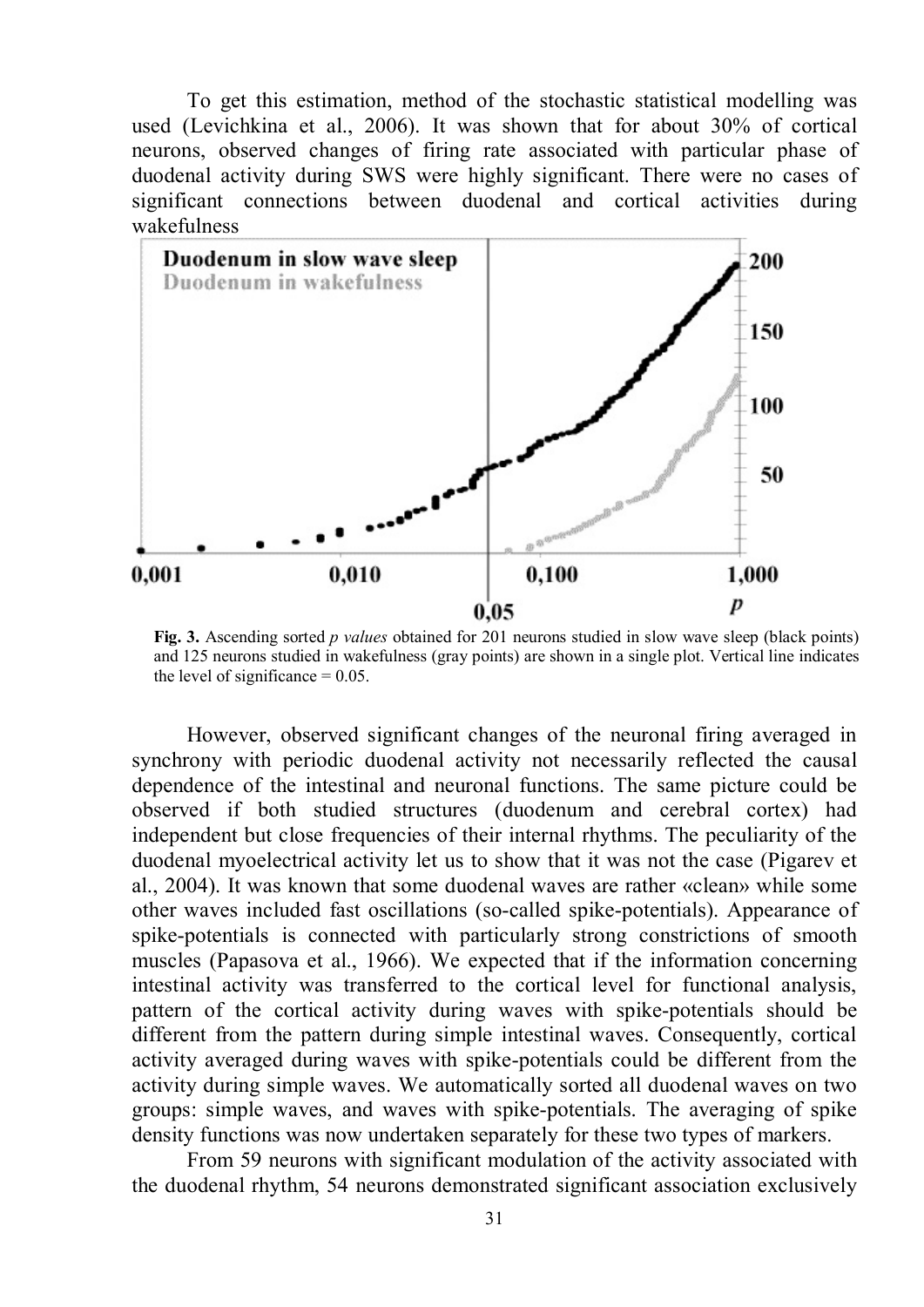either for the duodenal simple waves or for waves with spike-potentials. In other words, during sleep cortical neurons were selective for particular type of duodenal activity. Thus it was concluded that activity of about 30% of cortical neurones during SWS was causally connected with the natural periodicity of the peristaltic intestinal activity.

We do not want to say that only activity of the duodenum can be reflected in the cortical activity during sleep. We observed similar effects for the activity of stomach (Pigarev and Bagaev, 2002), and for respiratory activity.

In the last block of studies with gastro-intestinal system influence of gastric contents on the activity of the cortical neurons during SWS was investigated. Gastric fistula was implanted into the stomach of a cat. Using this fistula gastric content could be changed during sleep. For the first experiments introduction of warm (body temperature) water was used. The water changed pH in the gastric cavity and increased mechanical pressure on the walls of stomach. So, one could expect that activity of some groups of chemosensitive and mechanosensitive receptors in the gastric wall will be changed. If the visceral theory of sleep is correct it was reasonable to expect that after water administration background neuronal activity and general pattern of slow wave cortical EEG could be changed also. On the other hand, taking into the account cerebral homeostatic mechanisms, it was extremely unlikely that water administration into a stomach could provide any direct, non-neural influence on the cortical neuronal activity (i.e. via blood flow).

The water administration during SWS leads to prolongation of SWS episode. Later SWS was replaced by rather unusual state of sleep. Behaviourally it looked as very deep sleep. However, in EEG short episodes of slow waves alternated with short intervals of desynchronization, which probably could be considered as inclusions of short REM sleep episodes. Analysis of cortical neuronal activity during periods of SWS before and soon after water infusion revealed reorganization of the fine pattern of neuronal firing. This reorganization reflected in the changes of slopes of the curves represented dependence of Fano factor on the length of the studied time intervals of neuronal firing. Significant changes of slope were observed for about 40% of studied neurons.

All described effects of interaction between gastro-intestinal and central nervous system were observed only during periods of SWS. We have never seen any sign of such interaction during periods of REM sleep.

What might be the function of REM sleep in the frame of the visceral theory? We had mentioned earlier that slow wave pattern of EEG can be defined by periodic visceral activity like gastro-intestinal peristaltic or respiration. It well might be that control of some other visceral organs like liver, kidney or organs of reproductive system may not be connected with so synchronous periodic firing, and cortical processing of information from those organs will not be connected with appearance of slow wave cortical oscillations. We should not forget that brain itself also is one of the body organs, and also needs regulation and maintaining of its visceral parameters. We propose that during REM sleep cerebral cortex is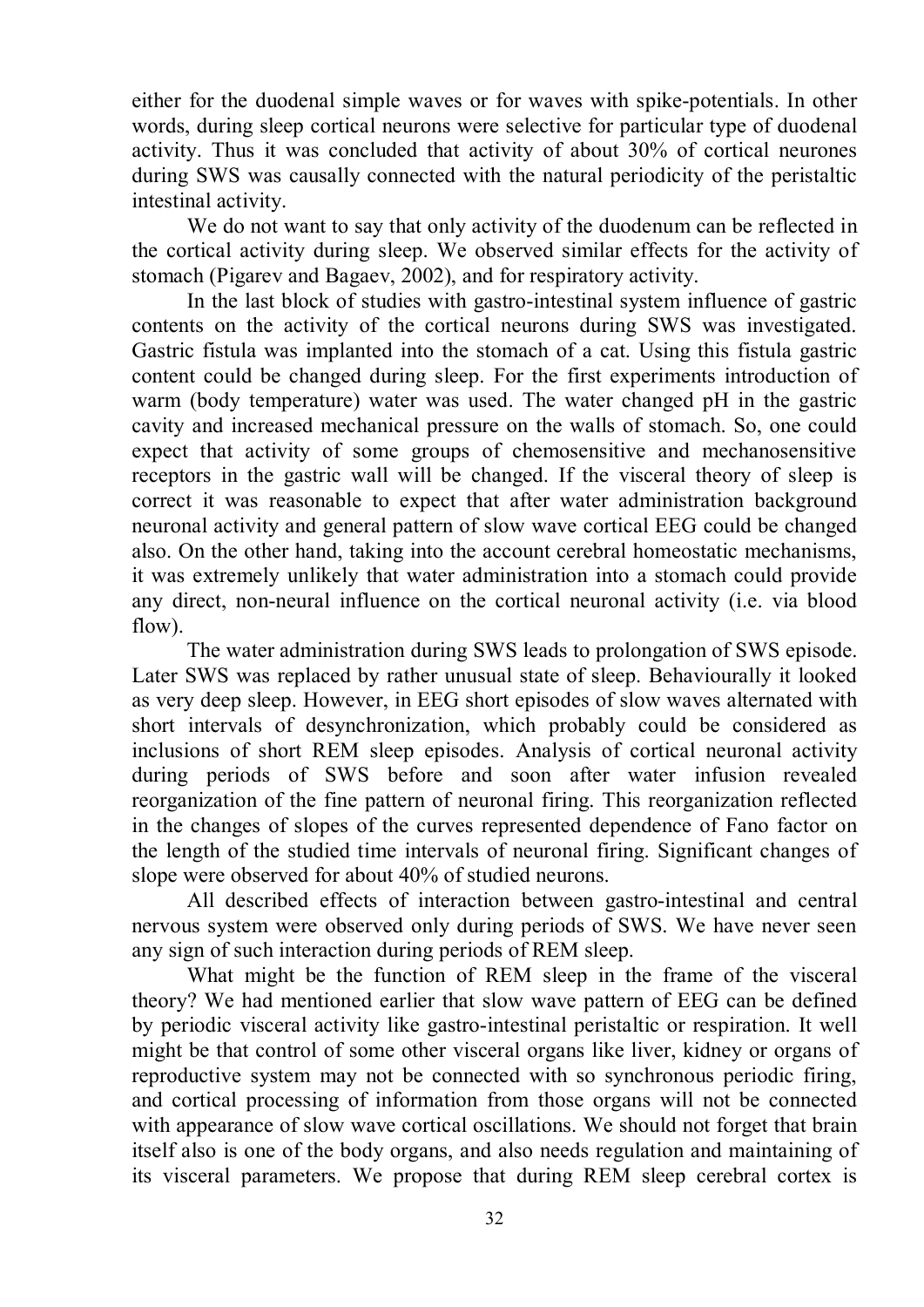involved in the processing of signals coming from such "non-rhythmic" visceral systems. If connection of the cortical activity with periodic visceral activity during slow wave sleep was proved by various direct experiments, above mentioned proposal concerning REM sleep function is our current working hypothesis, which needs further experimental check. First encouraging results on this way are already obtained.

Most likely all visceral systems are represented in the cerebral cortex during sleep. Involvement of the highest levels of the central nervous system, up to the cerebral cortex in mammals in the processing of the visceral information during periods of sleep may be the main if not the only function of sleep. Further investigation of this topic is a promising direction for the future physiological studies. Results of these investigations most likely will influence on the general understanding of the brain functioning also in wakefulness.

#### **Support: Russian Foundation for Basic Research grant 10-04-00844**

#### **REFERENCES**

- 1. Barf R.P., Meerlo P., Scheurink A.J.W. Chronic sleep disturbance impairs glucose homeostasis in rats. Int. J. Endocrinol. 2010:819414. Epub 2010 Mar. 18.doi:10.1155/2010/819414. 2010.
- 2. Chase M. H. Confirmation of the Consensus that Glycinergic Postsynaptic Inhibition is Responsible for the Atonia of REM Sleep. SLEEP. 2008. Vol. 31. No. 11:1487 – 1491.
- 3. Cirelli C., Tononi G. Is Sleep Essential? PLoS Biology. 2008. 6(8): e216 doi:10.1371/Journal. pbio.0060216.
- 4. Datta S., MacLean R.R. Neurobiological mechanisms for the regulation of mammalian sleepwake behavior: Reinterpretation of historical evidence and inclusion of contemporary cellular and molecular evidence. Neurosci. Biobehav. Rev. 2007. 31(5): 775–824.
- 5. Dijk D.-J. Regulation and functional correlates of SWS. Journal of Clinical Sleep Medicine 2009. Supplement to Vol.5. No.  $2. S6 - S15$ .
- 6. Everson C.A., Szabo A. Recurrent restriction of sleep and inadequate recuperation induce both adaptive changes and pathological outcomes. Am. J. Physiol. Regul. Integr. Comp. Physiol. 2009;297: R1430–R1440.
- 7. Keefer L. et al. An initial report of sleep disturbance in inactive inflammatory bowel disease // J. Clin. Sleep Med. 2006. V. 2. 409–416.
- 8. Knutson K.L, Turek F.W. The U-shaped association between sleep and health: the 2 peaks do not mean the same thing. Sleep. 2006;29 (7): 881–889.
- 9. Levichkina E.V., Fedorov G. O., Bagaev V. A., Busygina I. I., Pigarev I. N. The use of numerical stochastical modeling for the evaluation of efficiency of cortico-visceral interaction during sleep // J Sleep Res, 2006. Vol. 15, Suppl. 1. 168-169.
- 10. Mukhametov L. M. and Rizzolatti G. The responses of lateral geniculate neurons to flashes of light during the sleep waking cycle. Archs ital. Biol. 1970;108. 325-347.
- 11. Orr W.C. Esophageal function during sleep: Another danger in the night. Sleep Med. 2007.8(1): 105–106.
- 12. Papasova M., Milenov K., Method for biopotential recordings from stomach muscles of cats with chronically implanted electrodes. Изв. на Инст. по физиол. БАН. IX. 1965:187 (Bulgarian).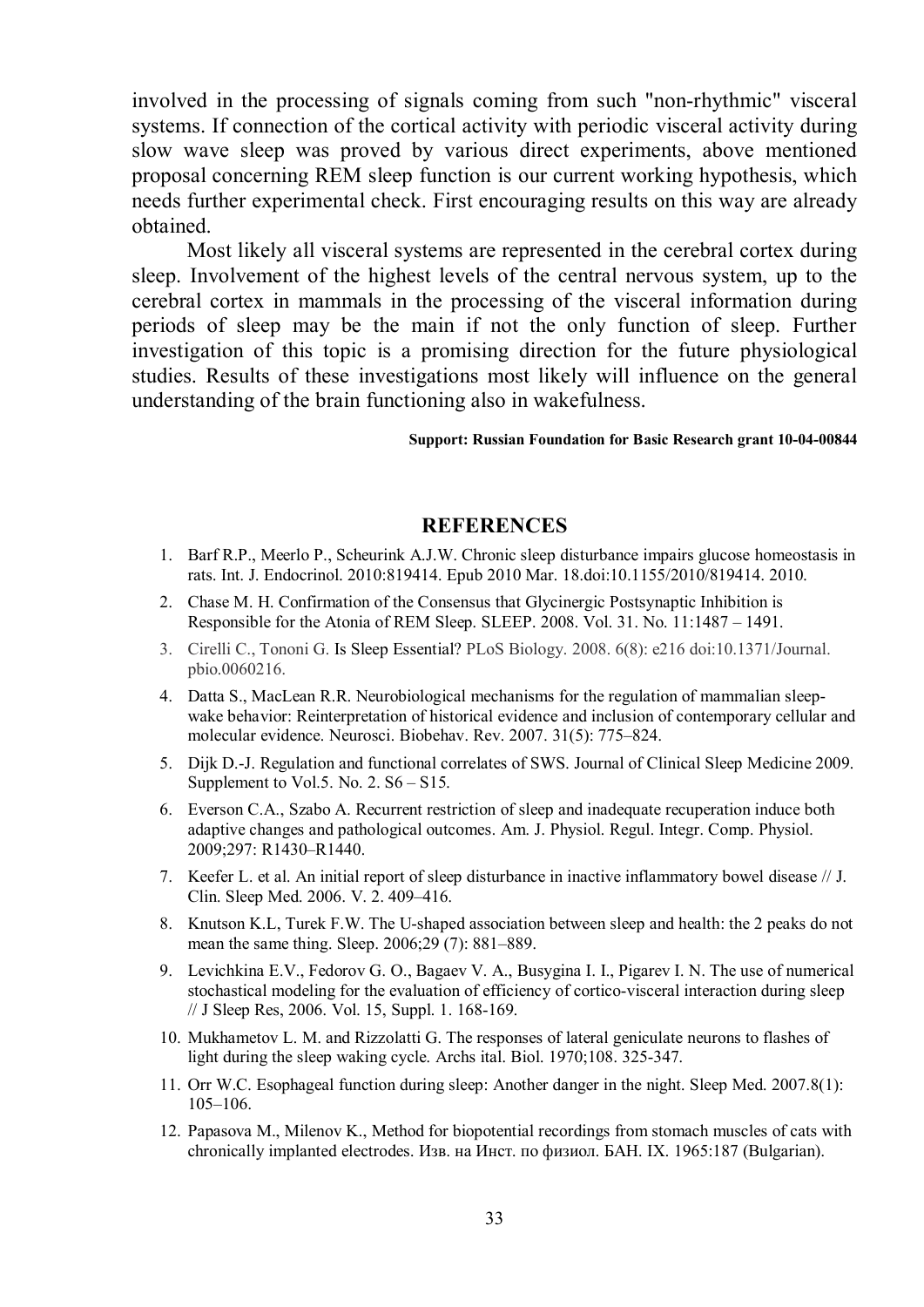- 13. Papasova M., Boev K., Milenov K., Atanasova E. Dependence between the appearence of spikepotentials in the electrogastrogram and the intensity of the contraction wave of the gastric wall. Comptes rend. d. l'Acad. Bulg. d. Sci. 1966. 19. N3. 241.
- 14. Pigarev I. N. Neurons of visual cortex respond to visceral stimulation during SWS // Neuroscience. 1994. V. 62:1237-1243.
- 15. Pigarev I. N., Almirall H., Pigareva M. L., Bautista V., Sánchez-Bahillo A., Barcia C., Herrero T. M. Visceral signals reach visual cortex during SWS. Study in monkeys.Acta Neurobiol. Experiment. 2006. V. 66. № 1:69-73.
- 16. Pigarev I. N., Bagaev V. A., Busygina I. I., Fedorov G. O., Levichkina E. V.Causal link between myoelectrical intestinal activity and cortical neuronal firing in sleep.Journal of Sleep Research, 2004. V. 13. Suppl. 1. 575.
- 17. Pigarev I. N., Bagaev V. A. Slow waves in EEG and bursty firing of cortical neurons during sleep reflect the peristaltic activity of gastro-intestinal system. J Sleep Res, 2002.S1:177-178.
- 18. Ranjbaran Z. et al. The relevance of sleep abnormalities to chronic inflammatory conditions. Inflamm Res. 2007. V.56:51–57.
- 19. Rechtschaffen A., Bergmann B.M. Sleep deprivation in the rat: An update of the 1989 paper. Sleep. 2002. V.25:18–24.
- 20. Singer W. Control of thalamic transmission by corticofugal and ascending reticular pathways in the visual system. Physiol. Rev. 1977. 57: 386-416.
- 21. Tang, Y., Preuss, F., Turek, F.W., Jakate, S., Keshavarzian, A. Sleep deprivation worsens inflammation and delays recovery in a mouse model of colitis. Sleep Med. 2009.10:597–603.
- 22. Sharma S., Kavuru M. Sleep and metabolism: an overview. Int. J. Endocrinol. Volume 2010. Article ID 270832.doi:10.1155/2010/270832.
- 23. Tang Y., Preuss F, Turek FW, Jakate S, Keshavarzian A. Sleep deprivation worsens inflammation and delays recovery in a mouse model of colitis. Sleep Med. 2009.10(6): 597–603.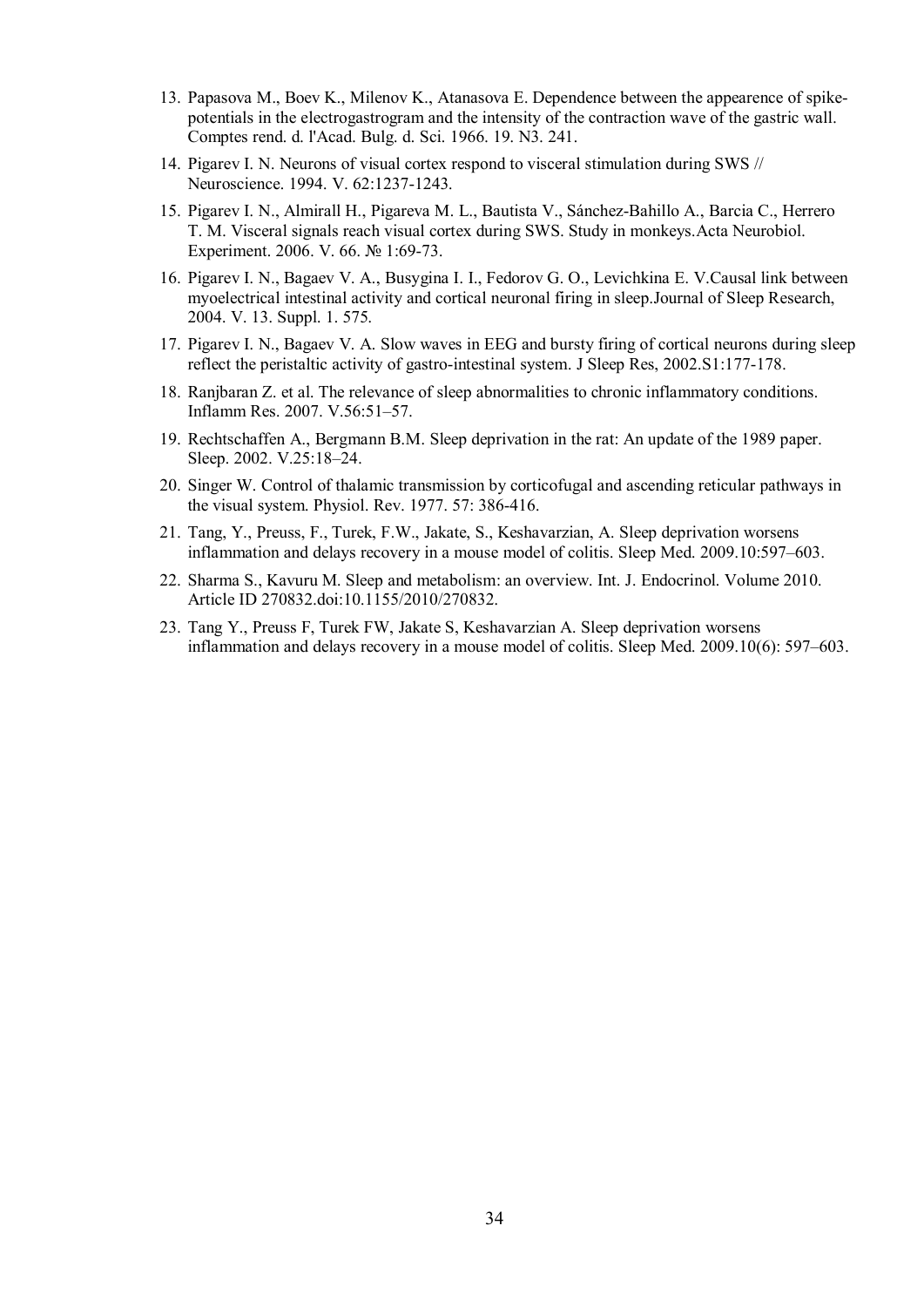### **ACTIVITIES OF THALAMOCORTICAL NETWORKS DURING SLEEPING AND WAKING STATES**

*Timofeev I. The Centre de recherche Université Laval Robert-Giffard (CRULRG), Université Laval, Québec, Canada Department of Psychiatry and Neuroscience, Université Laval Québec,Canada e-mail: [Igor.Timofeev@phs.ulaval.ca](mailto:Igor.Timofeev@phs.ulaval.ca)*

During slow-wave sleep the field potentials reveal large amplitude slowwaves and during waking state and REM sleep cortical field potentials show activated pattern, composed of fast and low amplitude oscillations. Cortical field potential recordings reflect intracellular activities of neuronal populations. The objective of the present study was to understand how neuronal activities contribute to the generation of field potentials. During slow-wave sleep the membrane potential of cortical neurons undergoes large amplitude fluctuations. The hyperpolarizing phase of membrane potential correspond to depth-positive local field potential components. The depth-negative components of field potentials as well as during waking state and REM sleep the membrane potential of majority of cortical neurons is depolarized and the neurons fire action potentials. During depolarizing components of all these states, the fast-spiking (inhibitory) neurons fired at higher frequencies than other neurons. Conductance measurements demonstrate that inhibitory activities dominate active cortical states. In quiet wakefulness, due to intense firing of inhibitory interneurons, a half of cortical regular-spiking neurons is relatively hyperpolarized and these neurons either do not fire action potentials or fire at very low rates. Intracellular activities of thalamocortical neurons were less investigated during natural states of vigilance. Our current study demonstrates that thalamus contributes to the generation of cortical slow oscillation, although cortical networks are able to produce slow oscillation without any other structure.

**Support: CHIR, NIH, NSERC and FRSQ**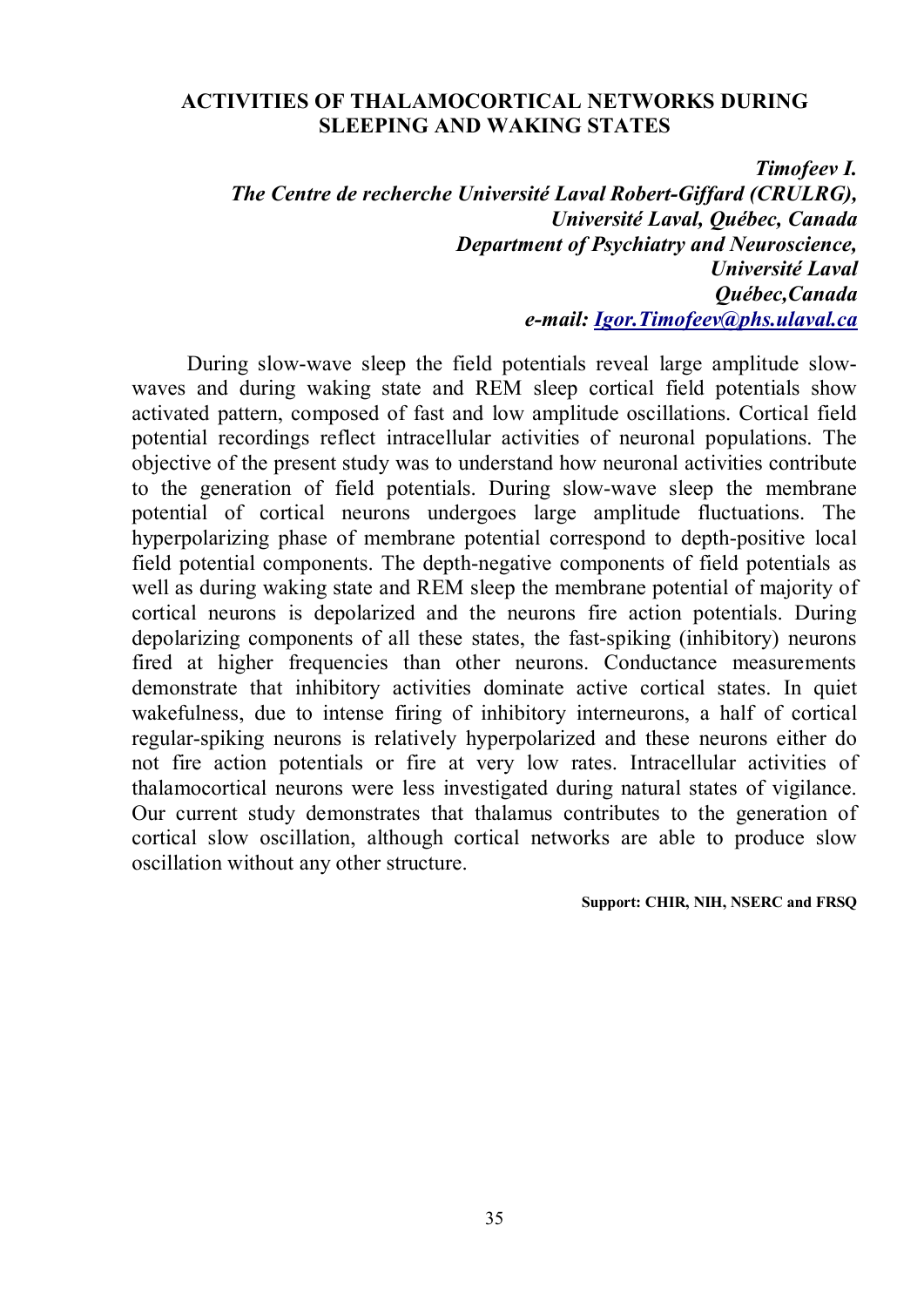### **FROM SLEEP TO INDIVIDUALITY OF ANXIETY REACTION**

*Verbitsky E.V. Institute of Arid Zones of the SSC RAS Rostov-on-Don, Russia e-mail: [e\\_verbitsky@ssc-ras.ru](mailto:e_verbitsky@ssc-ras.ru)*

The anxiety reaction in wakefulness is determined by individual's processes of activation and synchronization of the brain and described by the level of anxiety. We may guess on the changes in activity of the cerebral regulatory systems during sleep-wakefulness cycle looking at the anxiety manifestations, the cerebral reactions on stimuli. Integration of the facts about reorganizations of mammal and human organisms which are due to environmental factors, is very important for understanding the individual mechanisms of the anxiety reaction in sleep-wakefulness cycle. The assessment of these reorganizations during the period of many days opens the possibilities in researching physiological adaptation. The combination of the studies of intact sleep and wakefulness with the same of characteristics of nervous system reaction on stimuli, which depend on individual anxiety reaction and dynamic of sleep, is especially valuable.

This approach to observe the detection of anxiety reaction during several days period for the adaptive facilities of organisms is substantiating here. This summary is important for ascertainment of the role of mammals adaptation to environment, it is a value for understanding the regularity of organism vital functions in sleep-wakefulness cycle.

They are useful for ascertainment of etiology of sleep and wakefulness disorders, due to long-term exposure of the higher level of anxiety. As the summary of clinical and experimental notions about neurophysiologic mechanisms of individual anxiety reaction in sleep-wakefulness cycle in modern somnology is especially important in such cases when we may come closer to the understanding the nature of physiological adaptation of the organism to environment changes.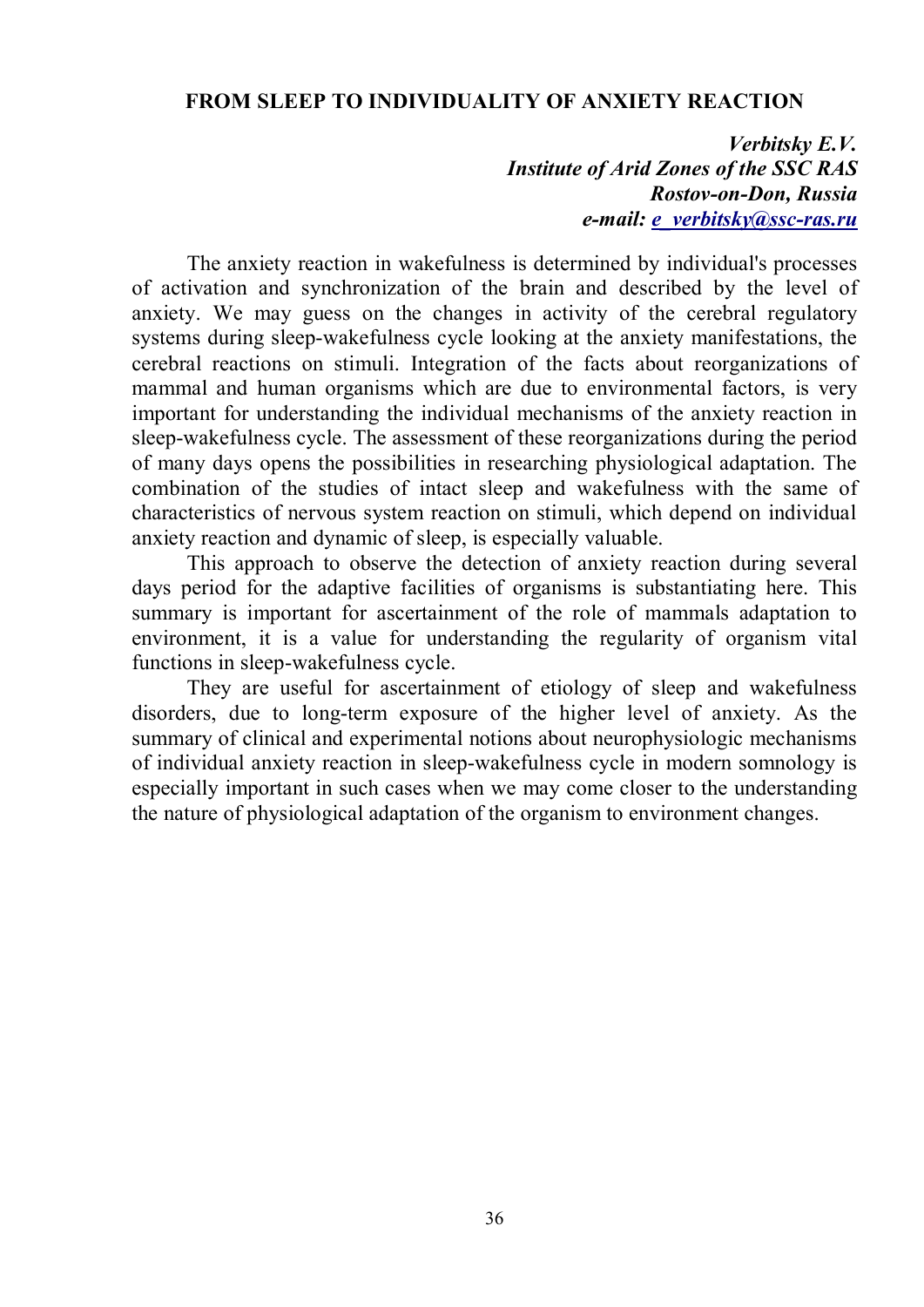## **ОТ СНА К ИНДИВИДУАЛЬНОСТИ ТРЕВОЖНОГО РЕАГИРОВАНИЯ**

*Вербицкий Е.В. Институт аридных зон ЮНЦ РАН Ростов-на-Дону, Россия e-mail: [e\\_verbitsky@ssc-ras.ru](mailto:e_verbitsky@ssc-ras.ru)*

Тревожное реагирование в бодрствовании обусловлено индивидуальностью активационных и синхронизирующих процессов головного мозга и характеризуется уровнем тревожности. По проявлениям тревожности, по реакциям мозга на раздражители имеется возможность судить о перестройках в деятельности церебральных регуляторных систем в цикле сон – бодрствование. Обобщение сведений об этих перестройках у теплокровных животных и человека в разнообразии изменений в организме, инициированных факторами среды – позволяет понять механизмы индивидуальности тревожного реагирования в цикле сон - бодрствование. Многосуточное оценивание указанных перестроек, большинство из которых обусловлены взаимодействием организма с окружающей средой, открывает новые возможности в изучении физиологической адаптации. Здесь особую ценность представляет сочетание исследования показателей интактного сна и бодрствования с изучением показателей реагирования нервной системы на раздражители, организованные с учетом индивидуальности тревожного реагирования и динамики сна.

Обосновывается представление о пользе указанного подхода многосуточных наблюдений для выявления связей индивидуальности тревожного реагирования и адаптационных возможностей организма. Полученные обобщения имеют значение для выяснения существа адаптации млекопитающих к среде обитания, что важно для понимания закономерностей жизнедеятельности организма в цикле сон - бодрствование. Они также полезны для выяснения этиологии расстройств сна и бодрствования, обусловленных продолжительным влиянием высокого уровня тревожности. Так как в современной сомнологии обобщение клинических и экспериментальных представлений о нейрофизиологических механизмах индивидуальности тревожного реагирования в цикле сон – бодрствование наиболее актуально тогда, когда позволяет приблизиться к пониманию природы физиологической адаптации организма к изменениям окружающей его среды.

37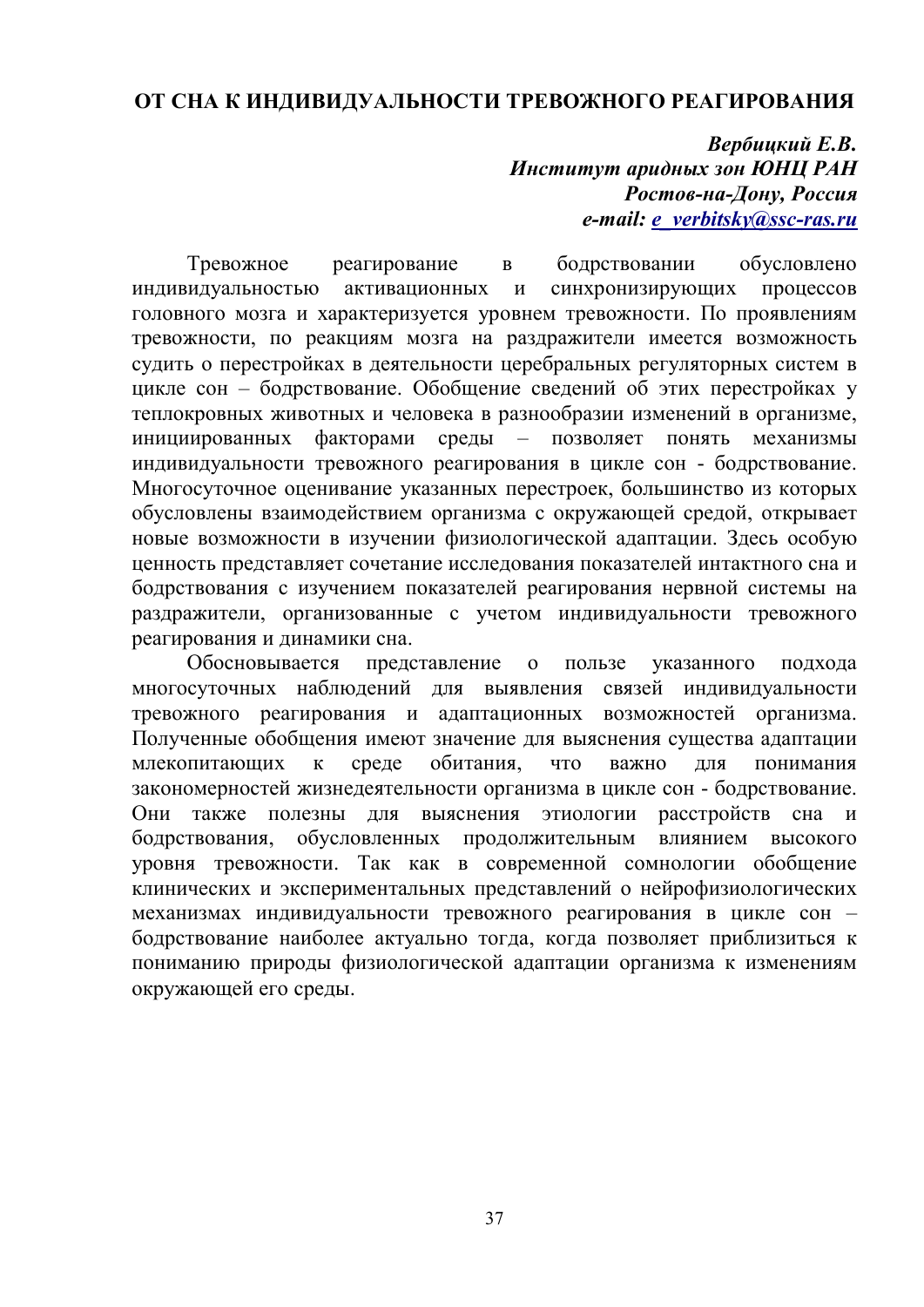#### **ELECTROPHYSIOLOGICAL CORRELATES OF SLEEP HOMEOSTASIS IN THE NEOCORTEX**

*Vyazovskiy V.V. Dept. of Psychiatry, University of Wisconsin-Madison Madison, WI, USA*

#### **Summary**

The electrical activity of the brain does not only reflect the current level of arousal, ongoing behavior or involvement in a specific task, but is also influenced by what kind of activity, and how much sleep and waking occurred before. The best marker of sleep-wake history is the electroencephalogram (EEG) spectral power in slow frequencies (slow-wave activity, 0.5-4 Hz, SWA) during sleep, which is high after extended wakefulness and low after consolidated sleep. While sleep homeostasis has been well characterized in various species and experimental paradigms, the specific mechanisms underlying homeostatic changes in brain activity or their functional significance remain poorly understood. However, several recent studies in humans, rats and computer simulations shed light on the cortical mechanisms underlying sleep regulation. First, it was found that the homeostatic changes in SWA can be fully accounted for by the variations in amplitude and slope of EEG slow waves, which are in turn determined by the efficacy of cortico-cortical connectivity. Specifically, the slopes of sleep slow waves were steeper in early sleep compared to late sleep. Second, the slope of cortical evoked potentials, which is an established marker of synaptic strength, was steeper after waking and decreased after sleep. Furthermore, multiunit activity recordings during sleep revealed that cortical neurons fired more synchronously after waking, and less so after a period of consolidated sleep. The decline of all these electrophysiological measures - the slopes of slow waves and evoked potentials and neuronal synchrony – during sleep correlated with the decline of the traditional marker of sleep homeostasis, EEG SWA. Taken together, these data suggest that homeostatic changes in sleep EEG are the result of altered neuronal firing and synchrony, which in turn arise from changes in functional neuronal connectivity.

#### **1. Brain activity in waking and sleep**

A fundamental difference between wakefulness and sleep is the extent to which the brain is engaged in the acquisition and processing of information. In all species carefully studied so far, waking and sleep alternate on a regular basis and wakefulness never lasts spontaneously for more than several hours [1, 2], suggesting that sleep serves some vital role. The maintenance of waking and sleep states is regulated by the activity arising from several subcortical structures in the brainstem, hypothalamus and basal forebrain, which provide neuromodulatory (monoaminergic, glutamatergic, GABAergic and cholinergic) action on the neocortex [3]. Importantly, the same neuromodulatory systems are involved in attention, cognition, behavior and many other aspects of the regulation of internal states and the interaction with environment. At the EEG level, wake in rodents is traditionally distinguished from NREM sleep by the virtual absence of largeamplitude slow waves, and by the presence of pronounced  $\sim$ 7-9 Hz activity presumably arising as a result of physical spread of theta activity from the hippocampus [4]. Cortical neuronal firing patterns in wakefulness and another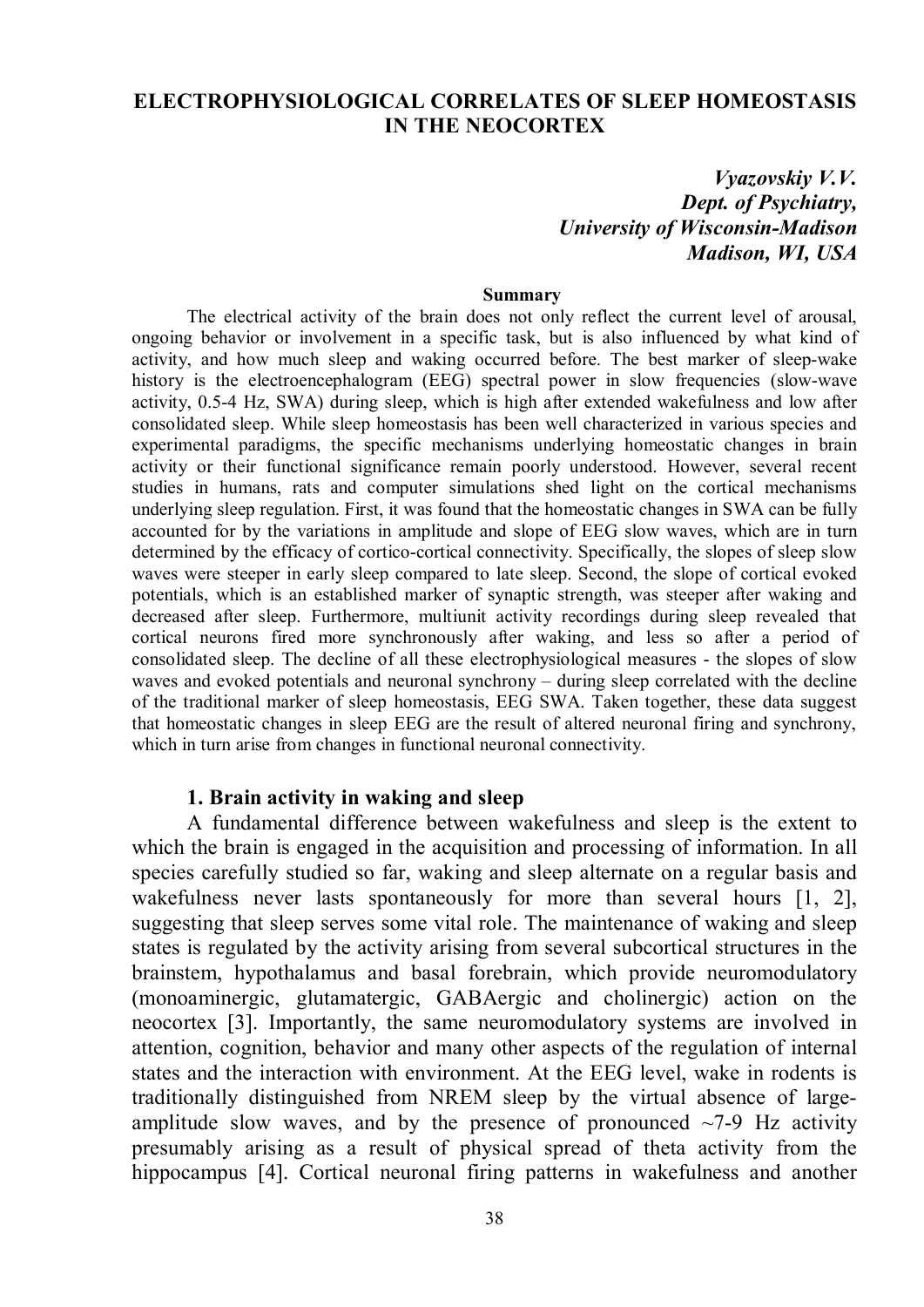activated state, REM sleep, are profoundly and characteristically different from those in NREM sleep [5, 6]. Overall, neuronal discharge in waking is largely fast and irregular, although it is determined strongly by behavior and involvement in specific tasks. During NREM sleep, instead, the neocortex is functionally disconnected from the surrounding, and the most distinctive feature of the EEG is the near-synchronous occurrence of slow waves in all or most cortical areas [7]. The fundamental cellular phenomenon underlying sleep EEG slow waves is the slow oscillation, comprised of a depolarized UP state and a hyperpolarized DOWN state, during which cortical cell ceases firing [8]. The global cortical pattern of activity in NREM sleep consists of an alternation between periods of elevated neuronal firing (ON periods), lasting several hundreds of milliseconds, and shorter periods of generalized silence, corresponding to the negative phase of EEG slow waves.

#### **2. Global and local regulation of sleep**

The function of sleep is likely to be closely related to sleep regulation. It is well known that sleep is regulated homeostatically [9]. In most species, sleep pressure increases as a function of time spent awake and decreases in the course of sleep. The best characterized physiological indicator of the sleep-wake history is the level of EEG slow-wave activity (SWA, EEG power between 0.5 and 4.0 Hz) during NREM sleep [9]. In mammals, sleep SWA is high in early sleep, when sleep pressure is increased physiologically, and decreases progressively to reach low levels in late sleep [10]. Moreover, sleep SWA increases further with sleep deprivation, and is reduced by naps [2]. Over the last two decades multiple studies showed that during spontaneous sleep SWA is not uniform across the cortical surface, but shows topographic gradients. In both humans and animals, SWA is more intense in the frontal derivations, especially in early sleep or after sleep deprivation [11, 12]. Moreover, peripheral stimulation or spontaneous use of circumscribed cortical areas leads to more intense local slow waves [13, 14]. Finally, local, topographically distinct enhancement of slow waves was associated with learning of a motor task [15, 16]. Such observations suggested that local neuronal activity during waking could affect the intensity of subsequent sleep in a selective manner.

#### **3. Cortical mechanisms underlying sleep homeostasis**

Experiments in humans and rats suggested that high levels of EEG SWA in spontaneous early sleep or after sleep deprivation are brought about by i) more frequent occurrence of high amplitude slow waves and ii) more synchronous cortical activity, as measured by slow wave slopes [17, 18]. Computer simulations [19] revealed that changes in slow wave slope can be accounted for by the speed of recruitment/decruitment of neurons in the population slow oscillation (the steeper the slope, the quicker the recruitment), which was determined by the efficacy of cortical connections. Consistently, we found that the slope of the first early component of the cortical evoked response increased on average by 22% from the beginning to the end of the continuous waking period, and this change was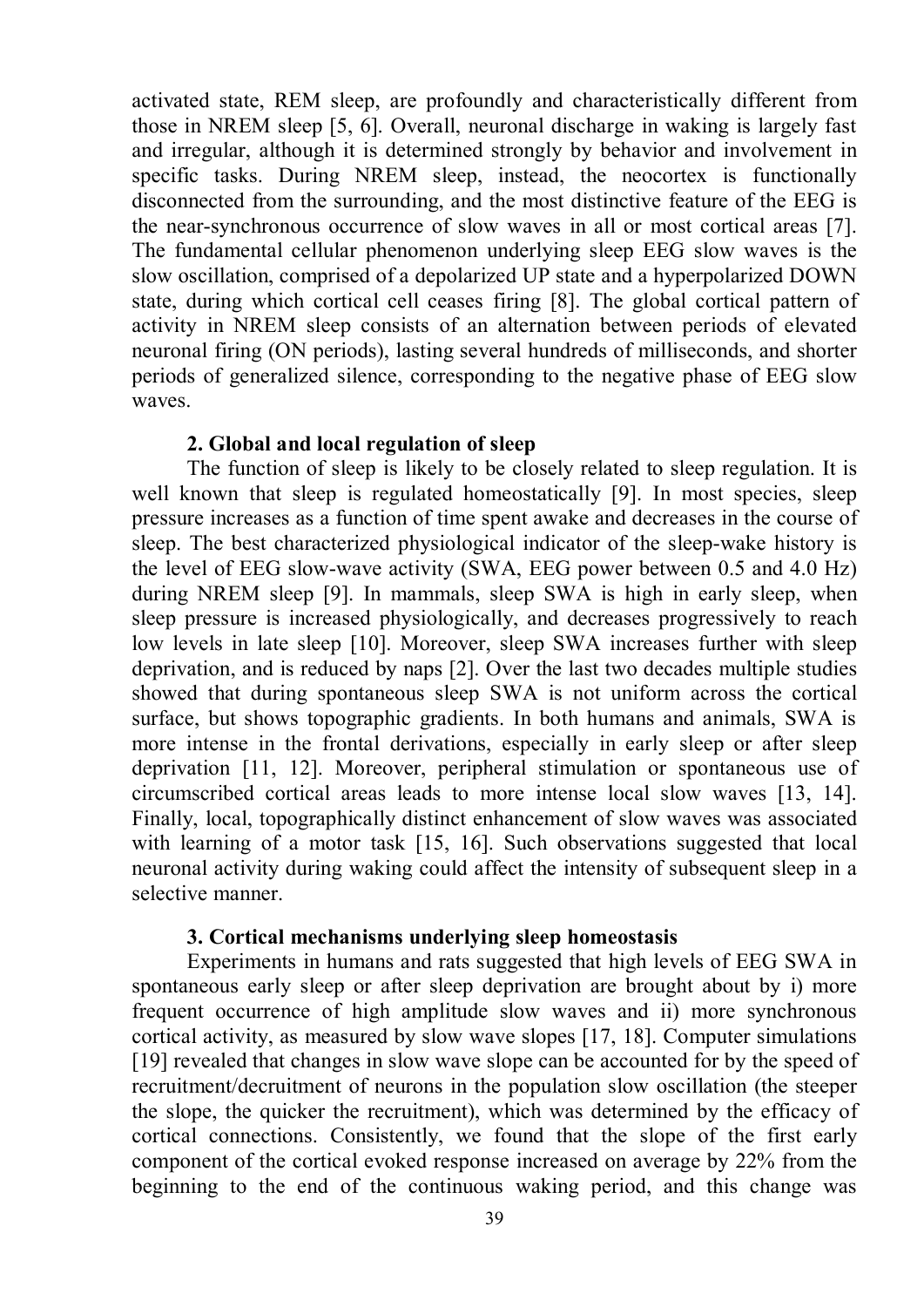reversed by subsequent sleep [20]. Thus, an electrophysiological indicator of synaptic efficacy - the slope of the early component of cortical evoked potentials – was high after spontaneous wakefulness and low after spontaneous sleep. Finally, by recording cortical neuronal activity during sleep, we found that cortical neurons fire more and more synchronously after waking, and less so after a period of consolidated sleep [21].

We suggest that these changes in brain activity can account for the detrimental effects of sleep deprivation. It is well known that sleep loss has profound effects on behavior, psychomotor and cognitive functions. For example, sleep deprivation leads to attention lapses, mistakes in cognitive tasks [22] and microsleeps [23]. During acute and chronic sleep deprivation slower EEG activity, including SWA (0.5-4 Hz) or low theta (5–7 Hz) activity, leaks into periods of waking, and it does so in a region-specific manner [24, 25]. Moreover, when wake is prolonged beyond its physiological duration, brain metabolism tends to decrease [26], suggesting that the brain may partially switch into a sleep-like mode. Moreover, we found recently that after sleep deprivation, local populations of cortical neurons in awake rats start undergoing brief OFF periods similar to those occurring during NREM sleep [27]. Thus, even during behavioral wakefulness, local populations of neurons in the cortex may be falling asleep, with potential negative consequences on performance.

#### **Conclusions**

The principal observations presented here can be summarized as follows: physiological or prolonged waking leads to i) increased incidence and steeper slopes of EEG slow waves; ii) increased slope of the early component of evoked field potentials; iii) increased synchrony among cortical neurons; iv) increased incidence of local neuronal sleep. We suggest that the changes in brain activity incurred during waking may account for behavioral deficits typical for sleep loss.

#### **REFERENCES**

- 1. Cirelli C., Tononi G. Is sleep essential? PLoS Biol. 2008. 6(8): e216.
- 2. Tobler I. Phylogeny of sleep regulation, in Principles and Practice of Sleep Medicine. , K. MH, R. T, and D. WC, Editors. 2005. W. B. Saunders: Philadelphia
- 3. Jones B.E. From waking to sleeping: neuronal and chemical substrates. Trends. Pharmacol. Sci. 2005. 26(11): 578-86.
- 4. Green J.D., Arduini A.A. Hippocampal electrical activity in arousal. J. Neurophysiol. 1954. 17(6): 533-57.
- 5. Steriade M., Timofeev I., Grenier F. Natural waking and sleep states: a view from inside neocortical neurons. J. Neurophysiol. 2001. 85(5): 1969-85.
- 6. Hobson J.A., McCarley R.W. Cortical unit activity in sleep and waking. Electroencephalogr. Clin. Neurophysiol. 1971. 30(2): 97-112.
- 7. Massimini, M. et al. The sleep slow oscillation as a traveling wave. J. Neurosci. 2004. 24(31): 6862-70.
- 8. Amzica F. SteriadeM. Electrophysiological correlates of sleep delta waves. Electroencephalogr. Clin. Neurophysiol. 1998. 107(2): 69-83.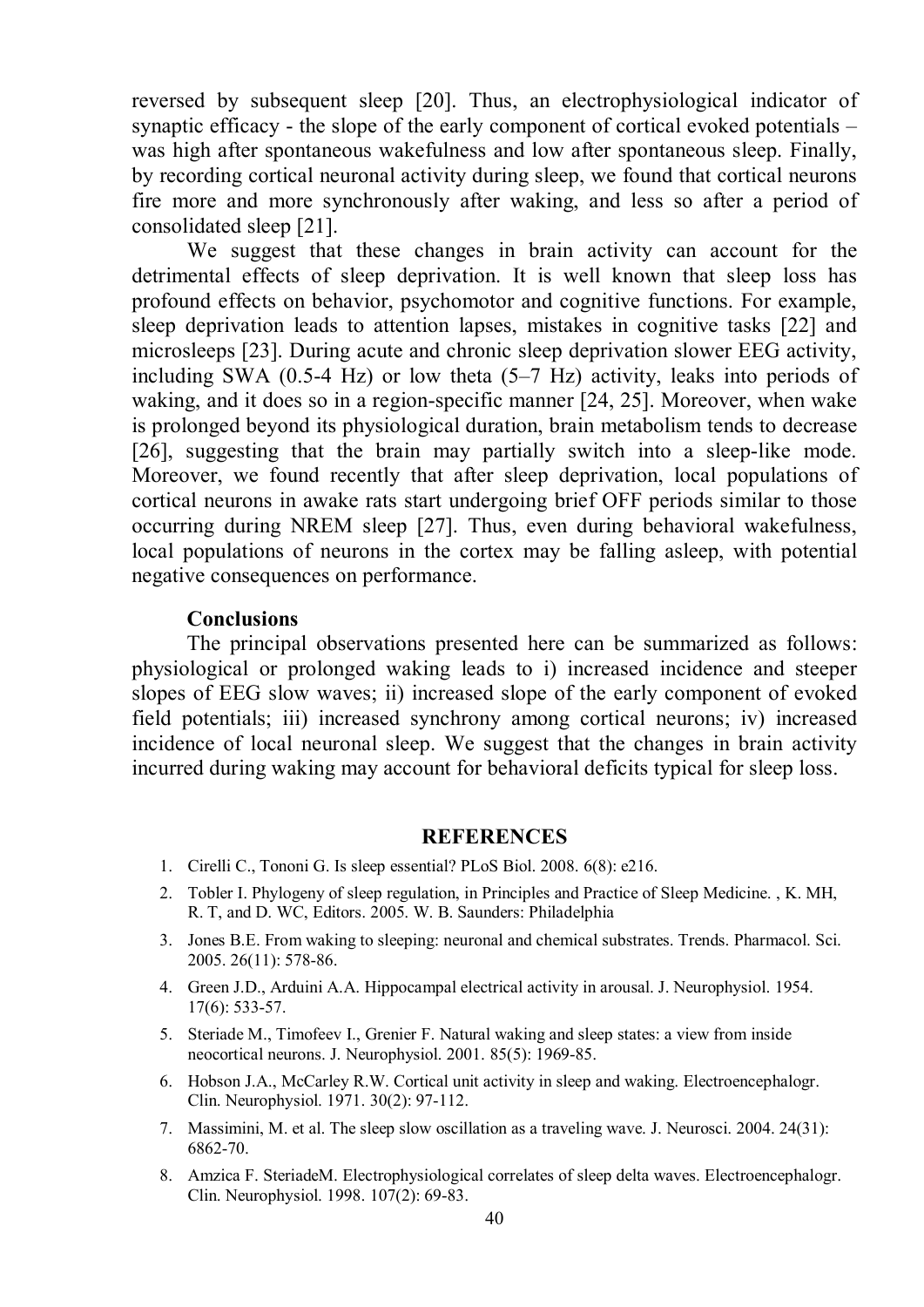- 9. Borbely A.A. A two process model of sleep regulation. Hum. Neurobiol. 1982. 1(3): 195-204.
- 10. Vyazovskiy, V.V. Achermann, Tobler I. Sleep homeostasis in the rat in the light and dark period. Brain Res. Bull. 2007. 74(1-3): 37-44.
- 11. Finelli L.A., Borbely A.A., Achermann Functional topography of the human nonREM sleep electroencephalogram. Eur. J. Neurosci. 2001. 13(12): 2282-90.
- 12. Vyazovskiy V.V., Borbely A.A., Tobler I. Interhemispheric sleep EEG asymmetry in the rat is enhanced by sleep deprivation. J. Neurophysiol. 2002. 88(5): 2280-6.
- 13. Kattler. H., Dijk D.J., Borbely A.A. Effect of unilateral somatosensory stimulation prior to sleep on the sleep EEG in humans. J. Sleep Res. 1994. 3(3): 159-164.
- 14. Vyazovskiy V., Borbely A.A., Tobler I. Unilateral vibrissae stimulation during waking induces interhemispheric EEG asymmetry during subsequent sleep in the rat. J. Sleep Res. 2000. 9(4): 367-71.
- 15. Huber R. et al. Local sleep and learning. Nature. 2004. 430(6995): 78-81.
- 16. Vyazovskiy V.V., Tobler I. Handedness leads to interhemispheric EEG asymmetry during sleep in the rat. J. Neurophysiol. 2008. 99(2): 969-75.
- 17. Riedner B.A. et al. Sleep homeostasis and cortical synchronization: III. A high-density EEG study of sleep slow waves in humans. Sleep. 2007. 30(12): 1643-57.
- 18. Vyazovskiy V.V. et al. Sleep homeostasis and cortical synchronization: II. A local field potential study of sleep slow waves in the rat. Sleep. 2007. 30(12): 1631-42.
- 19. Esser S.K., Hill S.L., Tononi G. Sleep homeostasis and cortical synchronization: I. Modeling the effects of synaptic strength on sleep slow waves. Sleep, 2007. 30(12): 1617-30.
- 20. Vyazovskiy V.V. et al. Molecular and electrophysiological evidence for net synaptic potentiation in wake and depression in sleep. Nat. Neurosci. 2008. 11(2): 200-8.
- 21. Vyazovskiy V.V. et al. Cortical firing and sleep homeostasis. Neuron. 2009. 63(6): 865-78.
- 22. Dijk D.J., Duffy J.F., Czeisler C.A. Circadian and sleep/wake dependent aspects of subjective alertness and cognitive performance. J. Sleep Res. 1992. 1(2): 112-7.
- 23. Boyle L.N. et al. Driver Performance in the Moments Surrounding a Microsleep. Transp. Res. Part F Traffic. Psychol. Behav. 2008. 11(2): 126-136.
- 24. Vyazovskiy V.V., Tobler I. Theta activity in the waking EEG is a marker of sleep propensity in the rat. Brain Res. 2005. 1050(1-2): 64-71.
- 25. Leemburg, S. et al. Sleep homeostasis in the rat is preserved during chronic sleep restriction. Proc Natl. Acad. Sci. USA. 2010. 107(36): 15939–15944.
- 26. Everson C.A., Smith C.B., Sokoloff L. Effects of prolonged sleep deprivation on local rates of cerebral energy metabolism in freely moving rats. J. Neurosci. 1994. 14(11 Pt 2): 6769-78.
- 27. Vyazovskiy V.V. et al. Local sleep in awake rats. Nature. 2011. 472(7344): 443-7.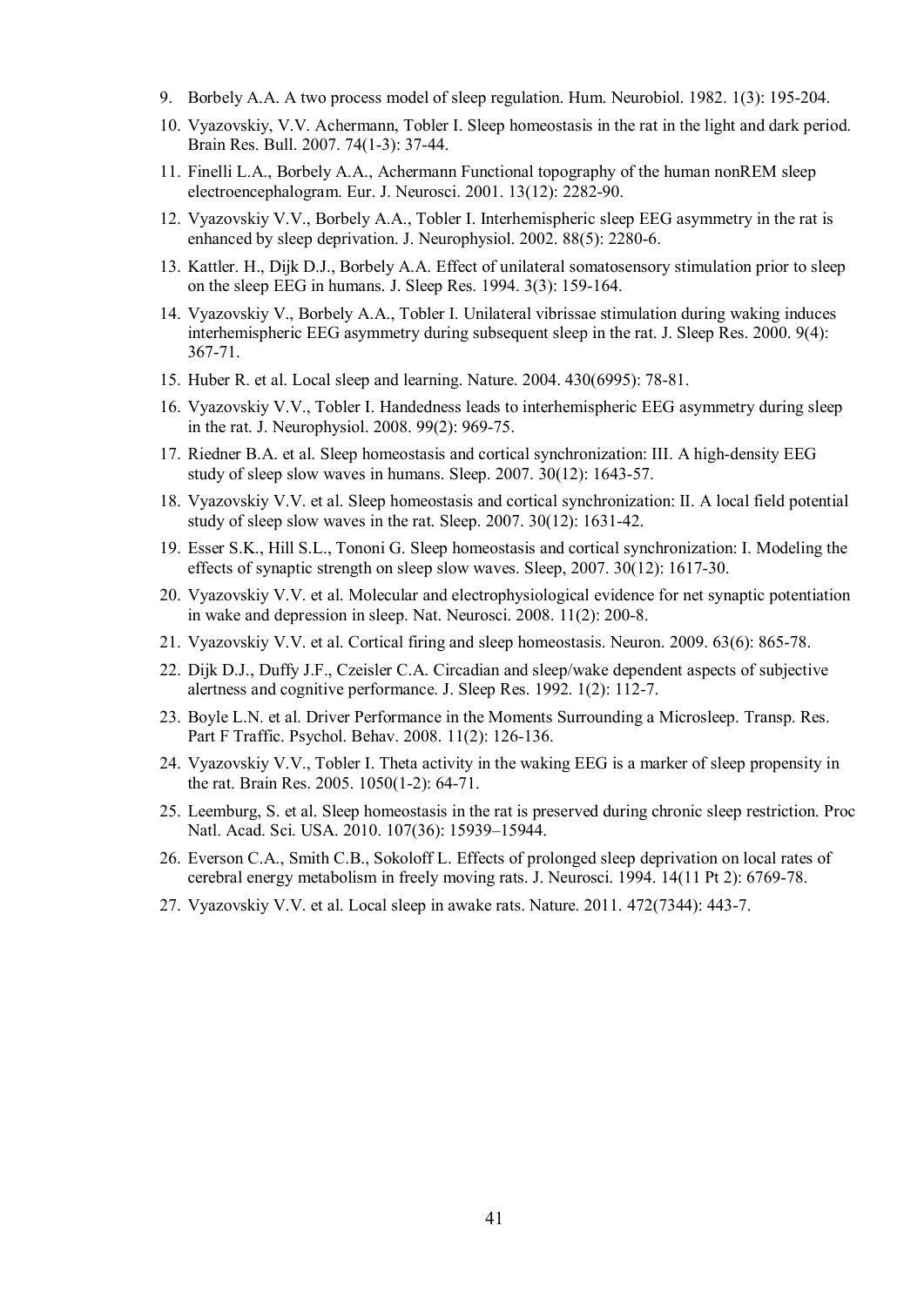# **ТЕЗИСЫ КОНФЕРЕНЦИИ**

# **ABSTRACTS**

### **EVALUATING SLEEP PROBLEMS IN THE GEORGIAN GENERAL POPULATION: A PILOT STUDY**

*Alkhidze M.<sup>1</sup> , Maisuradze L.1,2, Kasradze S.<sup>2</sup> 1 Institute of Neurology and Neuropsychology, 2 Life Science Research Center Tbilisi, Georgia e-mail: [Maia\\_alkhidze@yahoo.com](mailto:Maia_alkhidze@yahoo.com)*

**Introduction:** In recent years, there has been a great interest in the epidemiology of insomnia. However, very little data are available on the prevalence of sleep problems and related resources by people with sleep complaints among Georgian population. This was first study to evaluate sleep complaints/disturbances in the inhabitants of Tbilisi, a capital city of Georgia.

**Methods and Participants:** The participants were representative of the largest districts of Tbilisi. 501 respondents (90 males, 411 females) between the ages 18 and 78 years were included in the study. Individuals who reported moderate or severe difficulties at least three times per week over the preceding month were included in the analysis. We classified insomnia symptoms in terms of: difficulty initiating sleep (DIS), difficulty maintaining sleep (DMS) and nonrestorative sleep (NRS).

**Results:** Of participants, 150 (30 %) reported DIS and was more prevalent among women (32%) than in men (22%), 85 (17%) % complained of DMS, 85 (17 %) reported early awakening, 38 (8%) complained of not getting enough sleep and 125 (25%) reported NRS. Insomnia was diagnosed in 30 (6%) of the total sample, and female gender was found to be significant predictor of insomnia. It was noted that 32% awaked at 6-8 p.m. and 52% - at 08:00-10:30 p.m.; 10% spent at least 30 minutes in bed after awakening.

**Conclusion:** The results of the present work indicate on the necessity to continue a longitudinal study on the epidemiology of insomnia in Georgian general population in relation to different comorbid medical conditions.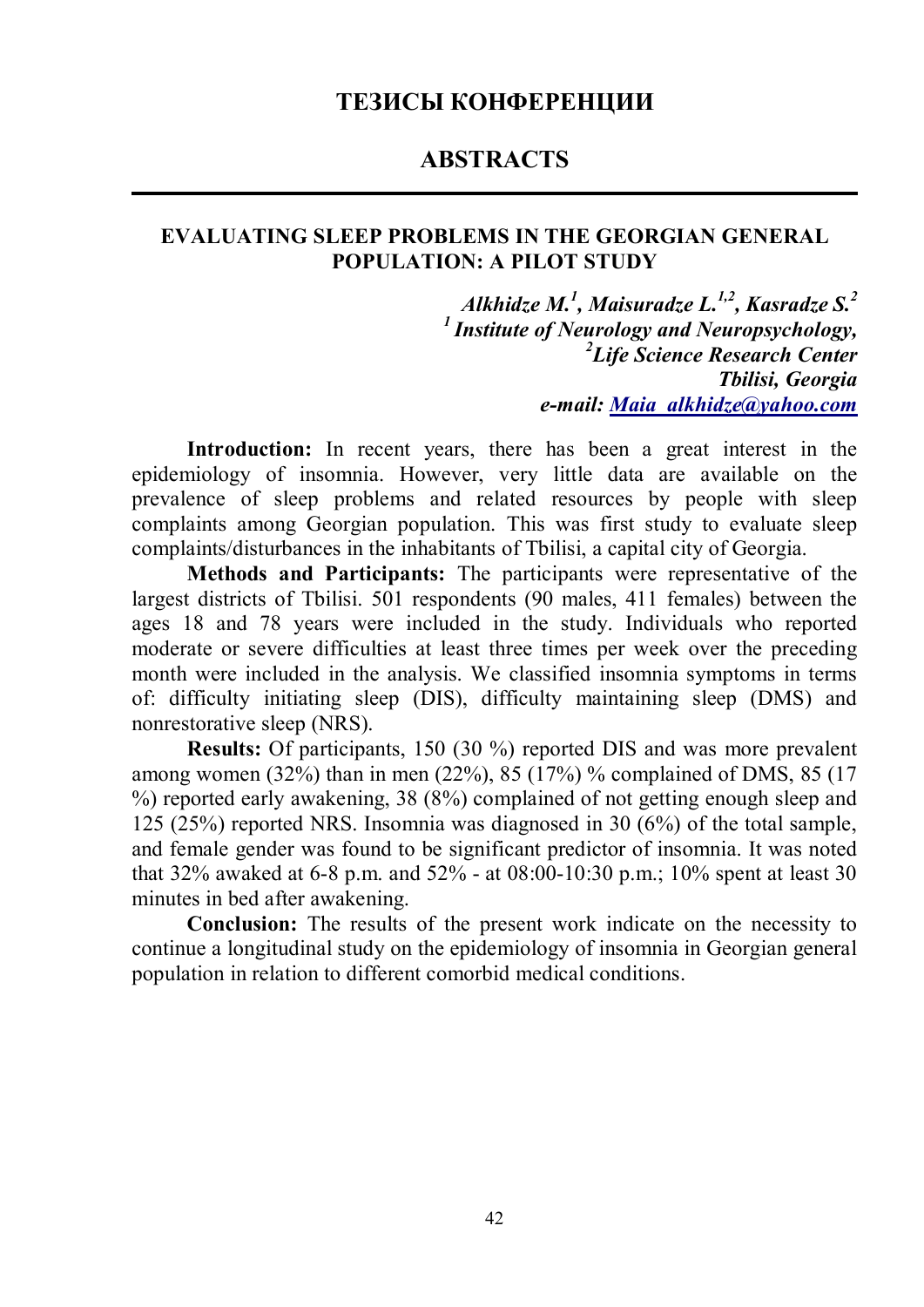# **DISTURBANCES OF VISUALLY-MOTOR COORDINATION DURING DECREASED AROUSAL LEVEL CAUSED BY MONOTONOUS PERFORMANCE**

*Arsenyev G.N, Tkachenko O.N, Lavrova T.P., Dorokhov V.B. Institute of Нigher nervous activity and Neurophysiology RAS Moscow, Russia e-mail: byron100z@gmail.com*

The aim of our studies was to develop a way to investigate influence of monotonous activity on visually-motor coordination during the moments before appearance of behavioural errors, caused by decrease of wakefulness level.

The experimental model looked as follows: target object was a small round spot which moved with constant slow rate on a circular orbit.

We have performed 4 series of experiments. The first series (without the satellite) has been designed to cause a state of monotony in a subject. In second series we added a satellite constantly orbiting the main target. Subjects had to press mouse button, making satellite change color. In the third series (without deprivation) and in the fourth series (with a partial deprivation) the satellite appeared with random intervals. Subjects had to bring the cursor to the satellite and press the mouse button.

We compared parameters of visually-motor coordination in awake and in drowsy states.

In the first (preliminary) series we have found out the mistakes associated with monotony development. In the second series (N=10) besides errors, characteristic for the first series, the augmentation of a latent period (LP) of the mouse button pressing from 643±157ms to 678±259ms was also observed.

In the third series  $(N=13)$ , during the decrease in wakefulness level we observed the augmentation of eyegase LP (time between appearance of the satellite and the beginning of fast eye movement - saccades) from  $291 \pm 110$  ms to  $342\pm144$ ms, cursor movement LP from  $440\pm121$ ms to  $463\pm136$ ms and mouse button pressing LP when cursor got to the satellite 1296±365ms to 1408±322ms.

In the fourth series  $(N=19)$ , at depression of wakefulness level we observed significant increase in reactions LP: 380±130ms to 490±110ms for saccade beginnings, 430±190ms to 483±212ms for mouse movement LP and 1236±331ms to 1385±343ms for pressing the mouse button LP.

Thus, deprivation increased LP of saccade start, mouse movement start and mouse button press when cursor reached the satellite, as in alert so in drowsy states.

**Support: RAS Presidium Fund**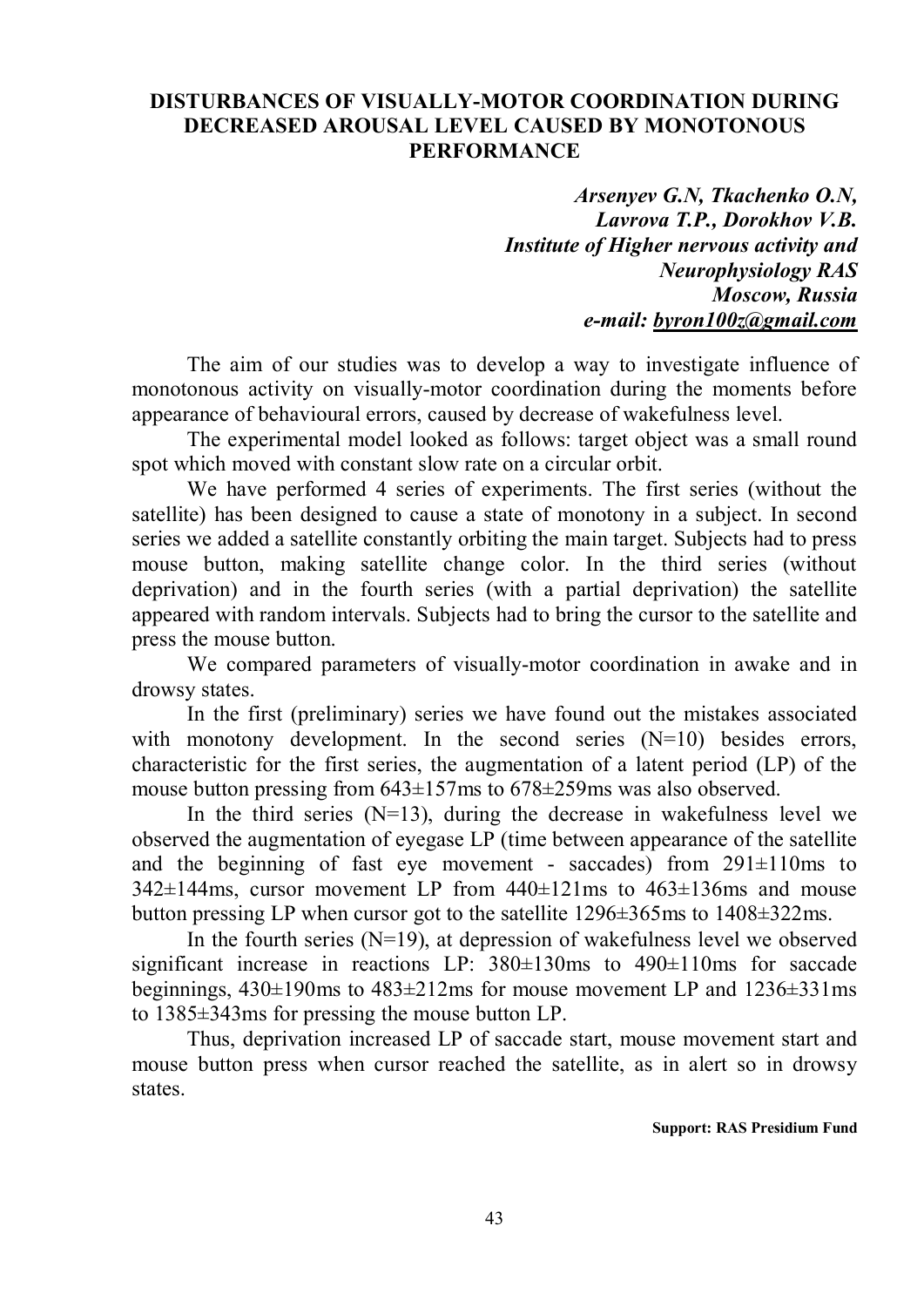# **НАРУШЕНИЯ ЗРИТЕЛЬНО-МОТОРНОЙ КООРДИНАЦИИ ПРИ СНИЖЕНИИ УРОВНЯ БОДРСТВОВАНИЯ, ВЫЗЫВАЕМОЙ МОНОТОННОЙ ДЕЯТЕЛЬНОСТЬЮ**

*Арсеньев Г.Н., Ткаченко О.Н., Лаврова Т.П., Дорохов В.Б. Институт высшей нервной деятельности и нейрофизиологии РАН Москва, Россия e-mail: byron100z@gmail.com*

Задачей работы была разработка методологии, позволяющей исследовать зрительномоторную координацию при развитии дремоты, вызываемой монотонной деятельностью.

Экспериментальная модель выглядела следующим образом: целевым объектом служило небольшое круглое пятно, которое двигалась на экране монитора с постоянной медленной скоростью по круговой орбите.

Нами было проведено 4 серии опытов. Первая серия (без дополнительного стимула) была направлена на развитие у испытуемого состояния монотонии. Испытуемый должен был удерживать курсор мыши внутри цели. Во второй серии опытов тест был дополнен дополнительной целью - сателлитом, постоянно вращавшимся по орбите вокруг основной цели, надо было нажать клавишу мыши в момент изменения её цвета. В третьей (без депривации сна) и четвертой (с частичной депривацией сна) сериях - сателлит появлялся в случайный момент времени. Надо было щелкнуть клавишей мыши по сателлиту в момент его появления. Движения глаз регистрировались с помощью системы видеотрекинга. Регистрировалась ЭЭГ (С3, С4). Сравнивались показатели зрительно-моторной координации в двух состояниях: бодрствовании и при развитии дремоты.

В первой серии опытов были выявлены ошибки в прослеживании цели, связанные с развитием монотонии. Во второй серии опытов (N=10) помимо ошибок, характерных для первой серии, при снижении уровня бодрствования наблюдалось также увеличение латентного периода (ЛП) времени нажатия на кнопку мыши от 643±157мс до 678±259мс.

В третьей серии (N=13), при снижении уровня бодрствования, наблюдалось увеличение ЛП взора (времени между появлением сателлита и началом - саккады) от 291 $\pm$ 110мс до 342 $\pm$ 144мс, ЛП начала движения мыши от 440 $\pm$ 121мс до 463 $\pm$ 136мс и ЛП нажатия клавиши мыши при попадании курсора в сателлит 1296±365мс до 1408±322мс.

В четвёртой серии (N=19), при снижении уровня бодрствования, наблюдался достоверный рост латентных периодов реакций: начала саккады от 380±130мс до 490±110мс, ЛП начала движения мыши от 430±190мс до 483±212мс и ЛП нажатия клавиши 1236±331мс до 1385±343мс.

Таким образом, депривация сна вызывало увеличение ЛП: начала саккады, начало движения мыши и нажатия на кнопку мыши при достижении цели, как при бодрствовании, так и при дремоте.

**Работа выполнена при поддержке фонда Президиума РАН-«ФНМ»**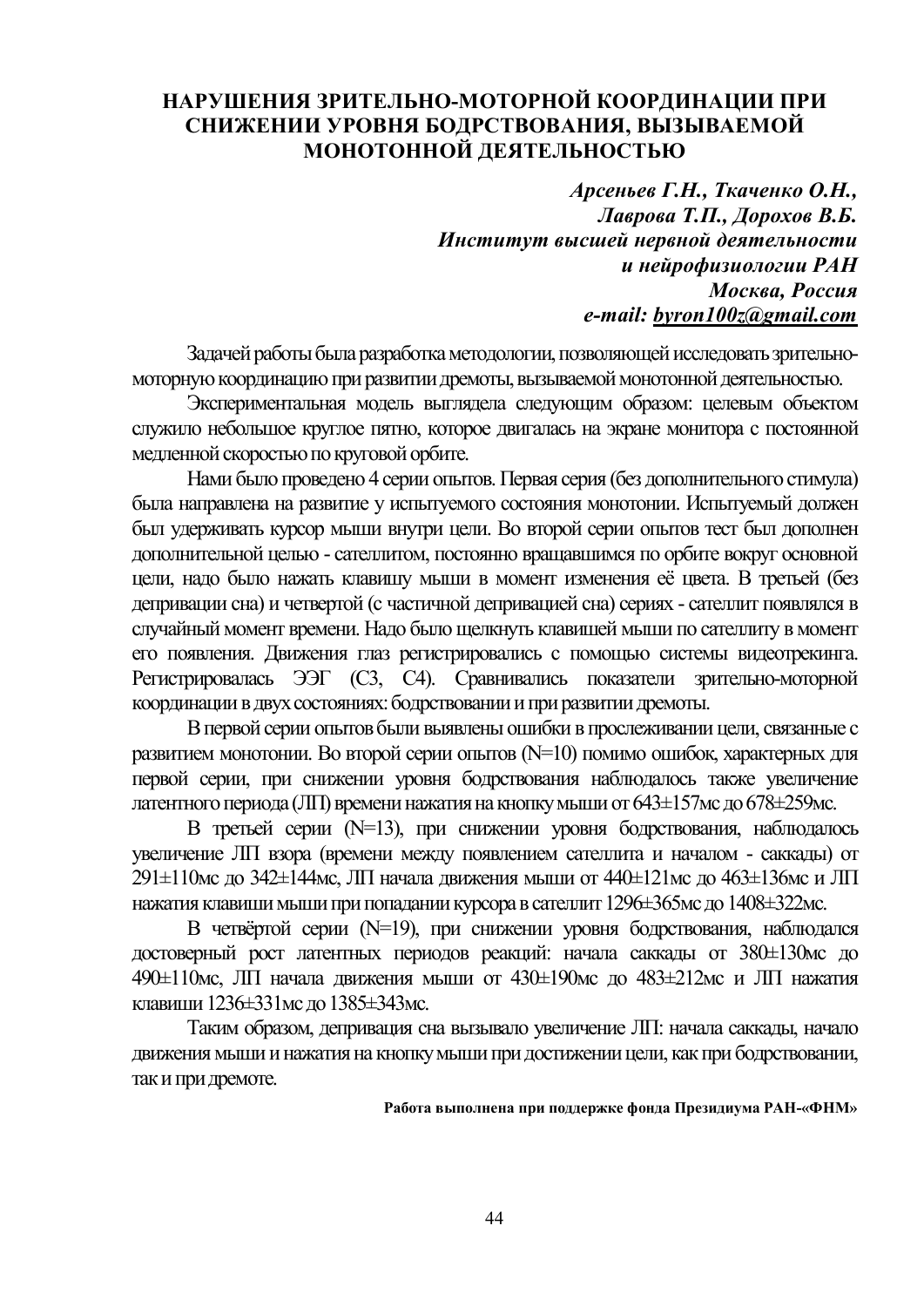#### **SLEEP-RELATED CHANGES IN BLOOD PRESSURE IN HYPOCRETIN-DEFICIENT NARCOLEPTIC MICE**

*Bastianini S., Berteotti C., Lo Martire V., Silvani A., Zoccoli G. Department of Human and General Physiology, University of Bologna Bologna, Italy e-mail: [stefano.bastianini3@unibo.it](mailto:stefano.bastianini3@unibo.it)*

**Objectives.** Blood pressure (BP) physiologically has higher and lower values during the active and rest period, respectively. Subjects failing to show the appropriate BP decrease (10-20%) on passing form diurnal activity to nocturnal rest and sleep have increased risk of target organ damage at the cardiac, vascular and cerebrovascular levels.

Hypocretin (HCRT) releasing neurons, mainly located in the lateral hypothalamus, project widely to the central nervous system. Thus HCRT neurons are involved in several autonomic functions, including BP regulation. HCRT neurons also play a key role in wake-sleep cycle regulation, the lack of which becomes evident in HCRT-deficient narcoleptic patients.

We investigated whether chronic lack of HCRT signaling alters BP during sleep in mouse models of narcolepsy.

**Methods.** The main study was performed on HCRT-ataxin3 transgenic mice (TG) with selective post-natal ablation of HCRT neurons, HCRT gene knockout mice (KO) with preserved HCRT neurons, and Wild-Type control mice (WT) with identical genetic background. Experiments where replicated on TG and WT mice with hybrid genetic background (hTG and hWT, respectively).

Mice were implanted with a telemetric pressure transducer (TA11PA-C10, DSI) and electrodes for discriminating wakefulness (W), rapid-eye-movement sleep (REMS) and non-REMS (NREMS). Signals were recorded for 3 days. Mean BP values were computed in each wake-sleep state and analyzed by ANOVA and t-test with significance at  $p<0.05$ .

**Results.** The decrease in BP between either NREMS or REMS and W was significantly blunted in TG and KO with respect to WT as well as in hTG with respect to hWT.

**Conclusions.** Independently from the genetic background, chronic HCRT deficiency leads to a decreased BP difference between W and sleep potentially adverse in narcoleptic subjects. These data suggest that HCRT play an important role in the sleep-dependent cardiovascular control.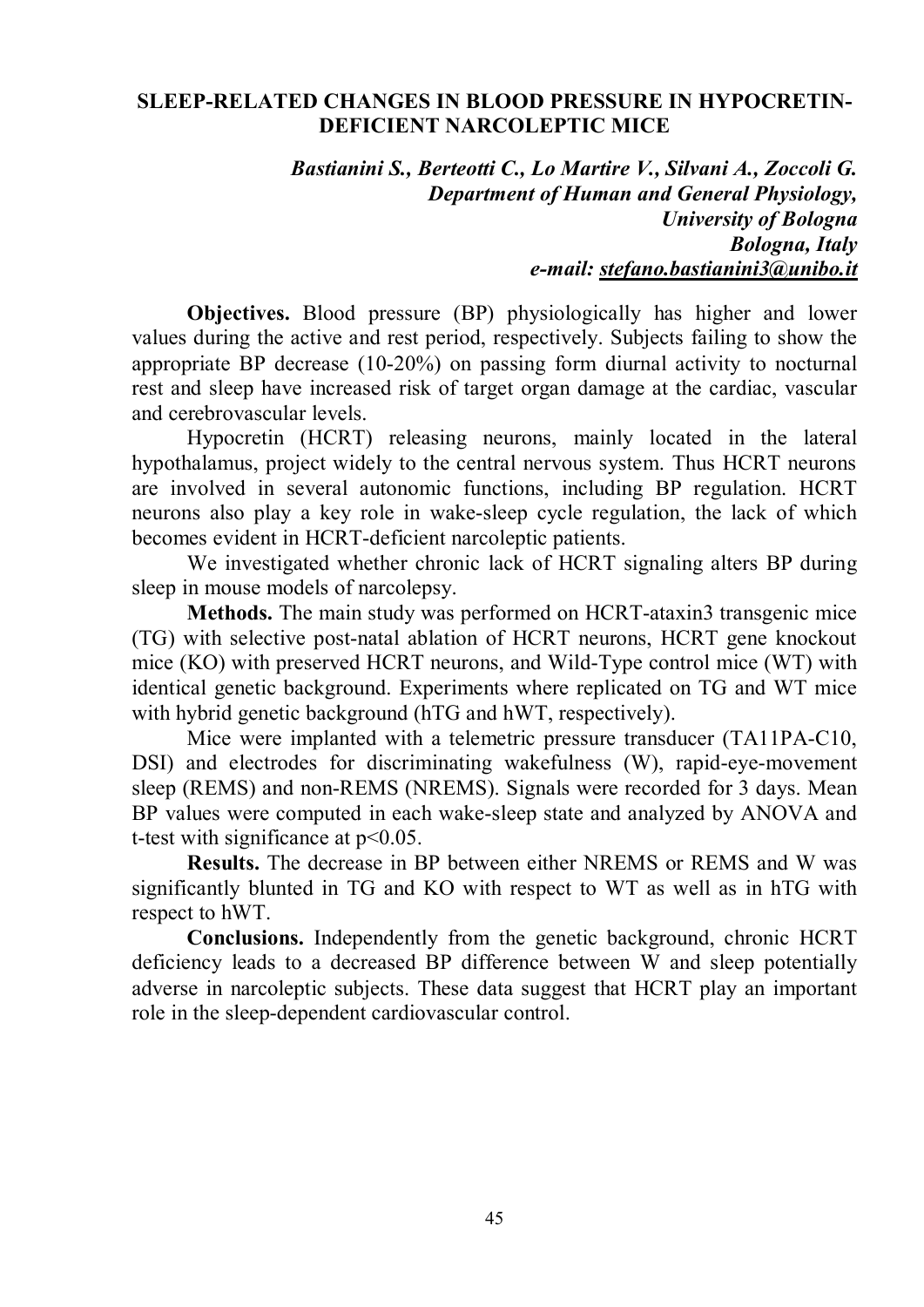## **EVALUATION OF POLYSOMNOGRAPHY AND HEMODYNAMIC INDICES IN HEALTHY YOUNG WOMEN WITH DIPPER AND NON-DIPPER DAILY PROFILES**

*Bazhenova E.A. Derzhavin State University Tambov, Russia e-mail: el-bazhen@yandex.ru*

Violation of the circadian rhythm with low blood pressure (BP) decrease at night is a prognostic predictor in the development of cardiovascular complications in hypertensive patients. In the literature, we did not meet research on characteristics of polysomnography and hemodynamic in patients with different circadian blood pressure profile and the possible involvement of an imbalance of autonomic nervous system in violation of circadian blood pressure profile in healthy individuals like adolescents. However, the study of these issues will not only develop recommendations aimed at improving the quality of the survey, but improved methods of monitoring and treatment of patients with hypertension depending on the circadian BP profile.

As a result, the purpose of this study was to investigate the polysomnographic and hemodynamic parameters during nocturnal sleep in healthy young women with a daily profile 'dipper' and 'non-dipper'.

A total number of 90 healthy young women - students, Tambov State University named after GR Derzhavin adolescents (19 to 21 years,  $20 \pm 1$  years old on average), had blood pressure within normal range (120-139/80-89 mmHg. Cent.) (GFCF, 2004).

All the participants were examined with an automatic BPM Monitor "TIR-NA-01 (LLC DMS Advanced Technologies", Moscow). In healthy women with a daily profile 'dipper' (the degree of nocturnal BP reduction of 10-22%) and 'nondipper' (the degree of nocturnal BP decrease was less, than 10%) performed polysomnography (PSG) study with a parallel and simultaneous monitoring of hemodynamic parameters. The data were analyzed using the program "STATISTICA 6.0".

During the PSG study among women with a daily profile 'dipper' and 'nondipper' found significant ( $p \le 0.05$ ) differences in performance of PSG in these groups. The presence of the phenomenon of 'non–dipper' associated with sleep quality of subjects and the values of PSG parameters.

Duration the first and second stages, REM-sleep and reduced the duration of total time In individuals with daily profile 'non – dipper', recorded an increase the third and fourth stages of NREM-sleep. In addition , there are latent of particular stages and of sleep as a whole, get higher , increasing the total time of movement and wakefulness during sleep and which leads to a decrease in sleep efficiency.

Thus, patients with daily profile of 'non-dipper' dream turns out to be more superficial and fragmented, although it is known that hormones in FF CMC promotes deeper sleep stages and increase sleep quality.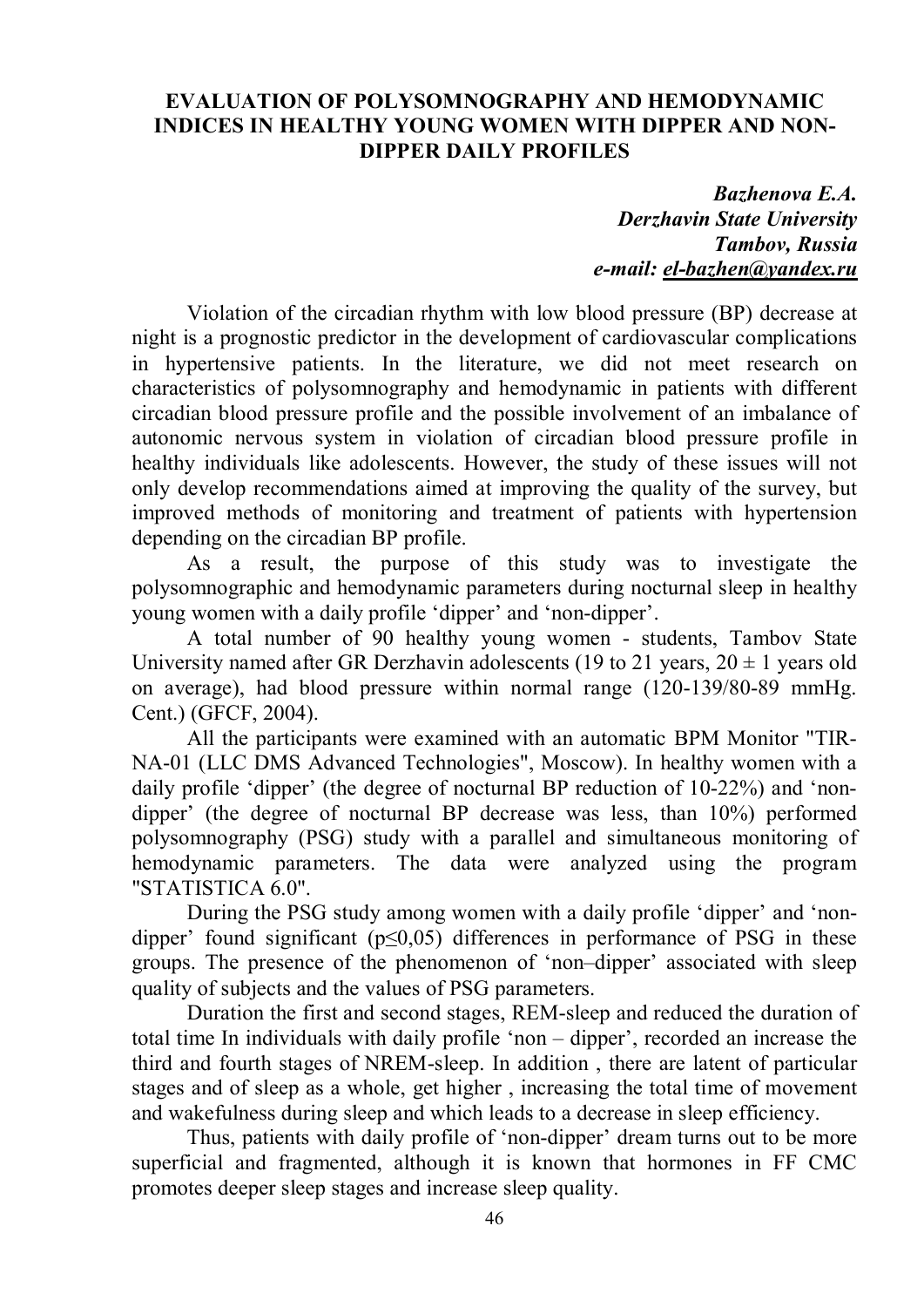The probable cause of this fact can serve as the low concentration of melatonin before sleep, resulting in an increase in parasympathetic activity which could not serve as a violation of the circadian rhythm in healthy young women with a daily profile of 'non-dipper'.

Synchronous with the GSN monitoring of hemodynamic parameters was found to a significant of ( $p \leq 0.05$ ) dependence on circadian blood pressure profile of girls. For the girls with daily profile 'dipper' during a night of sleep is characterized by normal kinetic type of blood circulation, and for the girls with daily profile of 'non-dipper' - hyperkinetic type of circulation (GrTK).

# **ОЦЕНКА ПОЛИСОМНОГРАФИЧЕСКИХ И ГЕМОДИНАМИЧЕСКИХ ПОКАЗАТЕЛЕЙ У ЗДОРОВЫХ ДЕВУШЕК С СУТОЧНЫМ ПРОФИЛЕМ DIPPER И NON-DIPPER**

# *Баженова Е.А. Тамбовский государственный университет им. Г.Р. Державина, Медицинский институт Тамбов, Россия e-mail: el-bazhen@yandex.ru*

Нарушение суточного ритма с недостаточным снижением АД в ночное время является прогностическим предиктором в развитии сердечнососудистых осложнений у больных АГ. В литературе мы не встретили исследований касающихся особенностей полисомнографии и гемодинамики при различных суточных профилях АД и возможного участия дисбаланса вегетативной нервной системы в нарушении суточного профиля АД среди здоровых лиц юношеского возраста. Вместе с тем, изучение этих вопросов позволит не только разработать рекомендации, направленные на повышение качества обследования, но усовершенствовать методику динамического наблюдения и лечения пациентов с АГ в зависимости от суточного профиля АД.

В результате этого, целью настоящего исследования явилось изучение полисомнографических и гемодинамических показателей во время ночного сна у здоровых девушек с суточным профилем «dipper» и «non-dipper».

Обследовано 90 здоровых девушек - студенток Тамбовского государственного университета имени Г.Р. Державина юношеского возраста (от 19 до 21 года, 20±1 лет в среднем), имевших АД в пределах нормы (120- 139/80-89 мм рт. ст.) (ВНОК, 2004).

Всем исследуемым проводилось СМАД с помощью автоматического монитора «МДП-НС-01» (ООО «ДМС Передовые Технологии», Москва). У здоровых девушек с суточным профилем «dipper» (степень ночного снижения АД составляет 10-22%) и «non-dipper» (степень ночного снижения АД составляет < 10%) проводилось полисомнографическое (ПСГ)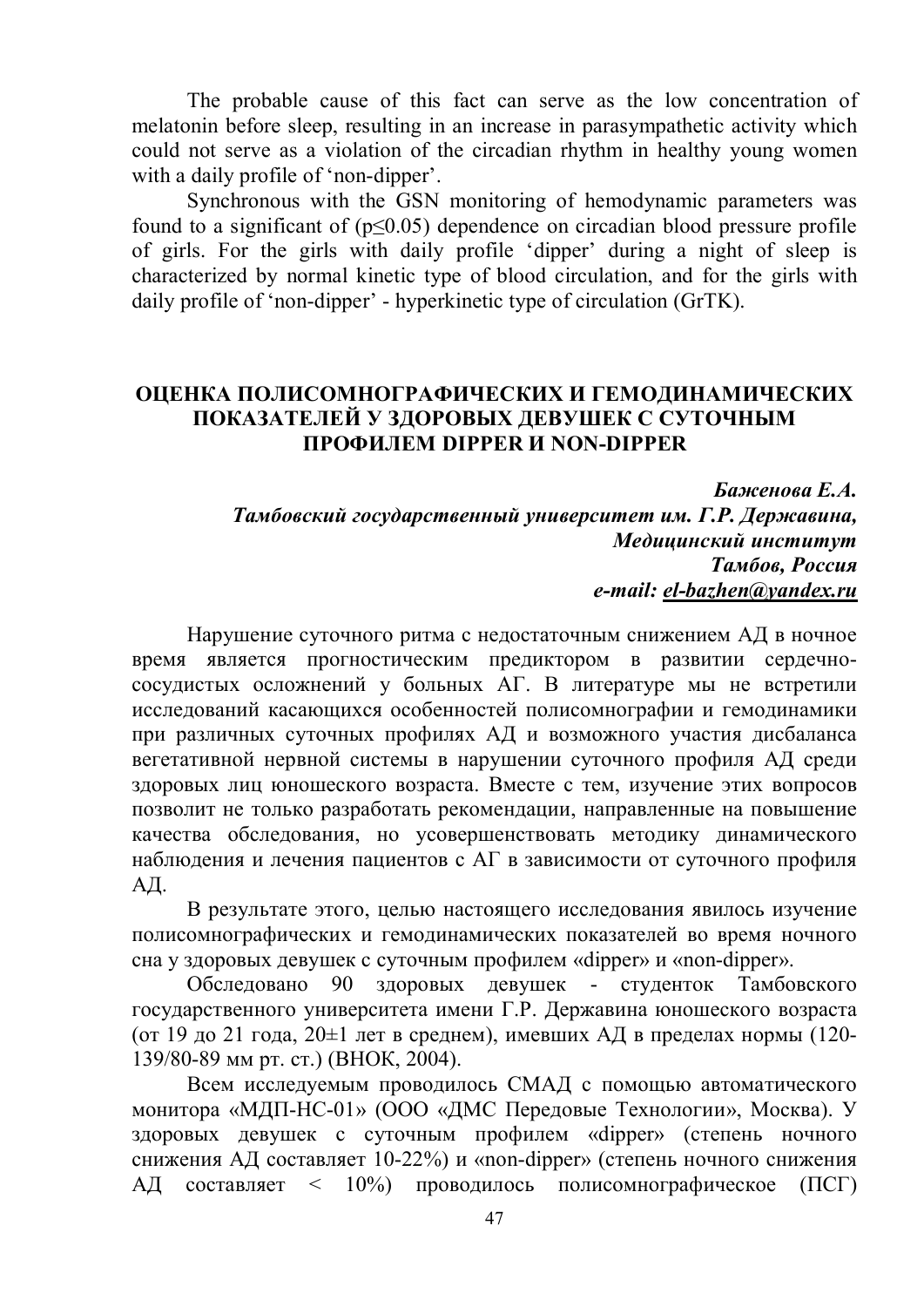исследование с параллельным и синхронным мониторированием гемодинамических показателей. Обработка данных проводилась при помощи программы "STATISTICA 6.0"

В ходе проведения ПСГ исследования среди девушек с суточным профилем «dipper» и «non-dipper» установили достоверные ( $p \le 0.05$ ) различия показателей ПСГ в этих группах. Наличие феномена «non - dipper» ассоциируется с качеством сна испытуемых и значениями ПСГ показателей.

У лиц с суточным профилем «non - dipper», регистрируется увеличение продолжительности 1-ой и 2-ой стадий, REM-сна и снижение продолжительности 3-ей и 4-ой стадий NREM-сна. Кроме того, возрастает латенция к отдельным стадиям и ко сну вообще, увеличивается общее время движений и бодрствования во время сна, что приводит к снижению эффективности сна

Таким образом, у лиц с суточным профилем «non-dipper» сон оказывается, более поверхностным и фрагментированным, хотя известно, что гормональный фон в Фф ОМЦ способствует развитию более глубоких стадий сна и увеличению его качества.

Вероятной причиной данного факта может послужить низкая концентрация мелатонина перед началом сна, в результате чего увеличение парасимпатической активности происходит в недостаточной степени, чему может послужить нарушение циркадианного ритма у здоровых девушек с суточным профилем «non-dipper».

При синхронном с ПСГ мониторировании гемодинамических показателей была выявлена их достоверная (р≤0.05) зависимость от суточного профиля АД девушек. Для девушек с суточным профилем «dipper» во время ночного сна характерен нормокинетический тип кровообращения, а для девушек с суточным профилем «non-dipper» – гиперкинетический тип кровообращения (ГрТК).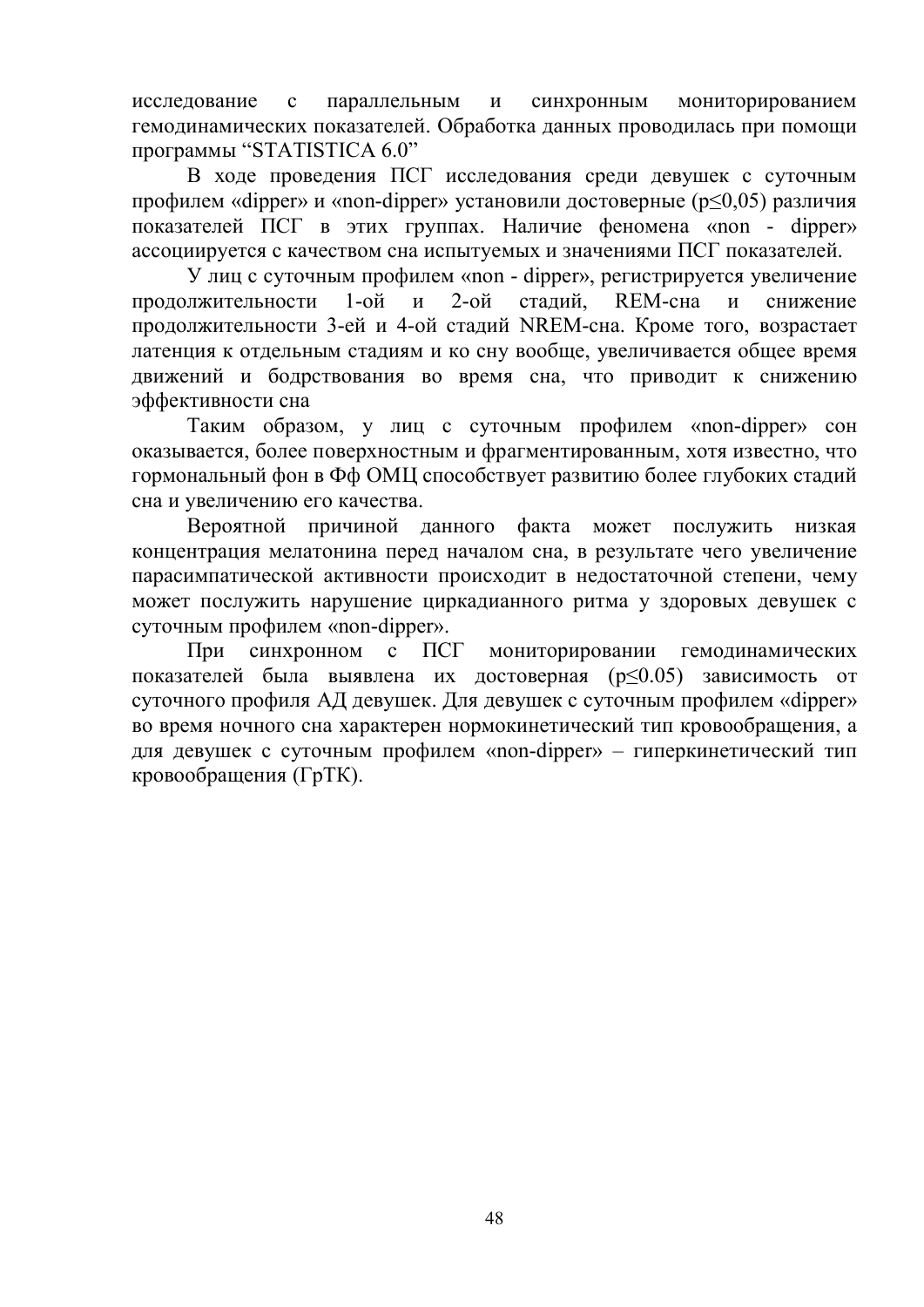#### **TESTOSTERONE LEVEL AND BODY COMPOSITION IN SEVERE OBSTRUCTIVE SLEEP APNEA (OSA) PATIENTS**

*Bercea R.1,2, Cojocaru E.<sup>2</sup> , Mihaescu T.1,2 <sup>1</sup>Clinic of Pulmonary Diseases Iasi, Romania <sup>2</sup>University of Medicine and Pharmacy "Gr. T. Popa" Iasi, Romania email: ralbercea@yahoo.com*

**Background**: OSA was associated with low serum testosterone level and changes of body composition.

**Aim:** Our aims were to study the correlation between body composition, serum total testosterone level (T) and OSA severity and the reflection of low T level on body composition in severe OSA patients.

**Material and method:** Study included 20 men with severe OSA (apneahypopnea index (AHI)>30 events/h) and obesity (body mass index>30 kg/m<sup>2</sup>) with ages between 40 and 60 years. Subjects with chronic severe diseases were excluded. Body composition (body fat, water and dry lean mass) was assessed using bioelectric impedance assay. T was performed from the blood collected in the morning after wake up. Study group was divided in 2 groups according to level of testosterone: low T group  $(n=12)$  and normal T group  $(n=8)$ . Statistic tests used were Pearson correlation test and t-test.

**Results:** In overall group was remarked a strong negative correlation between AHI with dry lean mass ( $r=0.680$ ,  $p=0.030$ ) and testosterone level ( $r=$ -0.649,  $p=0.042$ ). AHI was positive correlated with body fat ( $r=0.651$ ,  $p=0.042$ ). Serum testosterone level was strong positive correlated with dry lean mass  $(r=0.921, p<0.001)$ . The difference between the two groups selected was significant for T level ( $p=0.007$ ). Regarding body composition, there were no differences between groups for body fat  $(p=762)$  and body water  $(p=0.263)$ , with significant difference for dry lean mass (low T group  $16.36\pm2.7$  % vs. normal T group  $20.55\pm2.3$  %, p=0.04).

**Conclusion:** We conclude that severe OSA associated with low serum testosterone level determines an excessive supplemental decrease in dry lean mass.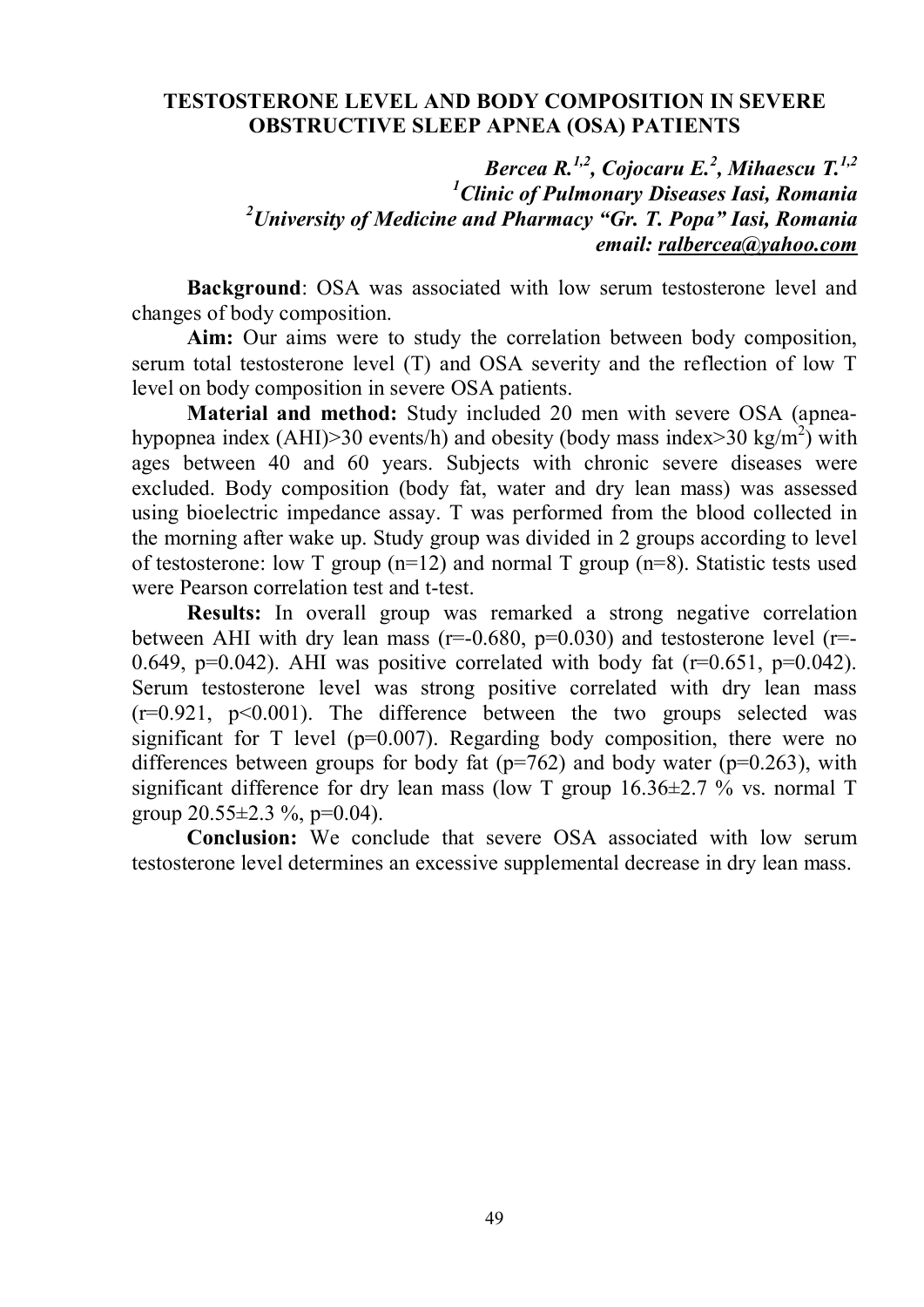# **ALPHA-RHYTHM IN DIURNAL EEG AND SLEEP-SPINDLES IN NOCTURNAL SLEEP IN PATIENTS WITH STENOSIS AND OCCLUSION OF THE INTERNAL CAROTID ARTERY**

*Berezina I.U., Sumsky L.I. Sklifosovsky Institute for Emergency Medicine Moscow, Russia e-mail: [berezinai@mail.ru](mailto:berezinai@mail.ru)*

The aim of this study was to find a correlation between  $\alpha$ -rhythm disturbances of EEG awake-stage and features of sleep spindles in patients who have the internal carotid artery occlusion or stenosis.

**Materials and methods**: 24 patients (20 male and 4 female) were examined. The mean age of men was 54, 55 $\pm$ 6, 17; women – 49, 25 $\pm$ 9, 29. 11 patients had ischemic stroke of the right middle cerebral artery territory and 13 patients had ischemic stroke of the left middle cerebral artery territory in the past history. 13 patients had the left internal carotid artery occlusion and stenosis, 10 patients had the right internal carotid artery occlusion and stenosis and 1 patient had bilateral damage of the internal carotid arteries. The EEG awake-stage was recorded with «Neuro-Spectr-5/EP» («NeuroSoft», Russia) according to international recommendation. The same device and «Delta Flash» («Deltamed», France) were used for polysomnography. Stages of sleep were identified according to A. Rechtshaffen and A. Kales (1968) criteria.

**Results:** α-rhythm gain-frequency asymmetry of routine EEG did not found in 7 cases. Asymmetry of sleep spindles recorded during night sleep did not found in the same cases. Α-rhythm gain-frequency characteristics disturbances of routine EEG on the site of disorder were noted in 7 other cases. These kinds of disturbances were associated with decreased force of sleep spindles on the site of disorder. It was mainly noted in the left internal carotid artery damage (5 patients).

3 patients (2 patients with the left internal carotid artery occlusion and 1 with bilateral stenosis of the internal carotid arteries) did not have α-rhythm and sleep spindles. There was 1 patient with bilateral stenosis of the internal carotid arteries who did not have  $\alpha$ -rhythm, but have bilateral reduced features of sleep spindles.

4 patients with the right internal carotid artery damage had the α-rhythm amplitude asymmetry. There were not found the sleep spindles asymmetry in the same patients.

2 patients with the bilateral internal carotid artery damage had the sleep spindles asymmetry, but did not have the  $\alpha$ -rhythm amplitude asymmetry.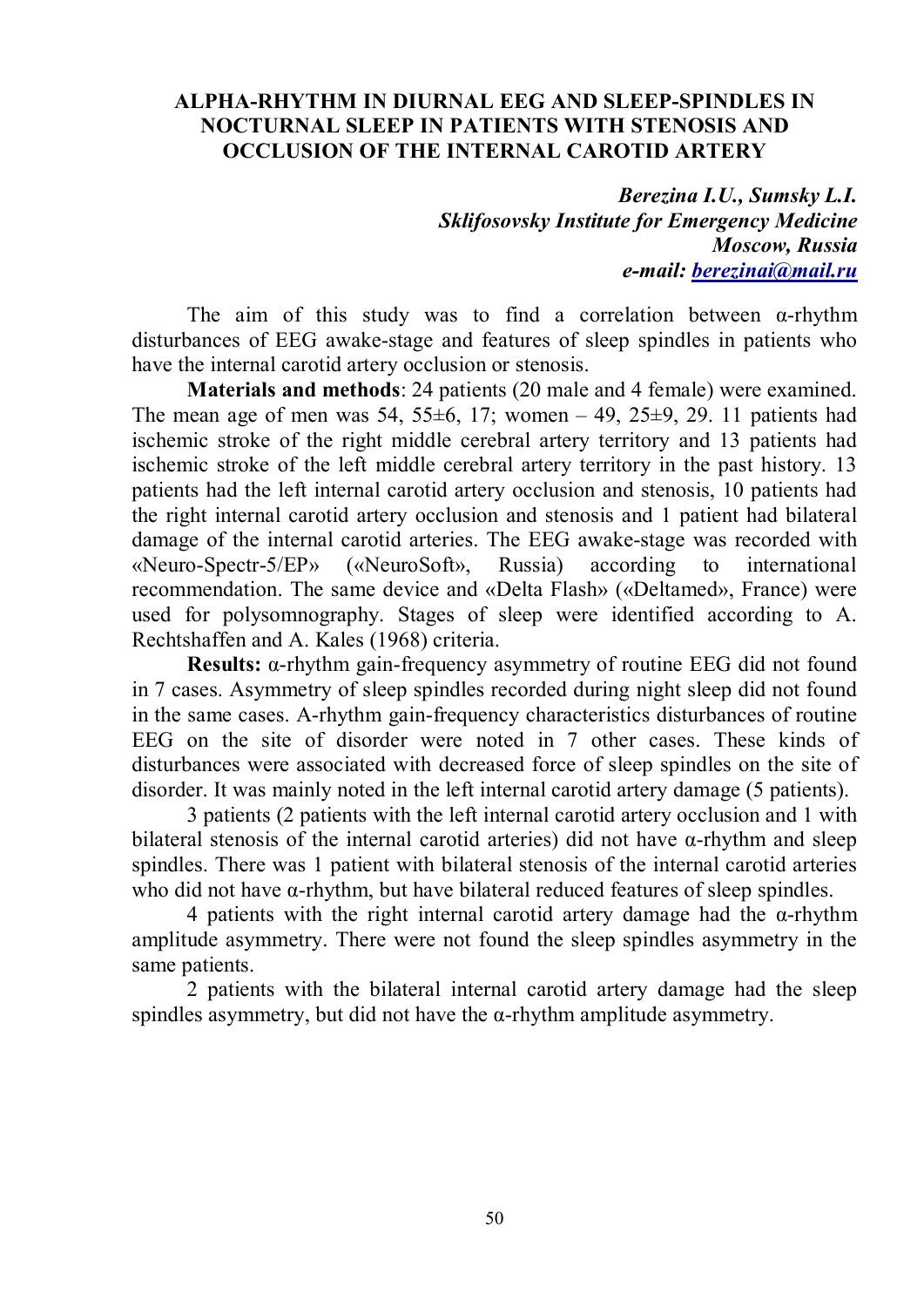# **ВЗАИМОСВЯЗЬ НАРУШЕНИЙ СТРУКТУРЫ НОЧНОГО СНА, КОГНИТИВНЫХ И ЭМОЦИОНАЛЬНЫХ РАССТРОЙСТВ ПРИ ОККЛЮЗИОННО-СТЕНОТИЧЕСКОМ ПОРАЖЕНИИ ВНУТРЕННЕЙ СОННОЙ АРТЕРИИ**

### *Березина И.Ю., Сумский Л.И. НИИ скорой помощи им.Н.В.Склифосовского, Москва, Россия e-mail: [berezinai@mail.ru](mailto:berezinai@mail.ru)*

Известно, что длительная ишемия мозга приводит к нарушению паттерна сна и может приводить к изменению когнитивных функций. Целью настоящего исследования было выявление психофизиологических корреляций между параметрами сна и когнитивными нарушениями у пациентов с окклюзионно-стенотическим поражением внутренней сонной артерии (ВСА).

**Материал и методы:** Всего обследовано 24 пациента: 20 мужчин (ср.возраст – 54.55±6.17) и 4 женщины (ср.возраст – 49.25±9.29 лет) с наличием эпизодов острого нарушения мозгового кровообращения: в бассейне правой средней мозговой артерии (СМА) – 10 человек; в бассейне левой СМА – 14 человек.

Запись слухового вызванного потенциала, связанного с событием (Р300) проводили на установке «Нейрон-Спектр – 5/ВП» фирмы «НейроСофт» (Россия). Полиграфическое исследование ночного сна проводилось на той же установке, а также на приборе «Delta Flash», фирмы Deltamed (Франция). Анализ стадий сна проводили согласно руководству А. Rechtschaffen, А. Kales (1968).

Всем больным проводилось психологическое тестирование, направленное на оценку когнитивных и эмоциональных расстройств.

**Полученные результаты:** Проведенное психологическое тестирование выявило в 75% случаев нарушения внимания, слухоречевой кратковременной памяти, в 42% случаев – нарушения динамического праксиса и в 29% случаев – импрессивной речи. В 83% случаев были выявлены изменения амплитудно-частотных характеристик компонента Р300 с увеличением его латентного периода преимущественно в теменно-височных и лобновисочных областях с некоторым преобладанием нарушений на стороне патологии. Выявлены корреляционные зависимости между нарушением показателей внимания, кратковременной памяти, удлинением ЛП компонента Р300 в теменно-височной области и снижением представленности глубокого медленного сна. Данные изменения были больше выражены при окклюзии ВСА независимо от стороны поражения или двухстороннем стенозе. Также были выявлены корреляционные зависисмости между повышенным уровнем личностной и ситуативной тревожности, наличием признаков депрессии и умеренно выраженного астенического состояния и снижением представленности глубокого медленного сна. Преимущественно такие зависимости были выявлены при окклюзионно-стенотическом поражении ВСА слева.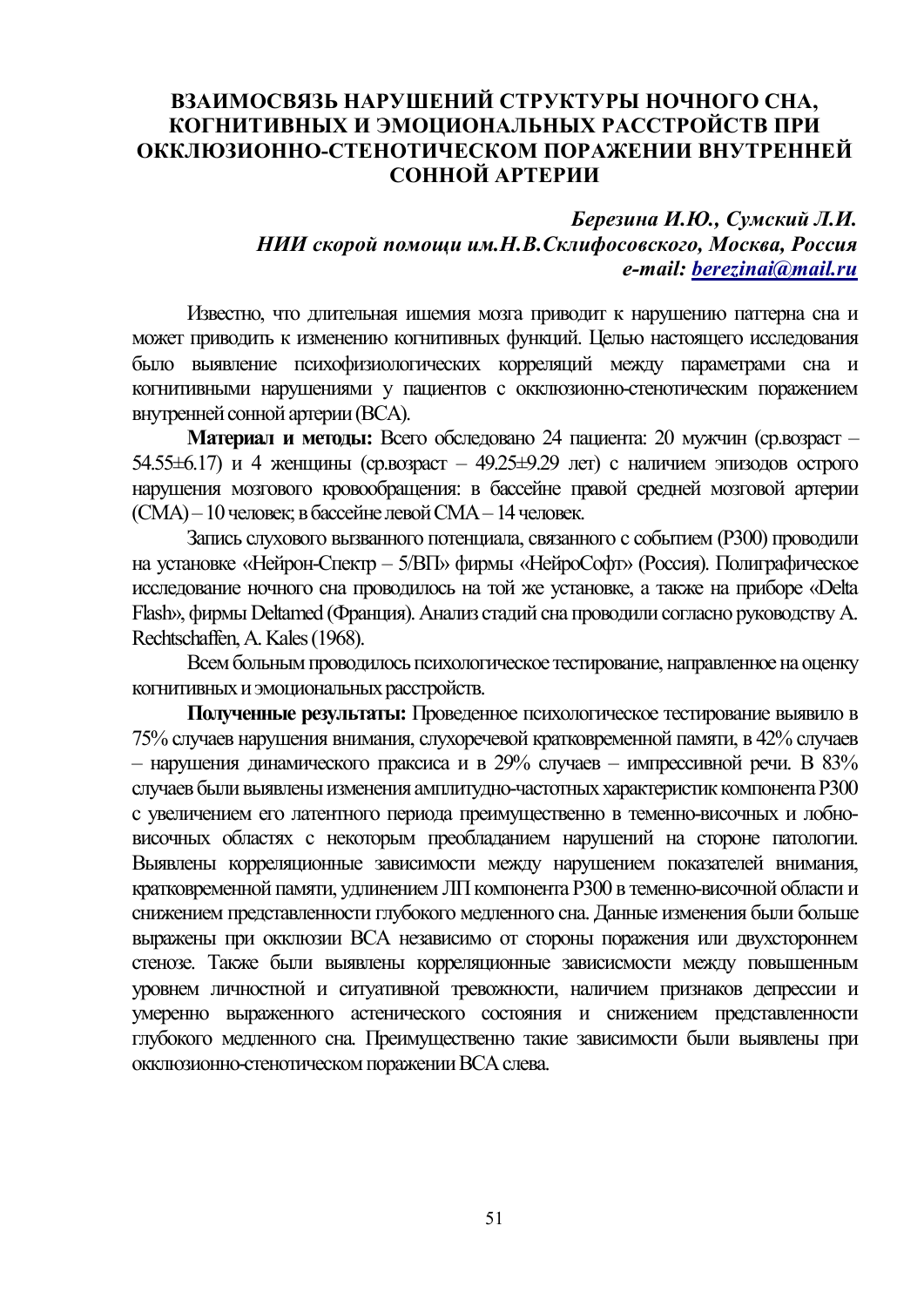#### **SEARCHING FOR EARLY MARKERS OF PARKINSON DISEASE: SLEEP STRUCTURE DYNAMICS IN MPTP-TREATED MICE**

*Dolgikh V.V.<sup>1</sup> , Kovalzon V.M.<sup>2</sup> , Dorokhov V.B.<sup>3</sup> <sup>1</sup>Department of Psychophysiology, Faculty of Psychology, Moscow State University 2 Severtsov Institute Ecology/Evolution 3 Institute Higher Nervous Activity/Neurophysiology;RAS Moscow, Russia e-mail: [kovalzon@sevin.ru](mailto:kovalzon@sevin.ru)*

Parkinson disease (PD) is one of the most widespread neurodegenerative disorders which is characterized specifically by a massive loss of neural cells producing neuromediator dopamine (DA). Despite pronounced progress in the PD studies, this illness still remains incurable, so the creation of adequate experimental models and searching for early markers are the tasks of primary importance. A PD model with s.c. injections of a low dose (12 mg/kg) of the specific toxin of the DAneurons MPTP (1-methyl-4-phenyl-1,2,3,6-tetrahydropyridine) either two or four times with the 2-hr intervals to adult male С57BL/6 mice was developed in the lab of Prof. M.V.Ugrumov. In the former case the so-called "preclinical" form of PD is developed in animals within 2 weeks, in the latter case – transient form with the same delay. The search for the early markers of PD including various sleep disorders is of special interest. Significant increase in paradoxical sleep "pressure" was found in a MPTP mouse model with the complete loss of all DA neurons in substantia nigra (25 mg/kg i.p., 5 days in succession; Monaca et al. Eur.J.Neurosci. 2004. 20(9): 2474–2478). We tried to verify our working hypothesis about sleep structure disorders in preclinical and transient forms too. Chronic electrode implantation and prolong polygraphic recording in free-moving small laboratory animals are related to some difficulties which we could overcome by a rejection of the sockets, the using of a special glue for the electrode attachment and optimization of the individual chamber size. Eight mice were simultaneously subjected to continuous ECoG and EMG registration using two 20-channel digital polysomnographs connected to a PC through the USB ports. Each mouse polygram was scored visually using a 20-sec epochs. The states of waking, slow wave sleep and paradoxical sleep were identified using the standard rat criteria. Preliminary data demonstrate an increase in slow wave sleep percent as compared to the controls in a week after two-time administration of MPTP which is more augmented by the end of the second week seizing paradoxical sleep too. However 4-time administration of the toxin did not change clearly the sleep structure after 7 and 14 days. This study is in progress.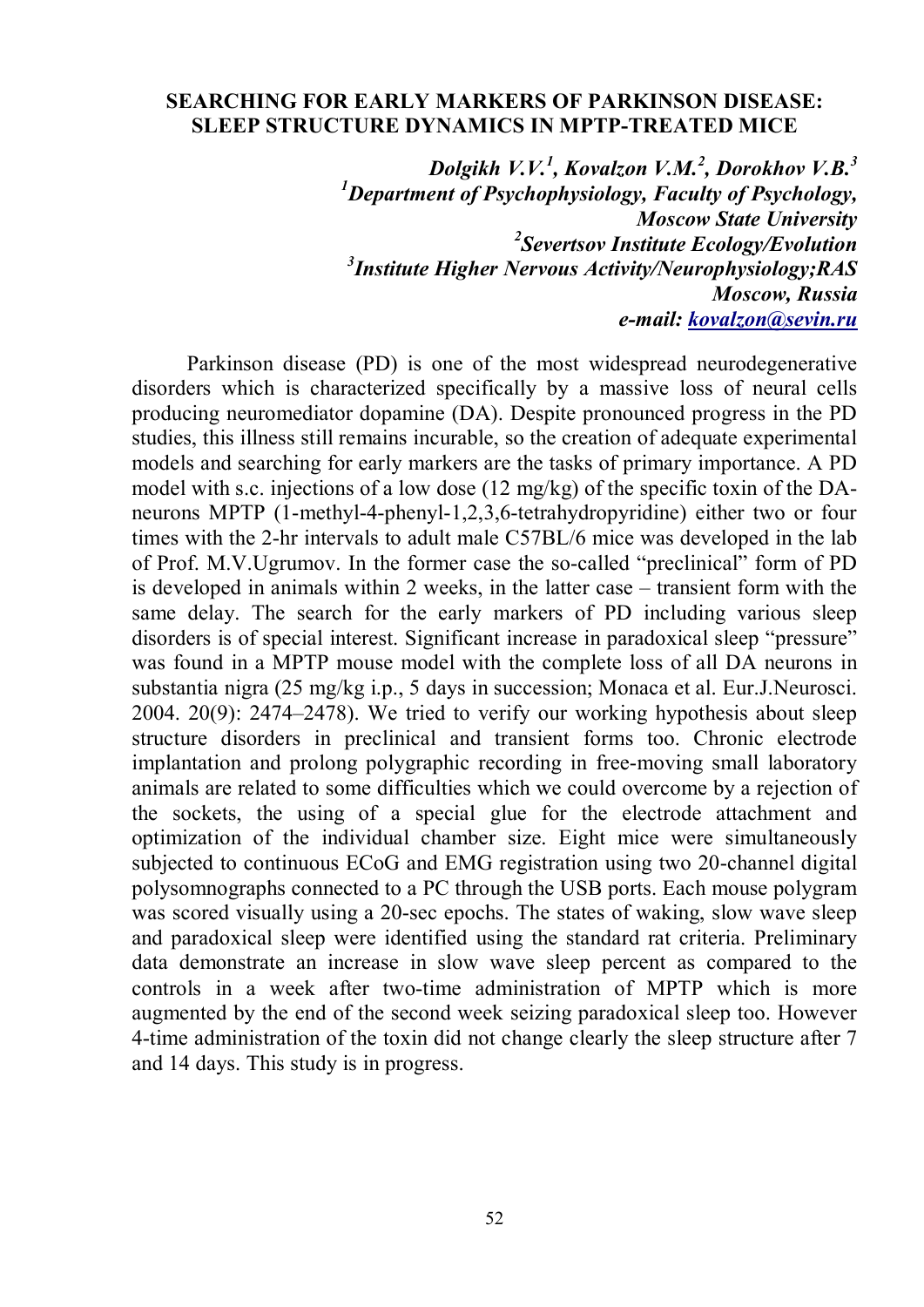#### **ПОИСК РАННИХ МАРКЕРОВ БОЛЕЗНИ ПАРКИНСОНА: ДИНАМИКА СТРУКТУРЫ СНА У МЫШЕЙ ПОСЛЕ ВВЕДЕНИЯ МФТП**

*Долгих В.В. 1 , Ковальзон В.М. 2 , Дорохов В.Б. 3 <sup>1</sup>Кафедра психофизиологии факультета психологии МГУ <sup>2</sup>Институт проблем экологии и эволюции им. А.Н.Северцова РАН <sup>3</sup>Институт высшей нервной деятельности и нейрофизиологии РАН Москва, Россия e-mail[:kovalzon@sevin.ru](mailto:kovalzon@sevin.ru)*

Болезнь Паркинсона (БП) – одно из наиболее распространенных нейродегенеративных заболеваний, характеризующееся, в частности, массивной гибелью нервных клеток, вырабатывающих нейромедиатор дофамин (ДА). Несмотря на значительные успехи в изучении БП, это заболевание остается неизлечимым, поэтому создание адекватных экспериментальных моделей и поиск ранних маркеров являются первостепенными задачами. В лаборатории академика М.В.Угрюмова разработана модель БП, в которой взрослым мышамсамцам линии С57BL/6 вводят подкожно специфический токсин ДА-нейронов МФТП (1-метил-4-фенил-1,2,3,6-тетрагидропиридин) в малой дозе (12 мг/кг) либо двукратно, либо 4-кратно с двухчасовыми интервалами. В первом случае у животных в течение двух недель развивается так называемая «доклиническая» форма БП, а во втором случае в те же сроки – переходная. Представляет особый интерес поиск ранних маркеров БП в этой модели, в том числе различных нарушений сна. На мышиной МФТП модели с полным разрушением всех ДА нейронов черного вещества (25 мг/кг в/б, 5 дней подряд) было показано значительное усиление «давления» быстрого сна (Monaca et al. Eur.J.Neurosci. 2004. 20(9): 2474–2478). Мы поставили своей целью проверку рабочей гипотезы о возникновении нарушений структуры сна у «доклинической» и «переходной» моделей. Вживление хронических электродов и длительная регистрация полиграммы у мелких лабораторных животных в условиях свободного поведения связаны с некоторыми трудностями, которые нам удалось преодолеть путем отказа от использования разъёмов, применения специального клея и оптимизации размеров индивидуальных камер. Непрерывную регистрацию ЭКоГ и ЭМГ проводили у 8 мышей одновременно с помощью двух 20 канальных программно-управляемых цифровых полисомнографов, подключенных к USB-входам компьютера. Визуальное стадирование полиграммы каждой мыши проводили по 20-сек эпохам анализа. Идентифицировали состояния бодрствования, медленного и быстрого сна по стандартным критериям, применяемым для лабораторных крыс. Предварительные данные показали, что через неделю после двукратного введения МФТП происходит увеличение процента медленного сна по сравнению с контролем, которое к концу второй недели еще более возрастает, захватывая и фазу быстрого сна. Однако 4-кратное введение токсина не вызывало заметных изменений структуры сна через 7 и 14 суток. Исследования продолжаются.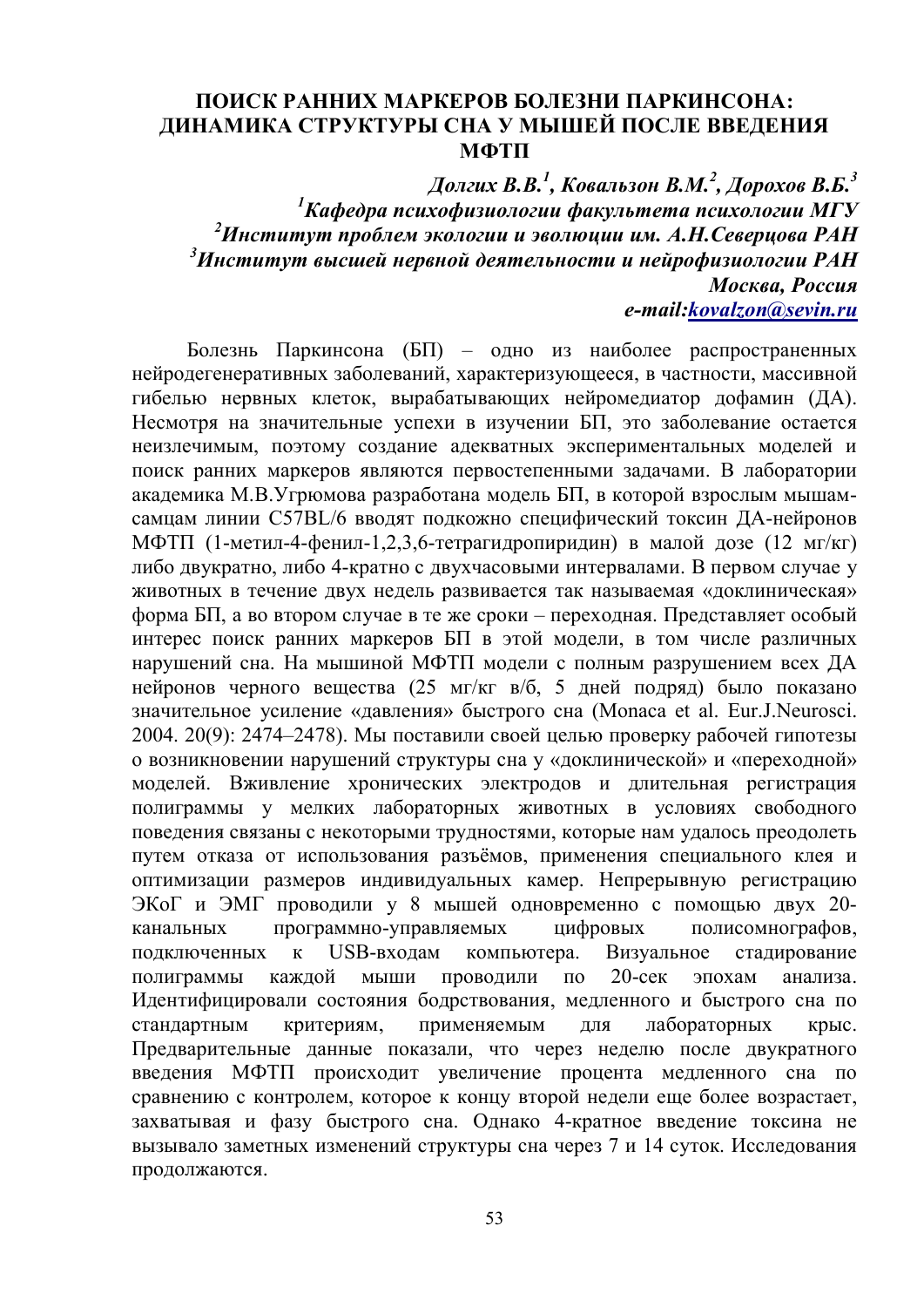# **REM SLEEP INCREASE AFTER ACUTE DEEP BRAIN STIMULATION OF THE SUBGENUAL CINGULATE GYRUS IN PATIENTS WITH TREATMENT RESISTANT DEPRESSION**

*Durant; C.F<sup>1</sup> , Malizia; A.L<sup>1</sup> , Patel; N<sup>2</sup> , Paterson; L.M<sup>1</sup> , Nutt; D.J<sup>1</sup> , Gill; S<sup>2</sup> , Wilson; S.J.<sup>1</sup> 1 School of Social & Community Medicine, University of Bristol, Bristol, United Kingdom <sup>2</sup>Frenchay Hospital, Department of Neurosurgery Bristol, Frenchay, UK*

Deep brain stimulation (DBS) used in approximately 80,000 patients with Parkinson's disease (PD) is now under investigation as a novel option for patients with treatment resistant depression (TRD). TRD is a disabling and chronic illness, a core symptom of which is severe sleep disturbance. Approximately 100 TRD patients worldwide are receiving DBS, in different anatomical targets and although early results suggest changes in subjective sleep, to our knowledge this is the first report of changes in objective sleep.

Eight patients underwent neurosurgical implantation of electrodes bilaterally in the subgenual cingulate (SGC) and ventral anterior capsule nucleus accumbens (VACNAc). Patients were randomised to receive continuous bilateral stimulation in one of the areas alone for a period of at least 4 months after which stimulation could be switched to the second target. Overnight polysomnographic recordings were carried out at regular intervals before and during DBS treatment.

At baseline, REM sleep suppression was apparent in five out of the eight patients, three displaying a complete absence of REM; each case reflected individual antidepressant regimes. All patients receiving acute SGC stimulation first displayed a significant increase in average REM sleep time (from 56 to 145min, n=5, p=0.04) and decrease in REM onset latency (median 225 to 75mins) after stimulation was commenced. This increase in REM was lost by the chronic time point. NAcc stimulation was not associated with any consistent changes in REM.

Acute stimulation in SGC markedly increases REM sleep in patients, despite medication with REM suppressing antidepressants. While DBS in the pedunculopontine nucleus for PD has been reported to increase REM (Lim 2009) no studies have documented the possibility that higher cortical areas may have an influence on REM. SGC stimulation may exert its effects through connections to the hypothalamus or lower brain stem nuclei, although this mechanism remains poorly understood.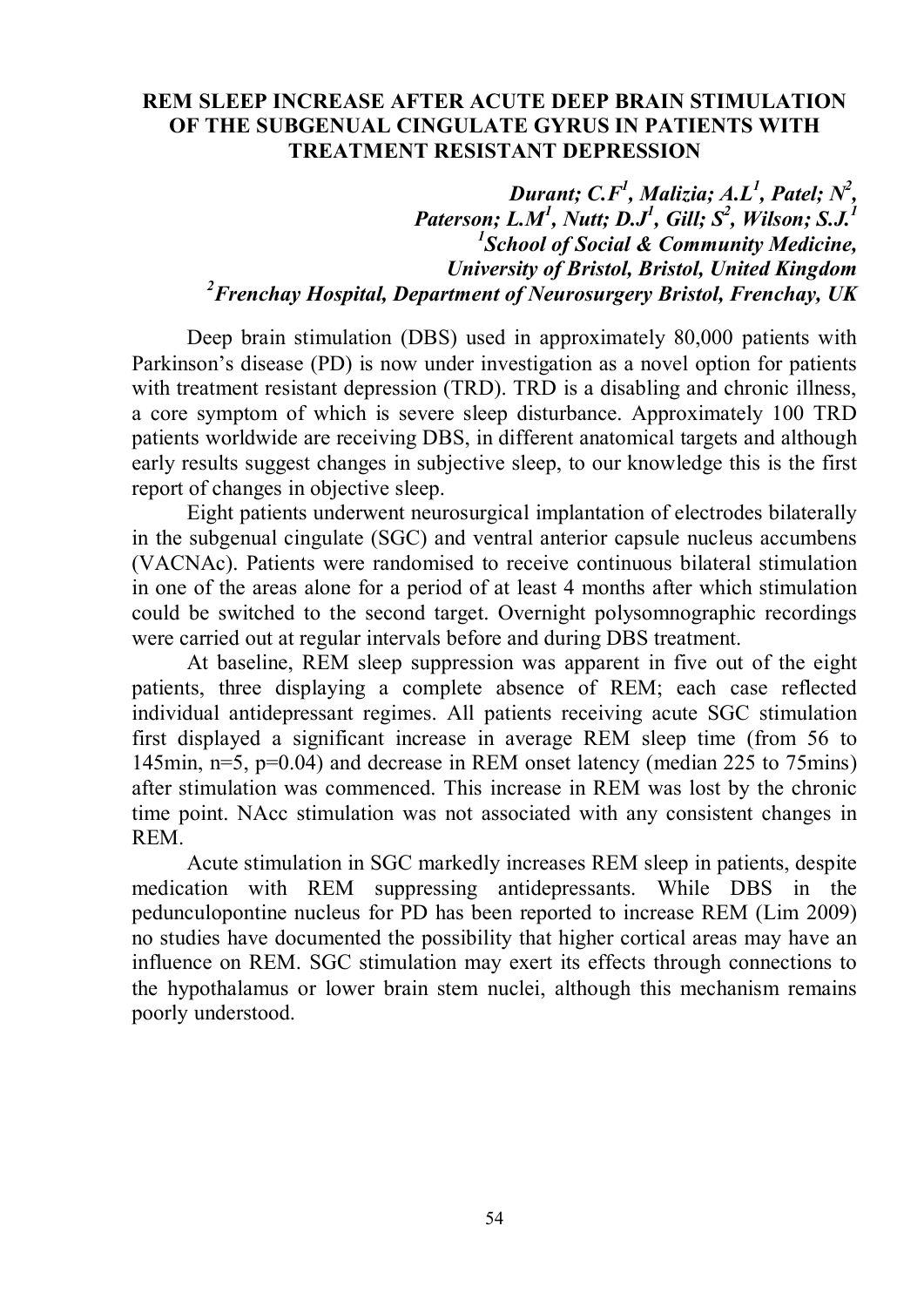#### **GEORGIAN CHILDREN WITH EPILEPSY HAVING SLEEP PROBLEMS: A PILOT STUDY**

*Ediberidze T.<sup>1</sup> , Maisuradze L.1,2, Gogatishvili N.<sup>1</sup> , Grigolia D.<sup>1</sup> , Kvernadze D.<sup>1</sup> , Japharidze G.<sup>1</sup> , Mamukadze Sh.<sup>1</sup> , Karaulashvili A.<sup>1</sup> , Gagoshidze T.<sup>1</sup> , Kasradze S.<sup>1</sup> 1 Institute of Neurology and Neuropsychology, Tbilisi, Georgia 2 Life Science Research Center, Tbilisi, Georgia e-mail: ediberidzet@yahoo.com*

**Purpose:** To identify sleep problems among children having epilepsy, that has not been investigated before in Georgia.

**Methods**: A structured sleep-waking questionnaire was developed and designed on the basis of Child Sleep Questionnaire for Parents and the Pediatric Sleep Questionnaire. The complete information concerning sleep-wake habits and sleep complaints was obtained for 153 children (between the ages 1 and 6 years) with epilepsy; Among them 31 were with age according development (AAD), 122 with developmental delay; 68 untreated, 85 treated with AEDs; 95 with ongoing seizures, 58 with clinical remission. Sleep problems were evaluated according to falling asleep difficulties (FDS), nightwakings, snoring and nocturnal breathing difficulties (NBD). These findings were compared to data obtained from 587 AAD children, with the same age and not having seizures (AADNS).

**Results:** In overall, sleep problems were more prevalent in children with epilepsy in comparison to the AADNS children (50.4% vs. 29.3%), particularly NBD (23.5% vs. 5.3%). Distribution of FDS (19.6%) and nightwakings (16.3%) were often found among the children with epilepsy. The frequency of sleep problems in AAD children having epilepsy (40.1%) was higher than in AADNS group (29.3%), NBD (18.75% vs. 5.3%) in particular. Children with clinical remission and receiving AEDs had less sleep problems (43.1%), than children with ongoing epileptic seizures (56.2%).

**Conclusion:** The findings of the present study signify high prevalence of sleep related difficulties in Georgian children with epilepsy. More medical attention is needed to assess problems in sleeping of children in correlation with correct treatment strategy of epilepsy.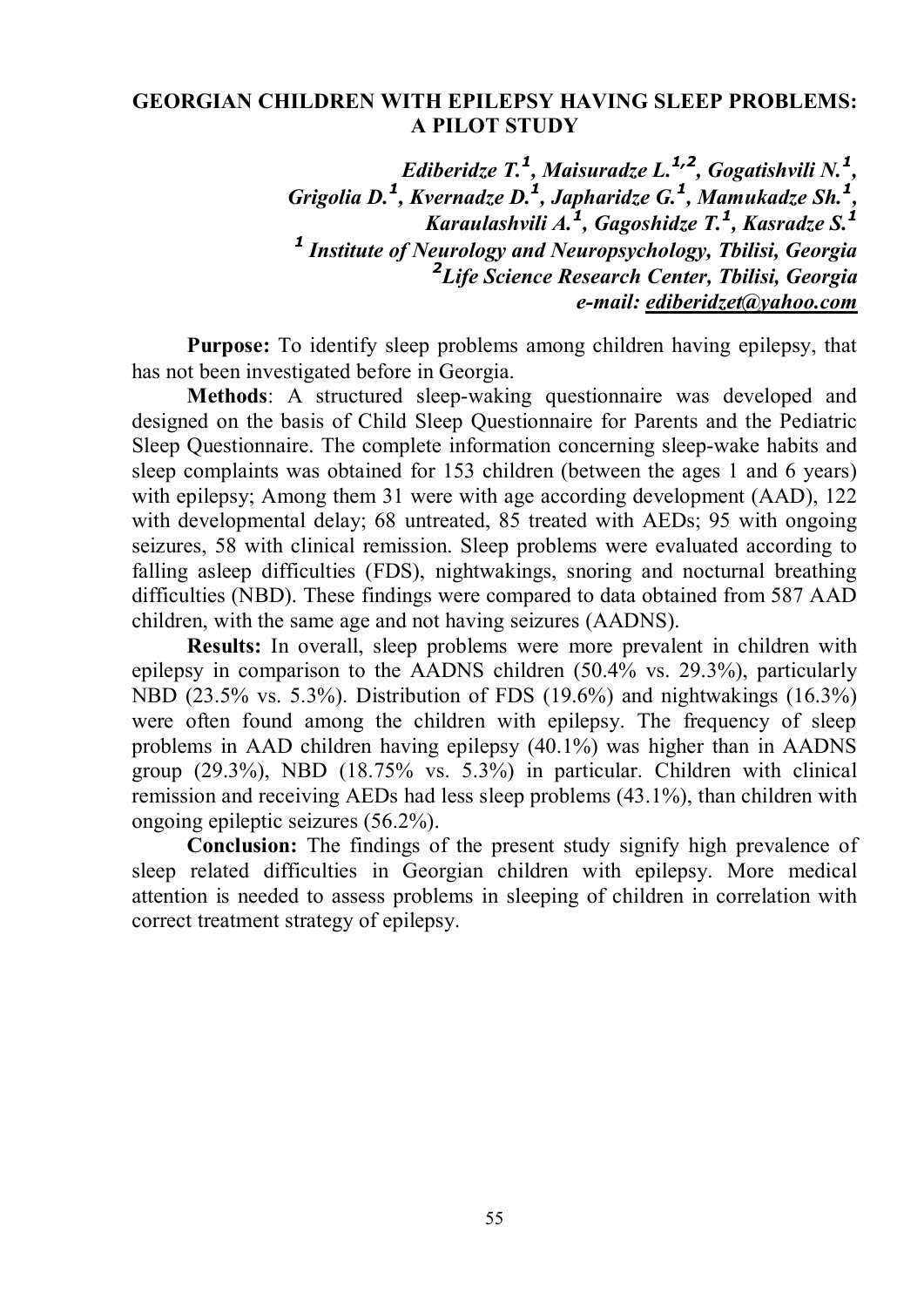# **INFLUENCE OF SLOW OSCILLATING TRANSCRANIAL DIRECT CURRENT STIMULATION (SO-TDCS) ON ELECTROENZEPHALOGRAMM (EEG) IN GENERAL AND SLEEP RELATED PARAMETERS IN HEALTHY SUBJECTS**

*Garcia C.I., von Mengden I., Weise R., Glos M., Rieger I., Schoebel C., Fietze I., Penzel T. Interdisciplinary Center of Sleep Medicine, Charité – Universitätsmedizin Berlin, Germany e-mail: [carmen.garcia@charite.de](mailto:carmen.garcia@charite.de)*

**Introduction:** Preliminary experiments with tDCS have shown that it may induce sleepiness or alertness dependently of the characteristics of stimulation.

**Objectives:** The goal of this study is to investigate whether application of tDCS has direct and immediately measurable effects on EEG, sleep stage parameters and vigilance under standardized conditions in healthy subjects.

**Methods:** In this randomized, sham-controlled cross over trial 30 healthy individuals will be stimulated during daytime with so-tDCS of 0.75 Hz. Subjects are divided into 3 groups and receive different numbers of stimulation sessions per day from one up to five sessions according their group. Group 3 will also receive polysomnography directly before and after the stimulation day. A stimulation session contains 30 min of tDCS and assessment of subjective and objective sleepiness as well as several performance tests before and after stimulation.

**Results:** 20 subjects between 18 and 32 years (middle age 20 years) participated until now. A first analyze of the cognitive performance tests could show no difference between sham and active stimulation neither for group 1 nor for group 2. Analyze of the sleep data is still outstanding and will be done in the next weeks. Primary endpoint is a decrease of the peak frequency in the alpha band after active tDCS stimulation. The secondary aims of the study are 1) changes in other EEG frequency bands, 2) changes in sleep architecture in general.

**Conclusion:** Success in this topic will mean that the effects on sleepiness and alertness could be demonstrated and that the corresponding stimulation paradigm characteristics are determined, providing us with the valuable clues for modelling stimulation mechanisms and guiding us in the potential applications of multisite brain stimulation.

**Acknowledgement:** This study is funded by European project HIVE within the  $7<sup>th</sup>$  framework program.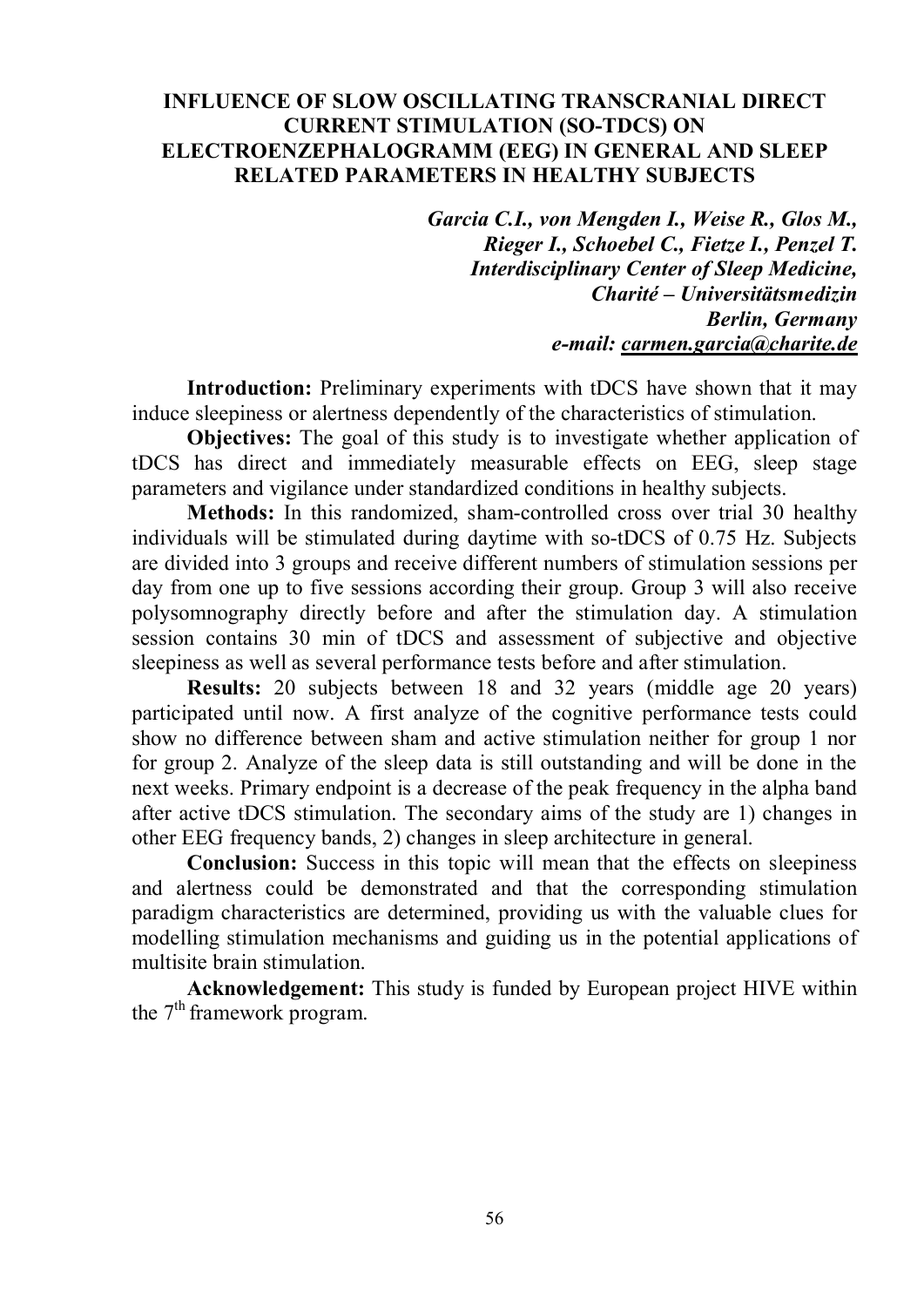## **A NEW THERAPY OF SLEEP: THE SOMATOSENSORY ELECTRICAL STIMULATION IN HUMAN SLOW-WAVE PHASE OF SLEEP**

*Indursky P.A., Dunaevsky L.V., Markelov V.V., Shakhnarovich V.M., Dementienko V.V. NEUROCOM LtD e-mail: [peter.indursky@yandex.ru](mailto:peter.indursky@yandex.ru)*

Human sleep disorders appear objectively as in the form of multiple parameter changes in sleep structure as in subjective assessment of sleep quality. The various therapeutic effects on sleep in some way contribute to the normalization of sleep structure and improve its subjective assessment. The proposed method of electrical stimulation during sleep has significant advantages for the treatment of sleep as compared to the previous therapies.

The main task of the work is to determine possible effects of electrical stimulation of human body in slow-wave phase of sleep in order to normalize sleep structure. Our team is developing a new method of electrical stimulation during sleep. The basic gist is the applying of electrical pulses during the delta phase of sleep.

The sleep structure in healthy humans as well as the people with certain sleep disorders (a total of 12 persons) has been studied. Electrodes for the stimulation were superimposed on all the night. The subjects slept in a sleep lab 4 nights in succession. The 1<sup>st</sup> and  $2<sup>nd</sup>$  nights - adaptation and background – were without electrical stimulation. The next two nights were with the electrical stimulation of the delta phase of sleep with a frequency of 1 Hz, a current of 80% from perceived level. Plated electrodes for stimulation were installed on the palm, all the night. Registration of polysomnographic sleep was performed by the standard procedure 10-20: EEG Fp1, Fp2, C3, C4, T3, T4, O1, O2. Additionally recorded were EOG, EMG, ECG and respiration.

Studies of electrical stimulation of the delta phase of sleep demonstrated significant improvement in overall sleep on the set of indicators, both objective and subjective. The objectives are: increasing the intensity of the delta rhythm, increase in the duration of the delta phase of sleep, improve the quality of REM sleep and increase in the intensity of its phasic components during the second night half, namely, rapid eye movements. In its subjective characteristics, the normalized sleep differs in increasing sense of depth of sleep, refreshment, elevated the morning mood as compared to the evening one, much more informative dream reports. After awakening, the subjects felt an increased muscle tone, the desire of physical and mental alertness, improved mood, optimism, increased intellectual activity.

Electrical stimulation of sleep is an important and perspective way to impact sleeping brain in order to improve sleep quality and, in general, the quality of human life. By itself, the electrical stimulation during sleep has a number of physiological and technological advantages. Physiological benefits: the impact is non-invasive as compared to pharmacology, such stimulation has no character of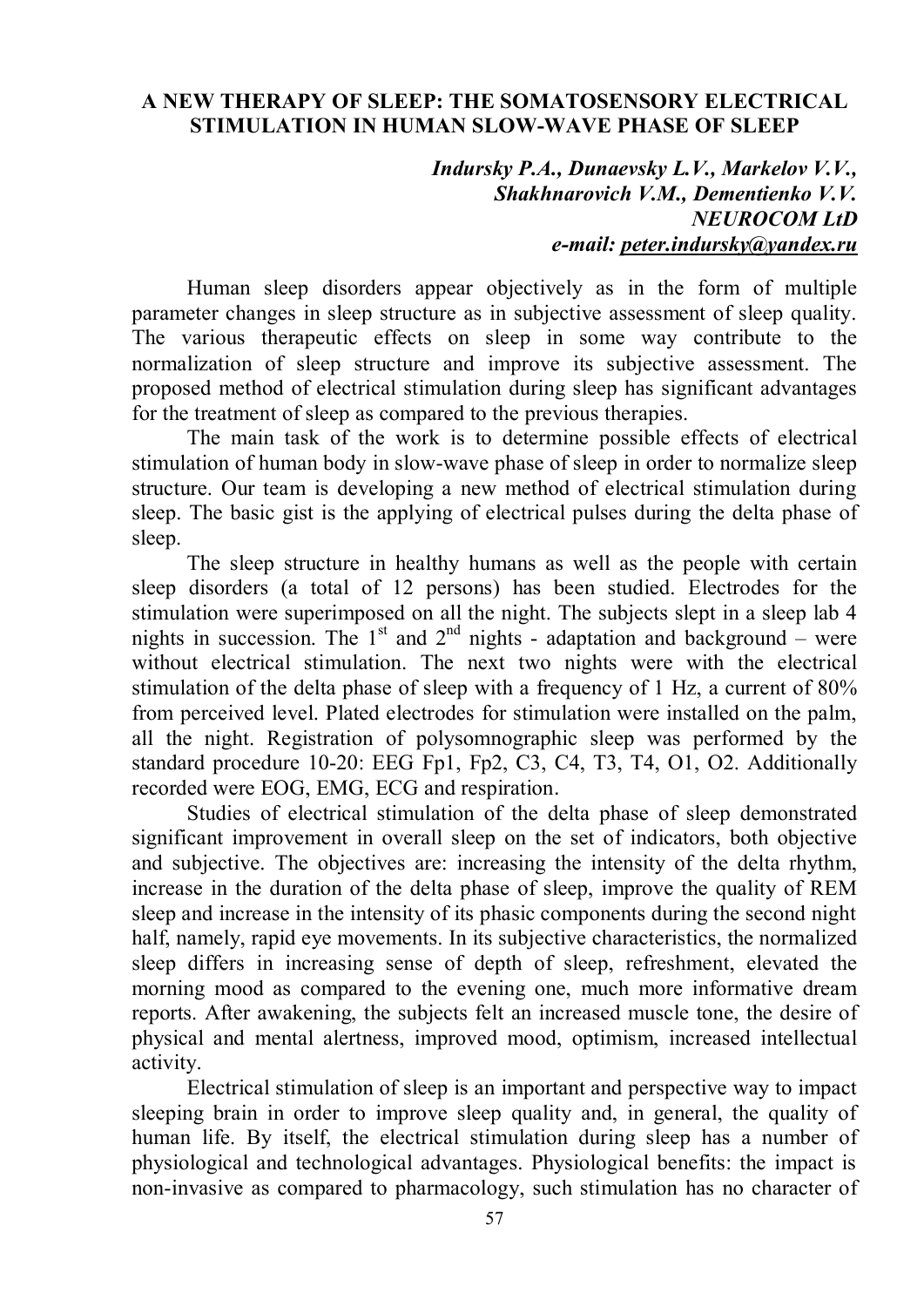continuous therapy, no adverse effects, can be used by women during and after pregnancy. Technological advantages: less expensive as compared to the drug treatment, comfortable using of equipment with the improvement of its design. The use of the hardware assumes its universal and widely available consumption. Electrical stimulation during sleep can be used alongside with other forms of treatment of sleep disorders.

# **НОВАЯ ТЕРАПИЯ СНА: CОМАТОСЕНСОРНАЯ ЭЛЕКТРИЧЕСКАЯ СТИМУЛЯЦИЯ В МЕДЛЕННОВОЛНОВОЙ ФАЗЕ СНА ЧЕЛОВЕКА**

### *Индурский П.А., Дунаевский Л.А., Маркелов В.В. Шахнарович В.М., Дементиенко В.В. ЗАО "НЕЙРОКОМ" e-mail: [peter.indursky@yandex.ru](mailto:peter.indursky@yandex.ru)*

Нарушения сна человека объективно проявляются как в форме изменений различных параметров структуры сна, так и субъективной оценкой качества сна. Различные терапевтические воздействия на сон в той или иной мере способствуют нормализации структуры сна и улучшают субъективную его оценку. Предлагаемый метод электрической стимуляции человека во сне способствуют нормализации структуры сна, улучшает субъективную его оценку и имеет определенные преимущества в терапии сна по сравнению с способами

Основной задачей работы является определение возможности воздействия электрической стимуляции организма человека в медленноволновой фазе сна с целью нормализации структуры сна. Наша группа разрабатывает новый способ электростимуляции во сне. Основная суть его заключается в подаче электрических импульсов во время дельтафазы сна.

Исследовались структура сна как здоровых, так и людей с теми или иными расстройствами сна (всего 12 человек). Испытуемые спали в лаборатории сна 4 ночи подряд. 1-я и 2-я ночь – адаптационная и фоновая без электрической стимуляции. Две последующие ночи – с электрической стимуляцией в дельта-фазе сна с частотой 1 Гц, с силой тока 80% от ощущаемого. Посеребрённые электроды для стимуляции устанавливались на ладони, во все ночи. Регистрация полисомнограммы сна осуществлялась по стандартной схеме 10-20: ЭЭГ Fp1, Fp2, С3, С4, T3, T4, O1, O2. Дополнительно записывались ЭОГ, ЭМГ, ЭКГ и дыхание.

Исследования по электрической стимуляции в дельта-фазе сна продемонстрировали в целом значительное улучшение сна по ряду показателей, как объективных, так и субъективных, а именно: увеличение интенсивности самого дельта-ритма, увеличение продолжительности дельтафазы сна, улучшения качества парадоксального сна и увеличение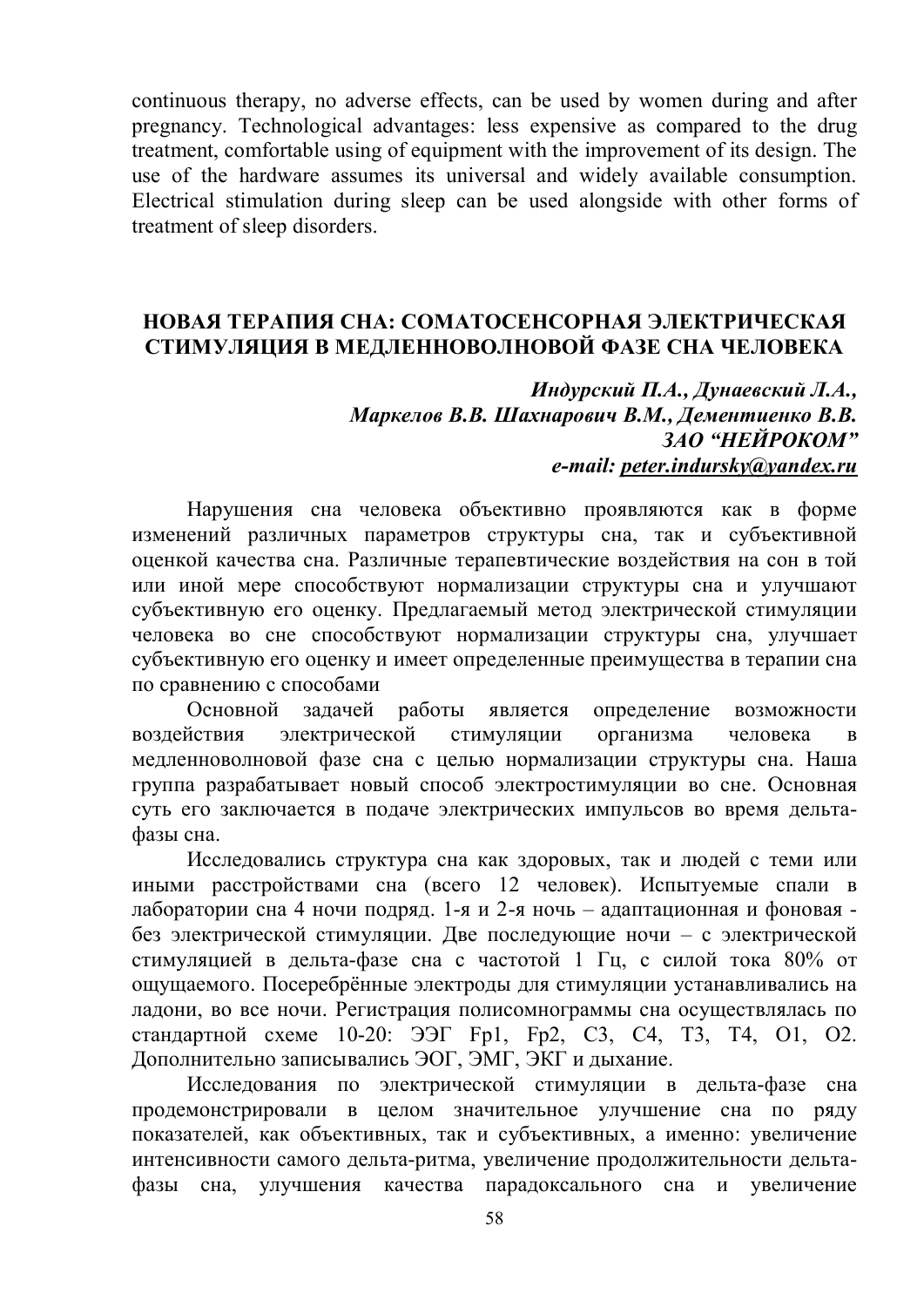интенсивности его фазических компонентов во второй половине ночи, а именно, быстрых движений глаз в быстром сне. По субъективным характеристикам нормализованный сон отличается увеличением ощущения глубины сна, выспанностью, повышенным утренним настроением по сравнению с вечерним, значительно более содержательным отчетом о сновидении. После пробуждения испытуемые ощущали повышенный мышечный тонус, желание физической и умственной активности, улучшение настроения, оптимизм, повышение интеллектуальной активности.

Электрическая стимуляция сна является важным и перспективным направлением воздействия на спящий мозг в целях улучшения его качества и, в целом, качества жизни человека. Сама по себе электрическая стимуляция во сне имеет ряд физиологических и технологических преимуществ. Физиологические преимущества: неинвазивность воздействия по сравнению с лекарственным, такая стимуляция не имеет обязательный непрерывный характер терапии, не имеет побочных проявлений, может быть использован женщинами во время и после беременности. Технологические преимущества: снижение себестоимости процедуры по сравнению с лекарственным лечением, комфортность использования аппаратуры с улучшением ее дизайна. Использование аппаратных средств предполагает их универсальное и широко доступное потребление. Электростимуляция во сне может быть применена наряду с другими формами лечения нарушений сна.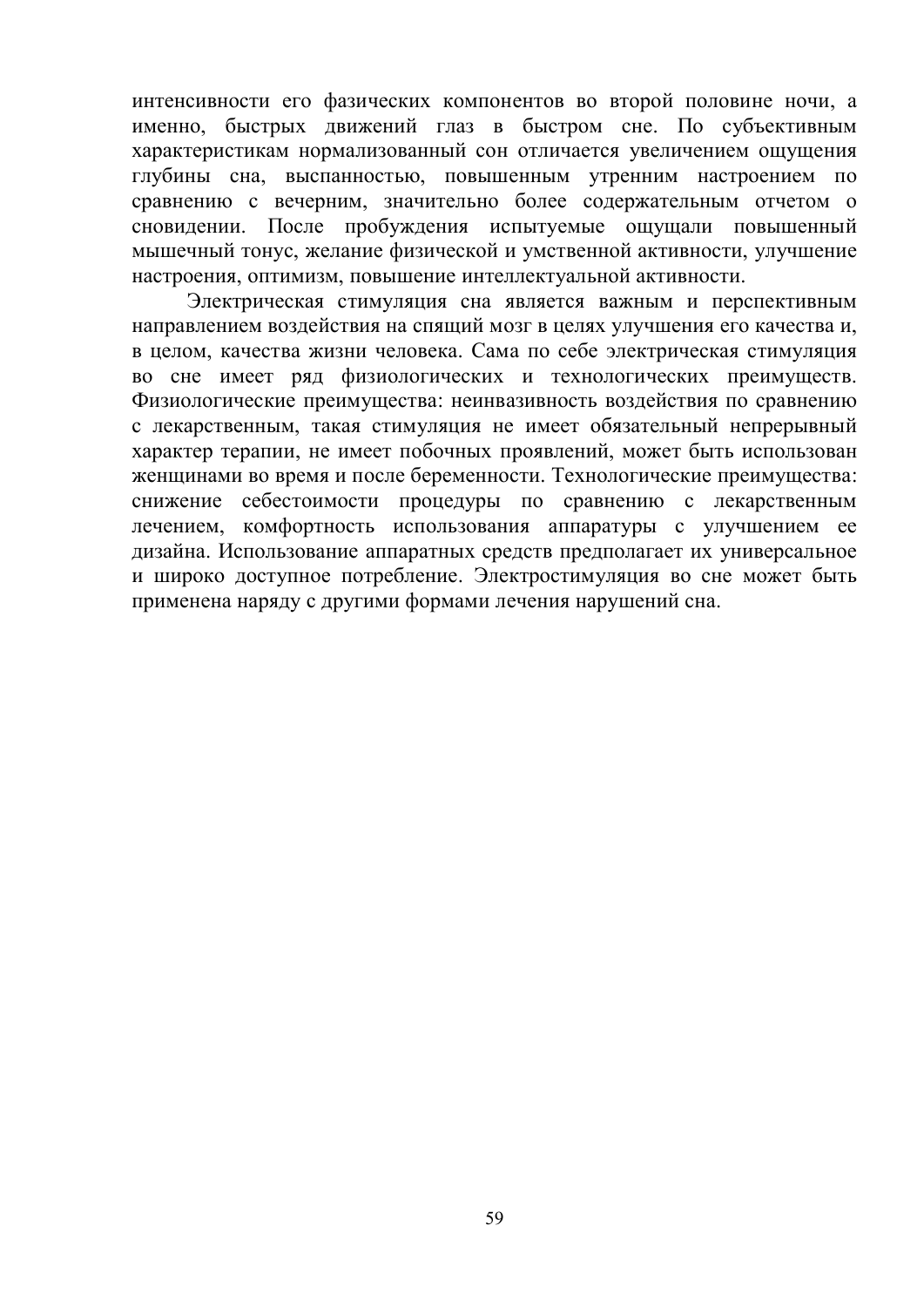#### **EFFECT OF EXCESSIVE TRAINING ON MEMORY CONSOLIDATION IN WAKEFULNESS AND SLEEP**

*Javadi A.H.<sup>1</sup> , Yang J.Yu.<sup>2</sup> 1 Institute of Cognitive Neuroscience, London, UK <sup>2</sup>Division of Psychology and Language Sciences University College London London, UK e-mail: [a.h.javadi@gmail.com,](mailto:a.h.javadi@gmail.com) jingyuuu@gmail.com*

Offline memory consolidation refers to a process where memory traces are strengthened over time when practice ceases. Previous studies suggest that sleep enhances offline memory consolidation compared to periods of wakefulness. A large body of research provides evidence for the significant contribution sleep has towards the formation of various memories such as declarative and procedural memory. Researchers have used serial reaction time task (SRTT) to study the effect of sleep on memory consolidation of procedural memory. In SRTT, participants are asked to perform a finger-tapping task in the first session (training session). Their performance subsequently is measured in the second session (testing session) to investigate the possible changes in their accuracy and speed. It is shown that participants are significantly better after a period of sleep compared to a period of wakefulness. Our experiment, however, questions this improvement, as we found insignificant differences in performance improvements between participants who slept and those who did not when training was excessive. In previous studies the number of blocks were limited to 12 and in our study the number of training blocks was 30. Sixty-four participants did the SRTT in four conditions where retention interval (sleep/ wakefulness) and amount of training (30 blocks, excessive/12 block, control) were manipulated. While sleep remained a better condition for offline memory consolidation of the control group, excessive training did not modulate the performance between those who slept and those who did not. This may be explained by saturated hippocampus involvement in offline memory consolidation. This study highlights the need to understand factors that would improve long-term memory consolidation without sleep, which will be essential in developing effective teaching practices. This opens a new avenue for research on factors that may influence offline memory consolidation apart from sleep.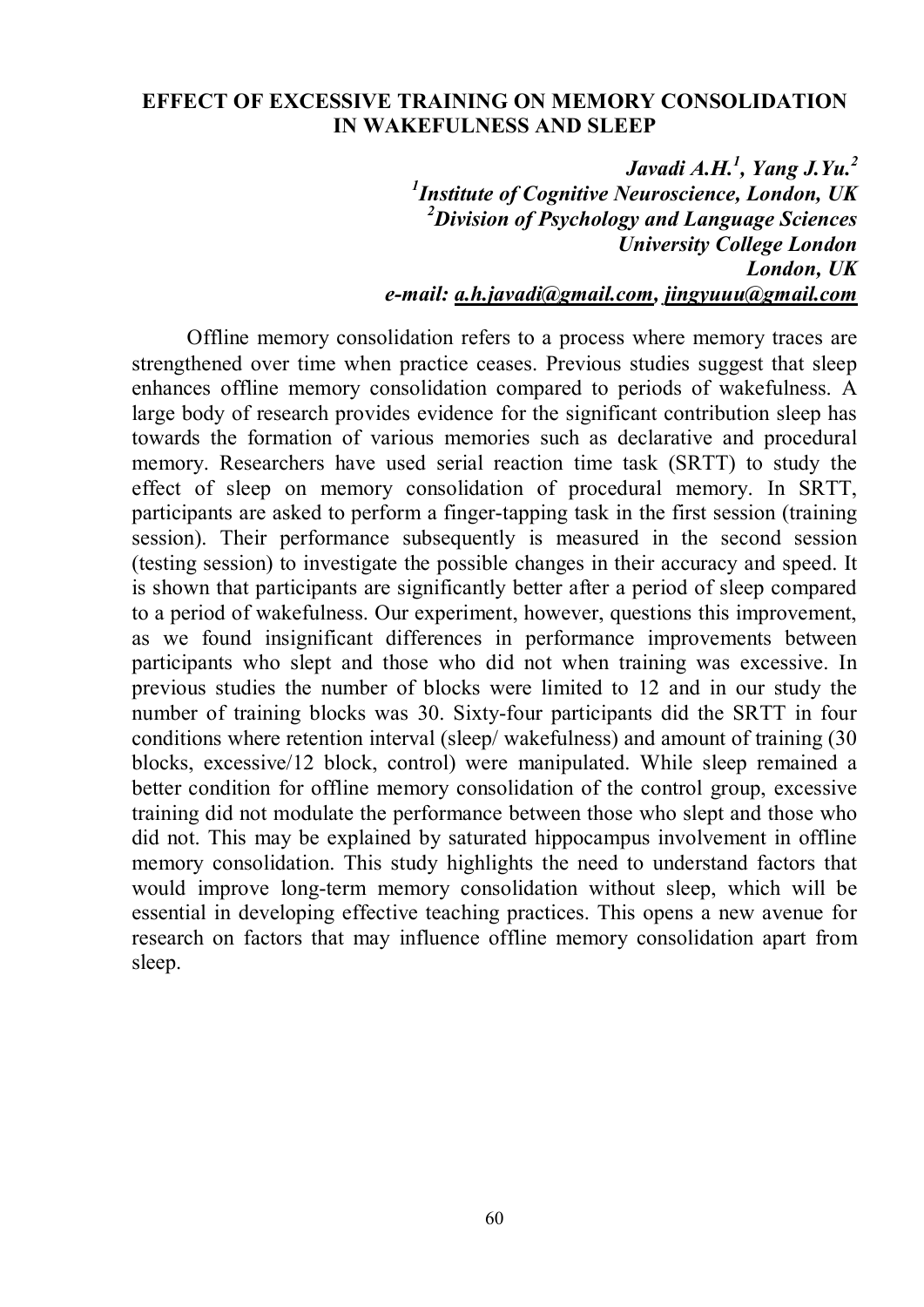#### **RESTLESS LEG SYNDROM IN PREGNANT WOMAN**

*Jishkariani T. Institute of Neurology and Neuropsychology Tbilisi, Georgia e-mail: [tatuka80@yahoo.com](mailto:tatuka80@yahoo.com)*

**Introduction:** RLS in pregnancy is not uncommon. Our following case describes one patient with this disorder.

**Description:** 34 years old female patient was addressed to our Institute. Early development was normal. Menarche was at the age of 11 years. First pregnancy at the age of 19 years, uncomplicated, ended with physiological delivery. After 14 months followed second pregnancy, when she began experiencing unpleasant sensations - burning, creeping, tugging inside her left leg and an irresistible urge to move it. These symptoms were worse during rest, in the evening, spreading over the right leg at night. She had difficulty falling asleep and to maintain sleep. Pregnancy ended with stillbirth for unknown reason. Soon after delivery the complaints stopped.  $3^{rd}$  and  $4^{th}$  pregnancies were unremarkable, giving birth to healthy newborns. The symptoms reappeared on her  $5<sup>th</sup>$  pregnancy with increased intensity. At that time the patient presented to our clinic. Duration of gestation was 24 weeks. Neurological examination was normal. The diagnosis of RLS was considered. Complete blood count revealed anemia. She was treated appropriately. Symptoms persisted during whole pregnancy. Only after delivery they disappeared.

**Conclusion**: RLS during pregnancy is transient and disappears after delivery. According some studies it is a significant risk factor for a future chronic form or the short-term form in other pregnancies. Long term follow-up and more studies are still needed in this direction.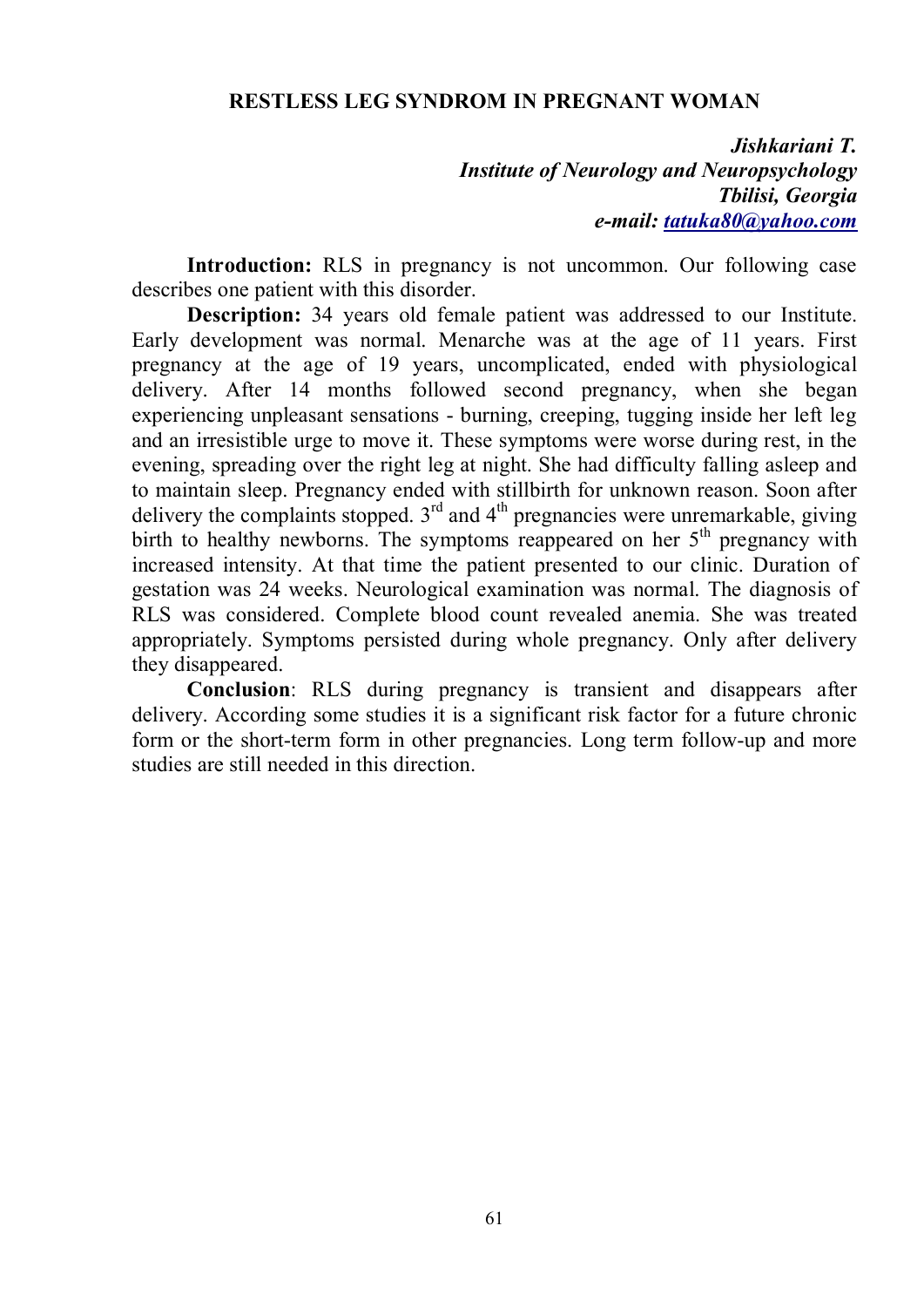#### **DAYTIME SLEEP EEG EVIDENCE OF SEX DIFFERENCES IN ADULT WITH HIGHER LEVEL OF ANXIETY**

*Kharchenko I.A.<sup>2</sup> , Verbitsky E.V.<sup>1</sup> , Sysoeva Yu.Yu.<sup>1</sup> 1 Institute of Arid Zones of the SSC RAS Rostov-on-Don, Russia 2 Southern Federal University, Rostov-on-Don, Russia e-mail: [ntkharchenko@mail.ru](mailto:ntkharchenko@mail.ru)*

It is known that female organism has higher sleep requirements then male organism. Female sleep has more longer sleep duration and significant variation of sleep events. Usually, higher level of anxiety is related with disturbance of sleep, namely bad sleep quality, sleepiness in the daytime. (Verbitsky E.V., 2003; 2008). However, gender differences of sleep-wakefulness in individuals with high level of anxiety still remain unknown. We conducted polysomnological studies of daytime sleep in 14 participants with higher level of anxiety (5 men and 8 women, age 20- 25 yrs.).

We reported that women have more higher spectral density in the range of delta and theta activity of EEG during quite wakefulness as compared to men. Women's daytime sleep had short nap, few movements, more slow sleep activity in shallow sleep than in man. An alpha-slow index had higher level over parietal region of right hemisphere during quiet wakefulness and daytime sleep in men. Whereas the alpha-slow index had higher level over frontal and parietal regions of left hemisphere during daytime sleep in women. After daytime sleep was reported decline spectral density in the range of delta and theta activity in women's EEG. No significant differences in man's EEG after daytime sleep.

The evidence confirms and details representation about more daytime sleep requirements for women with higher level of anxiety than men. In particular, the women's daytime sleep had a higher reducing ability, due to decline manifestation of higher level of anxiety.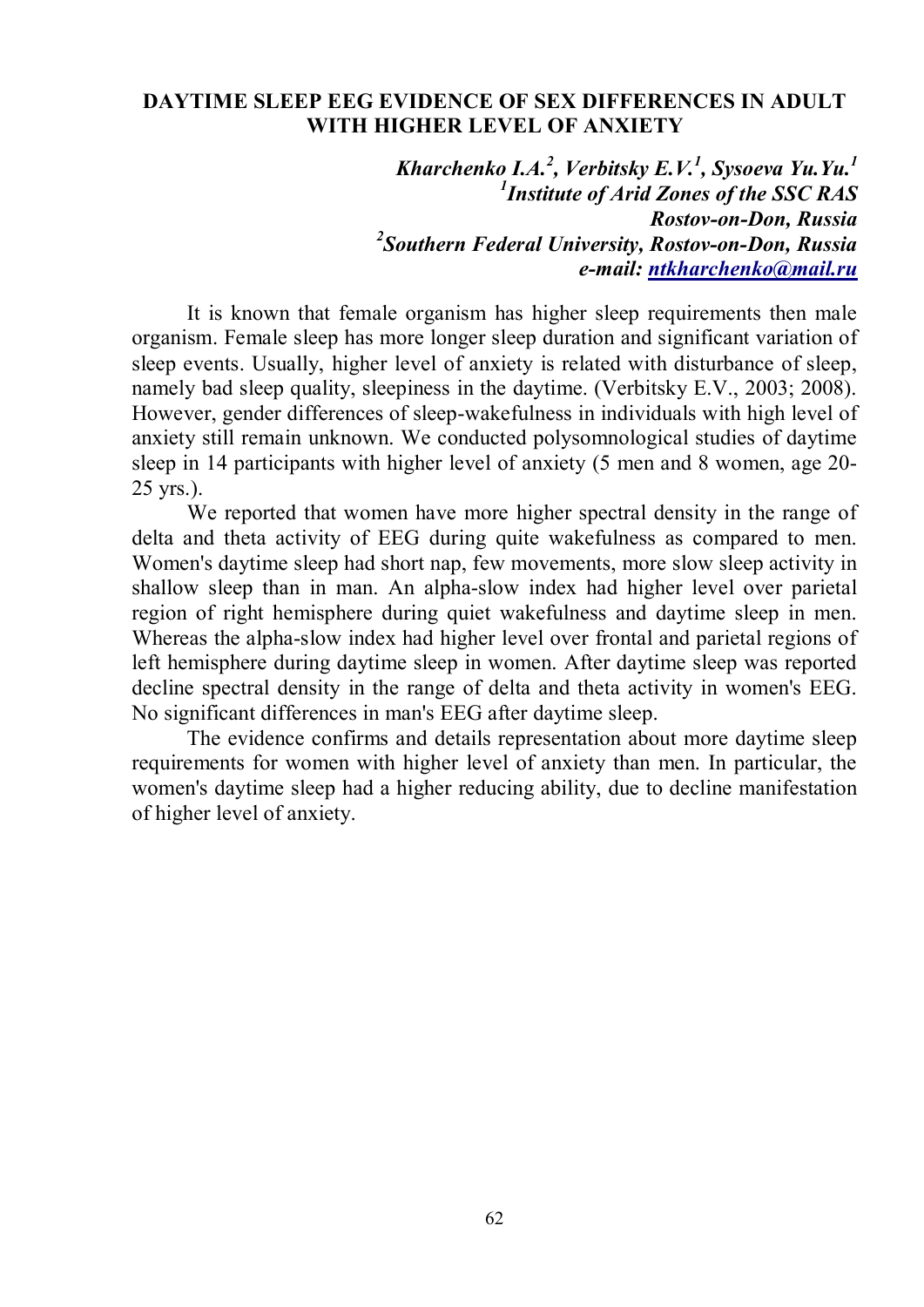# **ГЕНДЕРНЫЕ РАЗЛИЧИЯ ЭЭГ ДНЕВНОГО СНА ОБСЛЕДУЕМЫХ С ВЫСОКИМ УРОВНЕМ ЛИЧНОСТНОЙ ТРЕВОЖНОСТИ**

*Харченко И.А. 2 , Вербицкий Е.В. 1 , Сысоева Ю.Ю. 1 <sup>1</sup>Институт аридных зон ЮНЦ РАН, Ростов-на-Дону, Россия <sup>2</sup>Южный федеральный университет, Ростов-на-Дону, Россия e-mail: [ntkharchenko@mail.r](mailto:ntkharchenko@mail.ru)u*

Известно, что потребность во сне женского организма выше, чем мужского. В среднем ночной сон женщин отличается большей продолжительностью и значительной вариабельностью событий сна. При этом высокая тревожность часто связана с нарушениями сна, особенно со снижением его эффективности, и соответственно большей потребности в дневном сне (Вербицкий, 2003; 2008). Однако в настоящее время известно не так много данных по гендерным различиям показателей бодрствования и сна у индивидов с высоким уровнем личностной тревожности. Поэтому проведены полисомнографические исследования дневного сна 5-ти мужчин и 8-ми женщин в возрасте 20-25 лет с высоким уровнем личностной тревожности. Регистрация осуществлялась днем в периоды послеобеденной сонливости на полисомнографе LEONARDO-С59.

Сравнительный анализ спектральной плотности ЭЭГ релаксированного бодрствования мужчин и женщин перед дневным сном показал большую выраженность колебаний дельта- и тета-диапазонов на ЭЭГ женщин, чем у мужчин. В то же время дневной сон женщин отличался большей продолжительностью, коротким периодом дремоты, меньшим количеством движений и большей представленностью медленных колебаний на ЭЭГ неглубокого сна. Оказалось, что индекс ЭЭГ сна у мужчин в релаксированном бодрствовании и в дневном сне достигает наибольших величин в теменной области коры с выраженной правополушарной асимметрией. Тогда как у женщин в дневном сне наибольшая величина индекса ЭЭГ сна регистрировалась во фронтальной и теменной областях левого полушария. Анализ спектральной плотности ЭЭГ релаксированного бодрствования после сна показал снижение представленности колебаний в дельта- и тета-диапазонах на ЭЭГ женщин и отсутствие значимых изменений в ЭЭГ мужчин.

Полученные данные подтверждают и детализируют представления о большей потребности в дневном сне организма с высоким уровнем тревожности у женщин, чем у мужчин. В частности по совокупности признаков выяснилось, что дневной сон у женщин отличался большей восстановительной способностью. Указанная способность, судя по всему, нацелена на снижение ситуативных проявлений высокого уровня тревожности в организме женщин во время дневного сна, реализуемого в период послеобеденной сонливости.

63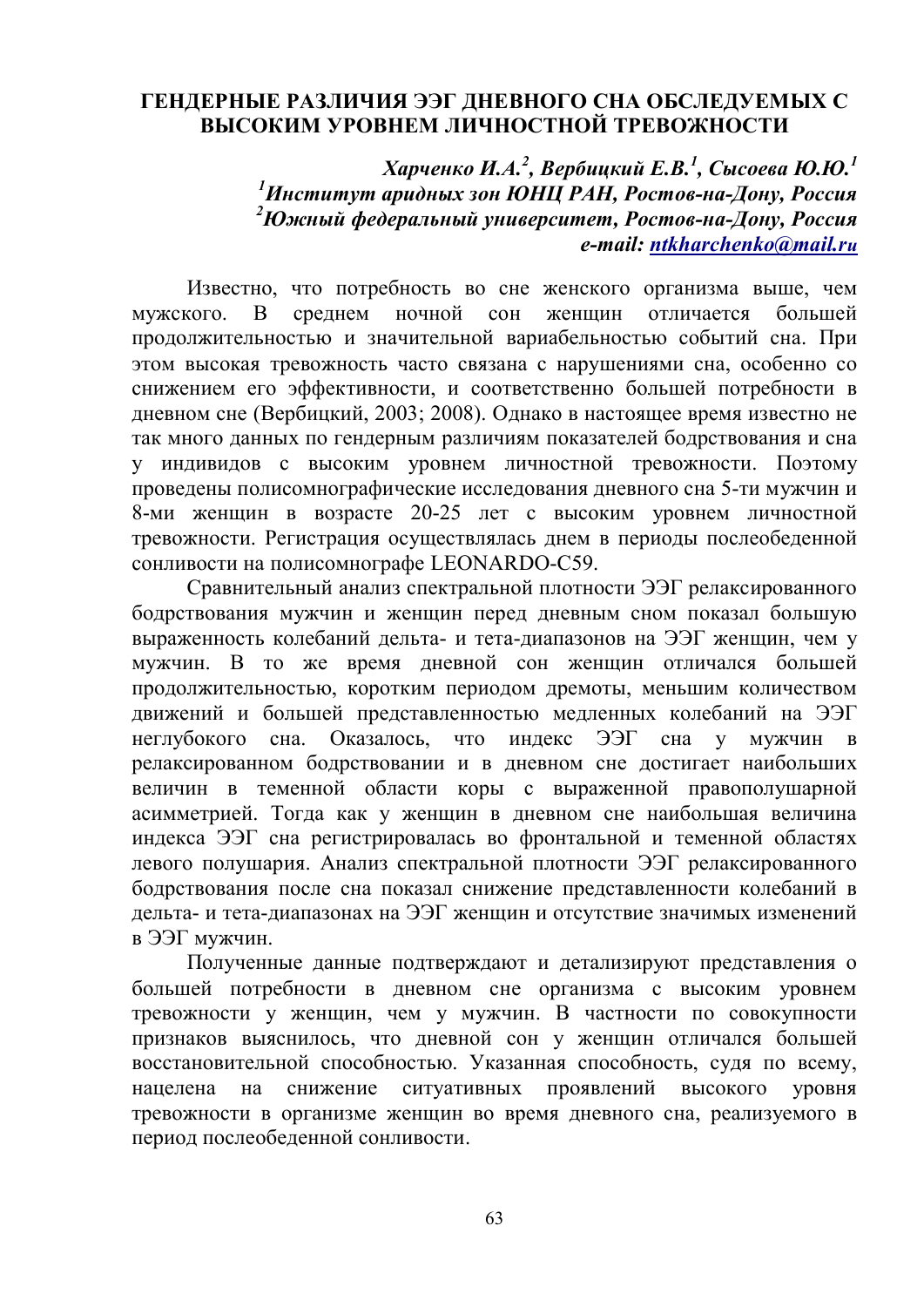#### **CHANGES IN CHARACTERISTICS OF SLEEP AND WAKEFULNESS STATES UNDER INHIBITION OF UBIQUITIN PROTEASOME SYSTEM IN RATS**

*Khudik K.A., Lukina E.A., Sinelnikova M.L. Sechenov Institute of Evolutionary Physiology and Biochemistry RAS St.-Petersburg, Russia e-mail:* **[kirik82@mail.ru](mailto:kirik82@mail.ru)**

Ubiquitin proteasome system is responsible for the recognition and elimination of damaged or mutant proteins, whose accumulation may lead to cell death. A decrease in activity of this system leads to proteins aggregation that may be a key factor in the development of neurodegenerative diseases such as Parkinson's disease [Pastukhov, Chesnokova, 2010]. Previously lactacystin (specific inhibitor of proteasome activity)-induced model of the preclinical stage of Parkinson's disease was developed and for the first time defined characteristics of sleep and wakefulness of this model were found [Yakimchuk, Chesnokova, 2009, Pastukhov et al, 2010]. The aim of our research was to investigate sleep and wakefulness states and thermoregulation features in the model of ubiquitinproteasome system inhibition induced by lactacystin at different concentrations.

Previously, it was shown that a double (with one week interval) bilateral injection of lactacystin (0.4 mkg) to the substantia nigra induced a 28% decrease in the number of DA-ergic neurons in the substantia nigra pars compacta, the lack of impairment of motor behavior and a 37% increase in the total time of REM sleep at day 7 after the second injection [Yakimchuk, Chesnokov, 2009, Pastukhov et al, 2010]. In the present research using EEG, EOG, EMG and brain temperature registration and analysis in rats we confirmed the earlier findings and also showed decrease in the total time of wakefulness (by 33%) and brain temperature in the episodes of this state and significant increase in brain temperature during REM sleep at day 7 after the second injection of lactacystin (0.4 mkg) in the substantia nigra. Also we obtained preliminary data that a double injection of a higher concentration of lactacystin (4 mkg) in the substantia nigra of rat brain induced a decrease in the total time of wakefulness and an increase in the duration of REM sleep at the same time after injection. Thus we obtained similar results after microinjections of lactacystin at doses of 0.4 mkg and 4 mkg. We plan to continue this research to assess the lactacystin effect depending on the prolongation of its action.

The data obtained in our study concerning an increase of the duration of REM sleep and brain temperature in episodes of this sleep stage expand our view of the early non-motor markers of the preclinical stage of Parkinson's disease model in rats.

**Support: RFBR 11-04-01588-а**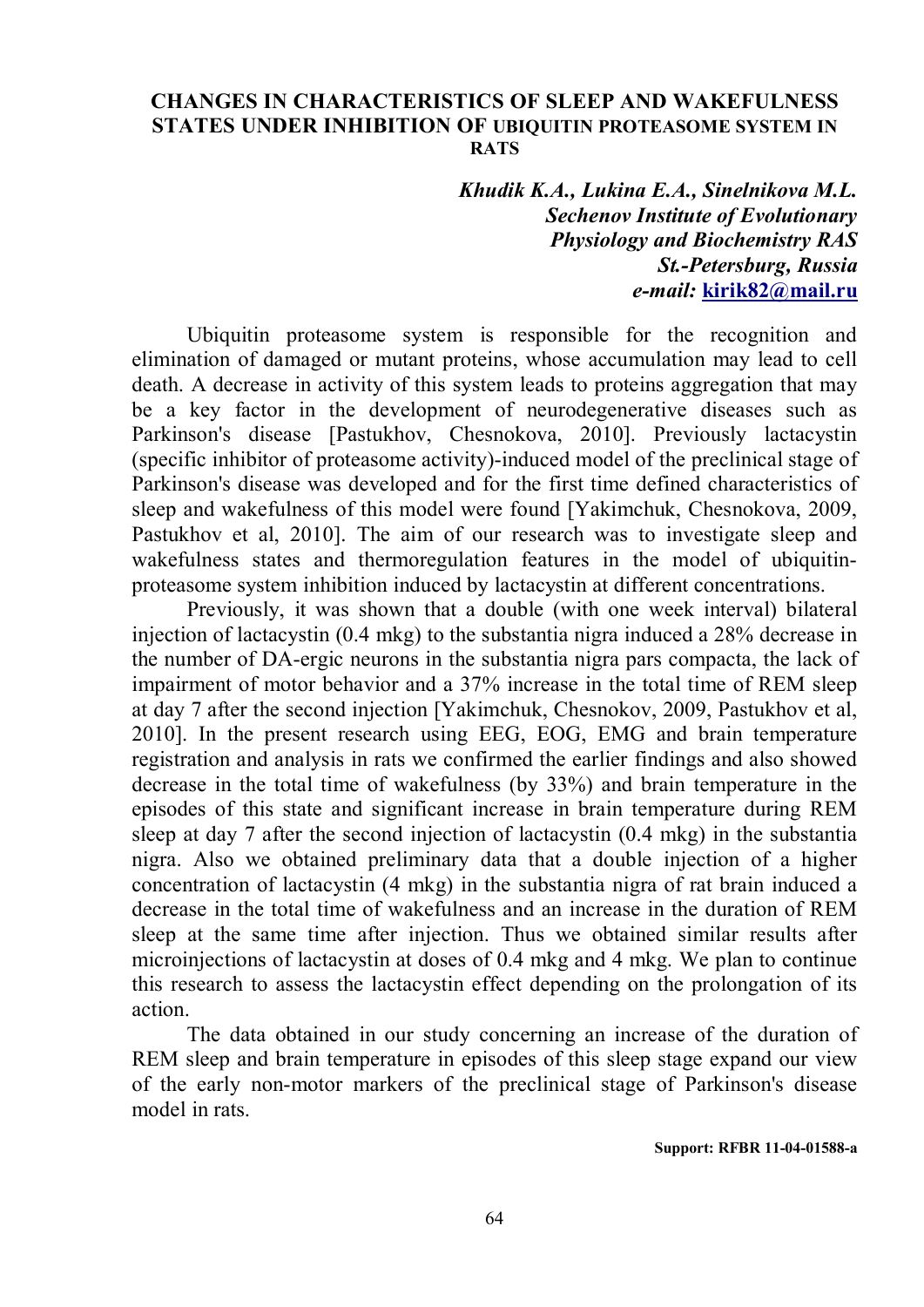# **ИЗМЕНЕНИЯ ХАРАКТЕРИСТИК СОСТОЯНИЙ СНА И БОДРСТВОВАНИЯ ПРИ УГНЕТЕНИИ УБИКВИТИН-ПРОТЕАСОМНОЙ СИСТЕМЫ У КРЫС**

*Худик К.А., Лукина Е.А., Синельникова М.Л. Учреждение Российской академии наук Институт эволюционной физиологии и биохимии им. И.М. Сеченова РАН Санкт-Петербург, Россия e-mail: [kirik82@mail.ru](mailto:kirik82@mail.ru)*

Убиквитин-протеасомная система отвечает за распознавание и уничтожение неподлежащих ремонту поврежденных или мутантных белков, накопление которых может привести к гибели клетки. Снижение активности этой системы приводит к агрегации неправильно уложенных белков, что может являться ключевым фактором развития нейродегенеративных заболеваний, в частности болезни Паркинсона [Пастухов, Чеснокова, 2010]. Ранее создана модель доклинической стадии болезни Паркинсона при введении специфического ингибитора протеасомной активности лактацистина крысам и впервые выделены особенности состояний сна и бодрствования на этой стадии [Якимчук, Чеснокова, 2009; Пастухов и др., 2010]. Целью настоящего исследования является изучение основных показателей состояний сна и бодрствования и терморегуляции при угнетении убиквитин-протеасомной системы лактацистином в разной концентрации.

Ранее, было показано, что на 14 день после двукратного (с недельным интервалом) двустороннего введения лактацистина (в дозе 0.4 мкг) в черную субстанцию его действие характеризуется дегенерацией 28% ДА-ергических нейронов компактной части черной субстанции, отсутствием нарушений моторного поведения и увеличением на 37% общего времени быстрого сна в неактивной фазе суток [Якимчук, Чеснокова, 2009; Пастухов и др., 2010]. В настоящем исследовании при использовании методических приемов регистрации и анализа показателей ЭЭГ, ЭОГ, ЭМГ и температуры мозга у крыс подтверждены раннее полученные данные, а также выявлено снижение общей длительности бодрствования и температуры мозга в эпизодах этого состояния и значительное увеличение температуры мозга во время быстрого сна на 7 день после второй инъекции лактацистина (в дозе 0.4 мкг) в черную субстанцию. При двукратном введении более высокой концентрации лактацистина (4 мкг) в черную субстанцию получены предварительные данные об уменьшении общего времени бодрствования и увеличении длительности быстрого сна в те же сроки после инъекций. Таким образом, получены сходные результаты при микроинъекциях лактацистина в дозах 0.4 мкг и 4 мкг. Планируется продолжение данного исследования для оценки зависимости эффектов лактацистина от пролонгирования его действия.

Полученные в нашем исследовании данные об увеличении длительности быстрого сна и температуры мозга в его эпизодах расширяют представление о ранних немоторных признаках модели доклинической стадии болезни Паркинсона у крыс.

**Исследование поддержано грантом РФФИ 11-04-01588-а**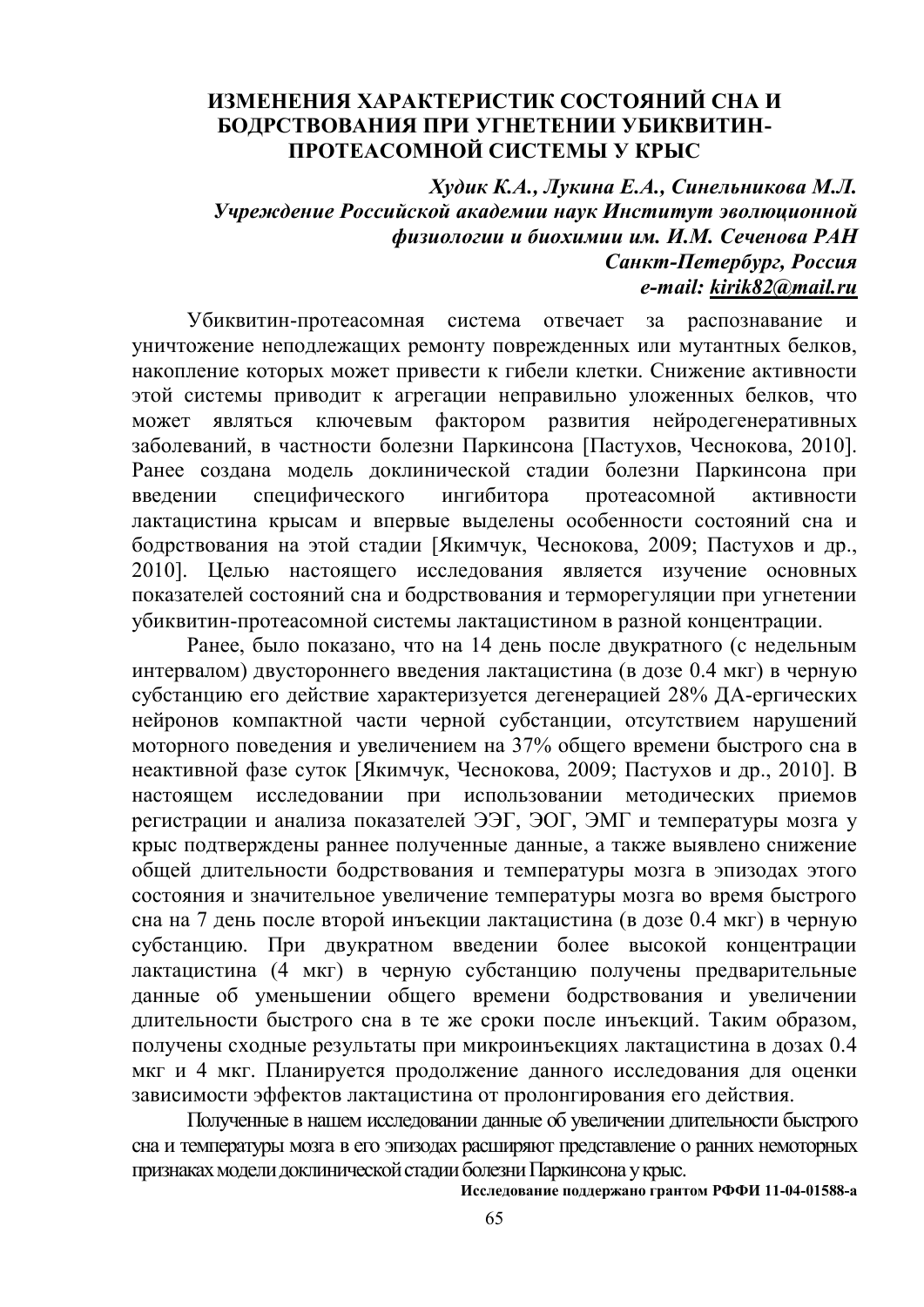### **COMPARATIVE STUDY OF CARDIORESPIRATORY FUNCTION OF EARED SEALS** *(OTARIIDAE)* **AND PHOCINE SEALS** *(PHOCIDAE)* **DURING SLEEP – WAKEFULNESS CYCLE**

*Kibalnikov A.S<sup>1</sup> ., Verbitsky E.V.<sup>1</sup> , Voinov V.B.1,2, Mikhailyuk A.L.<sup>2</sup> 1 Institute of Arid Zones of the SSC RAS Rostov-on-Don, Russia <sup>2</sup>Murmansk Marine Biological Institute Kola Science Center RAS, Murmansk, Russia e-mail: [askib@bk.ru](mailto:askib@bk.ru)*

Despite the numerous studies of adaptive potential of cardiorespiratory system of Pinnipeds in sleep-wakefulness cycle, many questions is still remain unknown. Therefore, a study of rhythmic and arrhythmic phenomenon of eared and phocid seals' cardiorespiratory function in sleep-wakefulness cycle is continued.

We studied behavior and cardiorespiratory function in northern fur seal *(Otariidae)* and harp seal *(Phocidae)* in sleep-wakefulness cycle using video monitoring and electrophysiology control. Heart rate and breath pattern was analyzed in 4 northern fur seals and 5 harp seals in sleep-wakefulness cycle on land.

It has been established what the most of animals during transition from quiet wakefulness to slow wave sleep the breathing slowed down and heart rate decreased. In contrast to the harp seal *(Phocidae),* the northern fur seal *(Otariidae)* had a ventilation of lungs during paradoxical sleep. Therewith breathing of these animals is accompanied by apnea and hyperventilation, that is reflected in heart rate during sleep. In addition, in all the seals the periods with the decrease in amplitude of breathing (hypopnea) were registered. Such changes of breathing and heart rate occurred in animals sleeping on a platform without any restriction to the access of the air oxygen. In both wakefulness and sleep, the electrocardiogram of the fur seals and harp seals is characterized by the presence of respiratory bradycardia.

In summary, the seals seem to possess more than fur seals adaptations to the water environment during realization of cardiorespiratory function in sleep and wakefulness. **Among them,** sleep absence in the afternoon; presence of slow wave sleep in both hemispheres; variation of apneas in both phases of sleep and in wakefulness; more expressed respiratory bradycardia in all the states. The existence of apnea and hypopnea in sleeping seals makes their sleep a successful model for studying human sleep apnea syndrome, that is of interest for clinical somnology.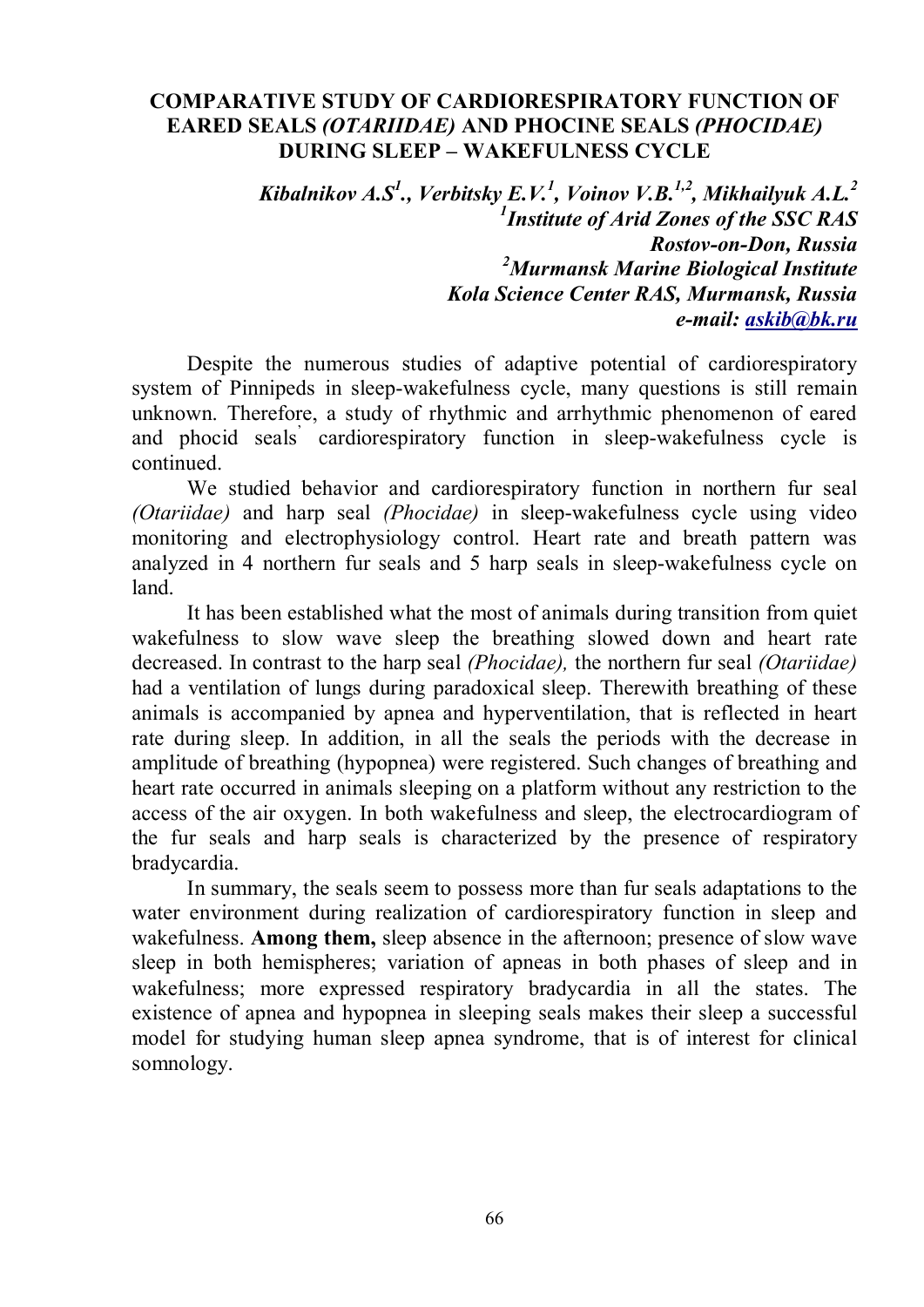# **СРАВНИТЕЛЬНОЕ ИССЛЕДОВАНИЕ КАРДИОРЕСПИРАТОРНОЙ ФУНКЦИИ УШАСТЫХ** *(OTARIIDAE)* **И НАСТОЯЩИХ ТЮЛЕНЕЙ** *(PHOCIDAE)* **В ЦИКЛЕ СОН-БОДРСТВОВАНИЕ**

 $K$ ибальников А.С. <sup>1</sup>, Вербицкий Е.В. <sup>1</sup>, Войнов В.Б. <sup>12</sup>, Михайлюк А.Л.<sup>2</sup> *<sup>1</sup>Институт аридных зон ЮНЦ РАН, Ростов-на-Дону, Россия <sup>2</sup>Мурманский морской биологический институт КНЦ РАН, Мурманск, Россия e-mail: [askib@bk.ru](mailto:askib@bk.ru)*

Несмотря на многочисленные исследования адаптационных возможностей кардиореспираторной системы ластоногих в цикле сонбодрствование многие вопросы ее физиологии остаются мало изученными до сих пор. Поэтому были продолжены исследования ритмичных и аритмичных феноменов кардиореспираторной функции ушастых и настоящих тюленей в цикле сон-бодрствование.

Посредством видеомониторирования, а так же электрофизиологического контроля в цикле сон-бодрствование исследовалось поведение и кардиореспираторная функция северных морских котиков (сем. Otariidae) и гренландских тюленей (сем. Phocidae). Анализировалась частота сердечных сокращений и ритм дыхания у 4 северных морских котиков и 5 гренландских тюленей в цикле сонбодрствование, пребывающих на суше.

Было установлено, что у большинства животных при переходе от спокойного бодрствования к медленному сну замедляется дыхание и снижается частота сокращений сердца. В отличие от гренландского тюленя *(Phocidae)* у северного морского котика *(Otariidae)* во время парадоксального сна происходит вентиляция легких. Причем, как выяснилось, дыхание во время сна этих животных сопровождается как периодами апноэ, так и гипервентиляцией легких, что отражается и в ЧСС. Кроме того у всех тюленей регистрировались периоды со снижением амплитуды дыхания (гипопноэ). Такие изменения дыхания и ЧСС происходили у животных на помосте без ограничения доступа к кислороду воздуха. В бодрствовании и во сне электрокардиограмма котиков и тюленей характеризуется наличием дыхательной брадикардии.

В целом, при реализации кардиореспираторной функции во сне и бодрствовании тюлени обладают большим, чем морские котики, количеством приспособлений к водной среде. Об этом говорит отсутствие сна днем; наличие медленного сна в обоих полушариях; вариации апноэ в 2-х фазах сна и в бодрствовании; более выраженная дыхательная брадикардия во всех состояниях. А случаи апноэ и гипопноэ сна делают их удачной моделью для изучения апноэ сна человека, что представляет определенный интерес в клинической сомнологии.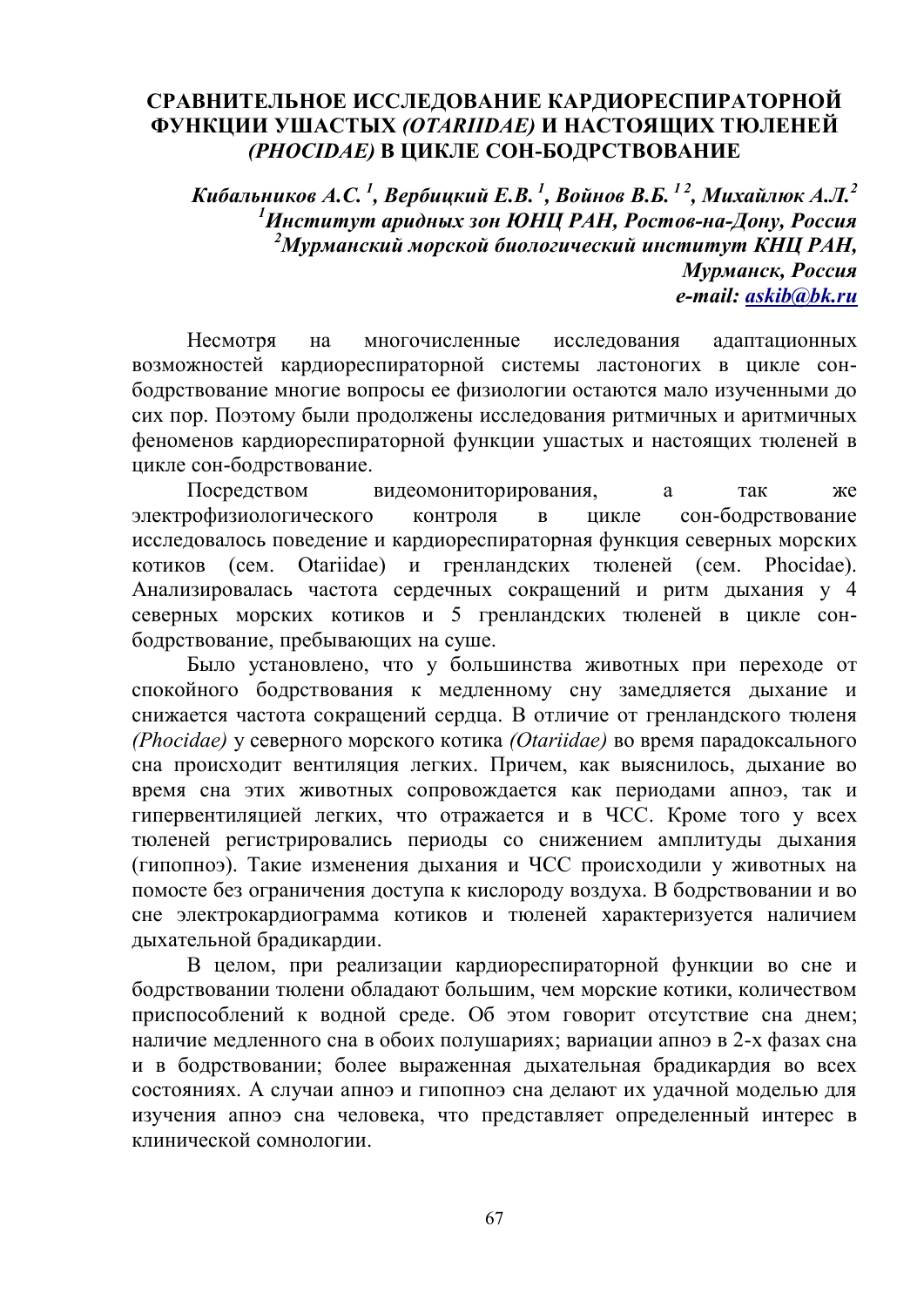### **INVESTIGATION OF THE ROLE OF DIFFERENT NEUROTRANSMITTER SYSTEMS IN REGULATION OF SLEEP IN NORTHERN FUR SEALS**

*Kosenko P.O.1,2, Lapierre J.L.<sup>3</sup> , Kodama T.<sup>4</sup> , Lyamin O.I.1,3,5, Mukhametov L.M.1,5, Siegel J.M.<sup>3</sup> <sup>1</sup>Utrish Dolphinarium Ltd., Moscow, Russia <sup>2</sup>Educational institute of South Federal University, Rostov-on-Don, Russia <sup>3</sup>Department of Psychiatry, School of Medicine, University of California Los Angeles and Neurobiology Research, Veterans Affairs Greater Los Angeles Healthcare System, North Hills, California <sup>4</sup>Department of Psychology, Tokyo Metropolitan Institute for Neuroscience, Tokyo, Japan 5 Severtsov institution of Ecology and Evolution, Moscow, Russia*

Sleep in fur seals combines the main features of sleep in terrestrial mammals (sleep while motionless with both eyes closed, bilaterally symmetrical slow-wave sleep - SWS, paradoxical sleep - PS, regular breathing) and cetaceans (sleep while swimming, with one eye open at a time, unihemispheric SWS and the absence of PS). Fur seals represents a unique model for studying the unusual features and mechanisms of sleep in marine mammals (cetaceans, pinnipeds), and the core mechanisms of regulation of sleep in animals. Study the role of neurotransmitter systems involved in generation and maintenance of sleep-waking cycle is one of the approaches in revealing the mechanisms of sleep. Using the technique of microdialysis and high performance liquid chromatography (HPLC), we investigated the release of several neurotransmitters in the cerebral cortex during wakefulness, bilateral and asymmetrical SWS (BSWS and ASWS) and PS in the fur seal. Similar to terrestrial mammals, the concentration of acetylcholine in fur seals was the greatest in wakefulness and PS sleep and decreased in BSWS. In these states, the concentration of cortical acetylcholine changed synchronously in the two hemispheres. During ASWS, the concentration of acetylcholine in each hemisphere was proportional to the duration of desynchronized EEG in the same hemisphere. The concentration of cortical serotonin during the transition from wakefulness to BSWS and PS progressively decreased. During ASWS the difference in the concentration of serotonin between the two hemispheres was nonsignificant. The release of histamine and orexin (hypocretin) in the cortex was the greatest during active wakefulness and decreased significantly during sleep. The concentration of cortical dopamine in all functional states was low at the level of detection of the HPLC technique. To summarize, the technique of "in vivo" microdialysis paralleled with the polysomnography allows investigating the role of different brain systems in initiation and maintenance of cortical EEG activation and synchronization, slow wave interhemispheric asymmetry and PS, as well as muscle tone, and various forms of active behavior.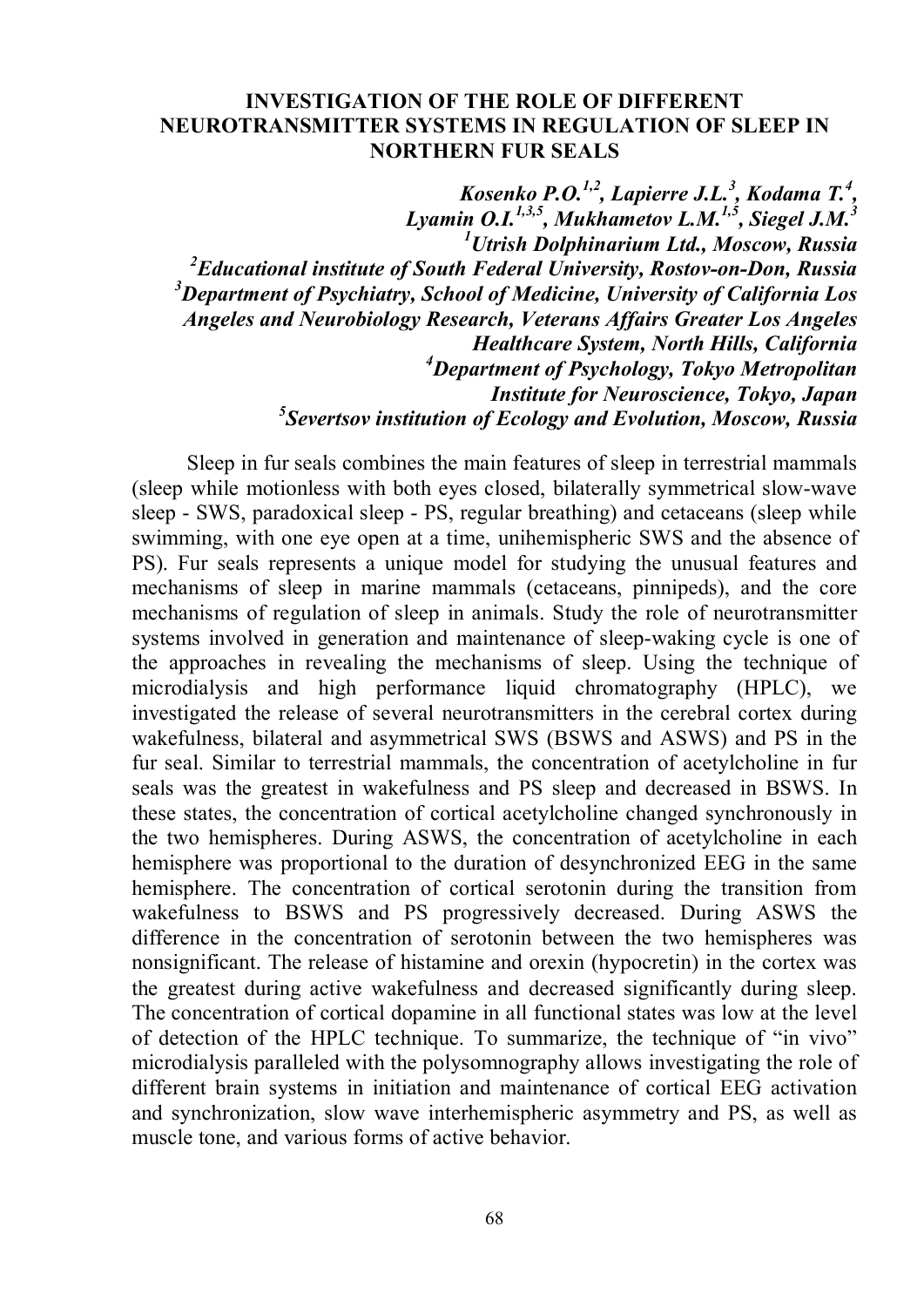## **ИССЛЕДОВАНИЕ РОЛИ НЕЙРОМЕДИАТОРНЫХ СИСТЕМ МОЗГА В РЕГУЛЯЦИИ СНА У СЕВЕРНЫХ МОРСКИХ КОТИКОВ**

*Косенко П.О. 1,2 , Лапьерр Дж.Л. 3 , Кодама Т. 4 , Лямин О.И. 1,3,5 , Мухаметов Л.М. 1,5 , Сигал Дж. М. 3 <sup>1</sup>ООО «Утришский дельфинарий», Москва, Россия*

*<sup>2</sup>Педагогический институт Южного федерального университета, Ростов-на-Дону, Россия*

### *<sup>3</sup>Департамент психиатрии и отдел нейробиологии Калифорнийского университета в Лос-Анджелес, США*

# *<sup>4</sup>Департамент психологии, Токийский институт нейронаук, Токио, Япония <sup>5</sup>Институт проблем экологии и эволюции им. АН Северцова РАН, Москва, Россия*

Сон морских котиков сочетает основные признаки сна наземных млекопитающих (сон во время неподвижности с закрытыми глазами, билатерально-симметричный медленноволновый сон - МС, парадоксальный сон - ПС, регулярное дыхание) и китообразных (сон во время движения, одностороннее открывание глаз, однополушарный МС, отсутствие ПС). В связи с этим, морские котики представляют собой уникальный объект как для изучения необычных особенностей и механизмов сна у морских млекопитающих (китообразных, ластоногих), так и механизмов регуляции сна у животных в целом. Изучение роли нейромедиаторных систем мозга, обеспечивающих генерацию и поддержание цикла бодрствование-сон - один из подходов в исследовании механизмов сна у млекопитающих. С использованием техники микродиализа и жидкостной хроматографии (HPLC) мы исследовали динамику концентрации нескольких нейромедиаторов в коре больших полушарий мозга котиков во время бодрствования, билатерального и асимметричного МС (БМС и АМС) и ПС. Как и у наземных млекопитающих, концентрация ацетилхолина у морских котиков была наибольшей во время бодрствования и ПС, и снижалась во время БМС. В этих состояниях концентрация ацетилхолина изменялась синхронно в двух полушариях. Во время АМС, концентрация ацетилхолина в каждом полушарии была пропорциональна продолжительности десинхронизированной ЭЭГ в одноименном полушарии. Концентрация серотонина при переходе от бодрствования к БМС и ПС прогрессивно снижалась. Во время АМС различия в концентрации серотонина в двух полушариях не были статистически значимыми. Концентрации гистамина и орексина (гипокретина) в коре морского котика были наибольшими во время активного бодрствования и резко снижались во время сна. Концентрация кортикального дофамина во всех состояниях у морских котиков была низкой, на уровне разрешения метода HPLC. Таким образом, методика in vivo микродиализа в сочетании с полисомнографией позволяет исследовать роль различных систем мозга в запуске и поддержании корковой ЭЭГ активации и синхронизации, межполушарной асимметрии ЭЭГ МС и ПС, а также мышечного тонуса и разных форм активного поведения.

69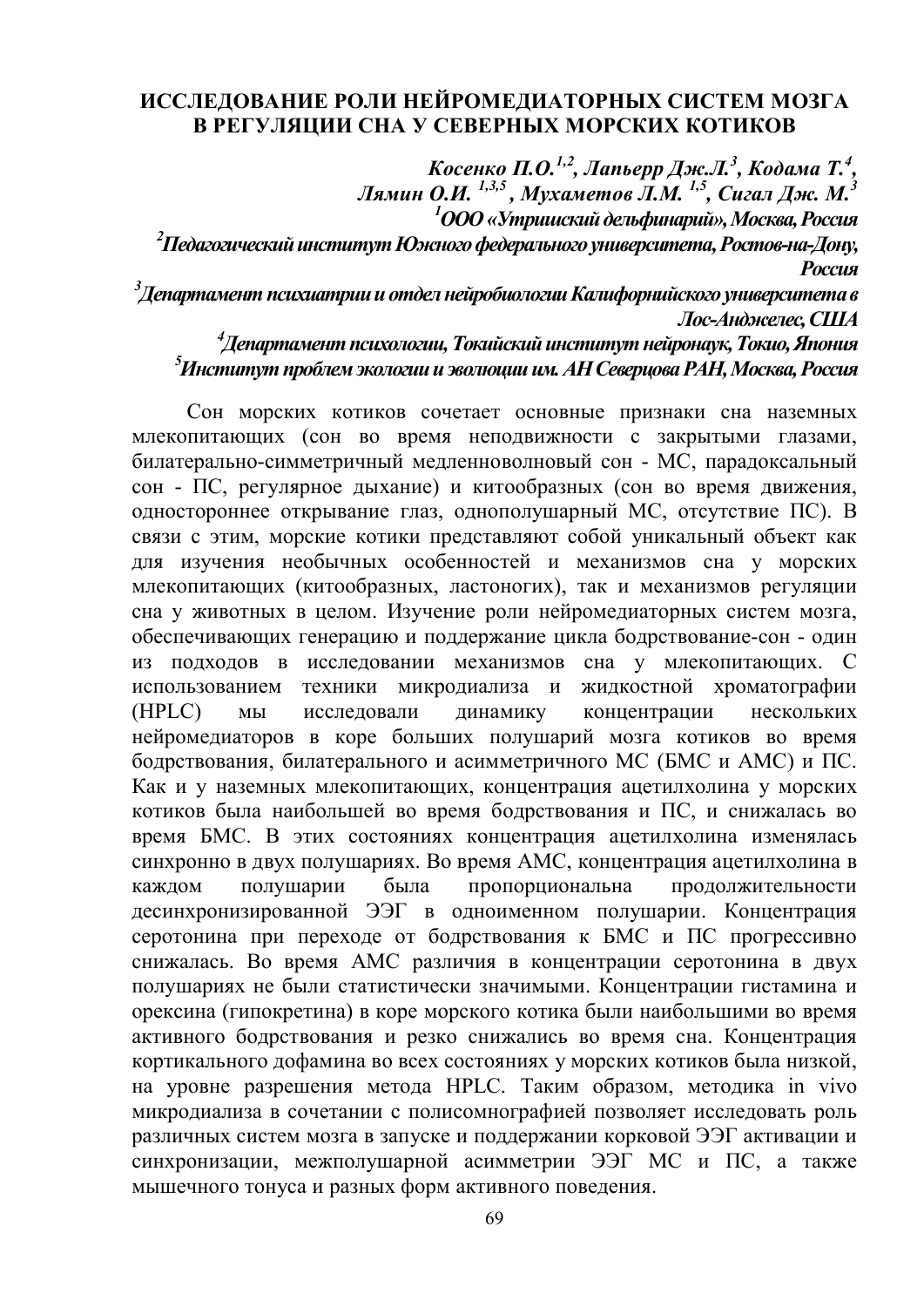### **THE COMORBIDITY OF THE OBSTRUCTIVE SLEEP APNEA SYNDROME AND PERIODIC LIMB MOVEMENT SYNDROME AND ITS APPLICATION IN CLINICAL PRACTICE**

## *Kovalchuk M.O. Clinical Hospital №83 FMBA RF, Center of Sleep Medicine Mocsow, Russia e-mail: [mafkov@mail.ru](mailto:mafkov@mail.ru)*

**Background**: unless an effective CPAP therapy in patients with the obstructive sleep apnea syndrome (OSAS), in certain cases the periodic limb movement syndrome (PLMS) appears or enhances.

**Materials and methods**: 60 patients with OSAS were taken. OSAS was diagnosed using polysomnography, achieved before and after starting CPAP therapy.

**Results:** all patients before CPAP therapy found an apnea/hypopnea index exceeding 30/hour. While using CPAP the amount of respiratory disorders diminished till the physiological level (less then 5/hour) or accorded to a light level of OSAS. Therefore some patients have shown an appearance of movement disorders such as PLMS, others – their enhancement, in the third group they did not occur or diminished. Reliable correlation between the severity of PLMS and OSAS was not proven, but a tendency for complaints of daytime sleepiness was discovered in patients with PLMS.

**Conclusion:** An attempt to explain an association between OSAS and PLMS, the meaning of their severity on clinical features, as well as the reasonability of using the pathogenetic therapy was demonstrated. Regardless detected changes, other research are needed to define a pathogenetic correlation between these syndromes and the cause of such clinical symptoms as the daytime sleepiness.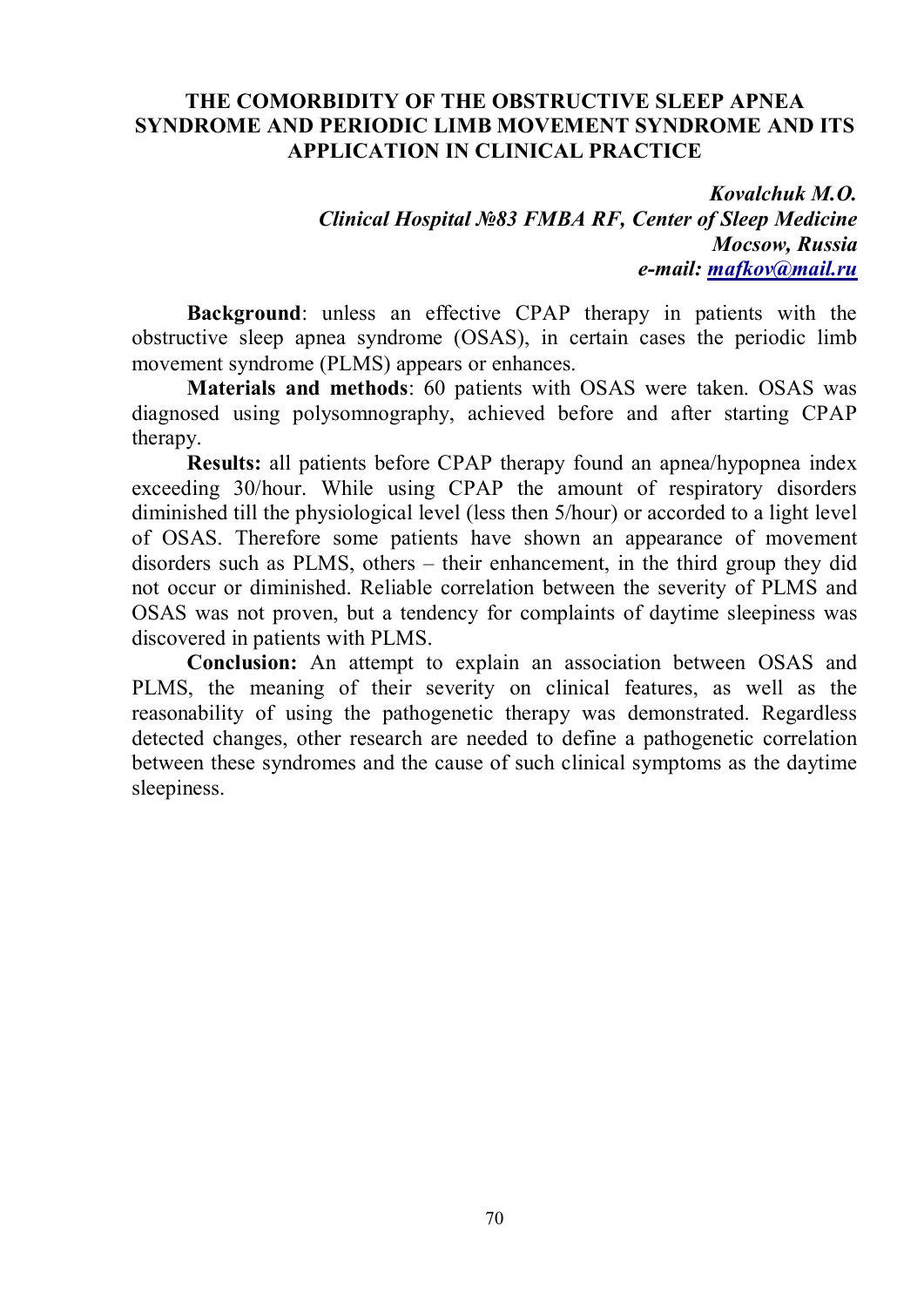# **КОМОРБИДНОСТЬ СИНДРОМА ОБСТРУКТИВНОГО АПНОЭ/ГИПОПНОЭ СНА И СИНДРОМА ПЕРИОДИЧЕСКИХ ДВИЖЕНИЙ НИЖНИХ КОНЕЧНОСТЕЙ И ЗНАЧЕНИЕ В КЛИНИЧЕСКОЙ ПРАКТИКЕ ПРИ ИХ СОЧЕТАНИИ**

*Ковальчук М.О. КБ №83 ФМБА России Центр Медицины Сна Москва, Россия e-mail: mafkov@mail.ru*

1. Формулировка проблемы: при эффективной «сипап»-терапии у лиц с синдромом обструктивного апноэ/ гипопноэ (СОАГС) сна в ряде случаев появляется/усугубляется синдром периодических движений нижних конечностей (СПДНК).

2. Материалы и методы: в исследование взято 60 пациентов с СОАГС, доказанном при полисомнографическом исследовании (ПСГ), проводимом до и после начала «сипап»-терапии.

3. Результаты: до начала лечения у всех пациентов индекс апноэ/ гипопноэ (ИАГ) превышал 30/час. На фоне терапии количество дыхательных нарушений снижалось до физиологического уровня (менее 5/час) либо соответствовало лёгкой степени СОАГС. При этом у части пациентов возникали двигательные расстройства в виде СПДНК, у другой группы они усугублялись, у третьих не возникали или регрессировали. Достоверной взаимосвязи степени выраженности СПДНК с тяжестью СОАГС получено не было, однако прослеживалась тенденция к сохранению жалоб на дневную сонливость (ДС) у пациентов с наличием СПДНК.

4. Краткий анализ и выводы: полученные результаты – шаг на пути выявления коморбидности СОАГС и СПДНК, значение степени их выраженности на клиническую картину, а также постановка вопроса о целесообразности дополнительного назначения патогенетической терапии. Не зависимо от обнаруженных изменений, необходимы дополнительные исследования с уточнением патогенетической связи между данными явлениями, а также причин возникновения таких клинических симптомов, как ДС.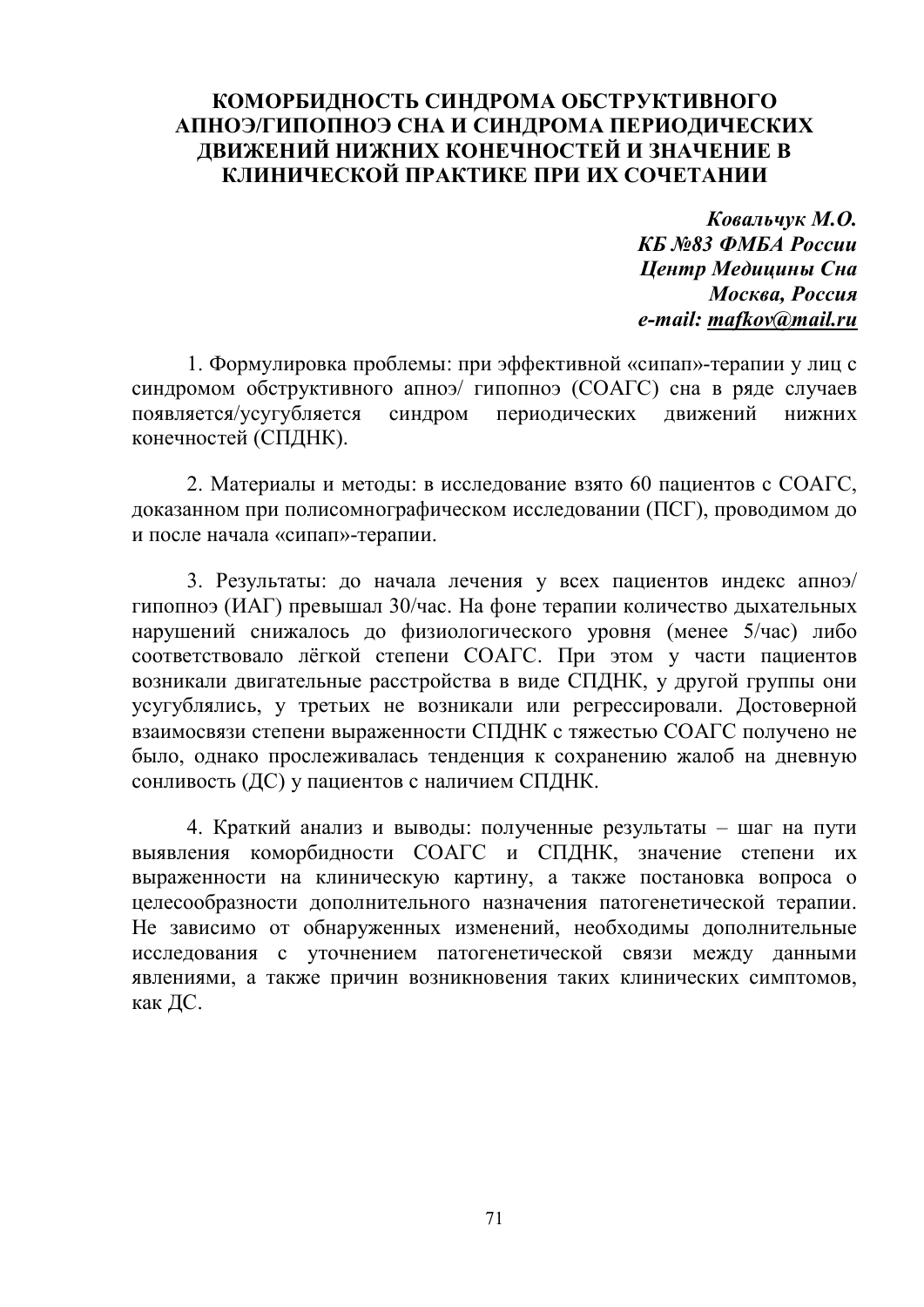### **REORGANIZATION OF INTERREGIONAL RELATIONS OF EEG IN DIFFERENT SLEEP STAGES**

*Kruchinina O.V., Tsitseroshin M.N., Shepovalnikov A.N. I.M. Sechenov Institute of Evolutionary Physiology and Biochemistry, RAS Saint-Petersburg, Russia e-mail: [kruchinina\\_ol@mail.ru](mailto:kruchinina_ol@mail.ru)*

Investigation of sleep neurophysiological mechanisms based on the analysis of the spatial structure of cortical fields interregional interactions is one of the promising directions in the study of this basic body functions. Electropolysomnographic recordings of a natural night sleep were carried out in 8 adults. EEG was registered in 12 channels, and in consecutive 8 sec analysis epoch of EEG crosscorrelations matrixes were calculated.

The greatest changes of inter-regional EEG interrelations degree have been revealed in slow-wave sleep stages and a dormant state where the most essential reorganizations of a brain biopotential structure field were marked. During transition from wakefulness to a somnolence and in slow-wave sleep dream stages, the expressiveness of changes in posterotemporal cortex EEG distant connections, especially right hemisphere is marked. At the analysis of brain activity system at different stages of natural sleep revealed features in the organization of EEG relationships of bilateral-symmetric zones of a cortex of both hemispheres come to light. The frontal, central, and parietal EEG derivations in all sleep stages in comparison to wakefulness was characterized by an increase in interhemispheric EEG relationships, whereas in inferiofrontal and posterotemporal leads the correlation between fluctuations in symmetric biopotential leads in both hemispheres in all stages of sleep decreased. In a paradoxical sleep most significantly reduced compared with wakefulness between the correlation between EEG bilaterally symmetrical inferiofrontal areas. At the same time, the correlation between EEG posterotemporal sections decrease in delta sleep to a greater extent than in the paradoxical sleep.

The data obtained suggest that the different stages of sleep constitute a single continuum of states, despite the known significant differences in electrographic pattern biopotential registrations in each of the stages. As a result of our study revealed a complex structure rearrangement with the deepening of sleep hemispheric relations activity bilaterally symmetrical regions of the cortex in both hemispheres.

**Support: Russian Humanitarian Scientific Fund № 10-06-01000а**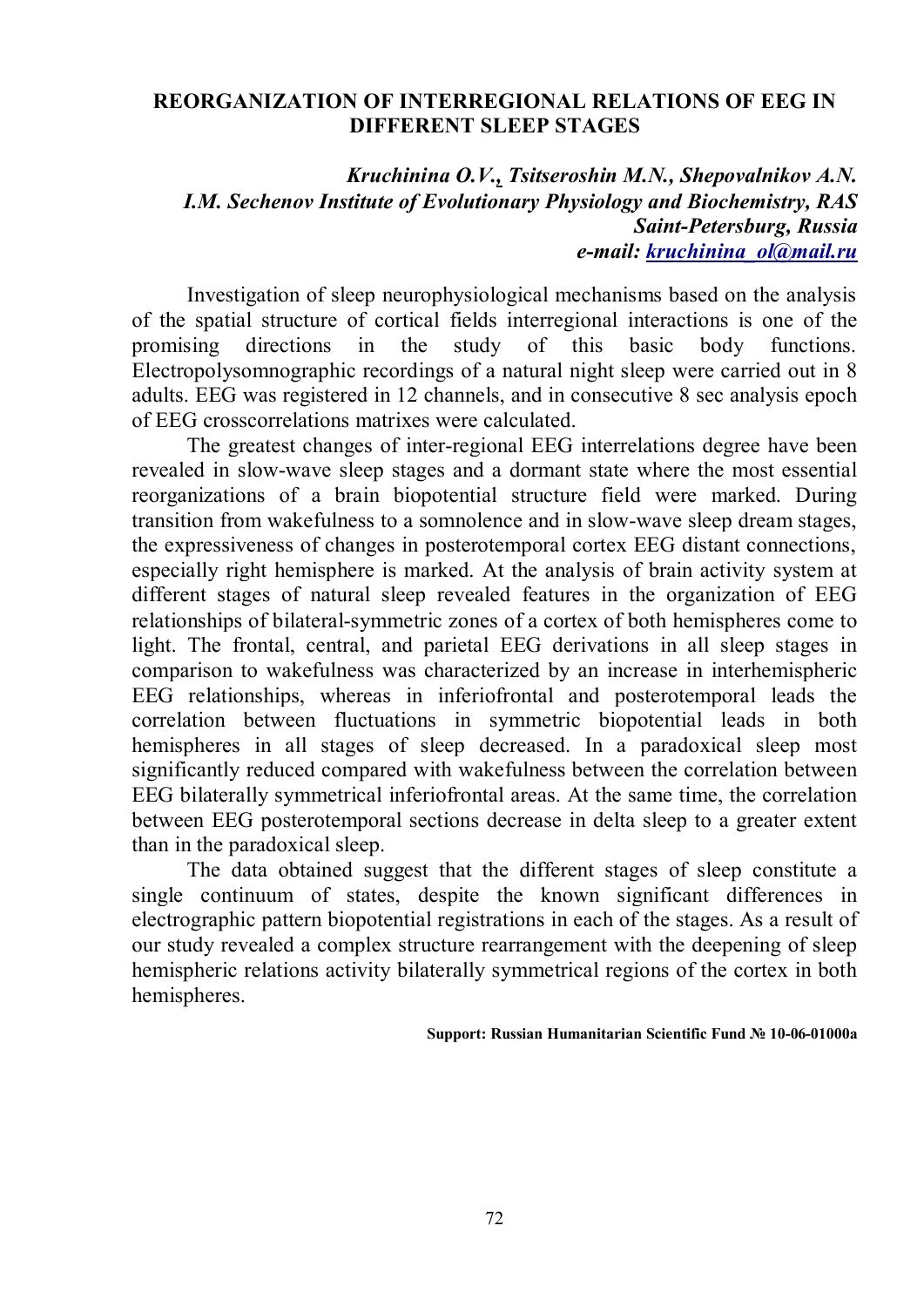### **РЕОРГАНИЗАЦИЯ МЕЖРЕГИОНАЛЬНЫХ СВЯЗЕЙ ЭЭГ В РАЗЛИЧНЫХ СТАДИЯХ СНА**

*Кручинина О.В., Цицерошин М.Н., Шеповальников А.Н. Учреждение Российской академии наук Институт Эволюционной физиологии и биохимии им. И.М.Сеченова РАН Санкт-Петербур, Россия e-mail[:kruchinina\\_ol@mail.ru](mailto:kruchinina_ol@mail.ru)*

Исследование нейрофизиологических механизмов сна на основе анализа пространственной структуры межрегиональных взаимодействий корковых полей относится к числу перспективных направлений в изучении этой базовой функции организма. Электрополисомнографические исследования естественного ночного сна были проведены у 8 взрослых испытуемых от 18 до 22 лет. ЭЭГ регистрировали в 12 отведениях по схеме 10-20 с вычислением матриц коэффициентов кросскорреляции ЭЭГ в последовательных эпохах анализа длительностью по 8 с. Наибольшие изменения степени межрегиональных взаимосвязей волн ЭЭГ были выявлены в медленноволновых стадиях сна и в дремотной фазе сна, при которой отмечались наиболее существенные перестройки структуры биопотенциального поля мозга. При переходе от бодрствования к дремоте и в медленноволновых стадиях сна отмечается особая выраженность изменений дистантных связей ЭЭГ задневисочных отделов коры, главным образом, правого полушария. При анализе системной деятельности мозга в разных стадиях естественного сна выявляются определенные особенности в организации взаимосвязей ЭЭГ билатерально-симметричных зон коры обоих полушарий. Так, для лобных, центральных и теменных отведений ЭЭГ, расположенных парамедиально, во всех стадиях сна по сравнению с бодрствованием было характерно увеличение межполушарных связей ЭЭГ, тогда как для отведений, расположенных латерально (нижнелобных и задневисочных) взаимокорреляции колебаний биопотенциалов в симметричных отведениях обоих полушарий во всех стадиях сна снижались. В парадоксальном сне наиболее значительно уменьшается по сравнению с бодрствованием взаимокорреляция между ЭЭГ в билатерально симметричных нижнелобных областях. В то же время, корреляционные связи между ЭЭГ в задневисочных отделах уменьшаются в дельта-сне в большей мере, чем в парадоксальной стадии.

Полученные данные позволяют полагать, что различные стадии сна составляют единый континуум состояний, несмотря на известные значительные различия электрографической картины регистраций биопотенциалов в каждой из стадий. По результатам проведенного нами исследования выявляется сложная структура перестроек по мере углубления сна межполушарных отношений активности билатерально симметричных областей коры обоих полушарий. Существенно, что в билатерально симметричных переднелобных зонах коры именно в дремотном состоянии наблюдается наиболее значительное увеличение межполушарного взаимодействия ЭЭГ, что может иметь особое значение при оценке роли этих отделов коры в развитии состояния сна.

**Работа поддержана Грантом РГНФ № 10-06-01000а**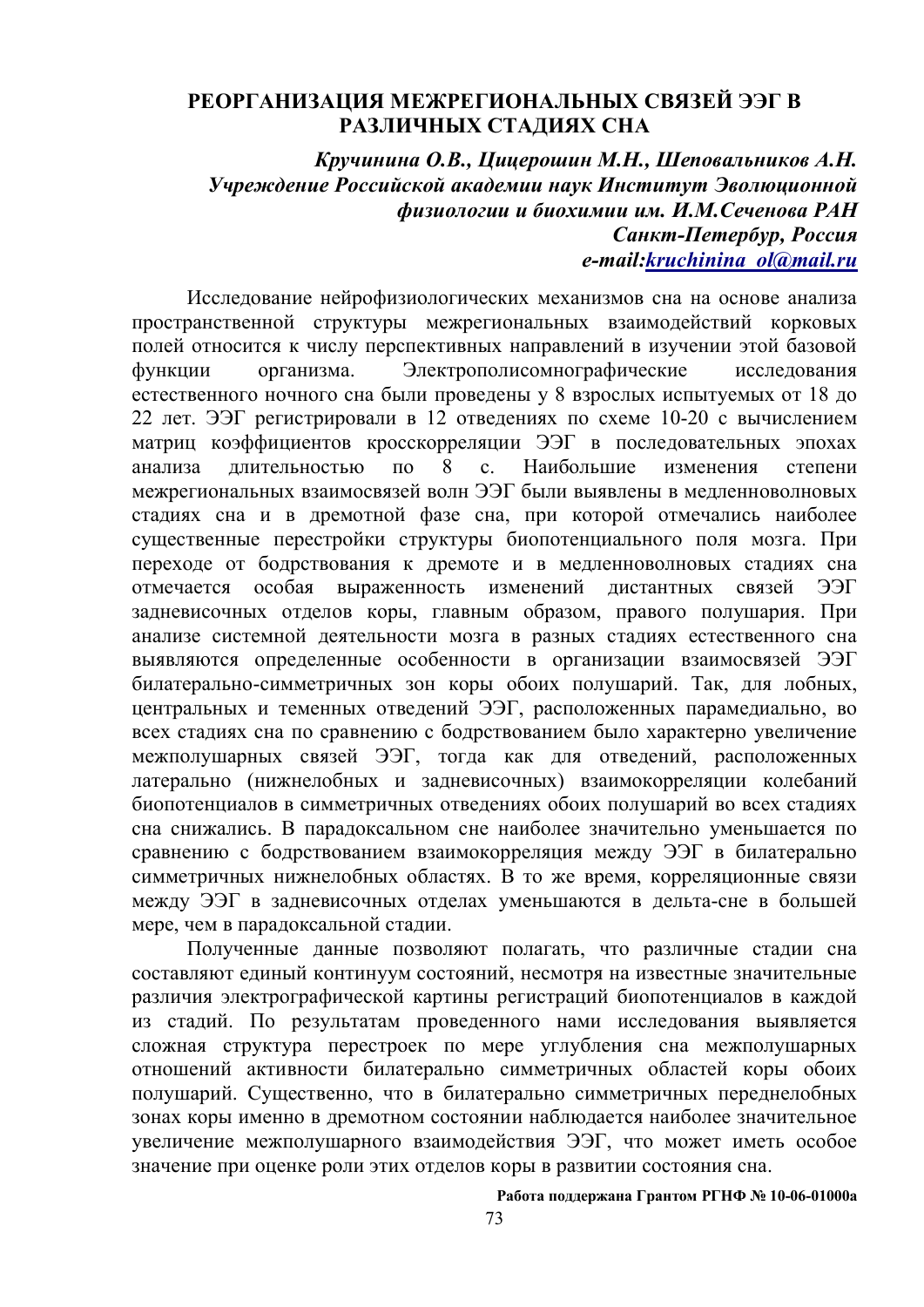# **THE EFFECT OF HEAT SHOCK PROTEIN 70 KDА ON TEMPORAL CHARACTERISTICS OF SLEEP AND WAKEFULNESS DURING ENDOTOXAEMIA IN PIGEONS AND RATS**

*Lapshina K.V. I.M. Sechenov Institute of Evolutionary Physiology and Biochemistry RAS Saint-Petersburg, Russia e-mail: [ksenia.lapshina@gmail.com](mailto:ksenia.lapshina@gmail.com)*

It is known that the rise in amount of endotoxin lipopolysaccharide (LPS) from Gram-negative bacteria in blood induces endotoxaemia. Changes in sleep structure are the specific symptoms of this state [Krueger et al., 1991]. It was revealed that heat shock protein 70 kDa (Hsp70) possesses the protective effect on physiological functions in different models of stress [Pastukhov, Ekimova, 2005]. The goal of this study was to investigate and to compare the effect of exogenous Hsp70 on temporal characteristics of sleep and wakefulness during the endotoxaemia in pigeons and rats.

In this investigation the electrophysiological methods were used. Endotoxaemia in animals was evoked by the intravenous injections of LPS (100 mkg/kg). Hsp70 (obtained at the Institute of Cytology RAS) was injected intravenously 15 min before LPS (85 mkg/kg).

Endotoxaemia in pigeons and rats was characterized by the decrease in total time of wakefulness and rapid-eye-movement (REM) sleep and increase in nonrapid-eye-movement sleep (NREM) (because of the increase in number of its episodes). In pigeons, the injection of Hsp70 before LPS did not cause the marked changes in total time of wakefulness and NREM in comparison with LPS alone. However the recovery of total time of REM occured an hour earlier. The rise in total time of NREM issued because of the increase in episode duration. In rats the injection of Hsp70 evoked the restoration of total time of wakefulness and NREM an hour earlier and the recovery of total time of REM 2 hours earlier in comparison with endotoxaemia. Under these conditions the amount of NREM in rats rose because of the increase in episode duration, like in pigeons. Thus our data have shown that Hsp70 can hasten the restoration of temporal characteristics of sleep and wakefulness during endotoxaemia in rats and pigeons and evokes the elongation of NREM episodes.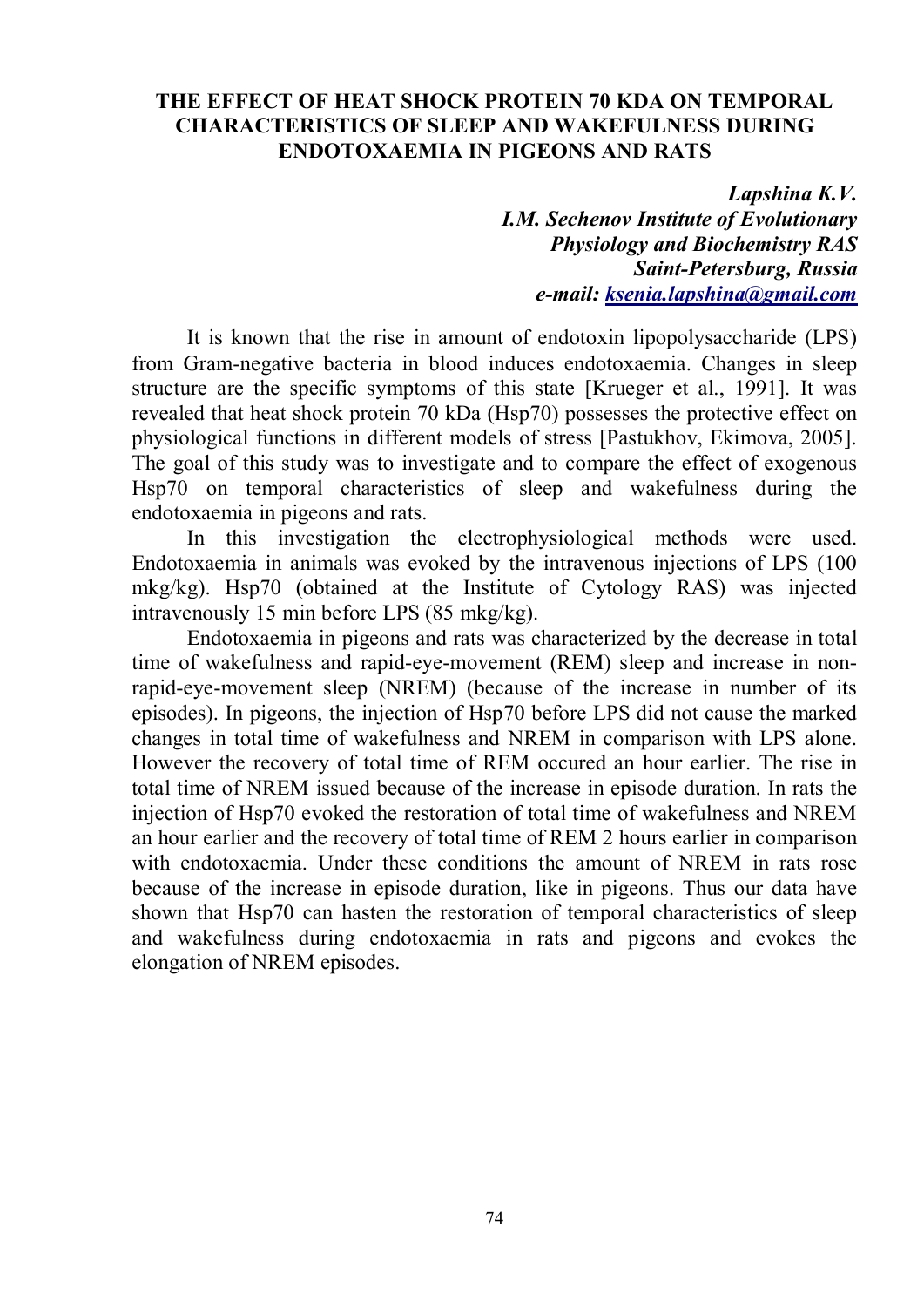# **ВЛИЯНИЕ БЕЛКА ТЕПЛОВОГО ШОКА КДА НА ВРЕМЕННЫЕ ХАРАКТЕРИСТИКИ СОСТОЯНИЙ СНА И БОДРСТВОВАНИЯ ПРИ ЭНДОТОКСЕМИИ У ГОЛУБЕЙ И КРЫС**

*Лапшина К.В. Институт эволюционной физиологии и биохимии им. И.М.Сеченова РАН С.-Петербург, Россия e-mail: [ksenia.lapshina@gmail.com](mailto:ksenia.lapshina@gmail.com)*

Известно, что попадание в кровь эндотоксина грамотрицательных бактерий липополисахарида (ЛПС) вызывает развитие эндотоксемии. Одним из признаков этого состояния является изменение структуры сна [Krueger et al., 1991]. Показано, что белок теплового шока с молекулярной массой 70 кДа (Heat shock protein, Hsp70) оказывает защитное действие на физиологические функции при различных стрессорных воздействиях [Пастухов, Екимова, 2005]. Способен ли экзогенный Hsp70 уменьшить нарушения сна, вызванные эндотоксемией, не известно. Цель данного исследования - изучить и сопоставить влияние Hsp70 на временные характеристики состояний сна и бодрствования при эндотоксемии у голубей и крыс. В работе использованы электрофизиологические методы. Эндотоксемию у животных вызывали внутривенным введением ЛПС в дозе 100 мкг/кг. Hsp70 (полученный в лаборатории защитных механизмов клетки Института цитологии РАН) вводили внутривенно в дозе 85 мкг/кг за 15 мин до начала эндотоксемии.

Установлено, что при эндотоксемии у голубей и крыс наблюдалось уменьшение общего времени бодрствования и быстрого сна, и увеличение общего времени медленного сна за счет увеличения числа эпизодов. Предварительное введение Hsp70 не вызывало у голубей значимых изменений общего времени бодрствования и медленного сна по сравнению с действием одного ЛПС, однако, восстановление общего времени быстрого сна происходило на 1 час раньше. В отличие от действия одного ЛПС, увеличение общего времени медленного сна после введения Hsp70 происходило за счет увеличения длительности эпизодов. У крыс введение Hsp70 способствовало более раннему восстановлению общего времени бодрствования и медленного сна (на 1 час) и общего времени быстрого сна (на 2 часа), чем в условиях одной эндотоксемии. Как и у голубей, количество медленного сна у крыс в этих условиях возрастало за счет увеличения длительности эпизодов.

Полученные в ходе исследования данные свидетельствуют о том, экзогенный Hsp70 может ускорять восстановление временных характеристик состояний сна и бодрствования при эндотоксемии у голубей и крыс, а также способствует увеличению длительности эпизодов медленного сна во время действия ЛПС.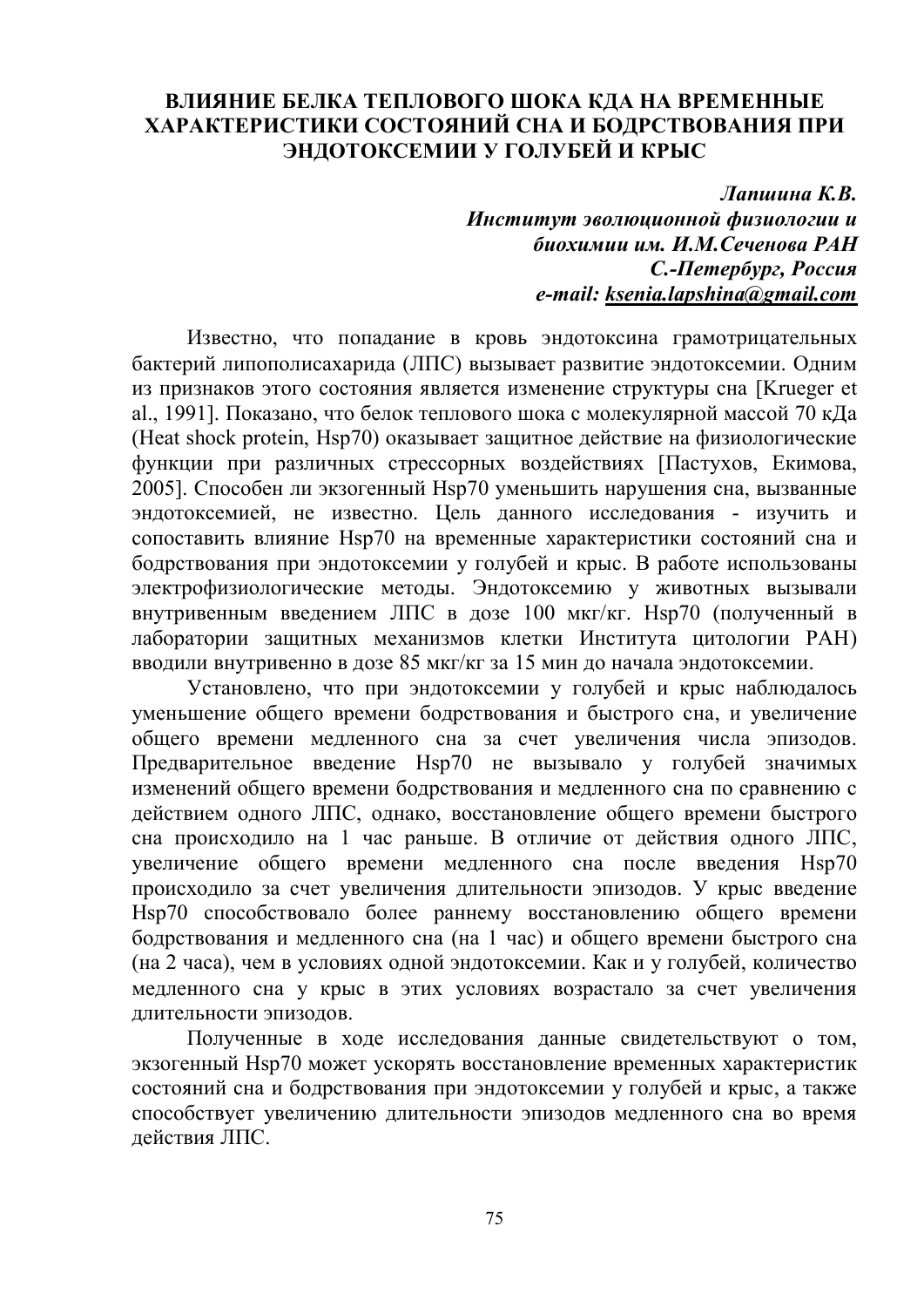## **INTER-INDIVIDUAL DIFFERENCES IN QUALITY OF PERFORMING PROLONGED AND CONTINUOUS NIGHT WORK**

*Lavrova T.N., Dorokhov V.B. Institute of Higher Nervous Activity and Neurophysiology RAS, Moscow, Russia e-mail: [lavt@mail.ru](mailto:lavt@mail.ru)*

Sleepiness and fatigue among night shift workers are known as potential risks for occupational safety and health in many industries. Shift workers have irregular work schedules and can not often have a rest. There is a need to evolve appropriate strategies for the sustained and optimum performance during the night work, and also to define tolerant for night shift workers.

In the present study we have investigated the inter-individual differences in the quality of performing the prolonged and continuous night work with a short spontaneous nap opportunity.

The long lasting experiments took place at nighttime from 22 p.m. till 5 a.m. 6 young adults (men, age of 18-26 years) participated in 5 night experiments. The total number of experiments - 30. Participants could take a short nap opportunity (less 15 min). EEG, polygraphic parameters and video-image of participants were recorded with the polygraph «PolySon», NEUROCOM, Russia.

Participants performed a two-way psychomotor vigilance test. According to color of the flash participants press the button: in reply to green light by right hand, in reply to red – by left. Interstimuli intervals varied from 2 up to 4 s, by random order, green - 70 %, red - 30 %. Reaction time and errors were recorded during experiment.

According this study participants have been divided into 3 groups by quality of nigh-time performance (high, middle and low efficacy). It can help to define tolerant for night shift workers. We also divided participants by their tolerance for regular night work schedules: workers which appropriate to regular night shift, workers which appropriate only to single night-shift, and workers which not appropriate to night shift.

**Support: Russian Humanitarian Science Foundation № 11-36-00242а1**

# **ИНДИВИДУАЛЬНЫЕ РАЗЛИЧИЯ В ЭФФЕКТИВНОСТИ ВЫПОЛНЕНИЯ НЕПРЕРЫВНОЙ НОЧНОЙ ОПЕРАТОРСКОЙ ДЕЯТЕЛЬНОСТИ**

*Лаврова Т.П., Дорохов В.Б. Институт высшей нервной деятельности и нейрофизиологии РАН Москва, Россия e-mail[:lavt@mail.ru](mailto:lavt@mail.ru)*

Многие современные профессии требуют выполнения операторской деятельности в ночное время в ситуации депривации сна. У работников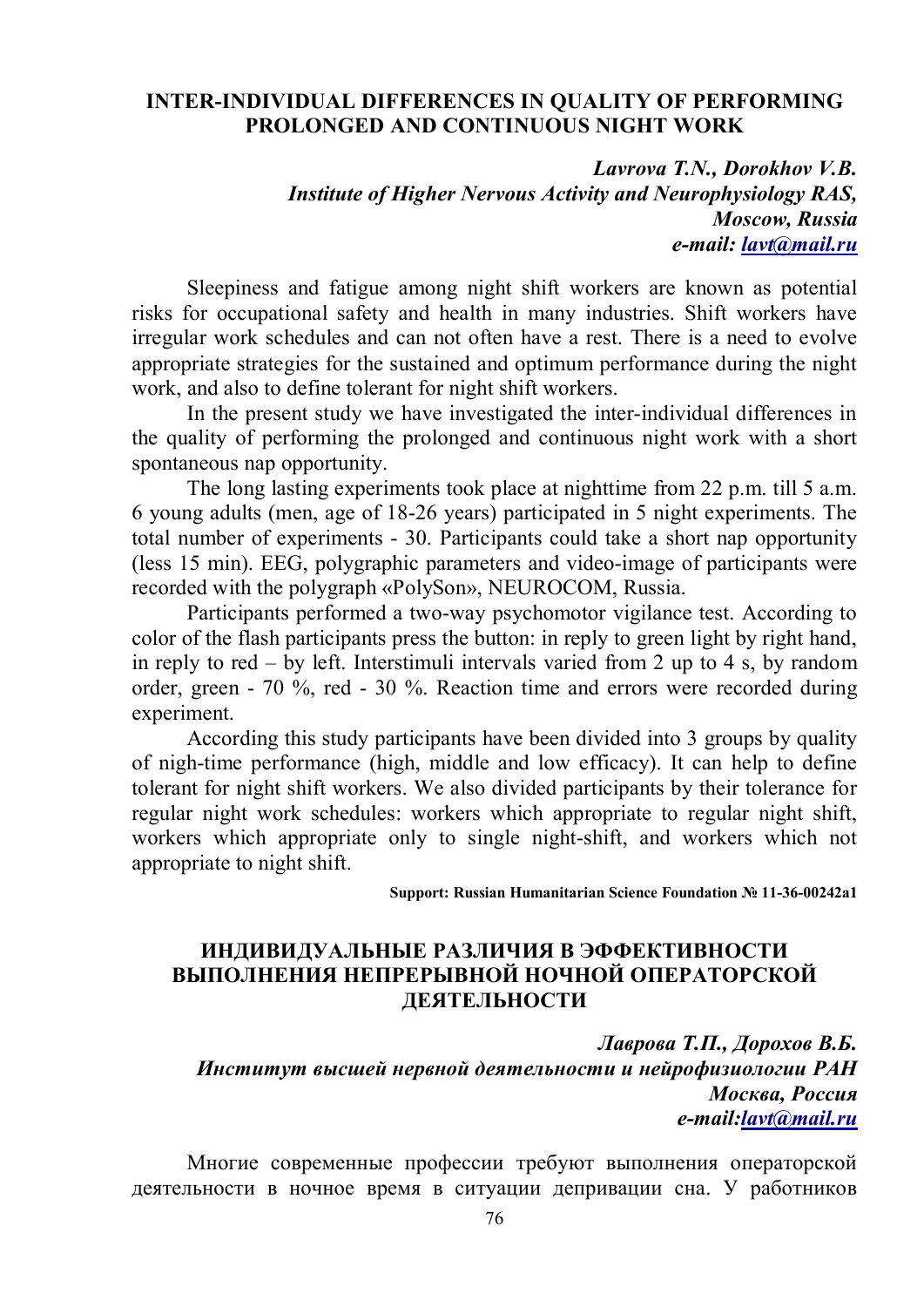ночной смены часто имеется возможность поспать лишь короткий период времени, часто возникают ситуации, когда требуется непрерывная деятельность. При таких условиях неизбежно ухудшение качества выполнения деятельности и появление ошибок. Проблема состоит в том, как организовать работу в таких условиях, а также как подобрать подходящих для такой работы людей.

Целью настоящей работы было исследование индивидуальных различий в эффективности выполнения непрерывной ночной операторской деятельности неадаптированных к ней испытуемых при возможности спонтанного кратковременного сна.

Эксперименты проводили в ночные часы, длительность экспериментов составляла 5-7 часов. Испытуемым разрешалось уснуть на время, не превышающее 15 минут. Количество испытуемых 6 человек, возраст 18-26 лет. С каждым испытуемым было проведено 5 экспериментов (ночей). Испытуемый, сидел в удобном кресле, в звукоизолированном, затемненном помещении. Оператор находился в другой комнате, оценивая состояние испытуемого по видеоизображению. Регистрировали электроэнцефалограмму в 6 отведениях, полиграфические параметры, синхронное видеоизображение испытуемых. Регистрацию и анализ данных проводили на многоканальном компьютерном полиграфе «ПолиСон», фирмы НЕЙРОКОМ, Россия.

Испытуемый выполнял двухальтернативный психомоторный тест. В зависимости от цвета светодиода нажимал на кнопку правой или левой рукой. Интервалы подачи светового стимула варьировали от 2 до 4 сек. Вероятность появления зеленой вспышки была 70 %, а красной -30%.

По параметрам эффективности работы было показано наличие трех типов операторской деятельности (высокая, средняя и низкая эффективность), что позволяет проводить профессиональный отбор операторов по способности к продолжительной ночной работе. По способности к регулярной ночной работе были выделены следующие группы испытуемых:

Испытуемые, подходящие для регулярной ночной работы – хорошо работали на протяжении всех экспериментов, либо при низкой эффективности работы в первую ночь, в последующие ночи показатели эффективности деятельности улучшились.

Испытуемые, подходящие для однократной ночной смены, но не подходящие для регулярной ночной работы – хорошо работали в первую ночь, потом эффективность работы снизилась.

Испытуемые, не подходящие для ночной работы во все ночи показали низкую эффективность работы.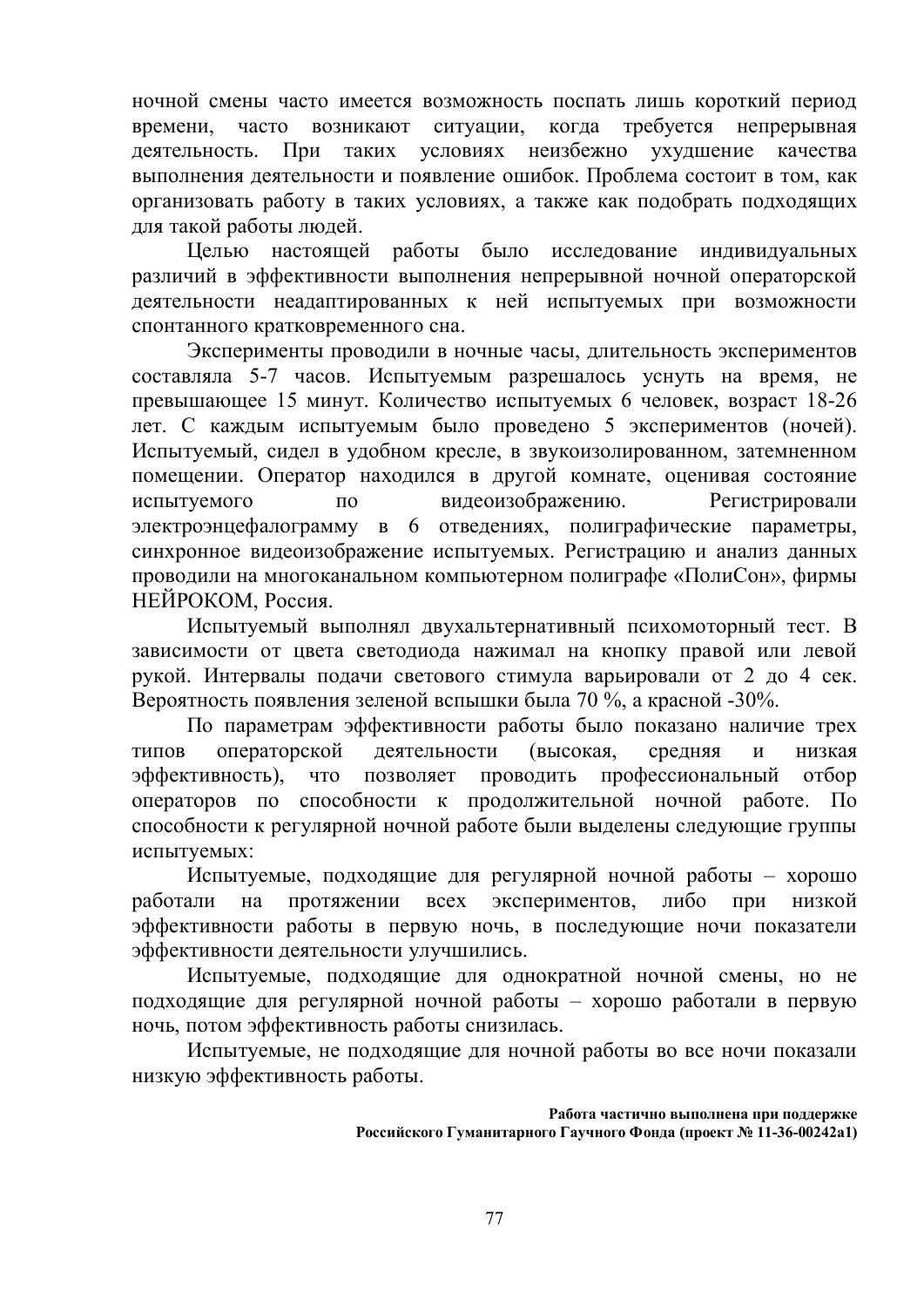# **A NEW METHOD OF ONE-DAY SPATIAL LEARNING IN RATS FOR INVESTIGATION OF A ROLE OF SLEEP IN MEMORY CONSOLIDATION**

*Manolov A.I., \*Pleskacheva M.G., Dorokhov V.B. Institute of Higher Nervous Activity and Neruphisiology RAS \*Lomonosov Moscow State University Moscow, Russia e-mail: paraslonic@gmail.com*

To investigate the role of sleep in the process of the memory consolidation, one needs to use some form of training that is based on the hippocampus and allows a quick learning (one day is preferable) to distinguish between memory consolidation during sleep and other forms of memory consolidation.

One of the most popular behavioural techniques for the spatial learning in sleep research is the Moris water maze. Our research showed that after one-day training in the water maze, spatial memory retention is not good enough and one needs at least two-day learning protocol.

It motivated us to search for a different and more suitable behavioural technique for a one day spatial learning to use it in our future research. For this purpose we studied rats behaviour in the modified plus maze.

Instead of using food as positive reinforcement (which is standard for the plus maze), we are using the negative stimulus - fast water level raising. Water level raising fear is ecological for rats as floods some time occurs in their natural habitat and which can have very serious aftermath for rats. Our plus maze had possible exits to dry surface, only one of which was opened during all the trials. Rats were placed to different parts of the maze to stimulate them to use spatial memory instead of path integration strategy.

Our pilot series of experiments showed that water level rising do trigger strong fear reaction which motivate rats to seek exit and then to remember which of four maze arms leads to it.

**Support: RFBR grant № 09-04-01633а**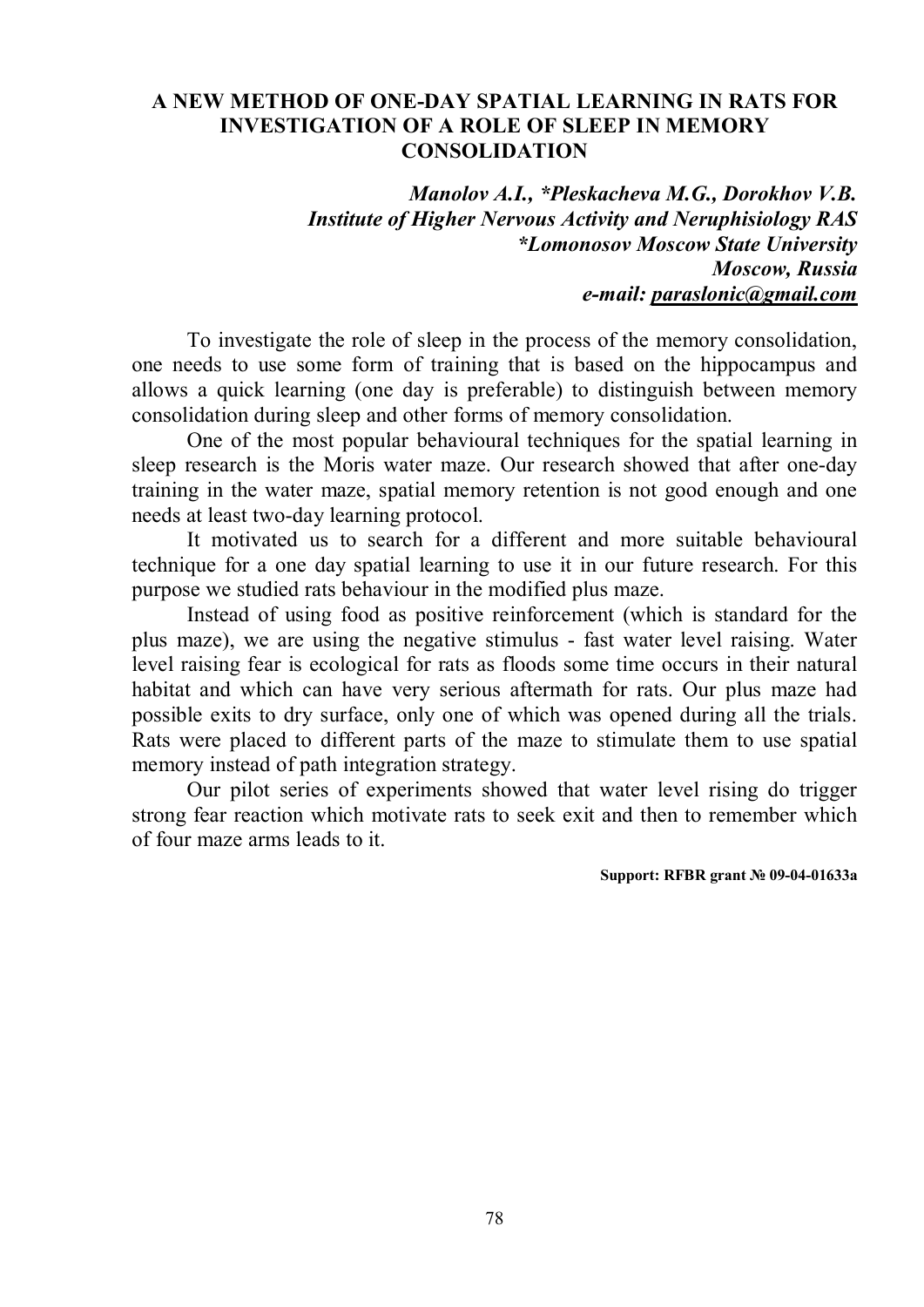# **ПРИМЕНЕНИЕ МЕТОДИКИ ОДНОДНЕВНОГО ПРОСТРАНСТВЕННОГО ОБУЧЕНИЯ У КРЫС ДЛЯ ИССЛЕДОВАНИЯ ВЛИЯНИЯ СНА НА КОНСОЛИДАЦИЮ ПАМЯТИ**

*Манолов А.И., \*Плескачева М.Г., Дорохов В.Б. Институт высшей нервной деятельности и нейрофизиологии РАН \*Московский Государственный Университет им. М.В. Ломоносова Москва, Россия e-mail: [paraslonic@gmail.com](mailto:paraslonic@gmail.com)*

Для того, чтобы исследовать участие сна в консолидации памяти, необходимо применение методик пространственного обучения , которые, вопервых, связаны с гиппокампом , а во-вторых, позволяют проводить обучение быстро, желательно в течении одного дня (чтобы отделить консолидацию памяти во время сна от консолидации, происходящей во время бодрствования).

Чаще всего для этих целей применяется водный лабиринт Морриса. Наш исследования односуточного обучения крыс (линии Wistar и Long Evans) в водном лабиринте Мориса, показали недостаточно устойчивое воспроизведение обучения, при тестировании через одни сутки.

В поисках более подходящей методики однодневного обучения и влияния депривации сна на консолидацию памяти, мы исследовали поведение крыс в модифицированном крестообразном лабиринте. Суть модификации состояло в замене положительного пищевого подкрепления на негативный стимул – быстрое увеличение уровня воду. Страх перед нарастающим уровнем воды, является экологичным для крыс, поскольку в естественных условиях обитания это связано с угрозой затопления.

Пилотная серия экспериментов показала, что у крыс действительно возникает сильная аверсивная реакция на нарастающий уровень воды, что побуждает их искать выход на сухую площадку и быстро запоминать соответствующий рукав лабиринта с такой площадкой.

#### **Работа поддержана грантами: РФФИ № 09-04-01633а; ОБН РАН**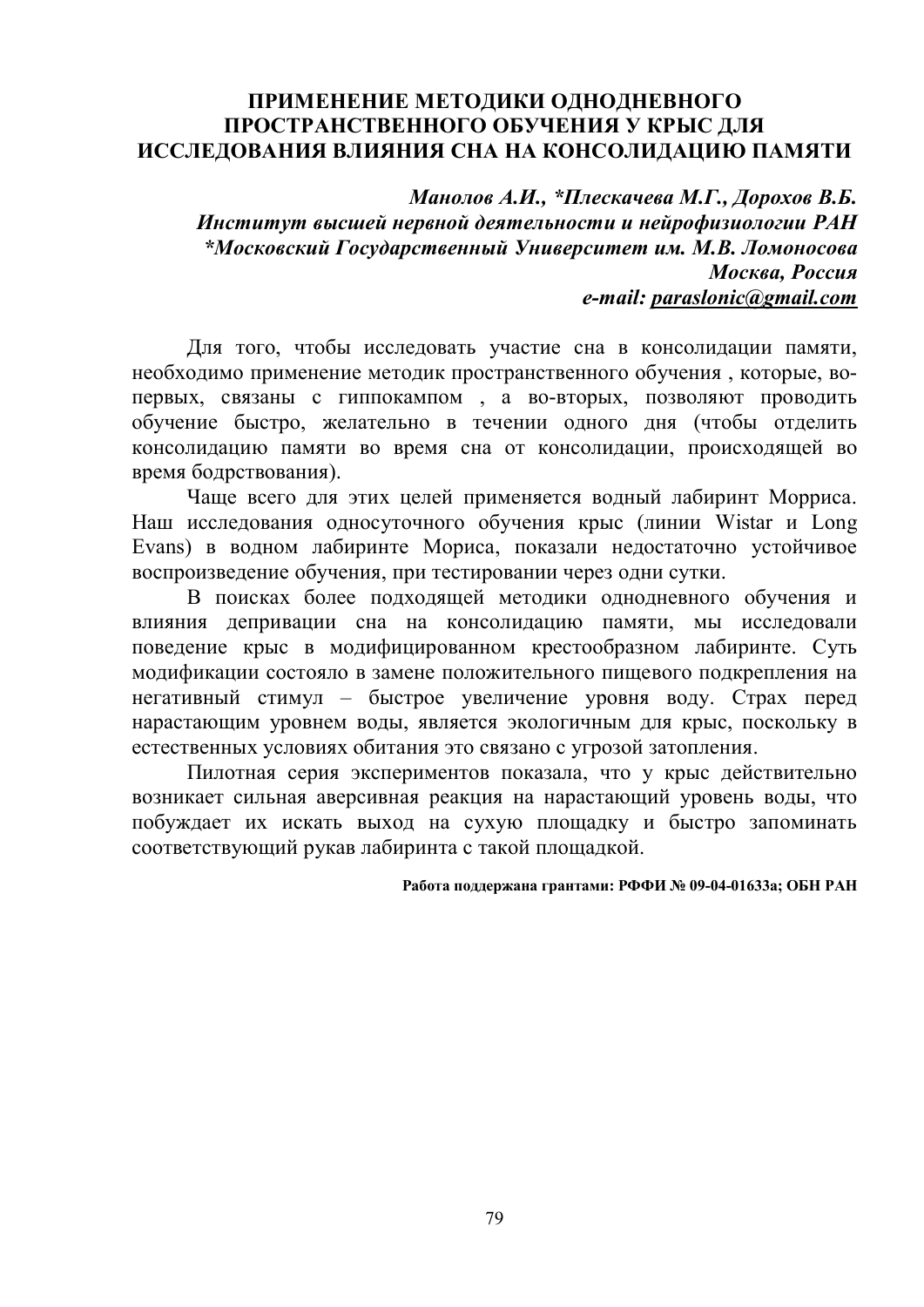#### **SLEEP DISORDERS FROM THE PERSPECTIVE OF ENT**

*Mártonová J., Voldánová J. University Hospital Královské Vinohrady, ENT Вepartment Prague, Сzech Republic e-mail:janamartonova@email.cz, jvoldanova@seznam.cz*

Recently, more attention is paid to obstructive breathing disorders during sleep and also related snoring. Snoring can be a symptom of sleep apnea syndrome, which is manifested by repeated episodes of sleep apnea with a decrease in saturation of oxygene. In the last twenty years have been described serious health consequences of obstructive sleep episodes, which stirred up interest in the diagnosis and treatment of sleep apnea syndrome. European Respiratory Society estimates that 4% of Europeans suffer from these short repeated respiratory arrest with the blockade of the airway during sleep. The disease is associated with significant morbidity and mortality, but may be potentially dangerous to society-wide consequences. The lecture mainly summarizes the current surgical treatment. Prior to treatment indications, it is necessary to conduct thorough investigations, including monitoring of sleep in a sleep laboratory. Treatment always begins with lifestyle measures, including reduction in body weight. The gold standard of treatment is CPAP. Inappropriate indications of surgery can cause permanent damage to the patient.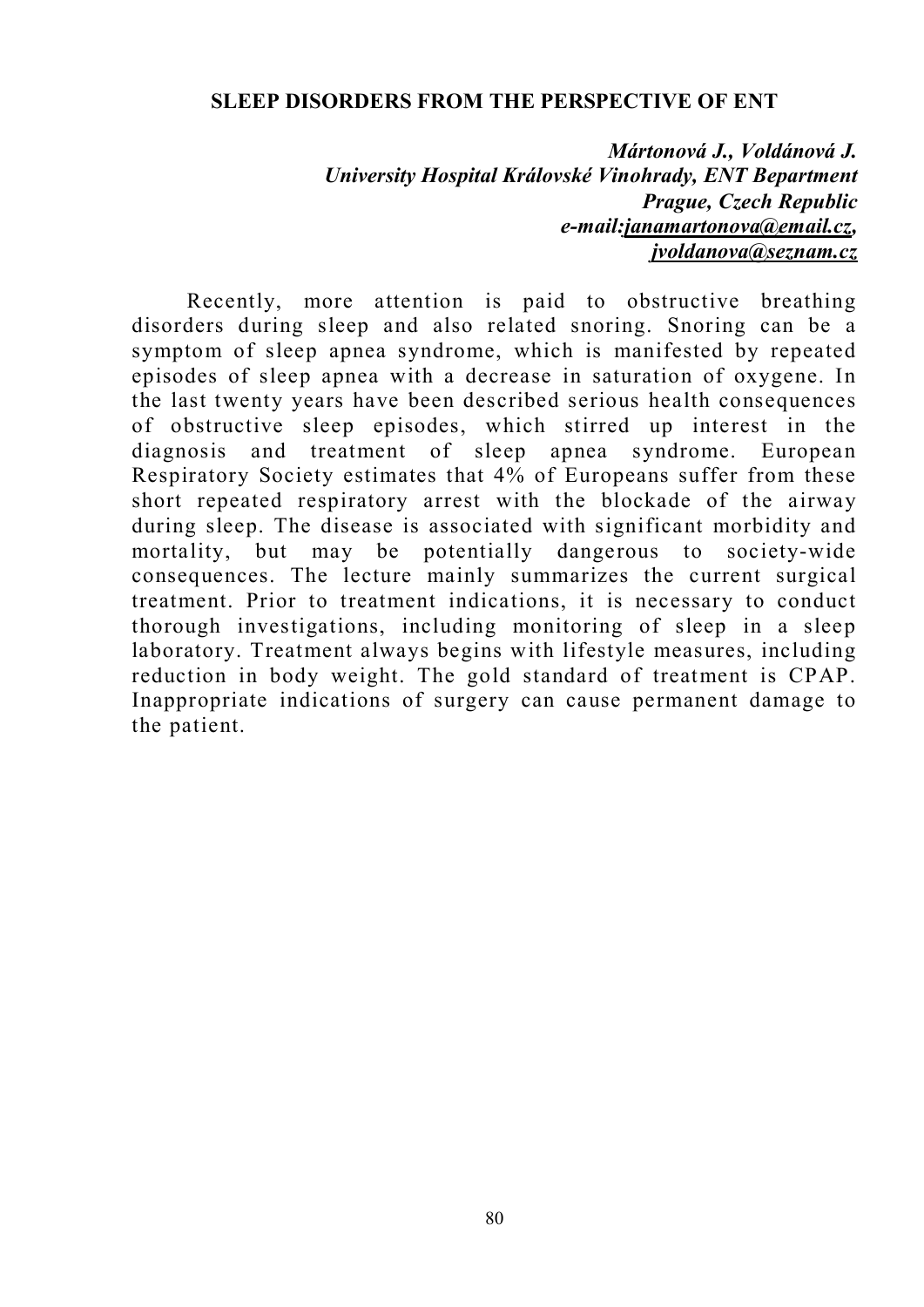### **STUDY OF CYCLE SLEEP-WAKEFULNESS AND BEHAVIOR DURING AT SEVERAL DAYS IN CAPTIVE NUTRIA**

*Mikhaylova J.G.<sup>2</sup> , Verbitsky E.V.<sup>1</sup> ,Kibalnikov A.S.1,2 1 Institute of Arid Zones of the SSC RAS, 2 Southern Federal University Rostov-on-Don, Russia e-mail: [uleana7@yandex.ru](mailto:uleana7@yandex.ru)*

The semi-aquatic mammals have several periods of sleep over the entire circadian period, which are related to sleepiness periods. The organisms living on land and water have a variety of sleep and wakefulness (Galantsev, 1977; Lyamin, 2002). In long-term animal remaining in captivity, the cycle of sleep-wakefulness differs more from the natural one due to a pressure of dietary habits and light exposure changes.

The cycle of sleep-wakefulness and behaviour of semi-aquatic rodents nutrias were fixed continuously on a land during 5 days in laboratory where animals contained one by one in cages (600х600х600 mm) at the 2-times feeding.

It is shown that the cycle of sleep-wakefulness of nutria has repeated alternation of episodes of sleep and wakefulness such as in other mammals, except humans. The amount of episodes of behavioral sleep varied from 7 to 21 during the dark period and from 3 to 8 during the light period. The most prolong episodes of sleep were fixed at night (to 59-72 minutes), and the shortest (from 5 to 15 min) in the afternoon. Duration of daily sleep wasn't more then 30 minutes. Electrophysiological control showed that the most part of behavioral sleep of nutria occupied shallow and deep slow wave sleep. The paradoxical sleep was represented by short episodes from 0.5 to 1 minute. During the adaptation of the animals to laboratory conditions their slow wave sleep decreased from day to day and paradoxical sleep increased up to 3 - 11 minutes by the final days.

Thus, the sleep of nutrias in captivity is presented by a chain of short and long sleep episodes. Most longer of them appeared during the dark period of the day. The animals were active in the morning (from 5 to 7AM) and in the evening (from 8 to 10PM) then light exposure changes with the sun rising and sunset. Our data of nutria's cycle of sleep-wakefulness and behavior detail the conception about organization of mammal sleep (Galantsev 1977, 1978; Muchametov et al., 1984, 1986; Lyamin et al, 1989, 1996, 2002). It is important for understanding the nature of adaptive role of sleep in semi-aquatic animals during the change of their living conditions.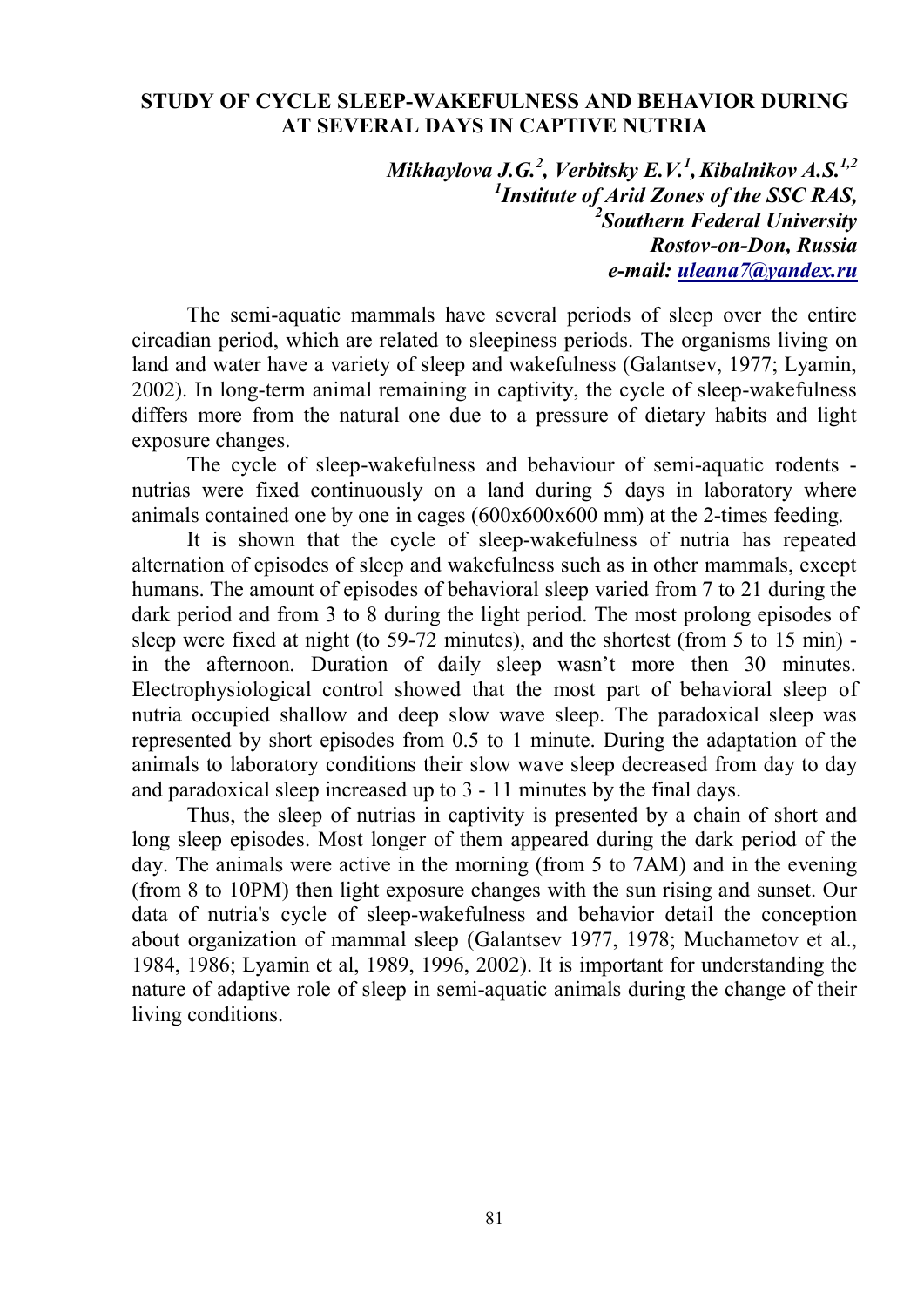# **МНОГОСУТОЧНОЕ ИССЛЕДОВАНИЕ ЦИКЛА СОН-БОДРСТВОВАНИЕ И ПОВЕДЕНИЯ НУТРИЙ** *(MYOCASTOR COYPUS)* **В НЕВОЛЕ**

# *Михайлова Ю.Г. 2 , Вербицкий Е.В. 1 , Кибальников А.С. 1,2 <sup>1</sup>Институт аридных зон ЮНЦ РАН, Ростов-на-Дону, Россия <sup>2</sup>Южный федеральный университет, Ростов-на-Дону, Россия e-mail: [uleana7@yandex.ru](mailto:uleana7@yandex.ru)*

Сон полуводных млекопитающих в природе наступает несколько раз в сутки. Он приурочен к периодам наибольшей сонливости. Разнообразием сна и бодрствования отличаются организмы, живущие на суше и в воде (Галанцев 1977; Лямин, 2002). Чем дольше животное в неволе, тем больше цикл сон-бодрствование отличается от естественного под давлением режима питания и смены освещенности.

Цикл сон-бодрствование и поведение полуводных грызунов - нутрий фиксировались на суше непрерывно в течение 5 суток в лаборатории, где животные содержались поодиночке в клетках (600х600х600 мм) при 2-х разовом кормлении.

Показано, что в течение суток цикл сон-бодрствование нутрии отличается многократным чередованием эпизодов сна и бодрствования как у всех млекопитающих, кроме человека. Количество эпизодов поведенческого сна за ночь колебалось от 7 до 21. Днем эпизодов сна было меньше (3 – 8). Самые продолжительные эпизоды сна фиксировались ночью (до 59 - 72 минут), а самые короткие (от 5 до 15 мин), - днем. Продолжительность дневного сна редко достигала 30 мин. Электрoфизиологический контроль показал, что большую часть поведенческого сна нутрии составлял поверхностный и глубокий медленный сон. Парадоксальный сон был коротким, от 0.5 до 1 мин. При адаптации животных к лаборатории их медленный сон уменьшался от дня ко дню, а парадоксальный – возрастал, достигая в крайние сутки 3 - 11 мин.

Таким образом, сон нутрий в неволе представлен чередой коротких и длинных эпизодов сна. Самые длинные из них приходились на темное, ночное время суток. Активация поведения животного наблюдалась утром (с 5 до 7 ч), а также вечером (с 20 до 22 ч) при значительных изменениях освещенности на восходе и заходе солнца. Полученные результаты по циклу сон-бодрствование и поведению нутрии детализируют представления об организации сна млекопитающих (Галанцев 1977, 1978; Мухаметов и др., 1984, 1986; Лямин и др., 1989, 1996, 2002), что важно для понимания природы адаптивной роли сна полуводных животных при изменении условий жизнедеятельности.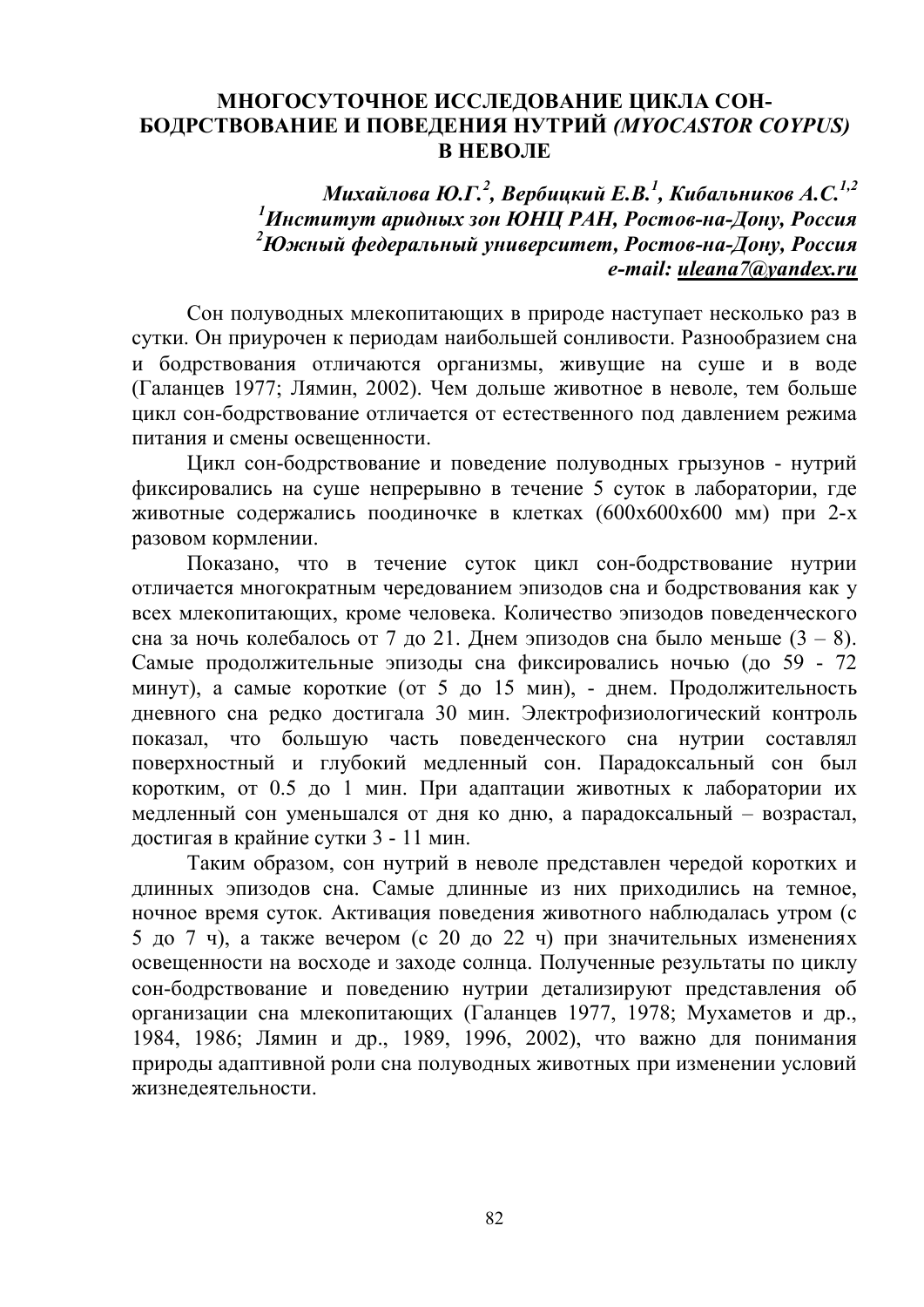# **IMMUNOHISTOCHEMICAL INVESTIGATION OF AGRP INFLUENCE ON TYROSINE HYDROXYLASE LEVEL IN HYPOTHALAMIC NEURONS**

# *Mikhrina A.L. Sechenov Institute of Evolutionary Physiology and Biochemistry RAS St.-Petersburg, Russia e-mail: [nastya\\_mihrina@mail.ru](mailto:nastya_mihrina@mail.ru)*

Sleep destruction is monitored with different metabolic diseases (hyperleptinemia, hyperinsulinemia, diabetes), which are usually accompanied by body weight increase. AGRP (agouti-related protein) neurons found only in arcuate nucleus (ARC) of the hypothalamus but these axons are in different areas of the brain. Huge AGRP-innervation identified in ventromedial and median preoptic nuclei, in suprachiasmatic nucleus, locus coeruleus, ventral tegmental area (VTA) etc., which are regarded as important somnogenic areas of the brain. However, in these areas it was shown the presence of dopamine (DA) neurons or their axons. Previously in Agouti yellow (genotype Ay/a) mice after development of obesity and reduce AGRP, we have identified an increase in functional activity of DA neurons in the brain (Romanova et al., 2008, 2009). We assumed the inhibitory effect of AGRP on DA neurons. In experiment in vitro on mice C57J/Bl after incubation with AGRP the brain slices from VTA, we found the decrease of tyrosine hydroxylase  $(TH - a \text{ key enzyme of catch} o \text{)}$  synthesis) which confirms inhibitory effect of AGRP on DA neurons. The aim of this study was to examine the effects AGRP on hypothalamic DA neurons in experiment in virto. Immunohistochemical techniques were used (DAB- and biotin-streptavidin technique, western-blotting, double immunofluorescence), light and confocal microscopy. The experiment in vitro has been made in female C57J/Bl mice weighing 18 g. In sterile conditions the frontal slices from hypothalamus were cut. After 30 min of preincubation explants were incubated 3 hours: control (n=5) in pure media and experimental (n=5) in media with AGRP (200 nM, Phoenix Inc., USA). The results of quantitative analysis showed the reduce of TH optical density (on  $30\%$  vs. control,  $p<0.05$ ) in hypothalamic neurons in experimental samples. The data demonstrate inhibitory effect of AgRP on DA hypothalamic neurons and support the role of AGRP as a messenger between metabolic factors circulating in the blood and various neurons of the brain, such as DAergic.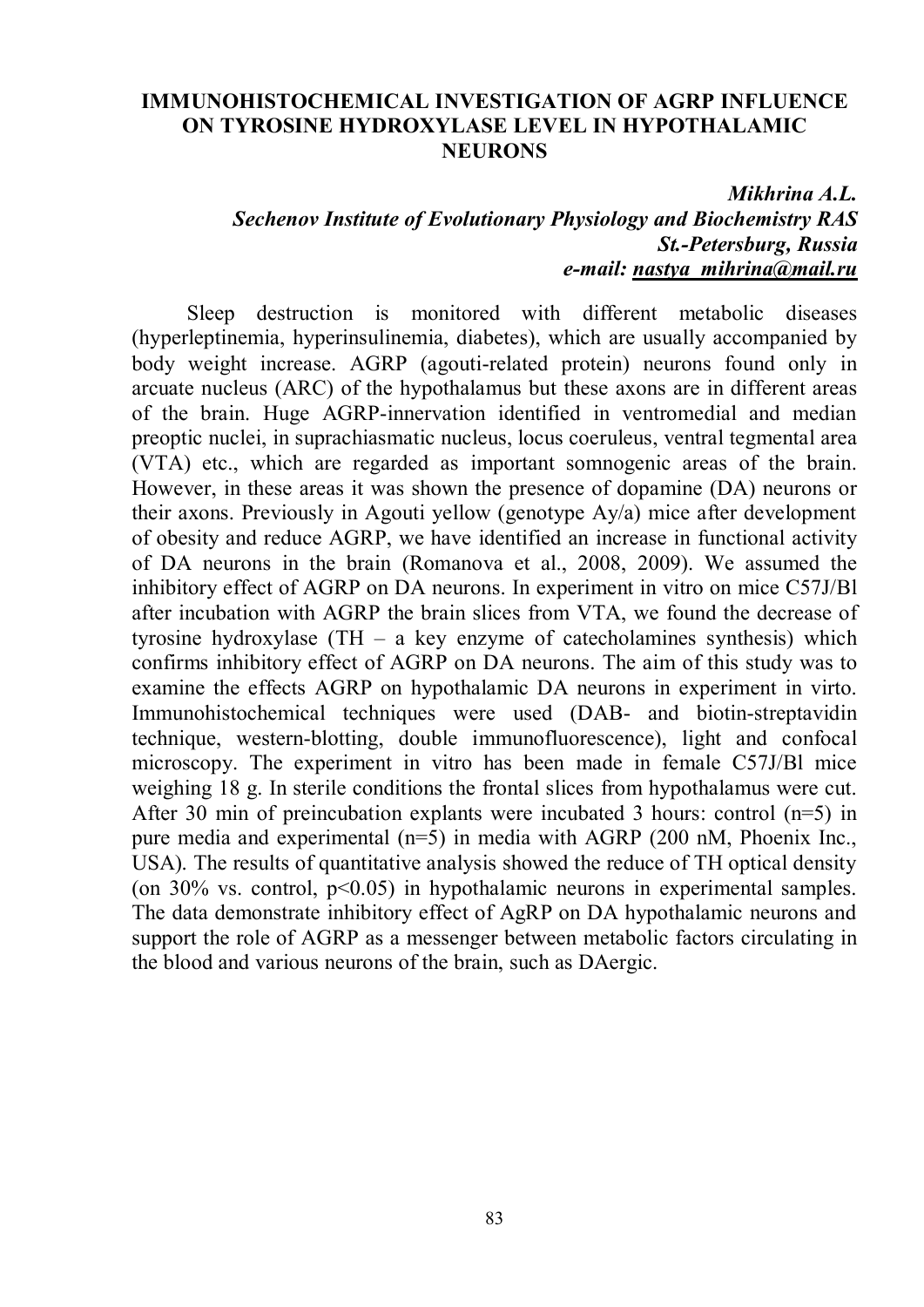# **ИММУНОГИСТОХИМИЧЕСКОЕ ИССЛЕДОВАНИЕ ВЛИЯНИЯ АГУТИ-ПОДОБНОГО БЕЛКА НА УРОВЕНЬ ТИРОЗИНГИДРОКСИЛАЗЫ В НЕЙРОНАХ ГИПОТАЛАМУСА**

*Михрина А.Л.*

# *Учреждение Российской академии наук Институт эволюционной физиологии и биохимии им. И.М. Сеченова, РАН Санкт-Петербург, Россия е-mail: [nastya\\_mihrina@mail.ru](mailto:nastya_mihrina@mail.ru)*

Нарушения сна наблюдают при метаболических заболеваниях различной природы (гиперлептинемия, гиперинсулемия, диабет), которые обычно сопровождаются увеличением массы тела. Нейроны, вырабатывающие AGRP (agouti-related protein), выявлены только в arcuate nucleus (ARC) гипоталамуса, а их отростки - в различных областях мозга. Обильная AGRP-иннервация выявлена в ventromedial и median preoptic nuclei, suprachiasmatic nucleus, locus coeruleus, ventral tegmental area (VTA) и др., которые рассматриваются как важные сомногенные зоны мозга. Вместе с тем в этих областях выявлено присутствие дофаминергических (ДА) нейронов или их отростков. Ранее на мышах Agouti yellow (генотип Ay/а) на фоне развития ожирения и уменьшения уровня AGRP в мозге нами выявлено увеличение функциональной активности ДА нейронов мозга (Романова и др., 2008, 2009), что позволило предположить тормозное влияние AGRP на ДА нейроны. В экспериментах in vitro на мышах С57J/Bl после инкубации с AGRP переживающих срезов мозга из VTA нами выявлено уменьшение уровня тирозингидроксилазы (ТГ), ключевого фермента синтеза катехоламинов, что подтверждает тормозный характер воздействия AGRP на ДА нейроны. Целью настоящего исследования было оценить влияние AGRP на ДА нейроны гипоталамуса в эксперименте in virto. Были использованы иммуногистохимические методы (ДАБ-метод и биотин-стрептовидиновая методика, вестерн-блоттинг, двойное флуоресцентное мечение), световая и конфокальная микроскопия. В эксперименте in vitro были использованы самки мышей С57J/Bl весом 20 гр. В стерильных условиях во фронтальной плоскости вырезали область мозга с гипоталамусом. После 30 минут преинкубации экспланты инкубировали 3 часа: контрольные (n=5) - в чистой питательной среде, а экспериментальные (n=5) – в среде, содержащей 200 nM AgRP (200 nM, Phoenix.Incorp., USA). Результаты количественного анализа свидетельствуют об уменьшении оптической плотности ТГ в нейронах экспериментальных образцов (на  $30\%$ ,  $p<0.05$ ) по сравнению с контрольными. Полученные нами данные демонстрируют тормозный эффект AgRP на ДА нейроны гипоталамуса и свидетельствуют в пользу предположения о роли AGRP как посредника, между метаболическими факторами, циркулирующими в общем кровотоке, и различными нейронами мозга, в частности ДАергическими.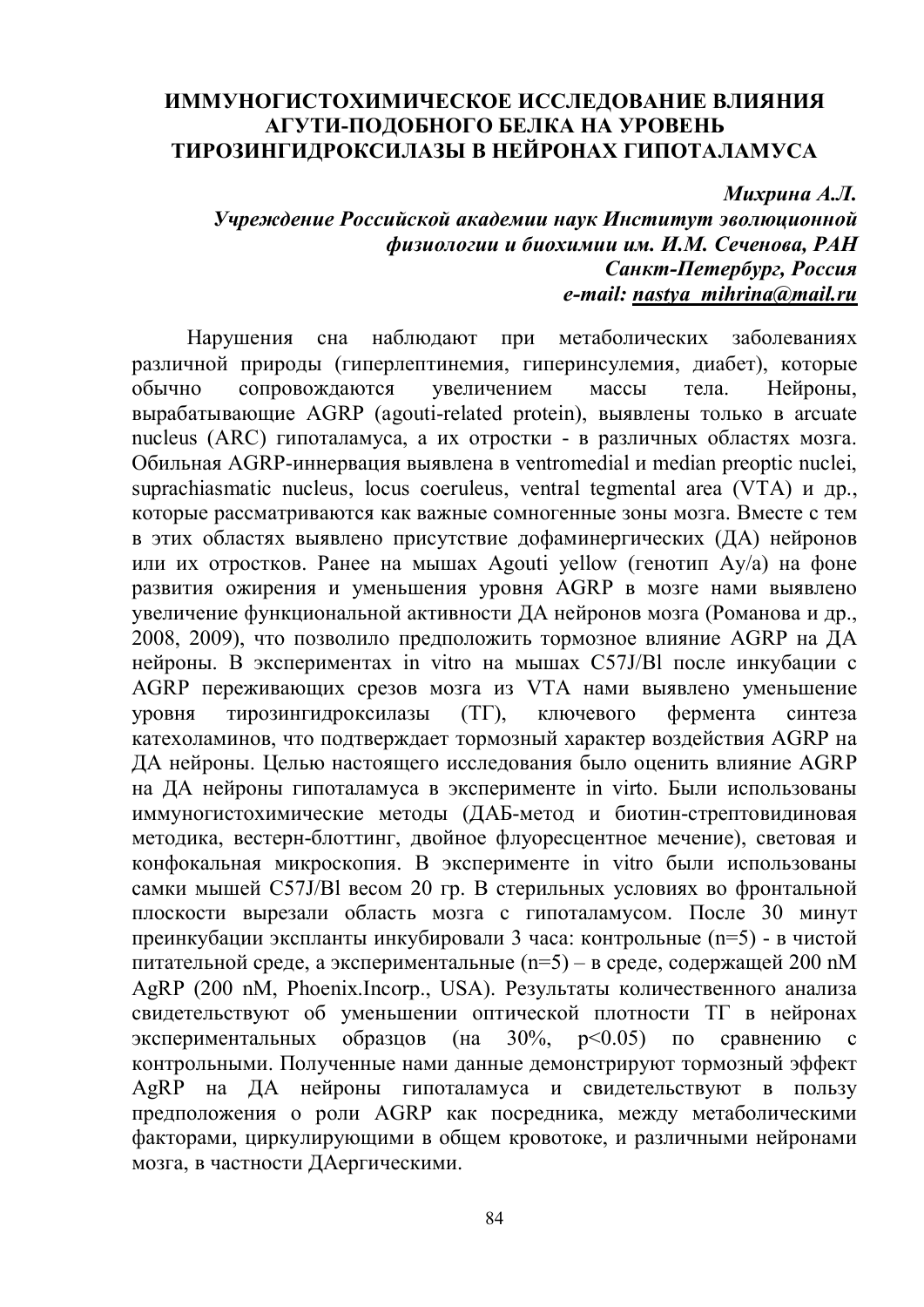# **IMMUNOHISTOCHEMICAL INVESTIGATION OF CART-PEPTIDE IN STRIATO-NIGRAL PROJECTIONS AFTER DOPAMINE NEURONS OF SUBSTANTIA NIGRA DAGENERATION**

# *Pascarenko N.M, Artukhina Z.E, Chesnokova A.Y. Sechenov Institute of Evolutionary Physiology and Biochemistry RAS St.-Petersburg, Russia e-mail: [romanova.irina@gmail.com](mailto:irinaromanova@mail.ru)*

It is known that brain dopamine (DA) participates in regulation of locomotion activity. However, recently interest of researchers is connected with studying of DA role in sleep regulation as DA innervates all the key somnogenic brain regions. The reduction of DA in nigro-striatal system, in particular at Parkinson diseases, is accompanied by sleep destruction, and motor symptoms appear only after degeneration of 70-80 % substantia nigra (SN) DA neurons. In Wistar rats treated by lactacystin injections to SN, the experimental model (Pastukhov YF et al., 2010) has been developed. In this model the reduction of neurons which were immunopositive to tyrosine hydroxylase (TH - the key enzyme of catecholamine synthesis) in compact part of SN was detected. It is known that a CART-peptide (cocaine-amphetamine regulated transcript) is expressed in nucleus accumbens (nAcc) neurons which send the processes to SN DA neurons and ventral tegmental area (VTA). In the experiments in vitro, activating action of CART on DA neurons (Romanova IV et al., 2008, 2009) is shown. The aim of present investigation was to find the changes of CART level in striato-nigral projections in experiments with different doses of lactacystin. Immunohistochemical methods (the DAB- and biotin-streptavidine technique, Western-blotting, double fluorescence), light and confocal microscopy have been used. The immunoreactivity was indicated by the quantitative analysis and optical density (OD) detection. The quantitative analysis has shown that after reduction of 30-35% DA neurons in SN (when reduction of ТH OD in dorsal striatum was not indicated) the CART level was significantly increased: by 53% in nAcc and 61% in the midbrain. After destruction of a number of DA neurons in SN and huge reduction of TH in dorsal striatum, the level of CART was significantly increases: by 96% in nAcc and 100% on the midbrain. At the same time the significant elevation of ТH in neurons of VTA was detected. The obtained data testifies of activating influence of CART on functional activity of the remained DA neurons of SN and VTA and its participation in compensatory brain mechanisms at the DA lack. We believe that at destruction of nigro-striatal system there is an activation of mesocortical DA system that can affect the changes of sleep-wake cycle.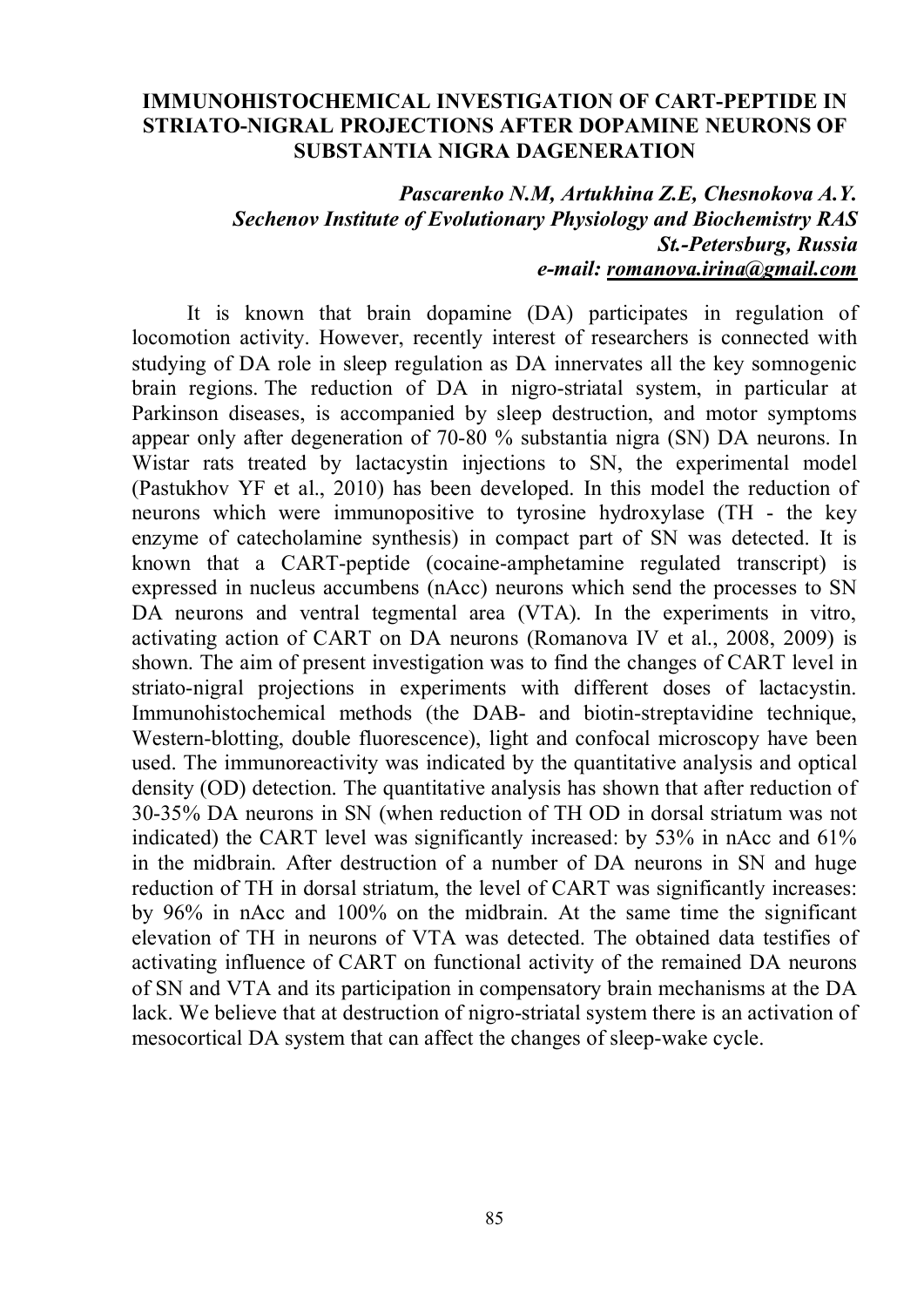# **ИММУНОГИСТОХИМИЧЕСКОЕ ИССЛЕДОВАНИЕ CART-ПЕПТИДА В СТРИАТО-НИГРАЛЬНЫХ ПРОЕКЦИЯХ ПРИ ДЕГЕНЕРАЦИИ ДОФАМИНЕРГИЧЕСКИХ НЕЙРОНОВ ЧЕРНОЙ СУБСТАНЦИИ**

# *Паскаренко Н.М., Артюхина З.Е., Чеснокова А.Ю. Учреждение Российской академии наук Институт эволюционной физиологии и биохимии им. И.М. Сеченова, РАН Санкт-Петербург, Россия e-mail: [romanova.irina@gmail.com](mailto:romanova.irina@gmail.com)*

Известно, что дофамин (ДА) мозга участвует в регуляции двигательной активности, однако в последнее время интерес исследователей связан с изучением роли ДА в регуляции сна, так как ДА иннервирует ключевые сомногенные зоны мозга. Уменьшение ДА в нигро-стриатной системе, в частности при болезни Паркинсона, сопровождается нарушением сна, а моторные симптомы появляются при гибели 70-80% ДА нейронов substantia nigra (SN). На крысах Вистар с помощью введения лактацистина в SN была разработана экспериментальная модель (Пастухов и др., 2010), в которой показано уменьшение числа нейронов, иммунопозитивных к тирозингидроксилазе (ТГ - ферменту синтеза ДА) в компактной части SN. Известно, что CART-пептид (cocaine-amphetamin regulated transcript) экспрессируется в нейронах nucleus accumbens (nAcc), отростки которых поступают к ДА нейронам SN и ventral tegmental area (VTA). В экспериментах in vitro показано активирующее влияние CART на ДА нейроны (Романова и др., 2008, 2009). Целью настоящего исследования было определить, изменяется ли уровень CART в стриато-нигральных проекциях в экспериментах с разными дозами лактацистина. Были использованы иммуногистохимические методы (ДАБ- и биотин-стрептовидиновая методика, вестерн-блоттинг, двойное флуоресцентное мечение), световая и конфокальная микроскопия. Иммунореактивность определяли с помощью количественного анализа и оптической плотности (ОП). Количественный анализ показал, что на фоне уменьшения числа ДА нейронов в SN на 30-35%, когда не выявлено уменьшение ТГ в дорзальном стриатуме, уровень CART достоверно возрастает на 53% в nAcc и на 61% в отростках в среднем мозге. На фоне гибели большого числа ДА нейронов в SN и значительном уменьшении ТГ в дорзальном стриатуме уровень CART достоверно возрастает на 96% в nAcc и на 100% в среднем мозге. При этом выявлено увеличение ТГ в нейронах VTA. Полученные данные свидетельствуют в пользу предположения об активирующем влиянии CART на функциональную активность оставшихся ДА нейронов SN и VTA и его участии в компенсаторных механизмах мозга при недостатке ДА. Мы полагаем, что при разрушении нигро-стриатной системы происходит активация мезокортикальной ДА системы, что может повлиять на изменение цикла бодрствование-сон.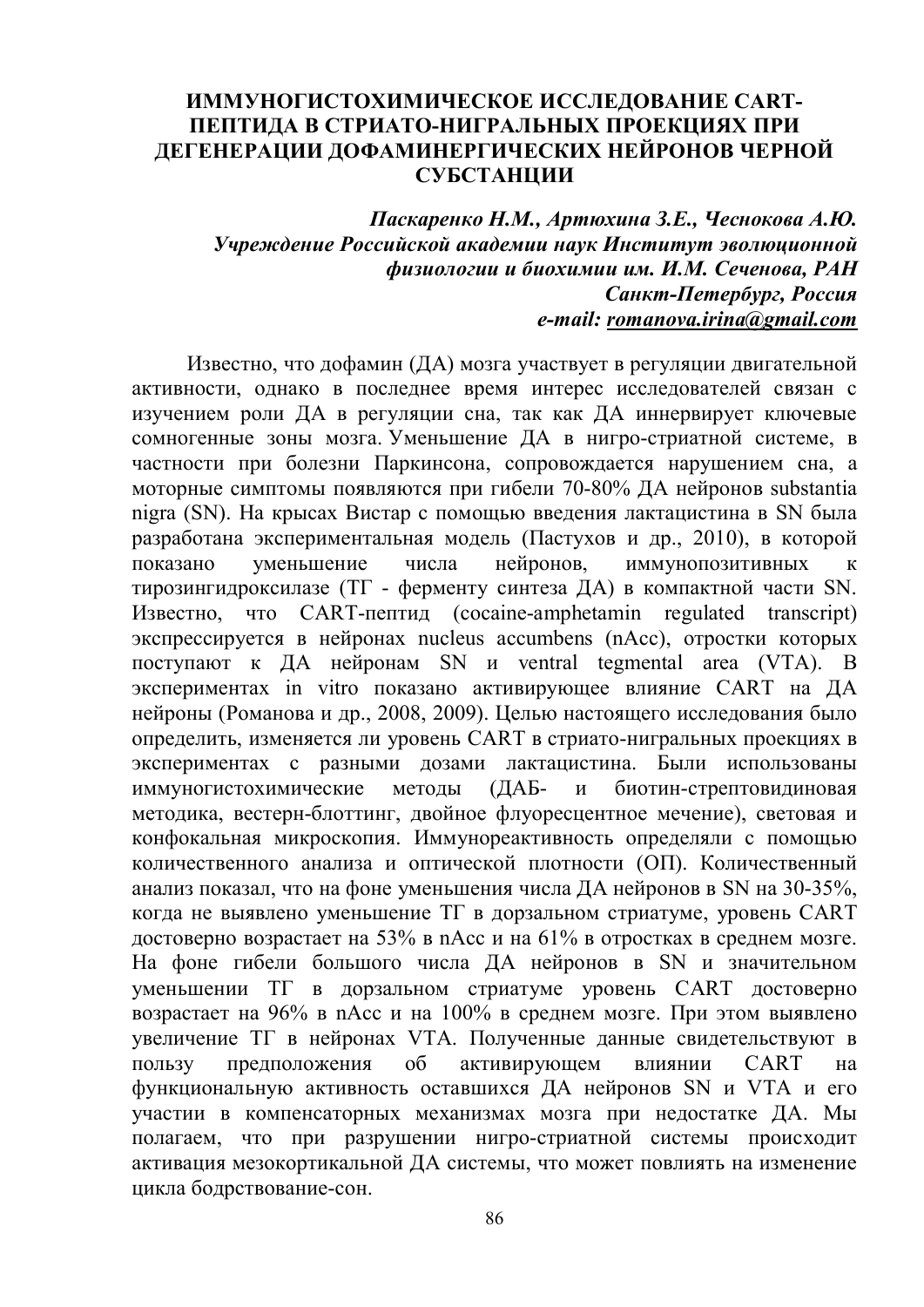# **ON THE GENERALIZABILITY OF THE EFFECT OF SLEEP ON MEMORY CONSOLIDATION**

*Pawlizki A., Graetsch M., Gais S. Department of General and Experimental Psychology, Ludwig Maximilian University of Munich Munich, Germany e-mail: pawlizki@psy.lmu.de*

There is a vast amount of literature on sleep and memory consolidation. Declarative sleep effects are found in different experimental designs using different learning material, time windows, ultra short sleep durations, several modes of encoding, recall types, as well as in special cohorts as in good learners or participants with prior experience in the task. One might come to the conclusion that the sleep effect for declarative memory is strong and reliable.

Nevertheless since most of these studies use the classical Jenkins and Dallenbach design of a night sleep group/condition and day wake group/condition, sleep effects could also be entangled with circadian effects. Some studies state that memory performance is correlated with the time of the day, with long term memory performance being better in the morning hours.

Furthermore, other common sleep designs as split night procedures or selective sleep deprivation are confounded with stress and can therefore also not be recommended.

To investigate pure sleep effects, one might consider using other study designs. One gold standard could be a sleep deprivation study design containing two recovery nights, to prevent REM rebound and fatigue. Alternatively, but another time frame are nap study designs.

To conclude, when sleep and memory are investigated in a proper study design, the effect size is rather small in most cases. Therefore larger sample sizes are required.

In this study, we provide a standard research design for sleep research based on a robust declarative memory battery, the "Lern - und Gedächtnistest" (LGT-3). The LGT-3 is a speed test used in German performance diagnostics, consisting of several verbal and non-verbal subtests. The LGT-3 can be strongly recommended for sleep and memory research, since the declarative sleep effect of the total score of the LGT-3 was found in a nap study design in two independent study cohorts.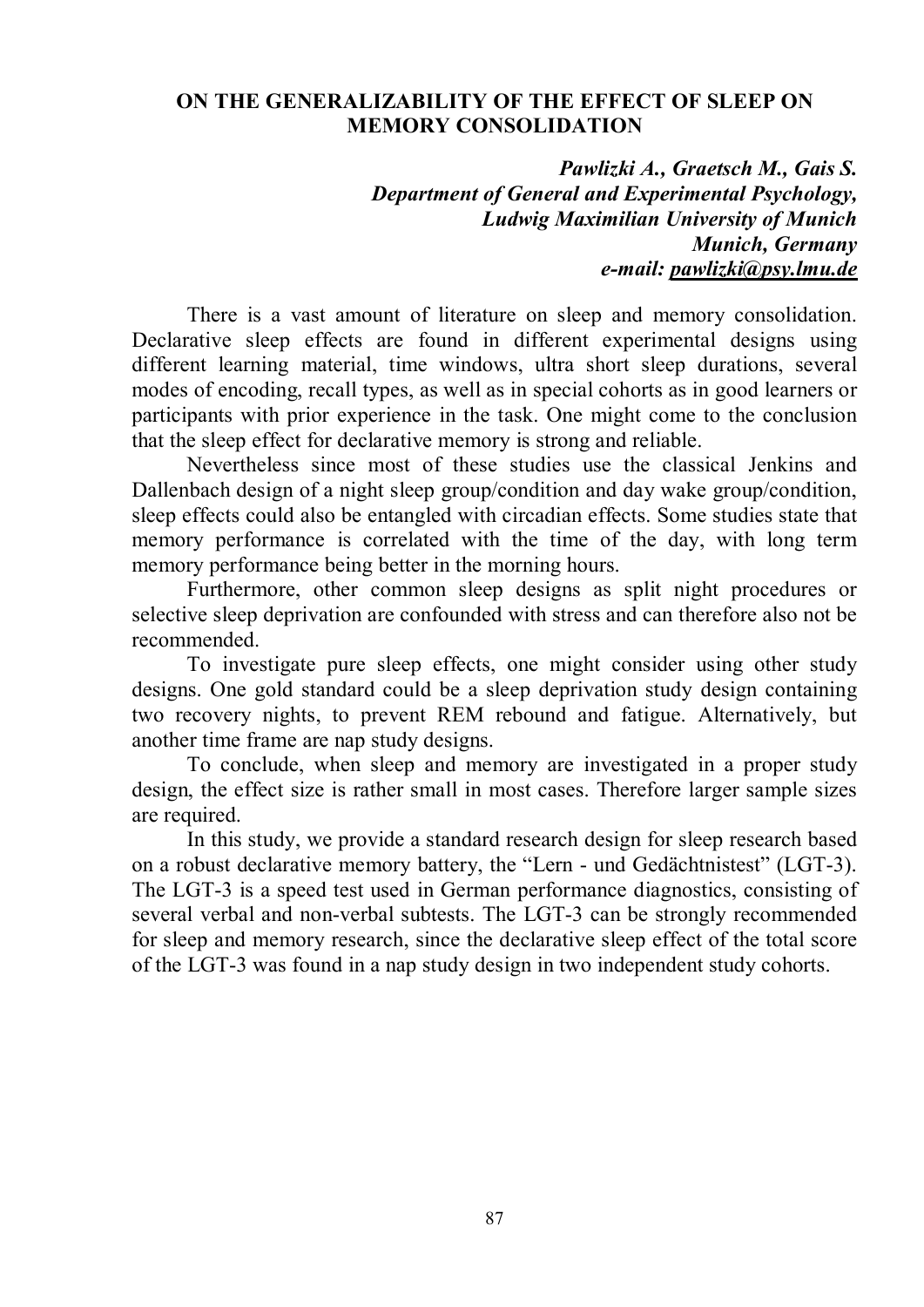#### **MENTAL FATIGUE: RECUPERATION OF VISUAL-MOTOR COORDINATION AFTER A DAYTIME NAP**

*Puchkova A.N., Tkachenko O.N., \*Koroliova N.V., Dorokhov V.B. Institute of Higher Nervous Activity and Neurophysiology of RAS Moscow, Russia Irkutsk State University, Irkutsk, Russia e-mail: [puchkovaan@gmail.com](http://e.mail.ru/cgi-bin/sentmsg?compose&To=puchkovaan@gmail.com)*

The condition of mental fatigue develops after continuous work with a computer. It is characterized by reduced performance and heightened risk of making a mistake. Thus emerged tasks of monitoring the operator's condition to recognize mental fatigue development and of recovery of impaired performance. Our study is meant to develop a contactless method to diagnose operator's fatigue by visual-motor coordination and analyze the performance recovery after a daytime nap.

In our experiment subjects continuously performed a psychophysiological test causing moderate mental fatigue. For an hour they were solving sums appearing on the screen and choosing one of two offered answers by clicking on it. Eye gaze movement was recorded by videotracking system (Eyegaze Development System, LC Technologies, USA). Additionally mouse movements were recorded. This design allowed to analyze visual-motor coordination parameters and their impairment in the state of mental fatigue.

After the performance of the test subjects rested for one hour during which they were awake (control experiment) or had a nap (main experiment). After an hour of rest, the efficacy of recuperation was compared in the same test. The design of experiment allowed us to analyze the changes of task performance strategy in case of mental fatigue or after a nap by visual-motor coordination parameters. Acquired results show the possibility to choose an optimal length of a recovery nap and to develop a contactless method of mental fatigue diagnosis.

**Support: Russian Humanitarian Science Foundation № 11-36-00242а1 and RAS Presidium Fund**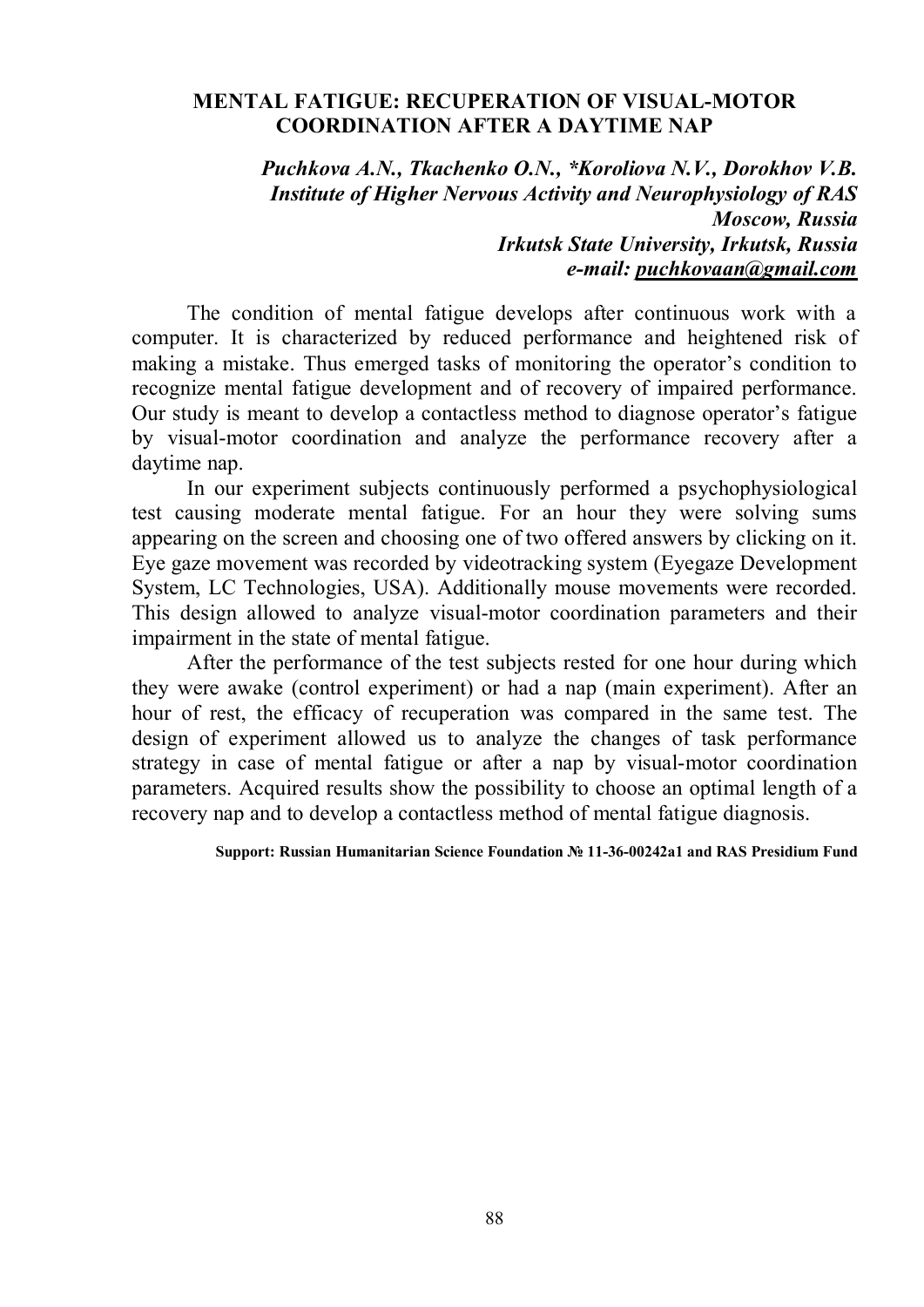# **УМСТВЕННОЕ УТОМЛЕНИЕ: ВОССТАНОВЛЕНИЕ ЗРИТЕЛЬНО-МОТОРНОЙ КООРДИНАЦИИ ПОСЛЕ ДНЕВНОГО СНА**

*Пучкова А.Н., Ткаченко О.Н., \*Королёва Н.В., Дорохов В.Б. \*Иркутский государственный университет, Иркутск Институт Высшей Нервной Деятельности и Нейрофизиологии РАН Москва, Россия*

#### *e-mail: [puchkovaan@gmail.com](mailto:puchkovaan@gmail.com)*

При длительной работе за компьютером развивается состояние умственного утомления. Оно характеризуется сниженной работоспособностью и повышенным риском совершения ошибок. Возникает задача мониторинга состояния оператора с целью диагностики развития умственного утомления, а также восстановления нарушенной работоспособности. Наше исследование направлено на разработку бесконтактного метода диагностики состояния утомления оператора по показателям зрительно-моторной координации и анализу эффективности восстановления его деятельности после кратковременного дневного сна.

В наших экспериментах испытуемые непрерывно выполняли психофизиологический тест, вызывающий средний уровень умственного утомления. В течение одного часа они решали арифметические задачи, появляющихся на экране компьютера, требующие правильного выбора ответа из двух предложенных, путем щелчка мышью по ответу. Движение взора испытуемого регистрировалось с помощью системы видеотрекинга (Eyegaze Development System, LC Technologies, USA), параллельно шла запись движений курсора мыши. Такая схема позволяла анализировать динамику изменения показателей зрительно-моторной координации, вызываемых умственным утомлением.

После выполнения серии, вызывающей умственное утомление, испытуемый отдыхал в течение одного часа перерыв, в течение которого он бодрствовал, или имел возможность уснуть. Через 1 час отдыха (короткий сон или спокойное бодрствование), сравнивалась эффективность восстановление работоспособности по показателям этого же теста. Дизайн эксперимента позволял количественно анализировать изменение стратегии решения задачи при развитии утомления и после дневного сна по показателям зрительно-моторной координации. Полученные результаты показывают возможность создания бесконтактного метода диагностики умственного утомления и выбора оптимальной длительности восстановительного сна.

**Работа частично выполнена при поддержке РГНФ (проект № 11-36-00242а1), и фонда Президиума РАН ("Фундаментальные науки - медицине")**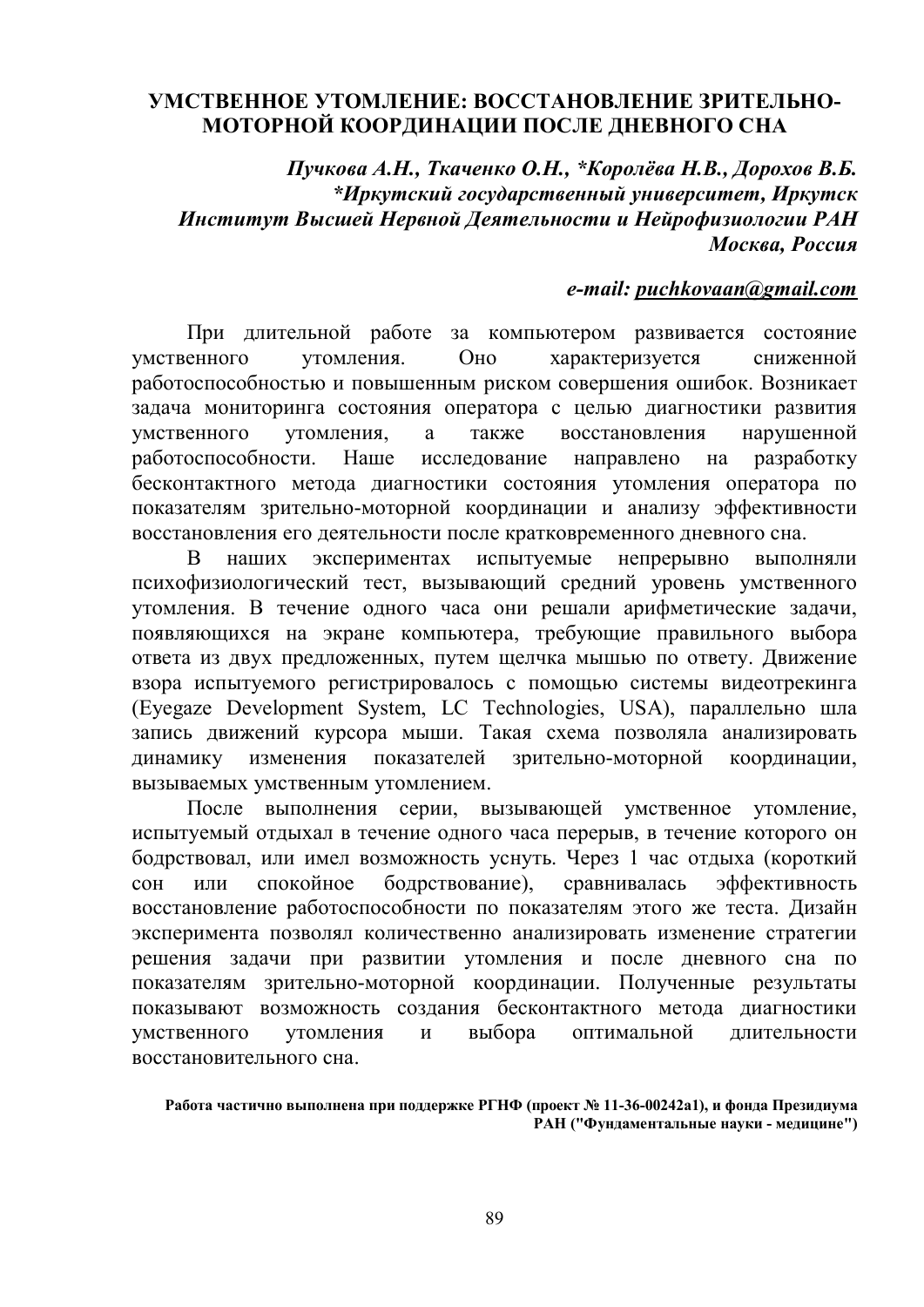### **DISORDERS OF SLEEP-WAKE RHYTHM AS A MODEL OF DESYNCHRONOSIS**

*Pudikov I.V. Samara State Medical University Samara, Russia e-mail[:pudys@yandex.ru](http://e.mail.ru/cgi-bin/sentmsg?compose&To=pudys@yandex.ru)*

Since the early 80's, the interest of researchers to seasonal variants of affective disorders has increased dramatically (T.A.Wehr, 1982) that led to the release of a special subtype of depression called "seasonal affective disorder" (SАD). SAD criteria were first included under the heading of affective disorders in the DSM-III-R (1987). The most common form of SAD is seasonal depression (SD). The clinical variants of SD are a particular manifestation of the system desynchronosis which basis on genetical instability due to sensitivity to photoperiod. The generality of the etiopathogenetic mechanisms of different options of the system desynchronosis detected in the analysis of the psychosomatic condition of SAD patients, the perpetrators of transmeridian fast moving, explorers, astronauts, people who work night shifts and in conditions of the prolonged lack of natural light. The common pathogenic factor for all these groups is the failure of the "biological clock", the violation of an individual system configuration synchronization of biorhythms to an external source of rhythm - the daylight duration. Such a model clearly explains well.

The most important evidence of the biological rhythm disorders in SD the sleep-wake rhythm violations, manifested as a distortion of the circus- and ultradian component. If it is easy to circadian disorders clinically to detect in patient complaints of insomnia, impaired sleep, early awakening, and others, the violation of the ultradian component clinically presented very limited, it's diagnosis is based mainly on hardware techniques, the most informative of which is polysomnography. It was organized by the ultradian components of the specific architecture of sleep a night, a distortion which is a characteristic feature of SAD, SD and subclinical forms desynchronosis. Another important aspect the pathogenesis of SD understanding is the most therapeutic efficacy chronobiological strategies phototherapy (light therapy), this pathology. Most effective is the techniques using due to chronobiological approach (for example, the daily shift of morning and evening sessions, phototherapy, respectively, at earlier and later time, imitating the natural photo mode median strip in May-June). Improving the well-being of patients, normalization of PSG -indicators in light therapy are more likely to be regarded as the result of phototherapy on the biological mechanisms of the coordination of rhythm.

#### **Support: Russian Humanitarian Science Foundation № 11-06-00880а**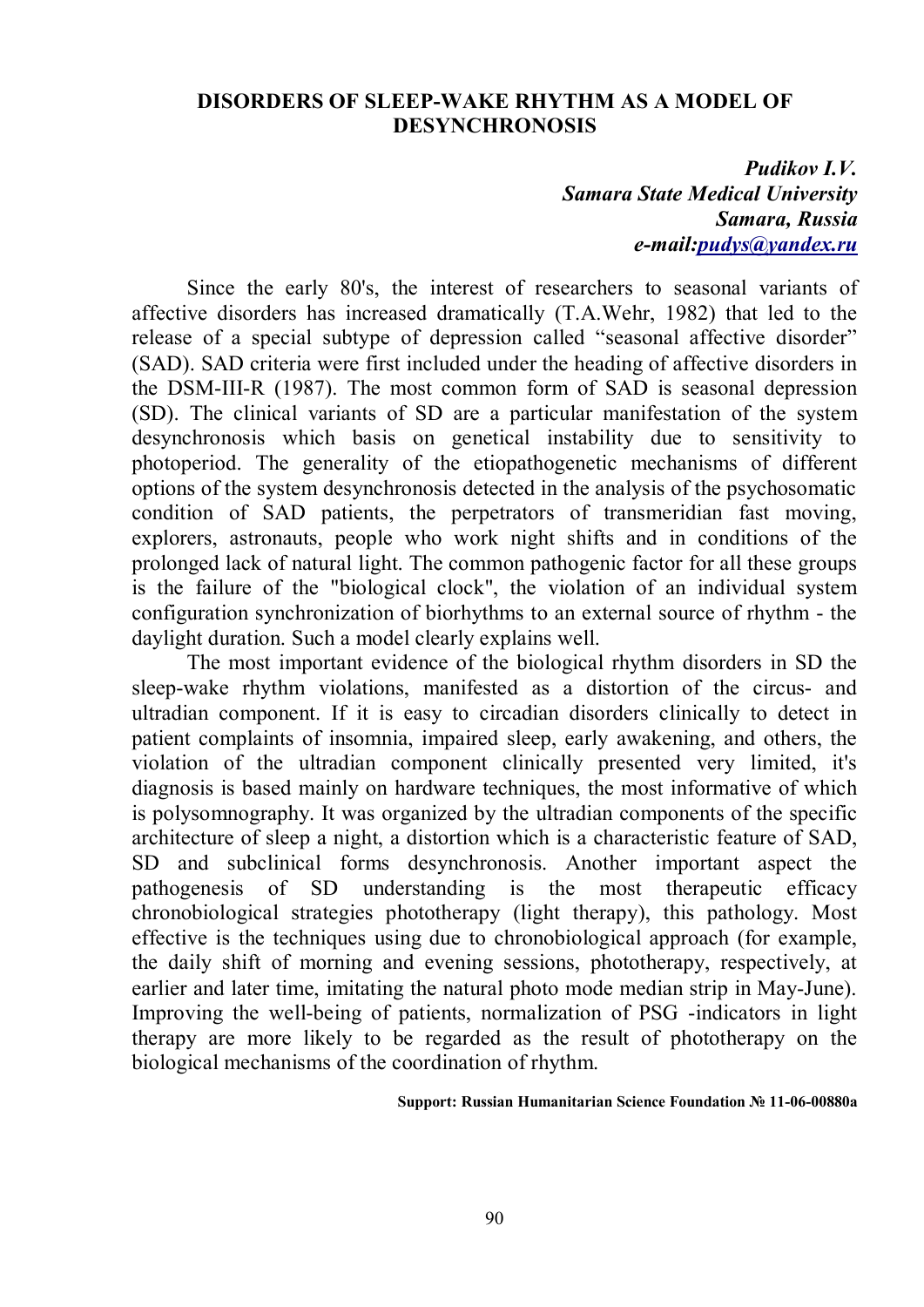### **НАРУШЕНИЯ РИТМА СОН-БОДРСТВОВАНИЕ КАК МОДЕЛЬ ДЕСИНХРОНОЗА**

*Пудиков И.В.*

### *ГОУ ВПО Самарский государственный медицинский университет Самара, Россия e-mail: [pudys@yandex.ru](mailto:pudys@yandex.ru)*

С начала 80-х годов резко возрос интерес исследователей к сезоннозависимым вариантам аффективных расстройств (Wehr, 1982), что привело к выделению особого подтипа депрессивного расстройства под названием «сезонное аффективное расстройство» (САР). Критерии САР впервые были включены в рубрику аффективных расстройств в DSM-III-R (1987). Наиболее распространенной формой САР являются сезоннозависимые депрессии СД. Клинические варианты СД являются частными проявлениями системного десинхроноза в основе которого – генетически обусловленная чувствительность к нестабильному фотопериоду. Общность этиопатогенетических механизмов различных вариантов системного десинхроноза выявляется при анализе психосоматического состояния пациентов с САР, лиц, совершающих быстрые трансмеридианальные перемещения, полярников, космонавтов, людей, работающих в ночную смену и в условиях длительного отсутствия естественного освещения. Общим патогенным фактором для всех перечисленных групп является сбой в работе «биологических часов», нарушение настройки индивидуальной системы синхронизации биоритмов на внешний источник ритма – продолжительность светового дня. Подобная модель хорошо объясняет увеличение сезоннозависимой аффективной патологии в направлении от экватора к полюсу и собственно явление «сезонности».

Важнейшим свидетельством расстройства биологической ритмики при СД являются нарушения ритма сон-бодрствование, проявляющиеся искажением как цирка-, так и ультрадианной составляющей. Если циркадианные нарушения клинически легко выявляются в жалобах пациентов на бессонницу, нарушение засыпания, ранние пробуждения и др., то нарушения ульрадианной составляющей клинически представлены весьма ограниченно, их диагностика опирается, преимущественно на аппаратные методы, наиболее информативным из которых является полисомнография (В.Б.Дорохов, 2001). Именно ультрадианные составляющие организуют специфическую архитектуру ночного сна, искажение которой является характерным признаком САР, СД и субклинических форм десинхроноза. Еще одним важным для понимания этиопатогенеза СД аспектом является большая терапевтическая эффективность хронобиологической стратегии фототерапии (светолечения) данной патологии. Наибольшей эффективностью обладают методики, использующие хронобиологический подход (например, ежедневное смещение утреннего и вечернего сеансов светолечения соответственно на более раннее и более позднее время, имитирующее естественный фоторежим средней полосы в мае-июне). Улучшение самочувствия пациентов, нормализацию ПСГ-показателей при светолечении с большой долей вероятности можно рассматривать как результат воздействия фототерапии на механизмы согласования биологической ритмики.

#### **Работа поддержана грантом РГНФ № 11-06-00880а**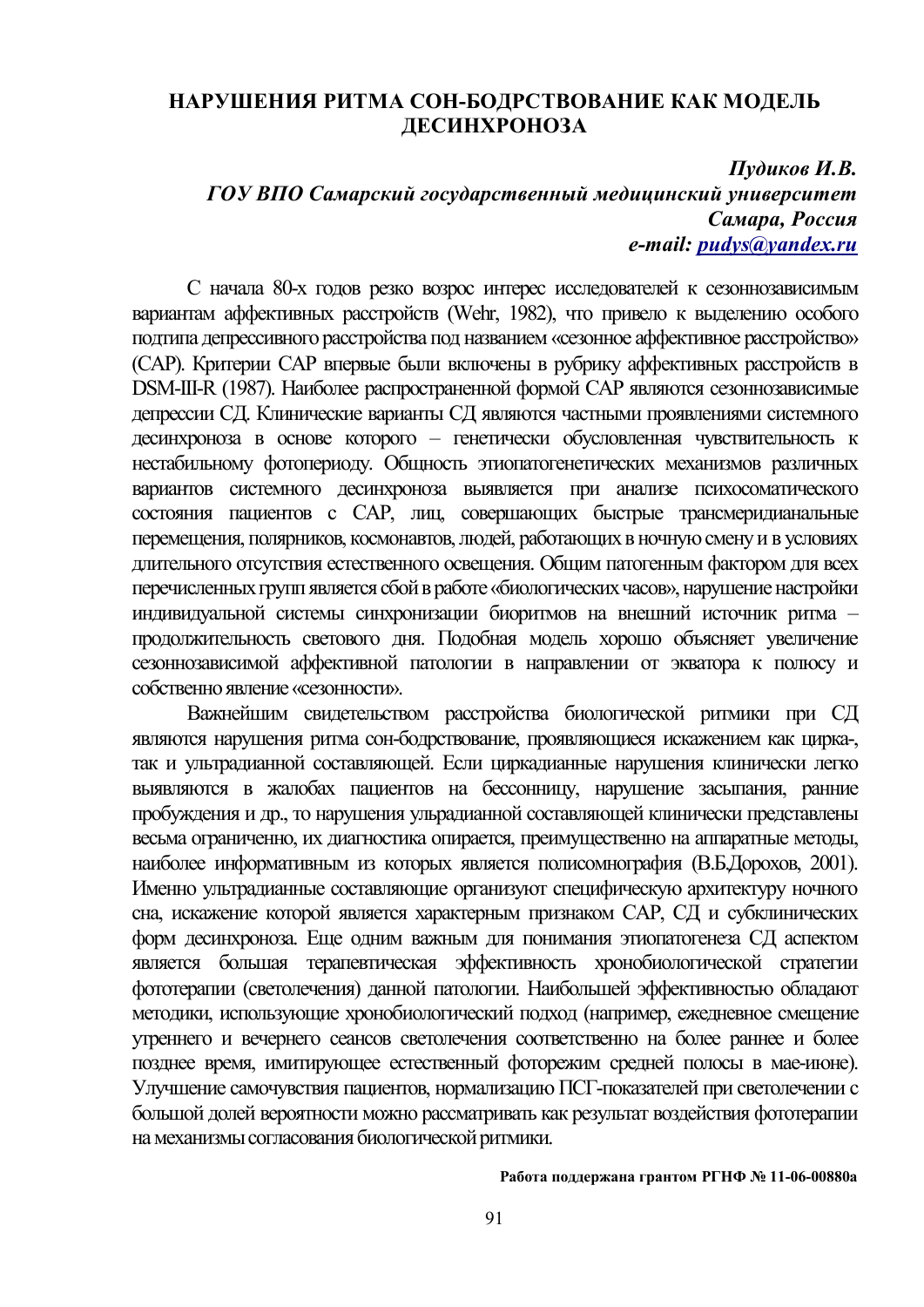# **EFFECTS OF COMBINED ULTRAVIOLET AND OPTICAL LIGHT ON THE SLEEP-WAKE CYCLE IN PATIENTS WITH SEASONAL DEPRESSIONS**

*Pudikov I.V.,\*Dorokhov V.B. Samara State Medical University, Samara, Russia \*Institute of Higher Nervous Activity and Neurophysiology of RAS Moscow, Russia e-mail: [pudys@yandex.ru](http://e.mail.ru/cgi-bin/sentmsg?compose&To=pudys@yandex.ru)*

The comparative analysis of the physiological and pathophysiological processes reveals some peculiarities of the mechanisms of the biological phenomena, including the functions of the organization of the sleep-wake system.The study of the functioning and regulation of the sleep-wake cycle is determined by such issues of clinical practice as the diagnosis and evaluation o the effectiveness of the therapy of the depressions, the seasonal depressions (SD) in particular.

The aim of the study was to investigate the influence of artificial light on the circadian rhythms of SD patients .The clinical and neurophysiological effects of the combined ultraviolet and optical spectrum of light on sleep-phase system including relations between sleep, wake, slow wave and paradoxical sleep (REM и NREM) were evaluated. There was used a method previously described in details within the patent for the invention № 2295989 RU. The subjects were 24 patients with episodes of SD treated with phototherapy. Light impact duration was from 40 to 60 minutes. Light therapy was performed twice a day in the morning and evening hours. After session reports of patients have been recorded, and objective manifestations of psycho-emotional status have been determined. Computer polysomnography were carried out amongst 6 patients before therapy and during the therapeutic process. According to computer polysomnography, the day latency period of phototherapy stage 1 NREM (while falling asleep) ranged from 7 to 21 minutes at 9-14th day in all six patients that is regarded as a reduction of the parameter as compared to the same before therapy. The latency period of the first episode of the ocular movements (REM) exceed 30 minutes, was revealed in 3 of the patients.

Thus, the therapy with combined ultraviolet and optical light during 18-21 days affected the period of sleep-wake cycle and the phase relations in patients with seasonal depressions. The changes in the length of time of wakefulness and sleep within the period of sleep-wake cycle, intrasomnic phase relations in NREM and REM were occurred. Important dynamic effects of the combined light were observed, particularly, periods of lighting shifted the sleep phase up to earlier hours, reduced sleep latency time and increased REM latency.

**Support: Russian Humanitarian Science Foundation № 11-06-00880а**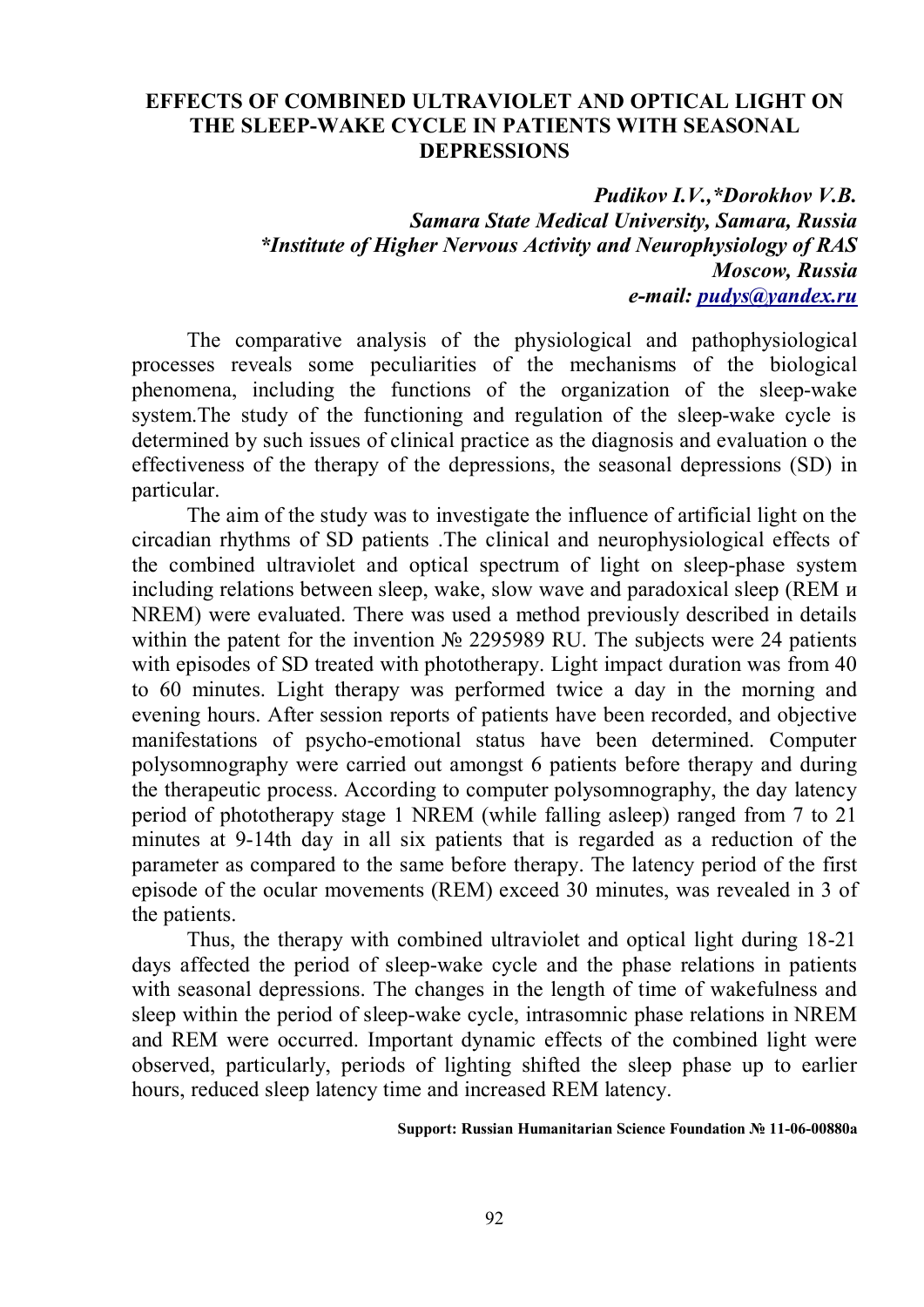# **ВЛИЯНИЕ СОЧЕТАННОГО УЛЬТРАФИОЛЕТОВОГО И ОПТИЧЕСКОГО ОСВЕЩЕНИЯ НА СОСТОЯНИЕ ЦИКЛА СОН-БОДРСТВОВАНИЕ ПАЦИЕНТОВ С СЕЗОННЫМИ ДЕПРЕССИЯМИ**

*Пудиков И.В., \*Дорохов В.Б. ГОУ ВПО Самарский государственный медицинский университет, \*Институт Высшей Нервной Деятельности и Нейрофизиологии РАН Москва, Россия e-mail: [pudys@yandex.ru](http://e.mail.ru/cgi-bin/sentmsg?compose&To=pudys@yandex.ru)*

Сравнительный анализ одних и тех же физиологических процессов в норме и патологии раскрывает, подчас, интимные механизмы биологических явлений. Подобное положение в полной мере применимо к функции организации сна и бодрствования. Значимость изучения регуляции цикла сон-бодрствование определяется и прикладными задачами медицинской практики — диагностикой и оценкой эффективности терапии депрессивных состояний, в частности сезонных депрессий (СД).

С целью изучения влияния искусственного освещения на циркадианную ритмику пациентов с СД оценивали клинические и нейрофизиологические (ПСГ) эффекты воздействия сочетанного освещения видимой и ультрафиолетовой части спектра на фазовые соотношения сна, бодрствования, медленноволнового и парадоксального сна (REM и NREM). Использовали методику, ранее подробно изложенную в описании патента на изобретение № 2295989 «Способ регуляции физического и психо-эмоционального статуса лиц, находящихся в состоянии десинхроноза». Объектом исследования стали 24 пациента с эпизодами СД, проходившие курс фототерапии. Воздействие, длительностью от 40 до 60 минут осуществляли два раза в сутки – в утренние и вечерние часы. После сеанса фиксировали отчеты пациентов, и объективные проявления психо-эмоционального статуса. У 6-х лиц проводили компьютерную полисомнографию до и в ходе лечебного воздействия.

По данным компьютерной полисомнографии у всех шестерых обследованных лиц на 9-14 сутки фототерапии латентное время 1 стадии NREM (время засыпания) составило от 7 до 21 минут, что расценивается как уменьшение в сравнении с показателями до терапии. У трех человек зафиксировано латентное время первого эпизода движений глазных яблок (REM) более 30 минут.

Таким образом, воздействие сочетанным ультрафиолетовым и оптическим излучением в течение 18-21 суток влияет у пациентов с сезоннозависимыми депрессиями как на период цикла сон-бодрствование, так и на фазовые соотношения. Внутри периода происходит изменение отношения продолжительности времени бодрствования и сна, изменяются интрасомнические фазовые соотношения NREM и REM. Существенны динамические эффекты комбинированного света – периоды освещения отчетливо сдвигают фазу сна на более ранние часы, уменьшают латентное время сна, увеличивают латенцию REM.

#### **Работа поддержана грантом РГНФ 11-06-00880а**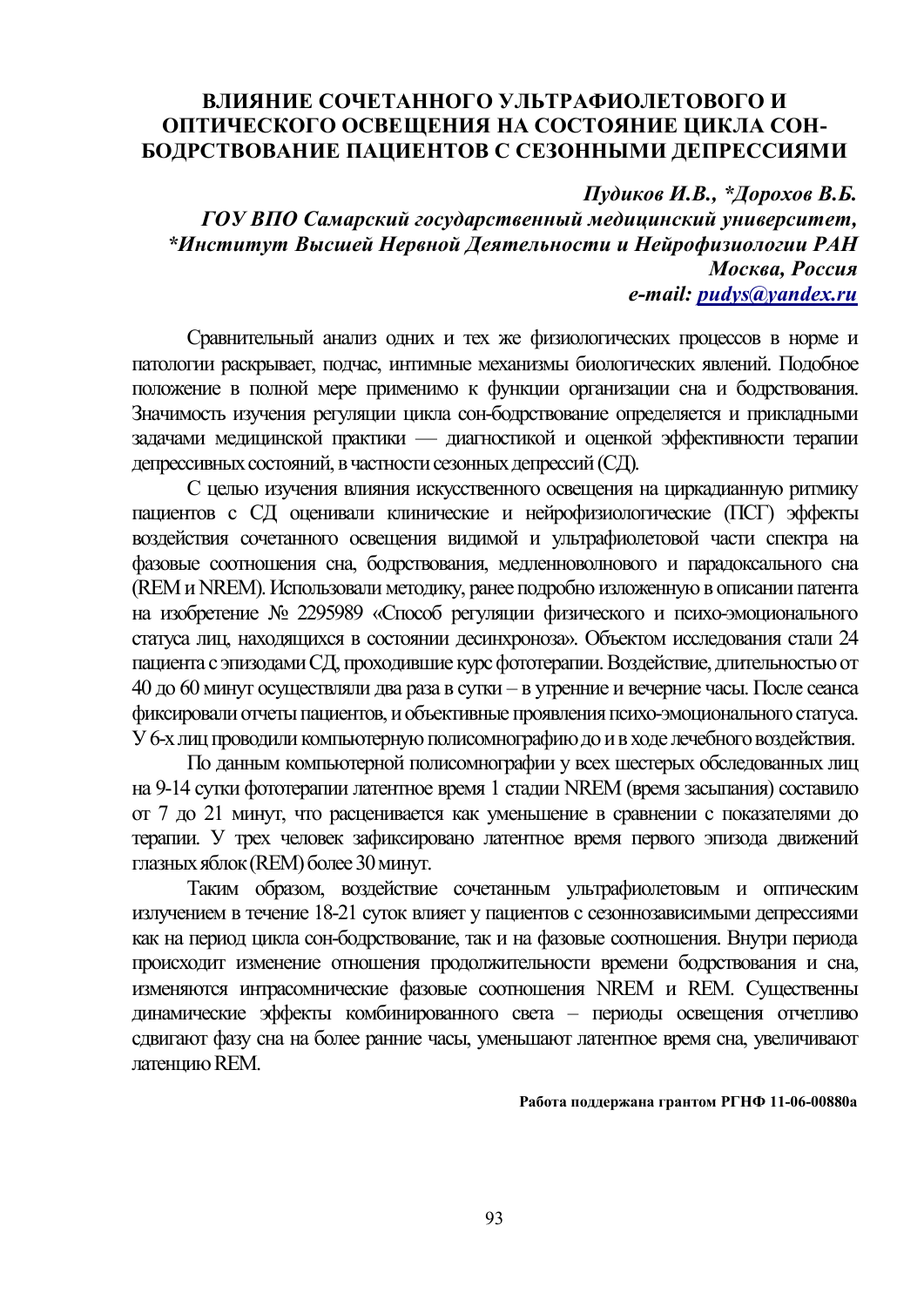#### **MOTIVATION TO SLEEP AND NAP QUALITY IN GOOD SLEEPERS**

*Rasskazova E., <sup>2</sup>Rusakova I., <sup>3</sup>Dorokhov V. Moscow State University, Moscow City Hospital №12 Institute of Higher Nervous Activity and Neurophysiology Moscow, Russia e-mail: [l\\_rasskazova@yahoo.com,](mailto:l_rasskazova@yahoo.com) [i1rusakova@gmail.com](mailto:i1rusakova@gmail.com)*

Recently, there is growing number of models and researches in somnology taking into account psychological factors of sleep and sleep disturbances (Morin, 1993, Bastien et al, 2001, Harvey & Espie, 2004) - in particular, excessive attempts to fall asleep (Principles and Practice in Sleep Medicine, 2005). The aim of this work is to study the effect of motivation to sleep on the characteristics of nap in good sleepers.

**Materials and methods.** 33 good sleepers (22 females, 11 males, mean age  $24.1 \pm 8.4$  years) who visited laboratory twice in the weekend, were randomly assigned to a sequence of instructions: either "free ('lay down as if you are going to rest in the daytime') - motivating ('it's very important to you to fall asleep as soon as possible, and if you succeed, you will receive an additional financial remuneration')" (N=17) or vice versa, "motivating – free" (N=16). Then during an hour while the subject was laying in a dark room, his polysomnogram was recorded by 54-channel polygraph (32 channels of the EEG). The results were processed using analysis of variance with repeated measures. **Results.** Regardless of the order of instructions, in motivational condition there were increases in the latent period of the delta-sleep  $(F=4.4, p<0.05)$ , duration of wakefulness during sleep  $(F=6.5, p<0.05)$ , the number of episodes of prolonged awakenings ( $F=4.6$ ,  $p<0.05$ ), and - as a tendency - the number of awakenings, and their maximal duration ( $F=3.5$ ,  $p<0.1$  and  $F=4.0$ ,  $p<0.06$ ). The latency period of sleep depended largely on the order of instructions, but the interaction was observed (tendency  $F=3.2$ ,  $p<0.1$ ): the subjects fell asleep longer in motivation condition, but only in the "motivational-free" instructions' sequence. **Conclusions.** Regardless of the order of instructions, motivation "to sleep as fast as possible" affects nap quality: it becomes more superficial and fragmented. It can be assumed that the instruction affects the latent period of sleep, but it is influenced by other factors as well (order of instructions), that requires further research. Thus, we have received confirmation of the negative impact of excessive attempts to fall asleep to nap quality in good sleepers, that allow indirectly to confirm the hypothesis about the same mechanism of insomnia pathogenesis.

**Support: grant RFH project 11-36-00242a**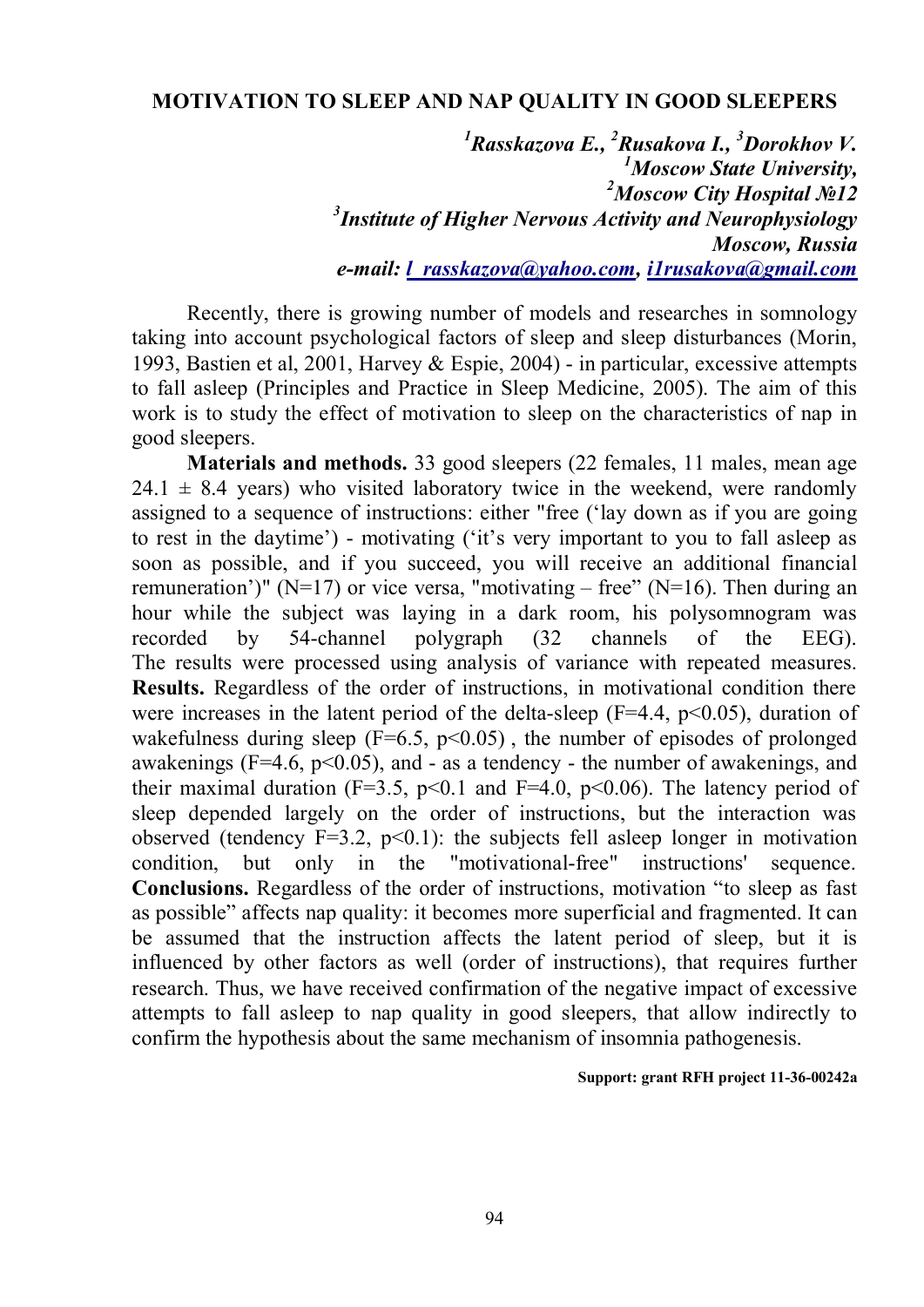#### **ВЛИЯНИЕ МОТИВАЦИИ ЗАСНУТЬ НА ПАРАМЕТРЫ ДНЕВНОГО СНА**

*1 Рассказова Е.И., 2 Русакова И.М., <sup>3</sup>Дорохов В.Б. <sup>1</sup>Московский государственный университет имени М.В.Ломоносова, 2 ГУ «ГКБ № 12» Департамента здравоохранения г.Москвы <sup>3</sup>Учреждение Российской академии наук Институт высшей нервной деятельности и нейрофизиологии РАН Москва, Россия e-mail: [l\\_rasskazova@yahoo.com,](mailto:l_rasskazova@yahoo.com) i1rusakova@gmail.com*

В последнее время все большее распространение в сомнологии получают модели сна и инсомнии, учитывающие психологические факторы нарушения сна (Morin, 1993, Bastien et al, 2001, Harvey & Espie, 2004) - в частности, чрезмерные попытки заснуть (Principles..., 2005). Целью данной работы является исследование влияния мотивации на особенности дневного сна хорошо спящих испытуемых.

Материал и методы. 33 хорошо спящих испытуемых (22 женщины, 11 мужчин, средний возраст 24,1±8,4 года), сон каждого из них регистрировался в середине выходного дня (2 раза с интервалом в 1-2 недели). В случайном порядке им предъявлялась одна из двух инструкций: 17 испытуемых получали инструкции в порядке "свободная ("полежите так, как будто прилегли днем отдохнуть") - мотивирующая ("очень важно, чтобы Вы заснули как можно быстрее; если Вам это удастся, Вы получите дополнительное финансовое вознаграждение")", 16 испытуемых - в порядке "мотивирующая - свободная". Затем в течение часа у испытуемого, лежащего в темной комнате, регистрировалась полисомнограмма при помощи компьютерного 54 канальный сомнологического полиграфа (32 канала ЭЭГ), фирмы "Sagura Medizintechnik GmbH". Результаты обрабатывались при помощи двухфакторного дисперсионного анализа с повторными измерениями.

Результаты. Независимо от порядка предъявления инструкции, при предъявлении мотивирующей инструкции у испытуемых возрастали латентный период дельта-сна (F=4,4, p<0,05), длительность бодрствования за время сна (F=6,5, p<0,05), количество эпизодов длительных пробуждений (F=4,6, p<0,05), а также - на уровне тенденции - количество пробуждений в целом и их максимальная длительность (F=3,5, p<0,1 и F=4,0,p<0,06). Латентный период засыпания зависел в большей степени от порядка предъявления инструкций, но наблюдалось и взаимодействие (на уровне тенденции F=3,2, p<0,1): испытуемые дольше засыпали при мотивирующей инструкции, но только в том случае, если инструкции предъявлялись в порядке "мотивирующая-свободная".

Выводы. Независимо от порядка предъявления инструкции мотивация заснуть как можно быстрее ухудшает дневной сон испытуемых: он становится более поверхностных и фрагментированным. Можно предположить, что инструкция влияет и на латентный период засыпания, однако это влияние искажается другими факторами (порядок предъявления инструкций) и требует дальнейших исследований. Таким образом, мы получили подтверждение негативного влияния чрезмерного стремления заснуть на сон хорошо спящих испытуемых, что позволяет косвенно подтвердить гипотезу о схожем механизме хронификации инсомнии.

**Исследование выполнено при поддержке гранта РГНФ проект 11-36-00242а**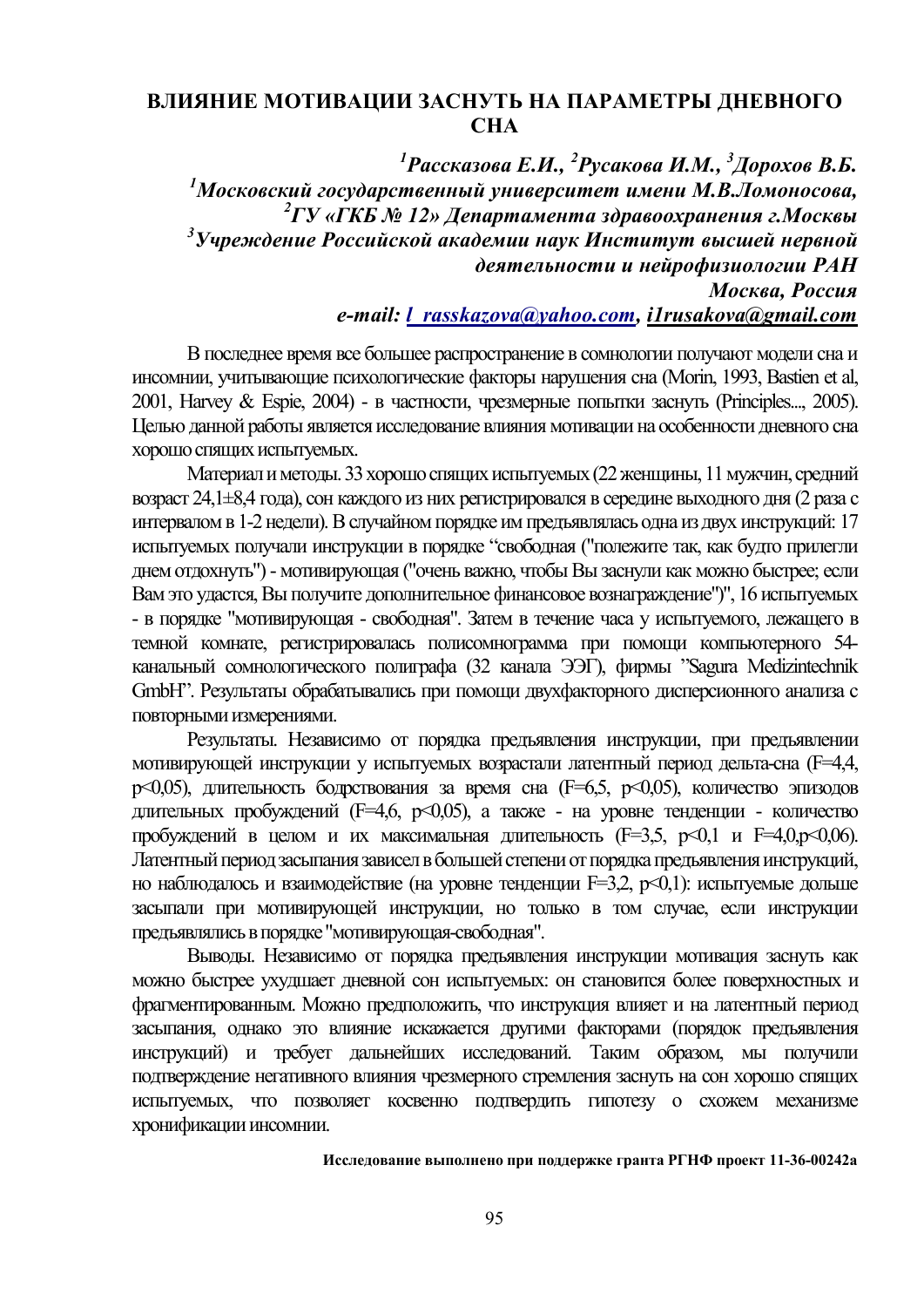# **CHANGES OF THE SLEEP-WAKING CYCLE UNDER THE CONDITIONS OF CHRONIC STRESS (105 DAYS OF ISOLATION)**

*Russakova I.M., Kovrov G.V., Posokhov S.I., Gordeev S.A. Sechenov First Moscow Medical State University Moscow, Russia e-mail: [i1rusakova@gmail.com](mailto:i1rusakova@gmail.com)*

Stress is one of the main causes of sleep disturbances. Chronic stress is the most important factor of dysadaptation of the modern humans, but investigations of sleep changes under those conditions are rare.

This experiment is a part of the project "Mars-105". Sleep of 6 healthy male volunteers under conditions of 105 days of isolation was studied in the model of a spaceship. We used questionnaires (sleep dairy once every 6 days) and standard polysomnography before, under and after the isolation.

Sleep diary shows that "astronauts" went to bed later (in average 1.15 a.m.), had prolonged subjective sleep latency  $(\geq 20 \text{ min})$  and sometimes had long night awakenings  $(\geq 20 \text{ min})$ . Changes of night sleep resulted in daytime sleepiness in 50% of cases, and they had naps 2-3 times a week.

Polysomnographic analysis conforms to the subjective data. The volunteers had problems to fall asleep (sleep latency≥20 minutes in 17% of all the recordings), had long night awakenings (inside sleep≥30 minutes in 21%) and had both problems in 3.4%.

We analyzed the progress of insomnia-like (see above) changes in the course of time. Amount of "pathologic" recordings increased significantly at the end of the third month of the isolation in comparison to as the background recordings (p<0.05, Fisher's method), as the recording on the second week of isolation (p<0.05). But the volunteers reported that the quality of sleep increased latterly.

We showed changes of the sleep-waking cycle under the conditions of longtime isolation. It is interesting that sleep "disorders" progress during the experiment. The main subject for further investigation is to clarify the sleep changes' dynamic. Will the "disorders" increase with longer isolation, or not? Our research group is going to study sleep adaptation during the "Mars-520" experiment involving 520 days of isolation.

**Support: Russian Humanitarian Science Foundation (project Nos. 11-06-01052a)**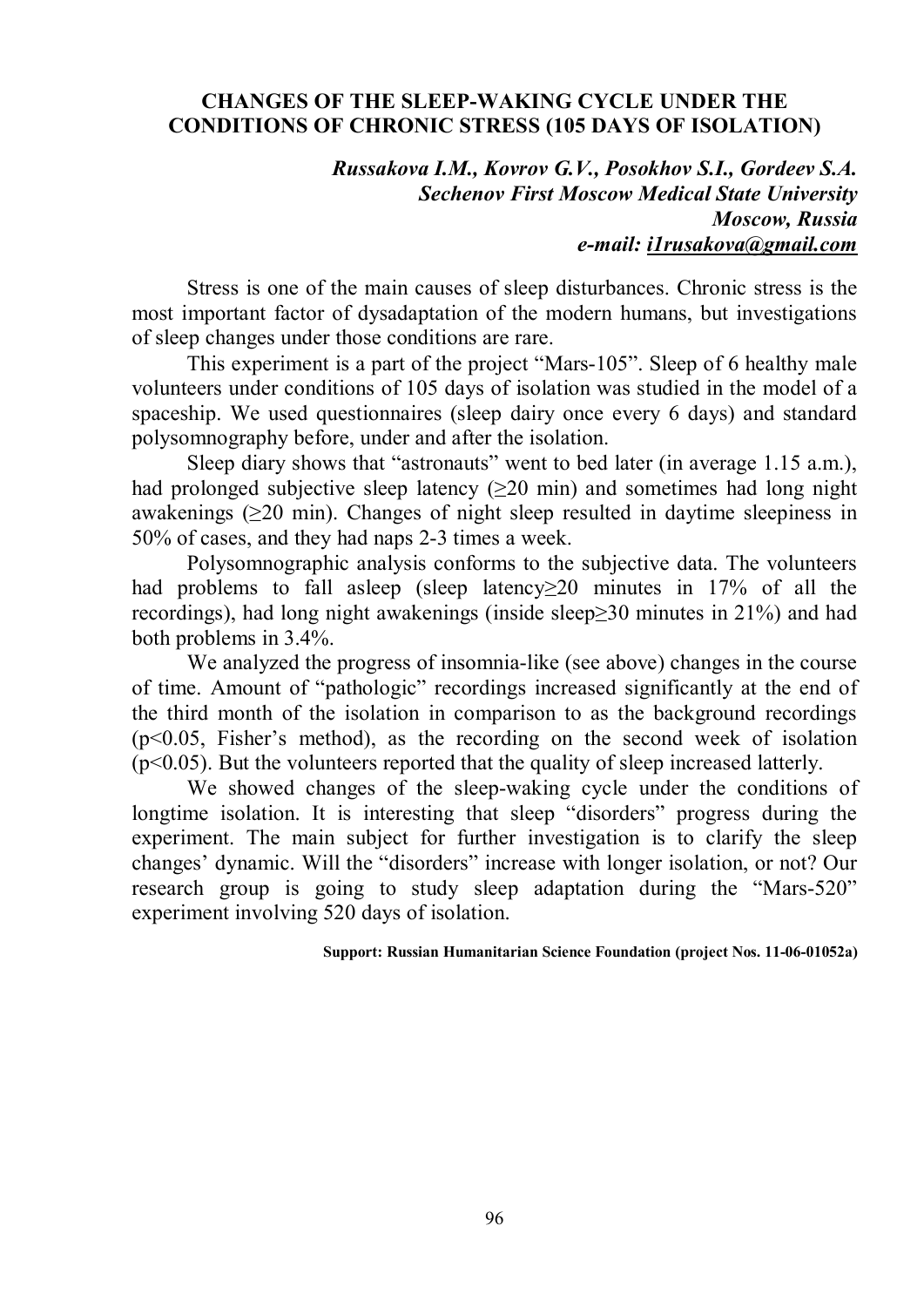# **ИЗМЕНЕНИЯ ЦИКЛА «СОН-БОДРСТВОВАНИЕ» В УСЛОВИЯХ ХРОНИЧЕСКОГО СТРЕССА (105-СУТОЧНАЯ ИЗОЛЯЦИЯ)**

*Русакова И.М., Ковров Г.В., Посохов С.И., Гордеев С.А. Первый Московский Государственный Медицинский Университет им. И.М. Сеченова Москва, Россия e-mail: [i1rusakova@gmail.com](mailto:i1rusakova@gmail.com)*

Одной из основных причин развития нарушений сна является стресс. Хронический стресс является важным дезадаптирующим фактором в жизни современного человека, однако исследования его влияний на сон проводятся нечасто.

Эксперимент проводился в рамках проекта «Марс-105». Был исследован сон у 6 здоровых мужчин в условиях 105-суточной изоляции в модели космического корабля с использованием анкетных методов (дневник цикла сон-бодрствование, заполняемый 1 раз в 6 дней) и стандартной полисомнографии до-, в период и после проводимой изоляции.

По данным субъективной оценки сна (дневник сна) во время эксперимента «космонавты» поздно ложились спать (в среднем в 1 час 15 мин), длительно (более 16 мин) не могли уснуть и иногда отмечали длительные (более 20 мин) ночные пробуждения. Изменения ночного сна приводили к дневной сонливости более чем в 50% случаев и дневному сну 2- 3 раза в неделю.

Анализ полисомнографических данных подтвердил возникновение проблем с засыпанием (латенция ко сну более 20 мин) в 17% от общего количества полученных записей, ночных пробуждений (длительность бодрствования внутри сна более 30 мин) в 21% и наличие пресомнических и интрасомнических нарушений (латенция ко сну более 20 мин и длительность бодрствования внутри сна более 30 мин) в 3%.

При анализе развития сходных с инсомническими (описанных выше) изменений с течением времени было выявлено статистически значимое увеличение полисомнографических записей с «патологическими» показателями в конце третьего месяца изоляции, как при сравнении с фоновыми записями (p<0.05 по критерию Фишера), так и с серединой первого месяца изоляции (p<0.05). Однако субъективно испытуемые отмечали улучшение качества сна к концу эксперимента.

Нами было показано влияние длительной изоляции на ночной сон человека и опосредованное или прямое влияние на показатели качества дневного бодрствования. Интересным представляется факт прогрессирования «нарушений» сна в процессе эксперимента. В данной ситуации встает вопрос: будет ли нарастать тяжесть изменений сна при большей продолжительности стресса или произойдет стабилизация и даже адаптация цикла «сон-бодрствование». Наша группа планирует продолжить исследование в рамках эксперимента «Марс-520».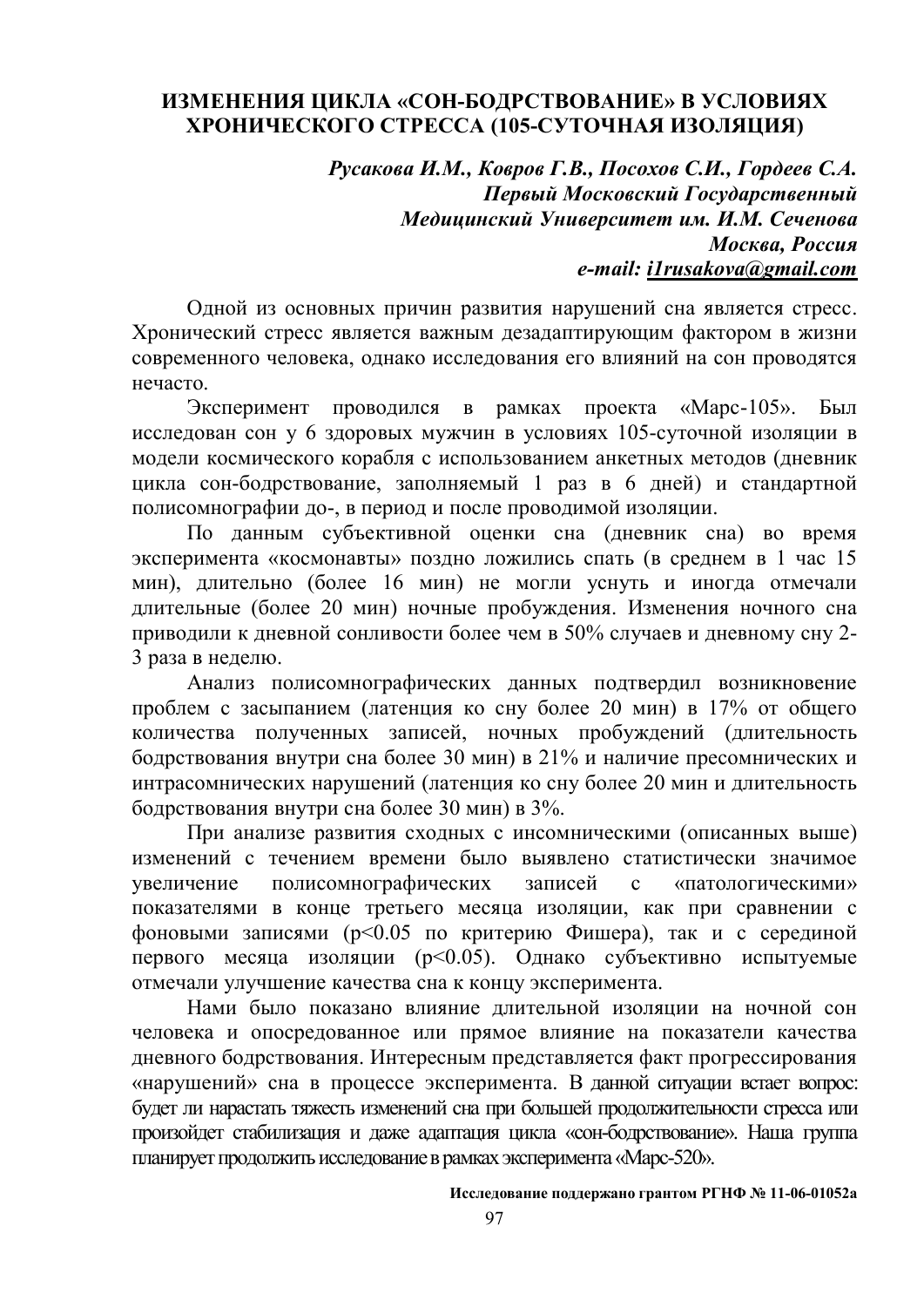# **SLEEP AND VITAMIN-MINERAL SECURITY OF STUDENTS IN THE COURSE OF TRAINING AND EXAMINATIONS**

*Shustanova Т.А. Southern Federal University, Pedagogical Institute Rostov-on-Don, Russia e-mail: [t\\_shustanova@mail.ru](mailto:t_shustanova@mail.ru)*

Normal sleep and balanced diet play an all-important role for maintenance of health, working capacity and active longevity of the person. However, the long and continuous influence of psycho-emotional factors caused by intensive intellectual loading and conditions of examination leads to infringement of the mode, structure, quality of the sleep and the food of students.

We investigated the somnologic status and vitamin-mineral security of students in the course of training and in winter examinations. It was the survey of 94 students of the faculty of linguistics and philology and faculty of natural sciences at the age of 17-20. We used the questionnaires of the score estimation of sleep subjective characteristics suggested by the Somnological Center of the Ministry of Healthcare of the Russian Federation and the Institute of Food of the Russian Academy of Medical Science.

We found out that due to the examination stress students' sleep characteristics become considerably worse, they suffer from insomnia, that is: 1. The time of falling asleep decreases 24.3 %; 2. The duration of sleep is reduced 17.2 %; 3. The quantity of night awakenings changes 13.6 %; 4. The quality of sleep decreases 21.6 %; 5. The quantity of night dreams decreases 22.9 %; 6. The quality of morning awakening decreases 11.1 %. The given violations of the students' sleep correlate with the insufficient security of their organism vitamins, macro- and microcells. The level of water-soluble vitamins of the groups B and C is lowered 44.3 %, the maintenance of fat-soluble vitamins of the groups A, D, Е is lowered 29.2, 20.5 and 44.3 % accordingly; the concentration of macrocells  $Mg^{2+}$ , K<sup>+</sup> and Ca<sup>2+</sup> is reduced 38, 27.9 and 31.5%; the level of microcell Fe<sup>2+</sup> is 34.5% lower the norm.

Thus, we find out changes the somnologic status, polyhypovitaminosis and deficiency of mineral substances of students. The improvement of food quality can restore the full-fledged sleep as the major mechanism of the adaptation of the organism.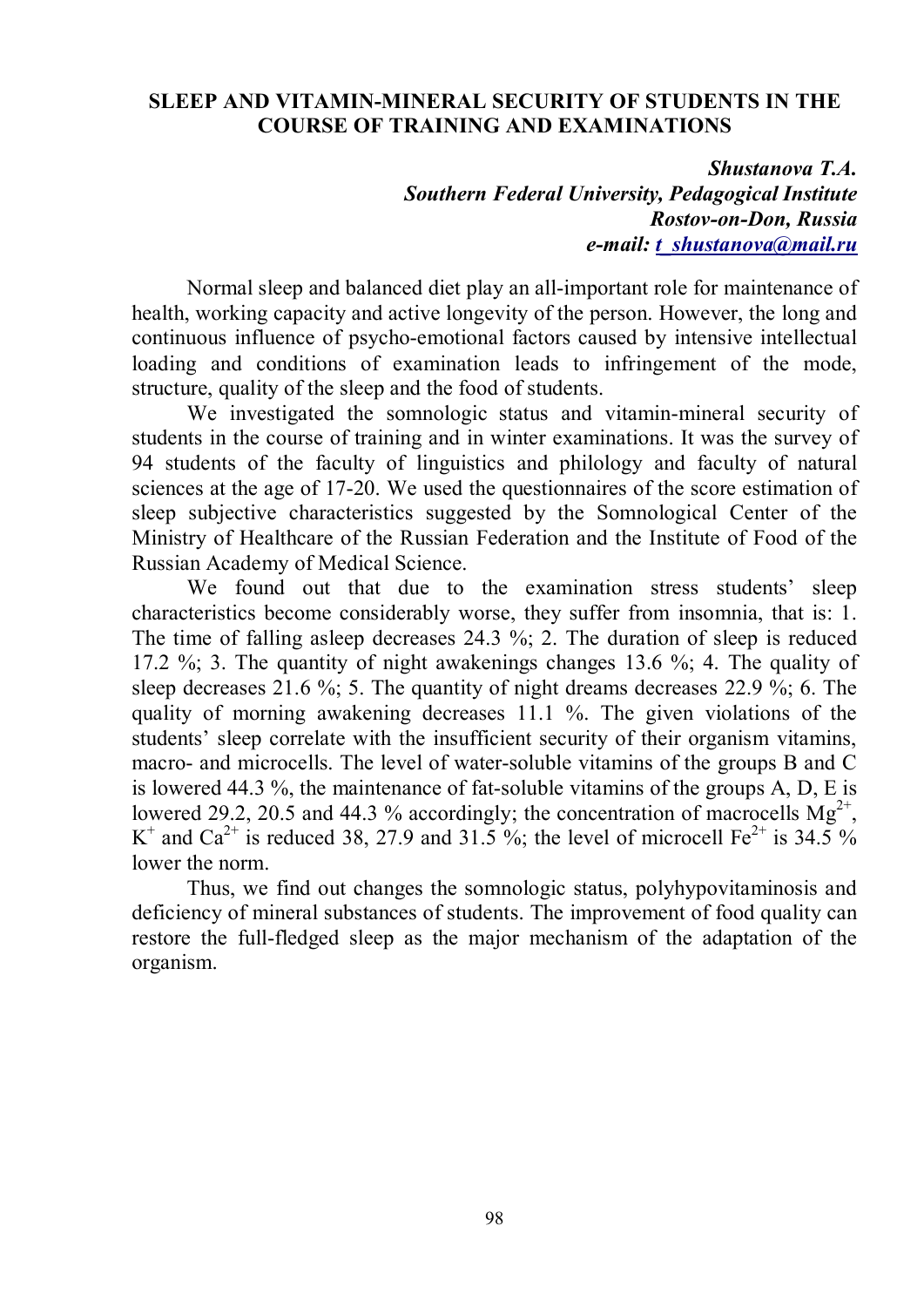# **СОН И ВИТАМИННО-МИНЕРАЛЬНАЯ ОБЕСПЕЧЕННОСТЬ СТУДЕНТОВ В ПРОЦЕССЕ ОБУЧЕНИЯ И В ПЕРИОД ЭКЗАМЕНАЦИОННОЙ СЕССИИ**

*Шустанова Т.А.*

*Педагогический институт Южного Федерального Университета (ПИ ЮФУ) Ростов-на-Дону, Россия e-mail: [t\\_shustanova@mail.ru](mailto:t_shustanova@mail.ru)*

Нормальный сон и рациональное питание играют исключительно важную роль для поддержания здоровья, работоспособности и активного долголетия человека. Однако длительное и непрерывное воздействие психоэмоциональных факторов, вызванное интенсивной умственной нагрузкой и обстановкой экзамена, приводит к нарушению режима, структуры, качества сна и питания студентов.

Целью нашей работы явилось: изучение сомнологического статуса и витаминноминеральной обеспеченности студентов в процессе обучения и в период зимней экзаменационной сессии; обоснование необходимости постоянного мониторинга, своевременной профилактики и коррекции нарушений сна и дефицита витаминов и минеральных веществ.

Нами обследовано 94 студента в возрасте 17-20 лет, юношей и девушек факультета лингвистики и словесности и факультета естествознания ПИ ЮФУ. Для определения состояния сна проведено анкетирование студентов с использованием анкеты балльной оценки субъективных характеристик сна Сомнологического Центра Минздрава РФ; для определения степени обеспеченности организма испытуемых студентов витаминами, макро- и микроэлементами - анкетирование по тестам Института Питания РАМН.

Нами установлено, что во время обучения, особенно на фоне экзаменационного стресса, у студентов значительно ухудшаются характеристики их сна, возникает инсомния: 1. время засыпания уменьшается на 24.3%; 2. продолжительность сна сокращается на 17.2%; 3. количество ночных пробуждений изменяется на 13.6%; 4. качество сна снижается на 21.6%; 5. количество сновидений уменьшается на 22.9%; 6. качество утреннего пробуждения снижается на 11.1%. Данные нарушения сна студентов коррелируют с недостаточной обеспеченностью их организма витаминами, макро- и микроэлементами. Уровень водорастворимых витаминов группы В и С понижен на 44.3%, содержание жирорастворимых витаминов группы А, D, Е снижено на 29.2, 20.5 и 44.3% соответственно; концентрация макроэлементов  $Mg^{2+}$ ,  $K^+$  и  $Ca^{2+}$  уменьшена на 38, 27.9 и 31.5%; уровень микроэлемента Fe<sup> $2+$ </sup>понижен на 34.5 % относительно нормы.

Таким образом, обнаруженные нами изменения сомнологического статуса, полигиповитаминоз и дефицит минеральных веществ у студентов во время обучения в вузе (экзаменационной сессии) требуют разработки комплекса программ, направленных на коррекцию и профилактику исследуемых состояний. Через повышение качества питания можно восстановить полноценный сон как важнейший механизм адаптации организма.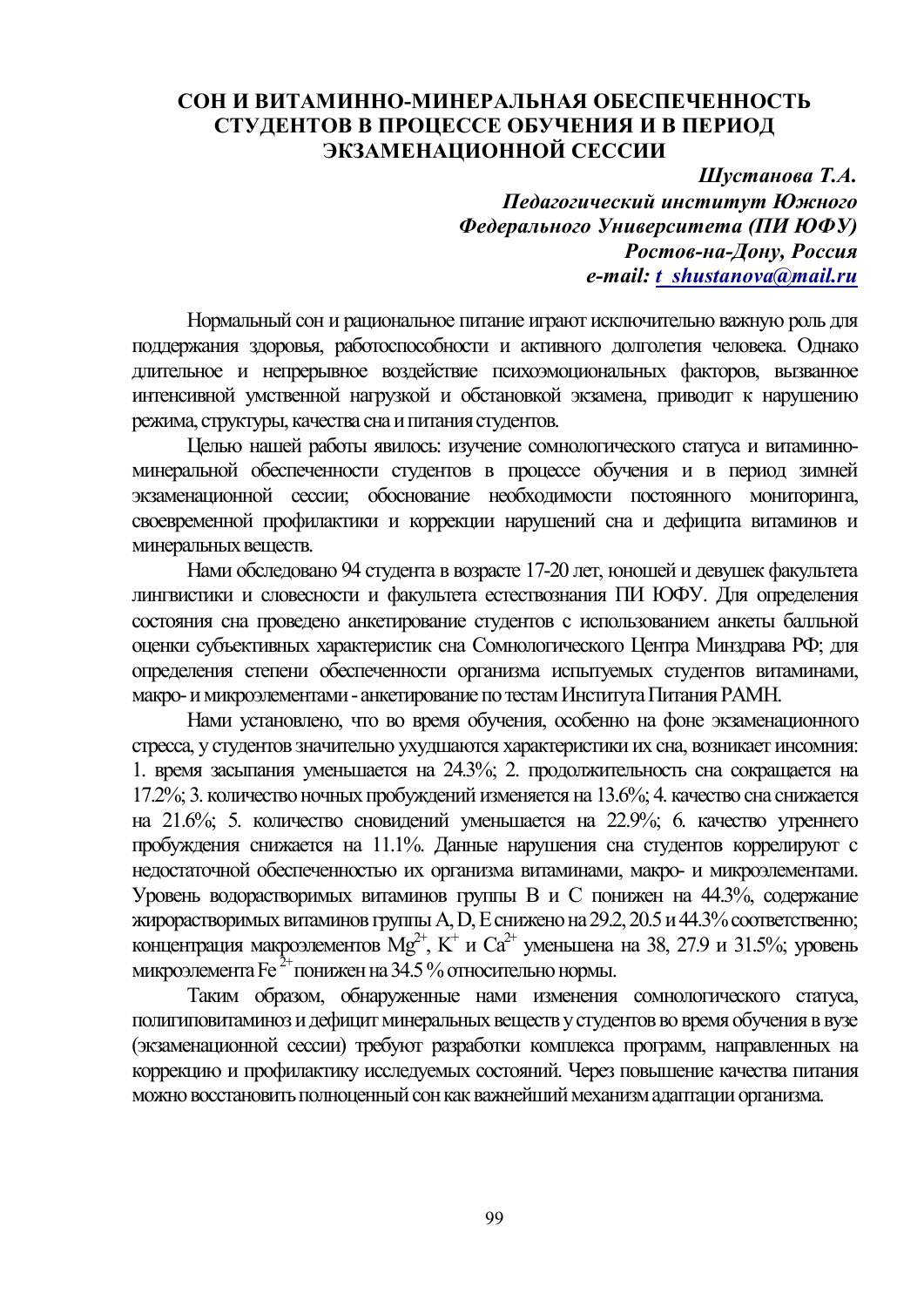# **SOME FEATURES OF AUTONOMIC REACTIVITY DURING SPONTANEOUS AWAKENINGS FROM SLEEP STAGE 2**

*Surnenkova T.A., Levin I.I. Sechenov First Moscow State Medical University Moscow, Russia*

In 55 humans (21 men, 24 women) aged 21-40 years  $(33.7\pm3.8 \text{ years})$  sleep was studied using clinical and neurophysiological methods and questionnaires. Of them, 20 were healthy subjects and 35 were subjects with psychophysiological insomnia (PI). We evaluated the dynamics of EEG activity and heart rate variability (HRV) before spontaneous awakening in the second stage of NREM sleep.

**Results.** The dynamics of EEG and HRV before awakening from the second stage of sleep changes in three ways. We identified type 1 wake up in the second stage of sleep as characterized by the appearance of the bursts of high-slow waves lasting 1-3 seconds in front of the alpha-rhythm. Occurring in the majority of cases in healthy subjects, this type possibly reflects a "normal" operation of the mechanisms of sleep and wakefulness. Awakening in this case might be related to activation of the ascending reticular formation in response to the receipt a significant afferent signal which is not suppressed by inhibitory sleep mechanisms appeared as the EEG delta waves. A healthy body with sufficient supply of functional capacity responds to "stress influence" (awakening) by a usual, normal, so-called working tension of the regulating systems (low activation of the sympathetic nervous system according to the analysis of the heart rate variability).

Type 2 wake-up from the second stage of sleep (the spontaneous appearance of alpha activity with a slight increase or stability of a muscle tone) which is characteristic for PI patients probably reflects an imbalance between activating and inhibitory mechanisms. Increased cerebral activation in PI patients which is due to the influence of "harmful" factors (stress) "blocks" the activity of somnogenic systems. This type is reflected in EEG as spontaneous appearance of alpha rhythm without preceding delta waves. In this case, the waking periods inside sleep may reflect the inability of somnogenic systems to resist to the mentioned "harmful" factors. During insomnia somnogenic mechanisms are disturbed as reflected in significant activation of the waking systems during sleep. Awakening from the second stage of sleep is accompanied by a severe tension of the regulatory systems. This is expressed particularly in a high stability of the heart rhythm which is typical for a higher tone of the sympathetic nervous system. The heart rhythm control is centralized.

Type 3 awakening (awakening with the movement; significant increase in EMG amplitude together with the artifacts) is seen in both healthy humans and PI patients. Possibly, type 3 awakening is a particular case of the first two types with a strong activation of the movements. In PI patients the appearance of type 3 is higher than in healthy subjects probably due to the "alpha components" of the 2<sup>nd</sup> type.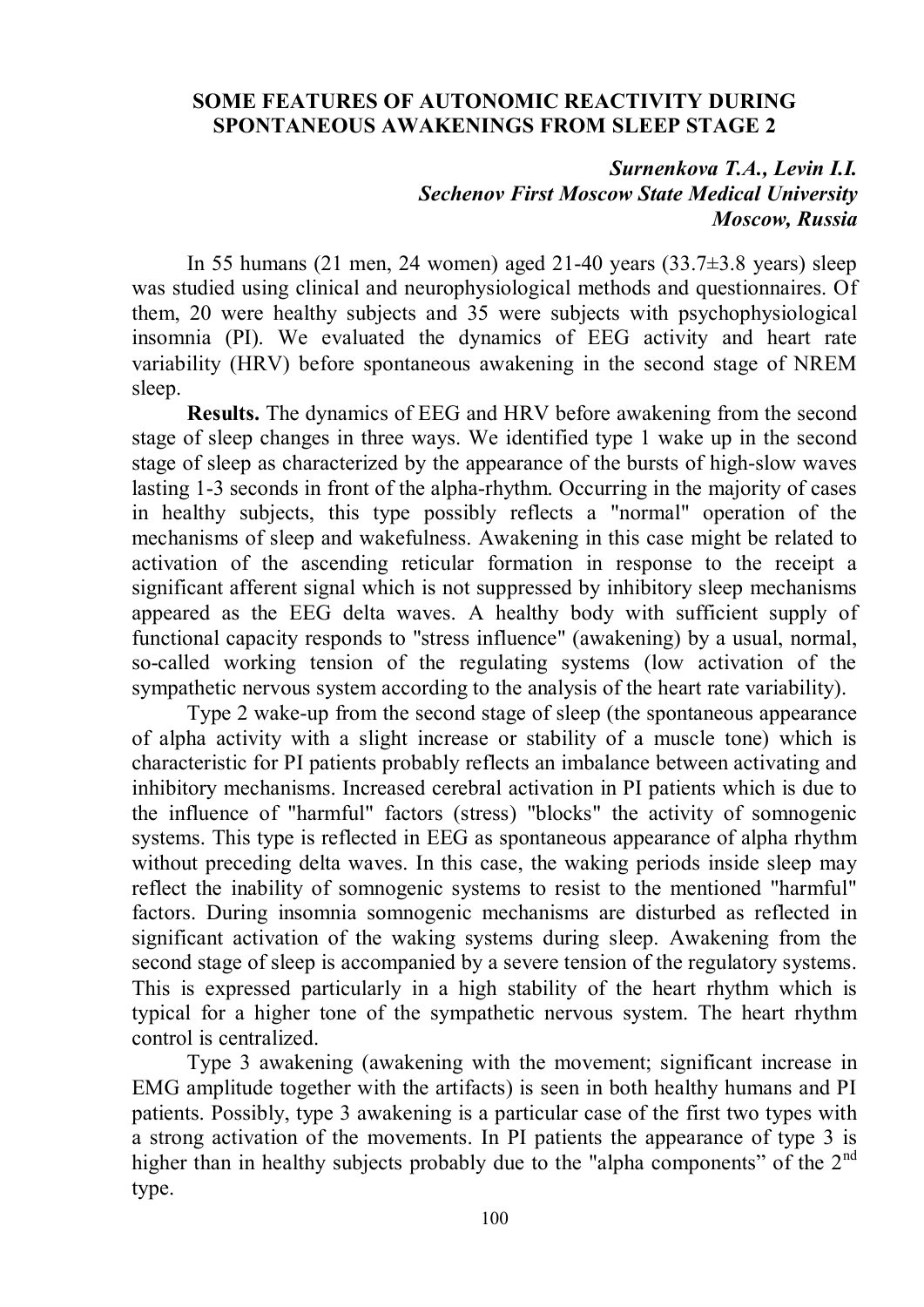# **ОСОБЕННОСТИ ВЕГЕТАТИВНОЙ РЕАКТИВНОСТИ В ПРОЦЕССЕ СПОНТАННОГО ПРОБУЖДЕНИЯ ИЗ ВТОРОЙ СТАДИИ СНА**

### *Сурненкова Т.А., Левин. Я.И. ФГУ ВПО Первый МГМУ им. И.М. Сеченова Москва, Россия*

Характер сна человека находится под влиянием физиологических и психологических особенностей и, в том числе, определяется состоянием вегетативной нервной системы.

С помощью клинических, анкетных и нейрофизиологических методов было обследовано 55 человек (21 мужчина и 24 женщины) в возрасте от 21 до 40 лет (33.7 ± 3.8 лет). Из них 20 здоровых испытуемых и 35 испытуемых с психо-физиологической инсомнией (ПФИ). Оценивалась динамика активности ЭЭГ и вариабельности сердечного ритма (ВСР) перед спонтанным пробуждением из второй стадии сна.

Результаты. Динамика ЭЭГ и ВСР перед пробуждением из второй стадии сна меняется по трем направлениям. Выявленный нами I тип пробуждения из второй стадии сна, характеризующийся появлением перед альфа-ритмом вспышек высокоамплитудных медленных колебаний длительностью 1-3 сек., встречающийся в большинстве случаев у здоровых испытуемых, вероятно, отражает «нормальную» работу механизмов сна и бодрствования. Пробуждение в данном случае может быть связано с активацией восходящей ретикулярной формации в ответ на поступление значительного афферентного сигнала, не сдерживаемого тормозными механизмами сна, ЭЭГ – коррелятом которых могут быть дельтаволны. Здоровый организм, обладая достаточным запасом функциональных возможностей, отвечает на «стрессорное воздействие» (пробуждение) обычным, нормальным, так называемым рабочим напряжением регуляторных систем (незначительная активация симпатической нервной системы по данным анализа вариабельности сердечного ритма).

II тип пробуждения из второй стадии сна (спонтанное появление альфа-активности с небольшим увеличением мышечного тонуса или с отсутствием увеличения тонуса мышц), характерный для больных ПФИ, вероятно отражает нарушение баланса между активирующими и тормозными механизмами. Повышенная церебральная активация у больных инсомнией, возникающая под влиянием «вредоносных» факторов (стресса) «блокирует» работу сомногенных систем. На ЭЭГ данный тип отражается в виде спонтанного появления альфа-ритма без предшествующих дельта-волн. В данном случае бодрствование внутри сна может отражать неспособность сомногенных систем сопротивляться указанным «вредоносным» факторам. При инсомнии отмечается нарушение работы сомногенных механизмов, проявляющееся в значительной активации систем бодрствования в период сна. Пробуждение из второй стадии сна сопровождается выраженным напряжением регуляторных систем. Это выражается, в частности, в высокой стабильности сердечного ритма, характерной для повышенного тонуса симпатического отдела вегетативной нервной системы. Отмечается централизация управления сердечным ритмом.

III тип пробуждения (пробуждение с появлением движения, заключающееся в значительном увеличении амплитуды сигнала ЭМГ с появлением двигательных артефактов) встречается как у здоровых людей, так и у больных инсомнией. Возможно III тип пробуждений является частным случаем первых двух типов с выраженной активацией движения. У больных психо-физиологической инсомнией представленность III типа выше, чем у здоровых испытуемых, вероятно за счет «альфа-компоненты» II типа.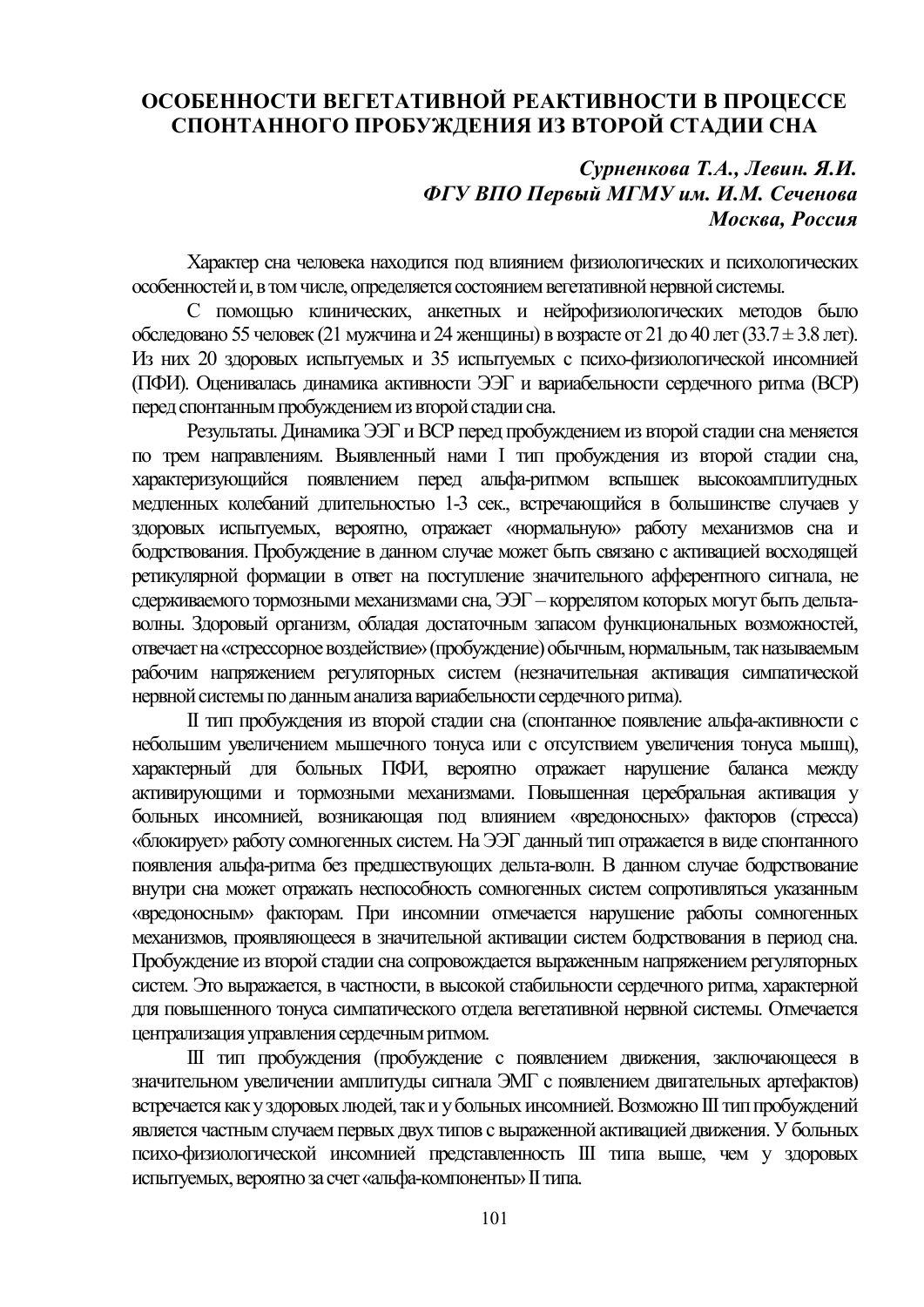#### **SPONTANEOUSE ALPHA ACTIVITY IN HUMAN REM SLEEP**

*Sysoeva Yu.Yu., Verbitsky E.V. Institute of Arid Zones of the SSC RAS Rostov-on-Don, Russia e-mail: [sysoeva@ssc-ras.ru](mailto:sysoeva@ssc-rus.ru)*

According to existing concepts, the «functional core» organizing cerebral bioelectrical activity at different levels of wakefulness is formed by the oscillations of alpha activity (Andersen, 1968; Nunez, 1995). The presence of alpha activity during REM sleep fragments has been associated with the visual imagery in dreaming (Tyson et al., 1984), or arousals, which could facilitate the connection between the dreaming brain and the external world (Dement et al., 1958; Cantero et al., 2000).

With the present study, we analyze spectral density of spontaneous alpha activity during REM sleep fragments. Fourteen subjects (M, age 19-25 yrs.) and five subjects (M, age 9-12 yrs) participated in this study. Pre-sleep questionnaires were used to estimate the level of anxiety. Spontaneous alpha activity appeared during REM sleep of adults displayed the enhance spectral density in 8-10 Hz over occipital-parietal regions. The enhanced spectral density in 13-15 Hz over central regions was shown in individuals with high level of anxiety too. These evidences meet the requirement of arousal criteria in human REM sleep (ASDA, 1992). Whereas the single oscillation of alpha activity in average frequency 8.2 Hz and oscillation of theta activity in frequency 4-6Hz were presented during REM sleep of adolescents. Oscillations of alpha and theta activity displayed the highest spectral density over parietal-occipital regions and over central-parietal regions, correspondently. A lot of vegetative arousals were seen in REM sleep of adolescents, especially in REM sleep of adolescents with higher level of anxiety.

This evidence suggests that the development of spontaneous activation mechanisms during REM sleep, in particular, the occurrence of prolong episodes of alpha activity, is closely coupled to functional maturation of the frontal cortex, the peak of which is occurred after the age of about 12.5 years in boys (Giedd, et al., 1999).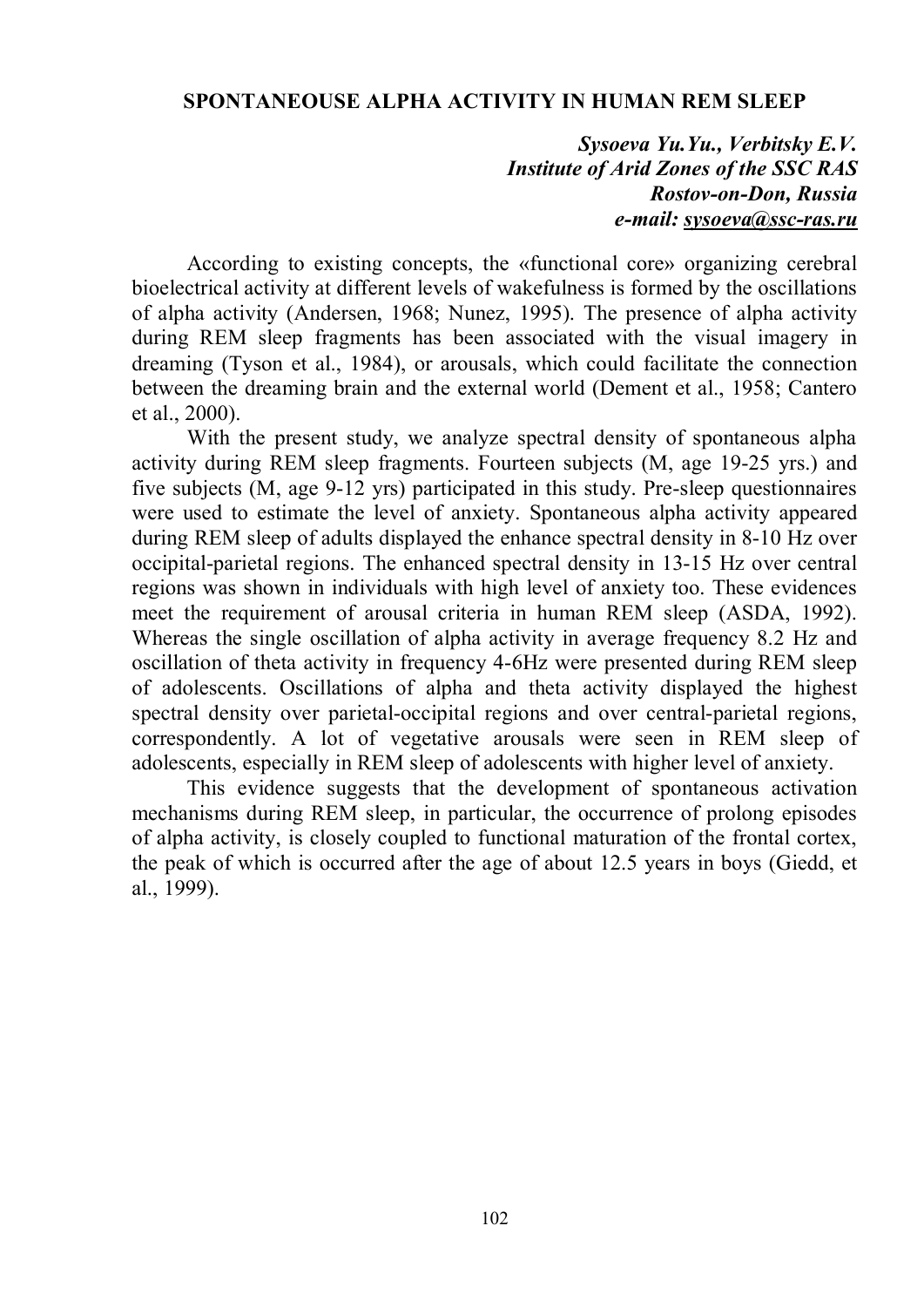# **СПОНТНАННАЯ АЛЬФА АКТИВНОСТЬ В ПАРАДОКСАЛЬНОМ СНЕ ЧЕЛОВЕКА**

*Сысоева Ю.Ю., Вербицкий Е.В. Институт аридных зон ЮНЦ РАН Ростов-на-Дону, Россия e-mail: [sysoeva@ssc-ras.ru](mailto:sysoeva@ssc-rus.ru)*

Согласно существующим представлениям, «функциональное ядро», организующее биоэлектрическую активность мозга на разных уровнях бодрствования, формируется осцилляциями, обладающими альфа активностью (Andersen, 1968; Nunez, 1995). Возникновение альфа активности в фрагментах парадоксального сна связывают с сновидческой активностью (Tyson, et al., 1984), либо с активациями мозга, в этом случаи выполняющими роль «зондирующего» механизма связи организма с окружающей средой (Dement, et al., 1958; Cantero, et al., 2000).

В настоящей работе анализировалась спектральная плотность спонтанной альфа активности в парадоксальной фазе сна человека. В исследовании приняли участие обследуемые мужского пола 14 человек в возрасте 19-25 лет и 5 человек в возрасте 9-12 лет, предварительно дифференцированные по уровню личностной тревожности. В парадоксальном сне обследуемых (19-25 лет) возникновение альфа активности характеризовалось увеличением ее спектральной плотности в париетально-окципитальных областях обоих полушарий с максимальной плотностью в диапазоне 8-10Гц. У обследуемых с проявлениями высокой тревожности также в центральных областях наблюдалось увеличение спектральной плотности колебаний в диапазоне 13-15Гц. Данные события соответствовали критериям выделения активаций в парадоксальной фазе сна человека (ASDA, 1992). У обследуемых (9-12 лет) в парадоксальном сне регистрировались отдельные альфа осцилляции с средней частотой 8,2 Гц, с наибольшей спектральной плотностью в париетально-окципитальных областях, на их фоне отмечались колебания в диапазоне 4-6 Гц, с максимальной плотностью в центрально-париетальных областях. В парадоксальном сне у них были представлены активации вегетативной природы, количество которых было значительно больше у обследуемых с высокой тревожностью.

Предполагается, что развитие механизмов спонтанных активаций в парадоксальной фазе сна, в частности возникновение продолжительных эпизодов альфа активности, тесно связано с функциональной зрелостью лобной коры, пик созревание которой у мальчиков отмечается в среднем после 12,5 лет (Giedd, et al., 1999).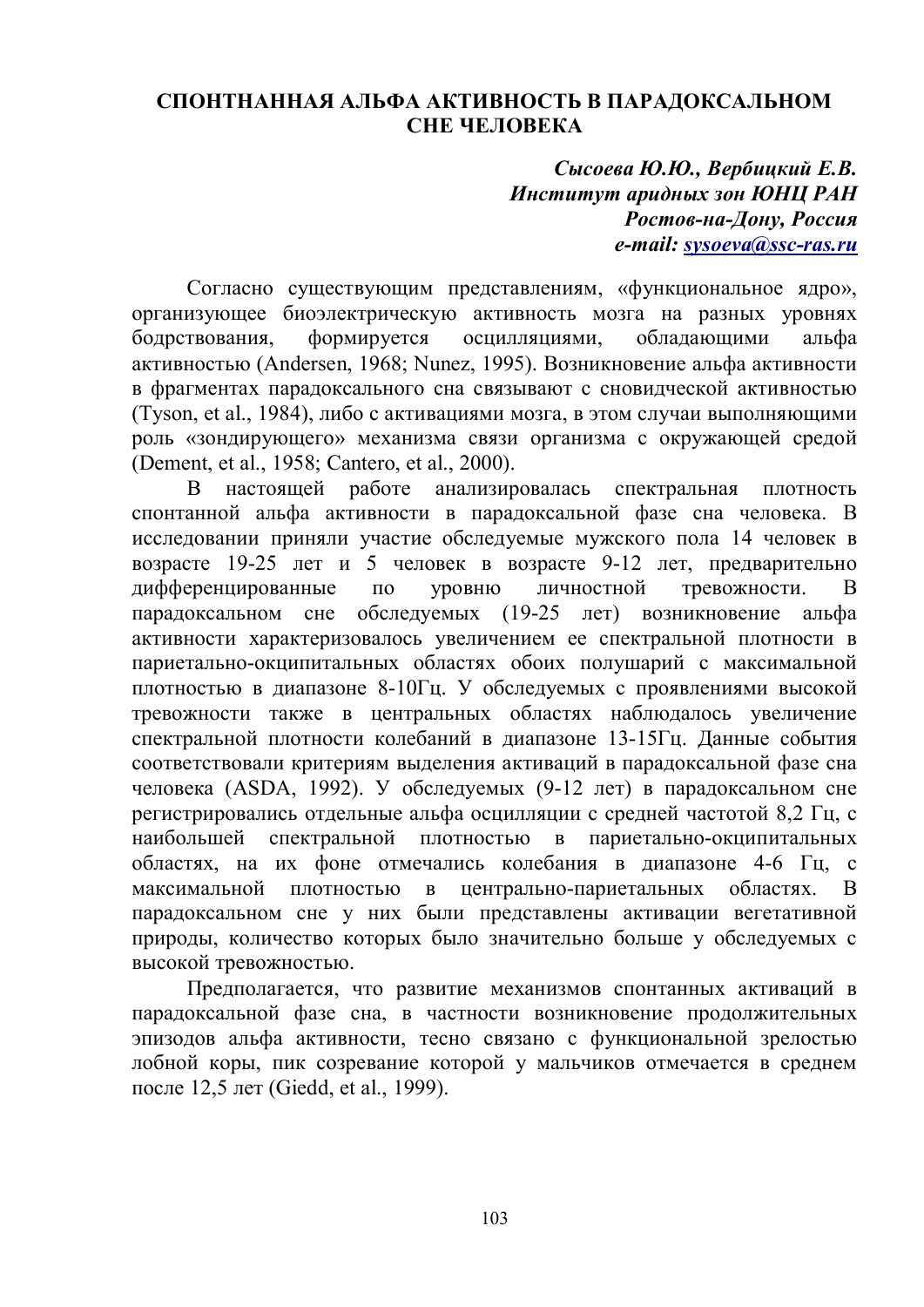# **ELECTROPHYSIOLOGICAL INDICES OF DROWSINESS DURING MONOTONOUS OPERATOR PERFORMANCE**

*Tkachenko O.N., Frolov A.A., Dorokhov V.B. Institute of Higher Nervous Activity and Neurophysiology of RAS Moscow, Russia e-mail: [tkachenkoon@gmail.com](mailto:tkachenkoon@gmail.com)*

Human operators are often confronted with monotony, boredom, and irregular work schedules. This could result in various dangerous situations. This task could be dealt with using physiological parameters for monitoring, but large individual variability of physiological indices makes it difficult. Thus, our study summaries the effectiveness of the early drowsiness recognition. We compare CSP and Bayesian methods sensitive to individual features and some eye-movement (saccades and fixations) parameters.

Our experiments were carried out on the sleep-deprived healthy adults using car simulator. EEG, ECG, eye movements, car simulator parameters and video of subject's face were recorded. Off-line expert rate of video and car simulator state were used as subject's state index.

Good recognition rate (75-95%) was shown for both CSP and Bayesian methods. Bayesian method was slightly better than CSP. Meanwhile, fixations' and ECG parameters did not show good correlation with drowsiness level. Spectral analysis of CSP component showed changes in 8-20 Hz frequency range at the early stages of drowsiness. This result is in good accordance with the general notions of EEG dynamics in the drowsy state.

**Support: RAS Presidium Program "Fundamental Sciences – for the Medicine"**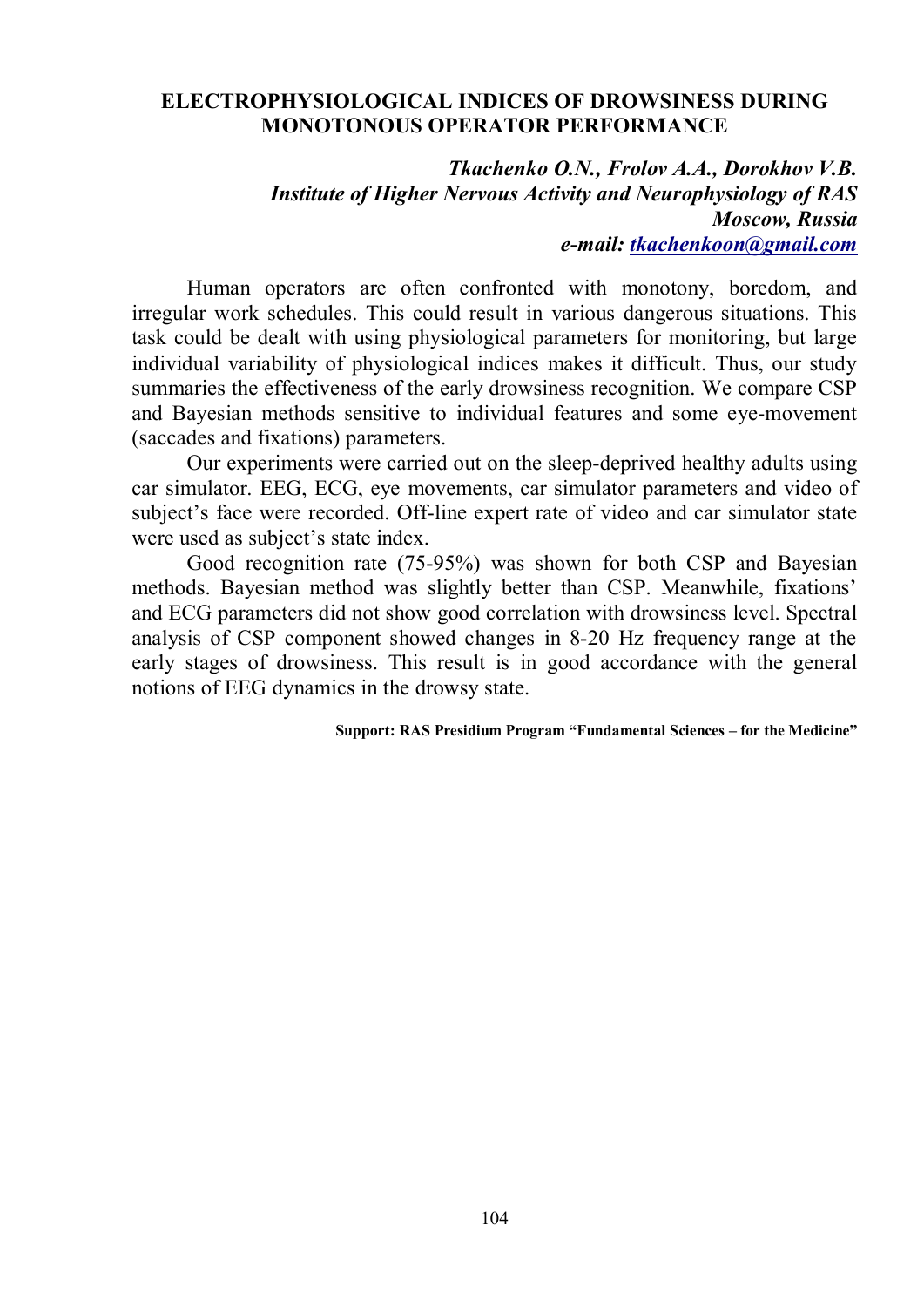# **ЭЛЕКТРОФИЗИОЛОГИЧЕСКИЕ ПОКАЗАТЕЛИ ДРЕМОТНОГО СОСТОЯНИЯ ПРИ МОНОТОННОЙ ОПЕРАТОРСКОЙ ДЕЯТЕЛЬНОСТИ**

# *Ткаченко О.Н., Фролов А.А., Дорохов В.Б. Институт Высшей Нервной Деятельности и Нейрофизиологии РАН, Москва, Россия e-mail: [tkachenkoon@gmail.com](mailto:tkachenkoon@gmail.com)*

В современном обществе широко распространена операторская деятельность, ошибки в которой могут иметь серьёзные последствия вплоть до человеческих жертв (водители, диспетчеры и т.д.). В то же время до настоящего времени не разработано достаточно эффективных методов контроля состояния оператора в режиме реального времени, в том числе по причине индивидуальной вариабельности этих показателей.

В нашем исследовании сравниваются возможности распознавания ранних стадий дремоты по ЭЭГ методами CSP и Байеса, позволяющими учесть индивидуальные различия испытуемых, а также распознавание по ЭКГ и некоторым параметрам движений глаз.

Эксперименты проводились на компьютерном симуляторе вождения автомобиля с участием здоровых испытуемых в состоянии частичной депривации сна.

Регистрировались: ЭЭГ по системе 10-20, ЭКГ, направление взгляда испытуемого (айтрекер), параметры автомобиля в компьютерном симуляторе, а также видеозапись

лица испытуемого. Видеозапись, оцененная двумя экспертами, и состояние автомобиля впоследствии служили критериями состояния испытуемого, с которыми сравнивались физиологические показатели.

Наши эксперименты показали хорошую эффективность распознавания методами CSP и Байеса по сравнению с экспертной оценкой (75-95%). Эффективность метода Байеса оказалась несколько выше. Параметры фиксаций и саккадических движений глаз не показали высокой корреляции с экспертной оценкой, как и ЭКГ (вариабельность интервала между соседними сокращениями). Анализ вклада в компоненту, полученную методом CSP, различных спектральных диапазонов показал, что в основном на ранних стадиях дремоты происходят изменения в диапазоне 8-20 Гц, что находится в согласии с общепринятыми представлениями о динамике ЭЭГ при наступлении дремотного состояния.

> **Работа выполнена при поддержке фонда Президиума РАН ("Фундаментальные науки медицине")**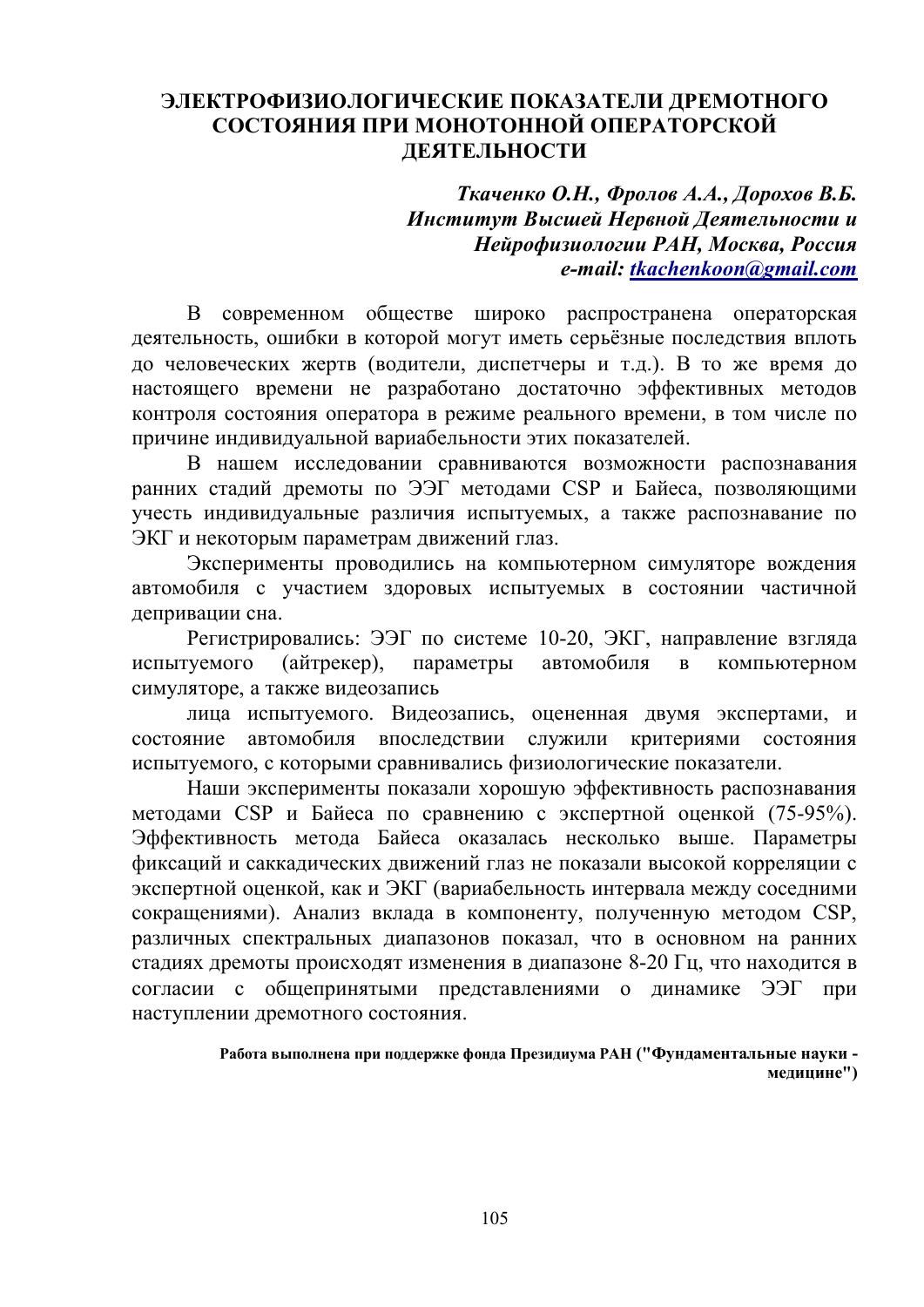## **SLEEP DURING COLD ACCLIMATION FORMATION IN RATS**

*Ventskovska O.A., Shylo O.V., Babiychuk G.O. Institute for Problems of Cryobiology and Cryomedicine NAS of Ukraine Kharkiv, Ukraine e-mail: elena.vens@gmail.com*

Sleep plays an important role in energy savings during long-term cold acclimation. However, there are another acclimation ways not leading to energy expenditure increase. Sleep structure changes during these effects have remained unknown.

Short-term acclimation (STA) was carried-out by exposing animals during two days to  $-12$  or  $+10^{\circ}$ C for 15 min hourly for a total of nine exposures per day; long-term acclimation (LTA) was achieved by keeping rats at +4°C for 30 days. Cold resistance was evaluated in the forced swim test in cold water. Metabolism activation level was evaluated indirectly by changing serum concentration of thyroid hormones. Sleep stages were scored off-line by visual inspection of 4 s epochs using Matlab-software specially designed program.

In all cases, cold exposures cause acclimation formation expressed either by increase of animals swimming time due to dominance of behaviour passive forms or increase in body temperature resistance.

LTA led to significant increase of T4 level from  $84.3\pm7.3$  to  $157.1\pm23.7$ nmol/l. Furthermore, the increase of SWS duration (from  $54.8\pm2.7$  to  $72.5\pm4.6\%$ ) and REMS (from  $7\pm1.1$  to  $10.6\pm0.6\%$ ) was found.

During STA(-12<sup>°</sup>C) T4 excretion was lower (125.8 $\pm$ 9.8 nmol/l) and the only increase in REM sleep amount (from  $6.2 \pm 1.2$  to  $13.7 \pm 1.7$ %) during light period by reducing the wakefulness amount (from  $47.4 \pm 11.1$  to  $22.3 \pm 2.5$ %) was observed. In spite of SWS amount changes absence, the increase of its episode duration was marked.

During  $STA(+10^{\circ}C)$  there also was observed the increase of SWS episodes duration, but there were no changes in thyroid activity.

Thus, cold acclimation formation after LTA and STA occurs against the backdrop of increasing the sleep occurrence. Peculiarities of sleep changes probably reflect involving different mechanisms in acclimation formation.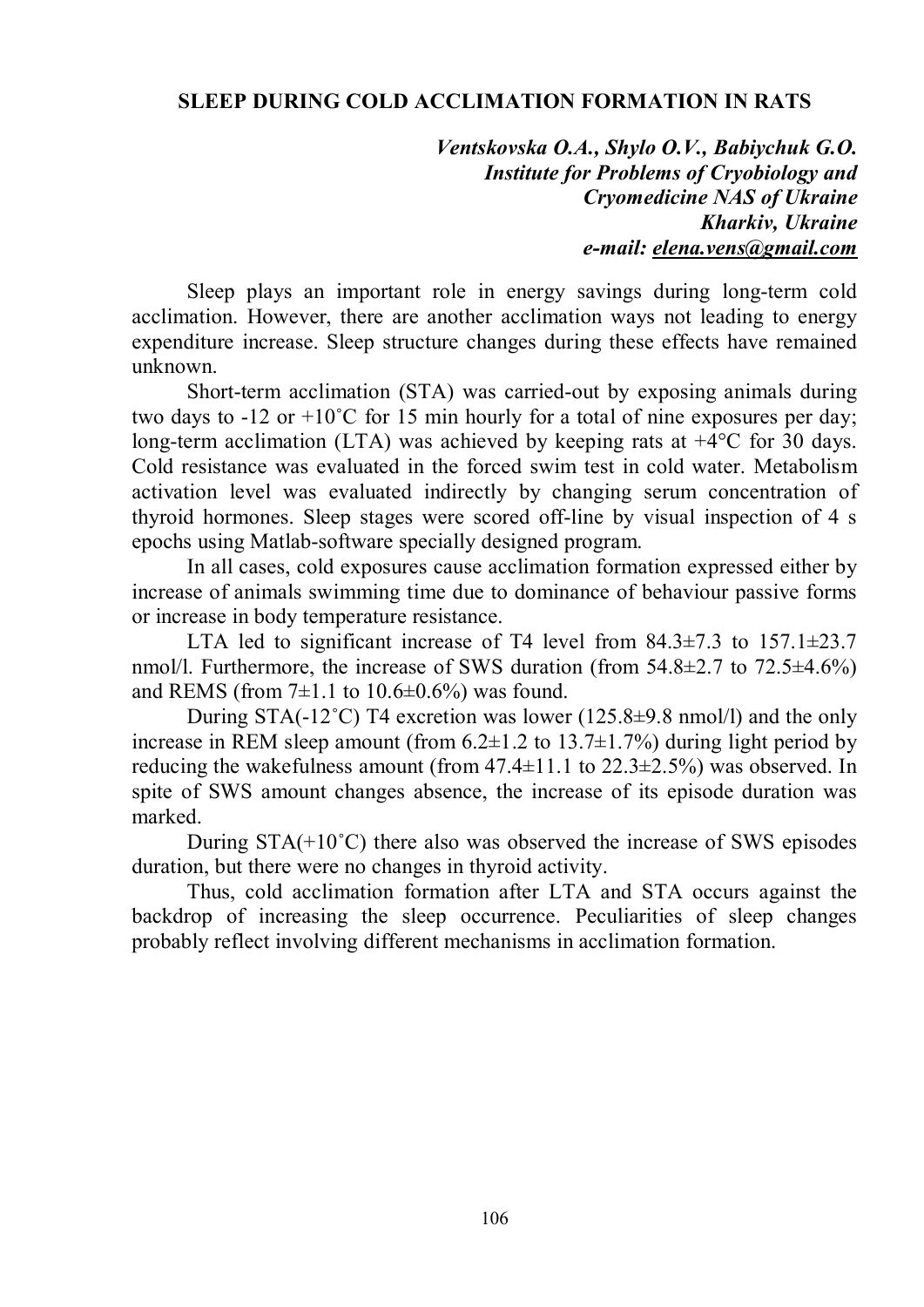# **СОН ПРИ ФОРМИРОВАНИИ ХОЛОДОВОЙ АККЛИМАЦИИ У КРЫС**

*Венцковская Е.А., Шило А.В., Бабийчук Г.А. Институт проблем криобиологии и криомедицины, НАН Украины Харьков, Украина e-mail: elena.vens@gmail.com*

Долговременная акклимация к холоду, характеризуется значительным напряжением метаболической активности. При этом сон играет важную роль в экономии энергозатрат организма. Однако существуют способы повышения холодовой устойчивости, не приводящие к выраженному напряжению энергетического метаболизма. Изменения сна при таких воздействиях остаются неизученными.

Кратковременную акклимацию (КА) формировали подвергая животных в течение 2-х дней в светлое время суток 2-м сериям из 9 охлаждений по 15 мин при температуре +10°С или –12°С с интервалами по 45 мин при температуре 23°С, долговременную (ДА) - выдерживая животных в течение 30-40 дней при +4°С. Холодовую устойчивость оценивали в тесте вынужденного плавания в холодной воде. Уровень активации метаболизма оценивали косвенно по изменению концентрации тиреоидных гормонов в сыворотке крови. Стадирование сна осуществляли по общепринятым критериям по 4 сек интервалам с помощью специально разработанной программы в среде Матлаб.

Во всех случаях холодовые воздействия приводили к формированию акклимации, выражающейся или в увеличение времени пребывания животных в холодной воде за счет доминировании пассивных форм поведения, или повышении устойчивости температуры тела.

ДА соответствовало значительное увеличение уровня Т4 с 84.3±7.3 до 157.1±23.7 нмоль/л. При этом происходило увеличение длительности медленноволнового (МВС) (с 54.8 $\pm$ 2.7 до 72.5 $\pm$ 4.6%) и парадоксального сна (ПС) (с 7 $\pm$ 1.1 до 10.6 $\pm$ 0.6%).

При КА (-12˚С) уровень Т4 возрастал менее выражено - до 125.8±9.8 нмоль/л и при этом увеличивалась длительность только ПС (с 6.2±1.2 до 13.7±1.7%) в светлое время суток за счет снижения количества бодрствования с 47.4±11.1 до 22.3±2.5%. Несмотря на отсутствие изменений количества МВС, увеличивалась длительность его эпизодов.

При КА (+10˚С) также происходило увеличение длительности эпизодов МВС, но не наблюдалось изменений тиреоидной активности.

Следовательно, формирование холодовой акклимации при ДА и КА происходит на фоне увеличения представленности сна. При этом, особенности изменений сна, вероятно, отражают вовлечение различных механизмов в становлении акклимации.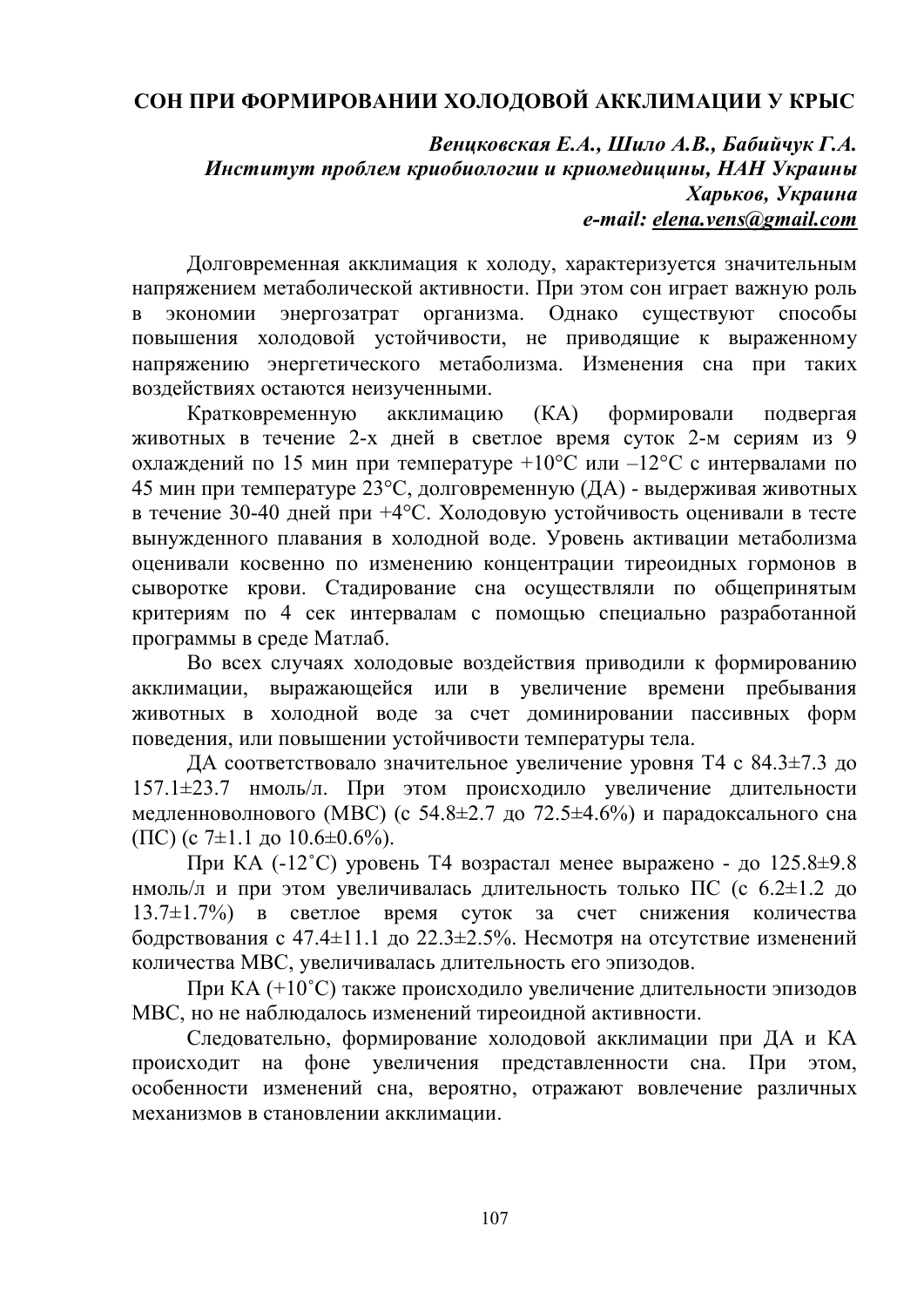# **HETEROCHRONY OF EEG, COGNITIVE AND BEHAVIORAL ACTIVITY DURING DECREASED THE AROUSAL LEVEL CAUSED BY MONOTONY PERFORMANCE WITH CLOSED EYES**

*Zakharchenko D.V., Lemeshko K.A., \*Dementienko V.V., Dorokhov V.B. Institute of Higher Nervous Activity and Neurophysiology, RAS \*JSC "NEUROCOM" Moscow, Russia e-mail: [vbdorokhov@mail.ru](mailto:vbdorokhov@mail.ru)*

Time sequence interaction miscoordination of sleep and wake physiological systems with mental processes in operators' falling asleep are the basic reason of problems origin in development devices monitoring the operator's arousal level. The purpose of our investigation was to analyze these processes heterochrony in monotone operator's performance.

We used previously developed monotonous psychomotor test (Dorokhov 1993-2000) carrying out with mental count with subjects' eyes closed allowing within the first 5-15 min of the observation the signs of drowsiness to appear, accompanied by psychomotor activity disturbance. During the test we recorded: EEG (C3 and C4), horizontal eyes movements, skin galvanic response, subject's video and sound and the button presses. Subjects were 20 males.

It was showed that the correct test performance was observed only during alpha activity predominance. Deviations from correct test performance in most cases were accompanied by appearance of drowsy and sleep EEG patterns. Insignificant activity disturbance began during horizontal slow eyes movements emergence, distinctive for initial drowsiness stage – theta/delta EEG waves. More considerable test performance disturbance with correct count loss expressed in chaotic pressings of the button were accompanied by EEG sleep patterns appearence, distinctive for second stage of sleep: sleep spindles, sharp waves, Kcomplexes, delta waves.

This result with correct count loss but with persistent motoric component may be interpreted as indicator of drowsy consciousness state origin. In our opinion it is the origin of such consciousness state that causes car accidents, when driver considers himself still vigilant, but objectively according to EEG activity certain brain structures have already reached the second stage of sleep. Consequently, the Fatigue Detection System should prevent a driver from getting into such a dangerous state when he is still able to automatically drive the car but his cognitive functions are damaged and adequate self-assessment is lost.

**Support: RAS Presidium Program "Fundamental Sciences – for the Medicine"**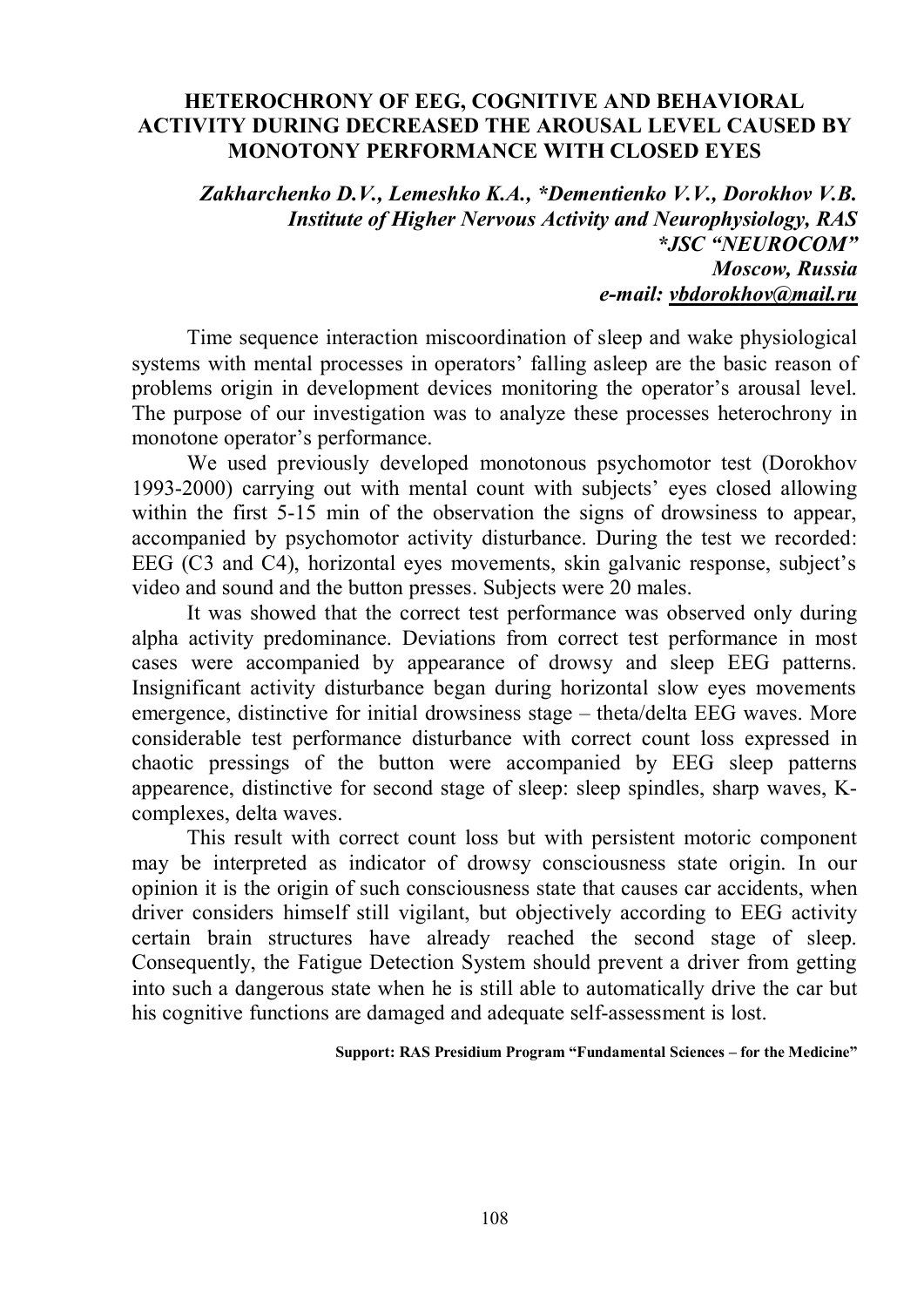# **ГЕТЕРОХРОНИЯ ПОКАЗАТЕЛЕЙ ЭЛЕКТРОЭНЦЕФАЛОГРАММЫ, КОГНИТИВНОЙ И МОТОРНОЙ ДЕЯТЕЛЬНОСТИ ПРИ ЗАСЫПАНИИ, ВЫЗЫВАЕМОМ МОНОТОННОЙ НЕПРЕРЫВНОЙ ДЕЯТЕЛЬНОСТЬЮ С ЗАКРЫТЫМИ ГЛАЗАМИ**

# *Захарченко Д.В., Лемешко К.Н., \*Дементиенко В.В., Дорохов В.Б. Институт высшей нервной деятельности и нейрофизиологии РАН \*ЗАО «НЕЙРОКОМ», Москва, Россия e-mail: [vbdorokhov@mail.ru](mailto:vbdorokhov@mail.ru)*

Рассогласование временной последовательности взаимодействия физиологических систем бодрствования и сна с психическими процессами при засыпании у операторов является основной причиной возникновения трудностей в разработке эффективных систем контроля уровня бодрствования. Анализ гетерохронии этих процессов при выполнении монотонной операторской деятельности являлся целью нашего исследования.

 Мы использовали, разработанный нами монотонный психомоторный тест (Дорохов 1993-2000), со счетом про себя (без внешней стимуляции), выполняемый с закрытыми глазами и позволяющий быстро в течение 5-15 минут наблюдать кратковременные эпизоды «микросна», сопровождаемые нарушениями психомоторной деятельности. Регистрировались: два отведения ЭЭГ (С3, С4), горизонтальные движения глаз, КГР, видеоизображение испытуемого, звук и нажатие кнопки. Количество испытуемых - 20 человек.

Показано, что правильное выполнение теста наблюдалось только на фоне преобладания альфа - ритма ЭЭГ. Отклонения от правильного выполнения теста, в большинстве случаев сопровождались возникновением дремотных и сонных паттернов в ЭЭГ. Незначительные нарушения деятельности начинались на фоне возникновения медленных горизонтальных движений глаз, характерных для начальной стадии дремоты - тета/ дельта волны ЭЭГ. Более значительные нарушения, с потерей правильности счета, выражающиеся в хаотических нажатиях на кнопку, сопровождались развитием паттернов ЭЭГ, характерных для второй стадии сна: сонные веретена, острые волны, К-комплексы, дельта волны. Это состояние можно трактовать как показатель возникновения дремотного изменения состояния сознания.

По нашему мнению, возникновение такого состояния сознания является причиной аварий на транспорте, когда водитель субъективно воспринимает свое состояние как бодрствующее, но объективно по показателям ЭЭГ - отдельные структуры мозга уже достигли второй стадии сна. Таким образом, эффективные системы контроля уровня бодрствования должны предотвращать попадание водителя в это опасное состояние, когда он еще способен автоматически управлять автомобилем, но функционирование его когнитивных функций уже нарушено и утрачена адекватная самооценка.

#### **Работа выполнена при поддержке фонда Президиума РАН-«ФНМ»**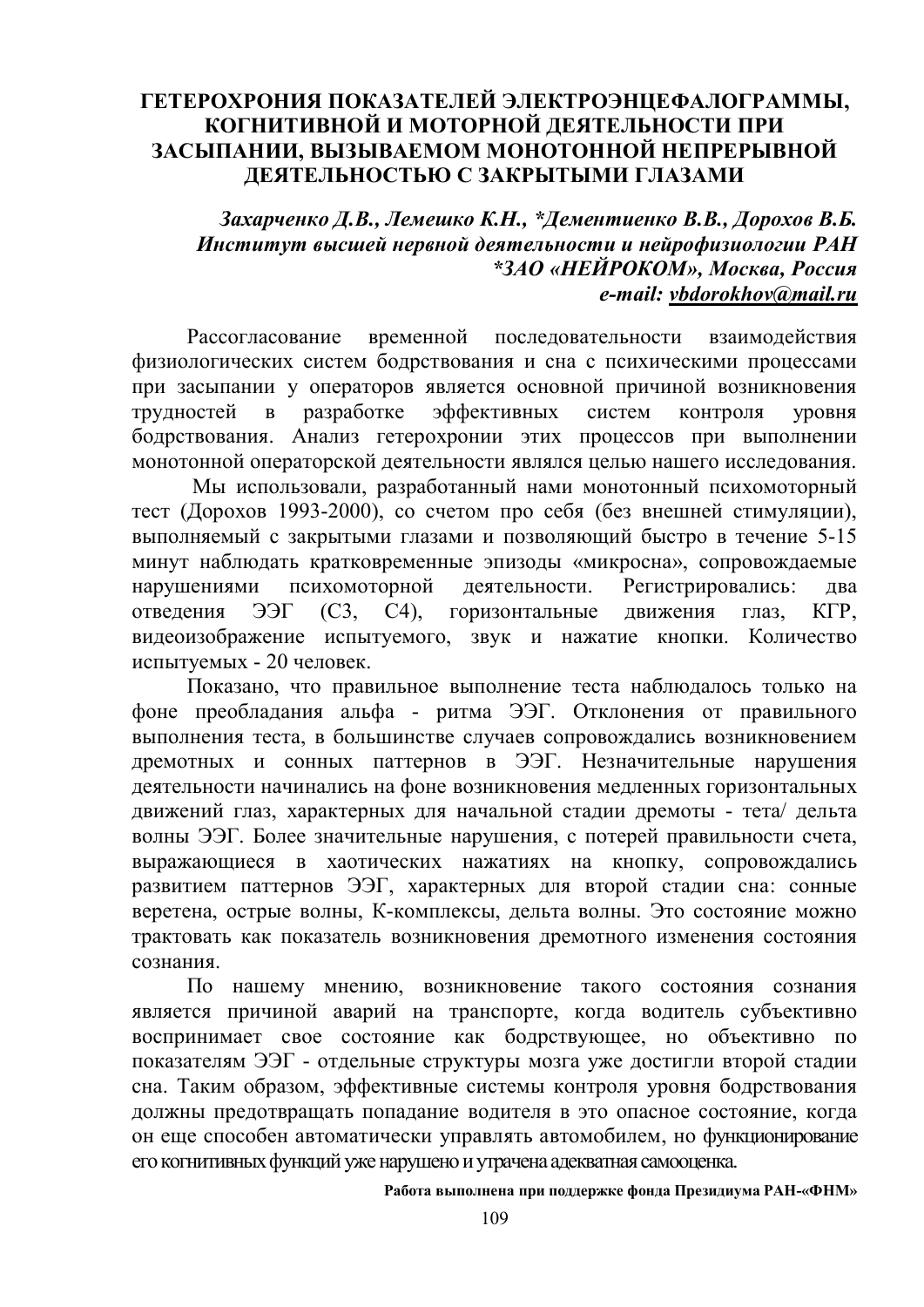# **BASAL FOREBRAIN HISTAMINE INCREASES DURING WAKEFULNESS, INDUCES WAKEFULNESS AND ACTIVATES THE CORTEX**

*Zant J.C.<sup>1</sup> , Rozov S.<sup>2</sup> , Panula P.<sup>2</sup> and Porkka-Heiskanen T.<sup>1</sup> 1 Institute of Biomedicine/Physiology, University of Helsinki 2 Institute of Biomedicine/Anatomy, University of Helsinki Helsinki, Finland*

*e-mail: janneke.zant@helsinki.fi*

**Introduction & Objectives:** The basal forebrain (BF) participates in the control of vigilance state. The build-up of adenosine in the BF during sleep deprivation (SD) inhibits wake-promoting neurons and thereby promotes sleep. However, the animals are able to stay awake, suggesting increased activity of the wakefulness-maintaining systems counteracting sleep pressure.

Histamine excites BF neurons and histamine infusion into the BF induces wake. Therefore we hypothesize that the histaminergic system may be involved in counteracting the effect of sleep pressure in the BF.

**Materials & Methods:** Male Han-Wistar rats were subjected to a 6 hour SD by 'gentle handling'. In vivo microdialysis was used to sample the BF extracellular space before, during and after SD and samples were analysed using HPLC. The effect of histamine on vigilance state and the power spectrum of the electroencephalogram (EEG) was examined by infusing histamine into the BF for 3 hours by means of reversed in vivo microdialyses.

**Results:** Histamine levels increased immediately and remained constant throughout the SD period ( $n=8$ , ANOVA repeated measures P<0.05), returning to baseline instantly after SD. Infusion of histamine into the BF increased wakefulness and altered the EEG power spectrum. Across vigilance states EEG delta power (0.5-4Hz) was decreased and EEG theta power (4-9Hz) was increased.

**Conclusions:** Histamine levels do not change due to increased sleep pressure and thus do not appear to be involved in counteracting the effect of enhanced sleep pressure. However, these results do further indicate the BF as a key site for histamine to promote cortical activation and wakefulness.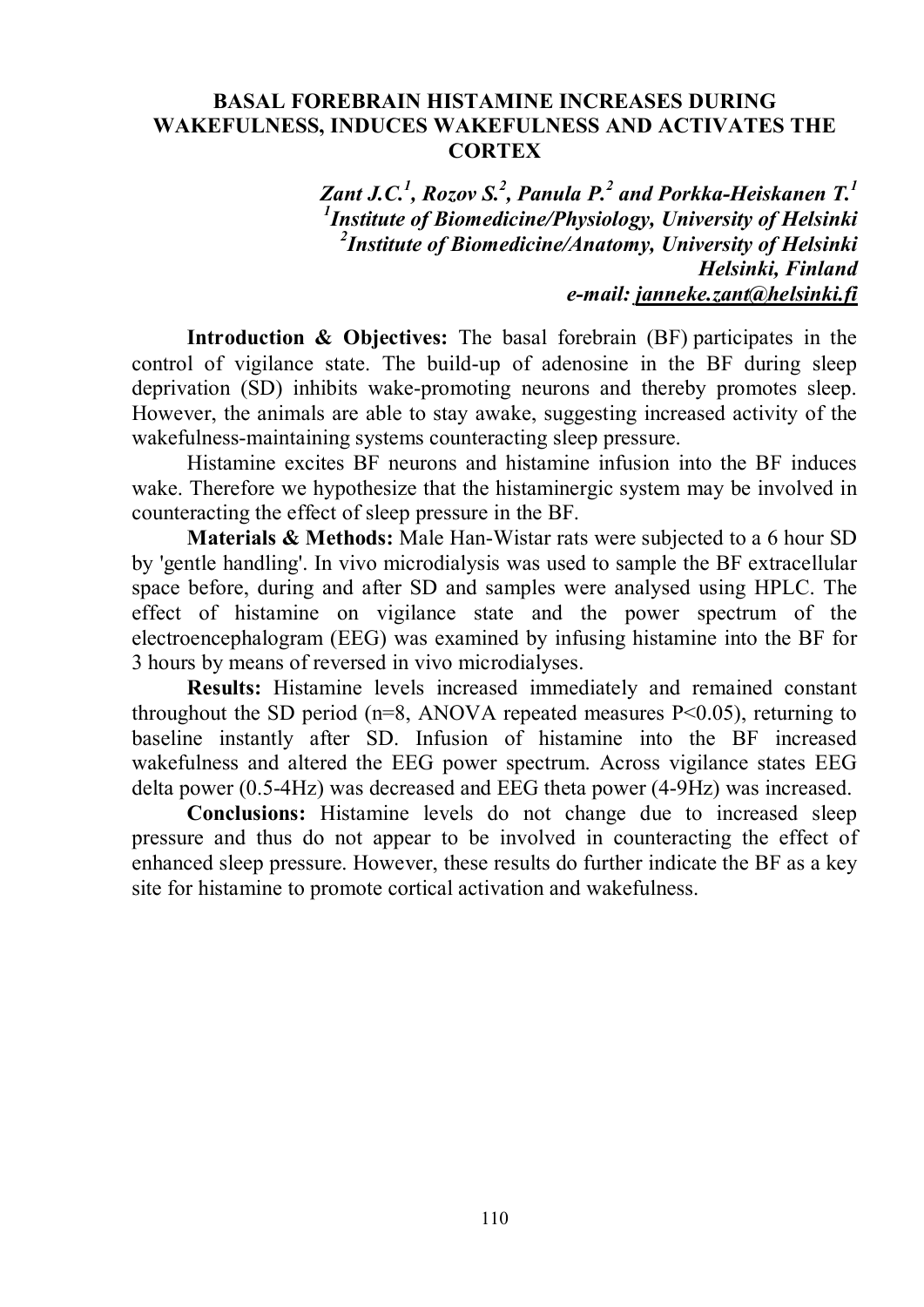## **LECTURE AND ABSTRACT ALPHABETICAL INDEX**

- *1.* Alkhidze M., Maisuradze L., Kasradze S. *Evaluating sleep problems in the georgian general hopulation: A pilot study………………………42*
- *2.* Arsenyev G.N, Tkachenko O.N, Lavrova T.P., Dorokhov V.B. *Disturbances of visually-motor coordination during decreased arousal level caused by monotonous performance…………………………………………………43*
- *3.* Bastianini S., Berteotti C., Lo Martire V., Silvani A., Zoccoli G. *Sleeprelated changes in blood pressure in hypocretin-deficient narcoleptic mice……………………………………………………………………45*
- *4.* Bazhenova E.A. *Evaluation of polysomnography and hemodynamic indices in healthy young women with dipper and non-dipper daily profiles……………………………………………………………………46*
- *5.* Bercea R., Cojocaru E., Mihaescu T. *Testosterone level and body composition in severe obstructive sleep apnea (OSA) patients …………49*
- *6.* Berezina I.U., Sumsky L.I. *Alpha-rhythm in diurnal EEG and sleepspindles in nocturnal sleep in patients with stenosis and occlusion of the internal carotid artery……………………………………………………50*
- *7.* Bulthuis R.,, Molewijk E., Boscaro M, Rieux E. *High-quality simultaneous measurements of rodent behavior & physiology parameters …………121*
- *8.* Dolgikh V.V., Kovalzon V.M., Dorokhov V.B. *Searching for early markers of parkinson disease: Sleep structure dynamics in MPTP-treated mice………………………………………………………………………52*
- *9.* Durant; C.F, Malizia; A.L, Patel; N, Paterson; L.M, Nutt; D.J, Gill; S, Wilson; S.J. *REM sleep increase after acute deep brain stimulation of the subgenual cingulate gyrus in patients with treatment resistant depression…………………………………………………………………54*
- *10.*Ediberidze T., Maisuradze L., Gogatishvili N., Grigolia D., Kvernadze D., Japharidze G., Mamukadze Sh., Karaulashvili A., Gagoshidze T., Kasradze S. *Georgian children with epilepsy having sleep problems: A pilot study…………………………………………………………………55*
- *11.*Fietze I., Penzel T. *Why can sleep provoke a cardiovascvular risk………6*
- *12.*Garcia C.I., von Mengden I., Weise R., Glos M., Rieger I., Schoebel C., Fietze I., Penzel T. *Influence of slow oscillating transcranial direct current stimulation (so-tDCS) on Electroenzephalogramm (EEG) in general and sleep related parameters in healthy subjects ……………………………56*
- *13.*Högl B. *Overview on clinics, pathology, diagnosis, differential-diagnosis and treatment of RBD …………………………………………………11*
- *14.*Indursky P.A., Dunaevsky L.V., Markelov V.V., Shakhnarovich V.M., Dementienko V.V. *A new therapy of sleep: The Somatosensory electrical stimulation in human slow-wave phase of sleep…………………………57*
- *15.*Javadi A.H., Yang J.Yu. *Effect of excessive training on memory consolidation in wakefulness and sleep…………………………………60*
- *16.*Jishkariani T. *Restless leg syndrom in pregnant woman…………………61*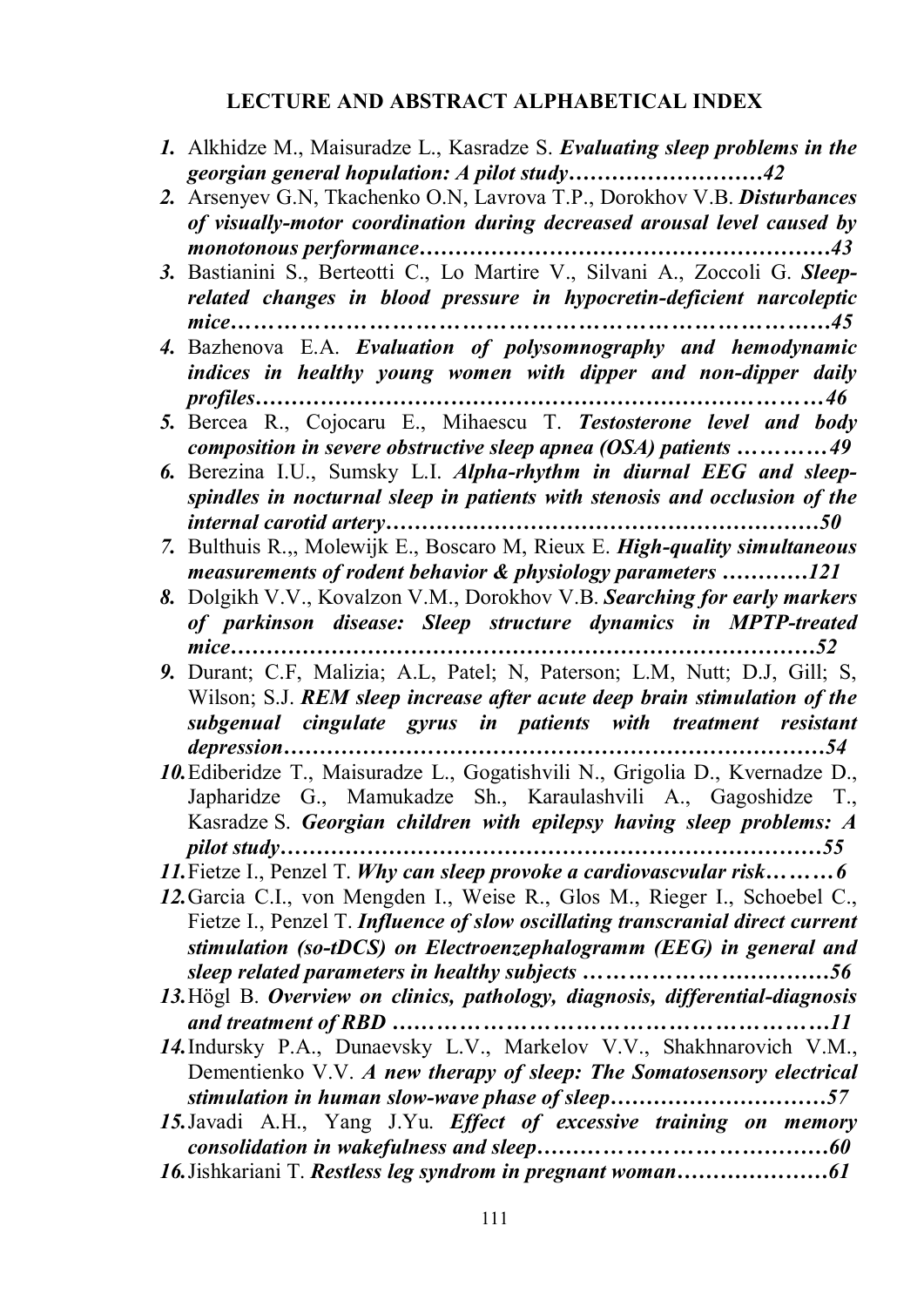*17.*Kerkhofs M. *Immune consequences of sleep loss……………………13*

- *18.*Kharchenko I.A., Verbitsky E.V., Sysoeva Yu.Yu. *Daytime sleep eeg evidence of sex differences in adult with higher level of anxiety………62*
- *19.*Khudik K.A., Lukina E.A., Sinelnikova M.L. *Changes in characteristics of sleep and wakefulness states under inhibition of ubiquitin proteasome system in rats……………………………………………………………64*
- *20.*Kibalnikov A.S., Verbitsky E.V., Voinov V.B., Mikhailyuk A.L. *Comparative study of cardiorespiratory function of eared seals (Otariidae) and phocine seals (Phocidae) during sleep – wakefulness cycle………66*
- *21.*Kosenko P.O., Lapierre J.L., Kodama T., Lyamin O.I., Mukhametov L.M., Siegel J.M. *Investigation of the role of different neurotransmitter systems in regulation of sleep in northern fur seals……………………………68*
- *22.*Kovalchuk M.O. *The comorbidity of the obstructive sleep apnea syndrome and periodic limb movement syndrome and its application in clinical practice…………………………………………………………………70*
- *23.*Kruchinina O.V., Tsitseroshin M.N., Shepovalnikov A.N. *Reorganization of interregional relations of eeg in different sleep stages…………………72*
- *24.*Lapshina K.V. *The effect of heat shock protein 70 kDа on temporal characteristics of sleep and wakefulness during endotoxaemia in pigeons and rats……………………………………………………………………74*
- *25.*Lavrova T.N., Dorokhov V.B. *Inter-individual differences in quality of performing prolonged and continuous night work………………………76*
- *26.*Lyamin O.I. *Paradoxical (REM) sleep: the stage of unusual phenomenology, unknown functions and unclear biological significance………………………………………………………………16*
- *27.*Manolov A.I., Pleskacheva M.G., Dorokhov V.B. *A new method of one-day spatial learning in rats for investigation of a role of sleep in memory consolidation………………………………………………………………78*
- *28.*Mártonová J., Voldánová J. *Sleep disorders from the perspective of ent ……………………………………………………………………………80*
- *29.*Mikhaylova J.G., Verbitsky E.V., Kibalnikov A.S. *Study of cycle sleepwakefulness and behavior during at several days in captive nutria………………………………………………………………………81*
- *30.*Mikhrina A.L. *Immunohistochemical investigation of AGRP influence on tyrosine hydroxylase level in hypothalamic neurons ……………………83*
- *31.*Pascarenko N.M, Artukhina Z.E, Chesnokova A.Y. *Immunohistochemical investigation of CART-peptide in striato-nigral projections after dopamine neurons of substantia nigra degeneration ………………………………85*
- *32.*Pastukhov Yu.F. *Paradoxical sleep as an indicator of homeostatic "wellbeing" during long-term food deficiency in cold environment…………20*
- *33.*Pawlizki A., Graetsch M., Gais S. *On the generalizability of the effect of sleep on memory consolidation……………………………………………87*
- *34.*Pigarev I.N. *Visceral theory of sleep ……………………………………28*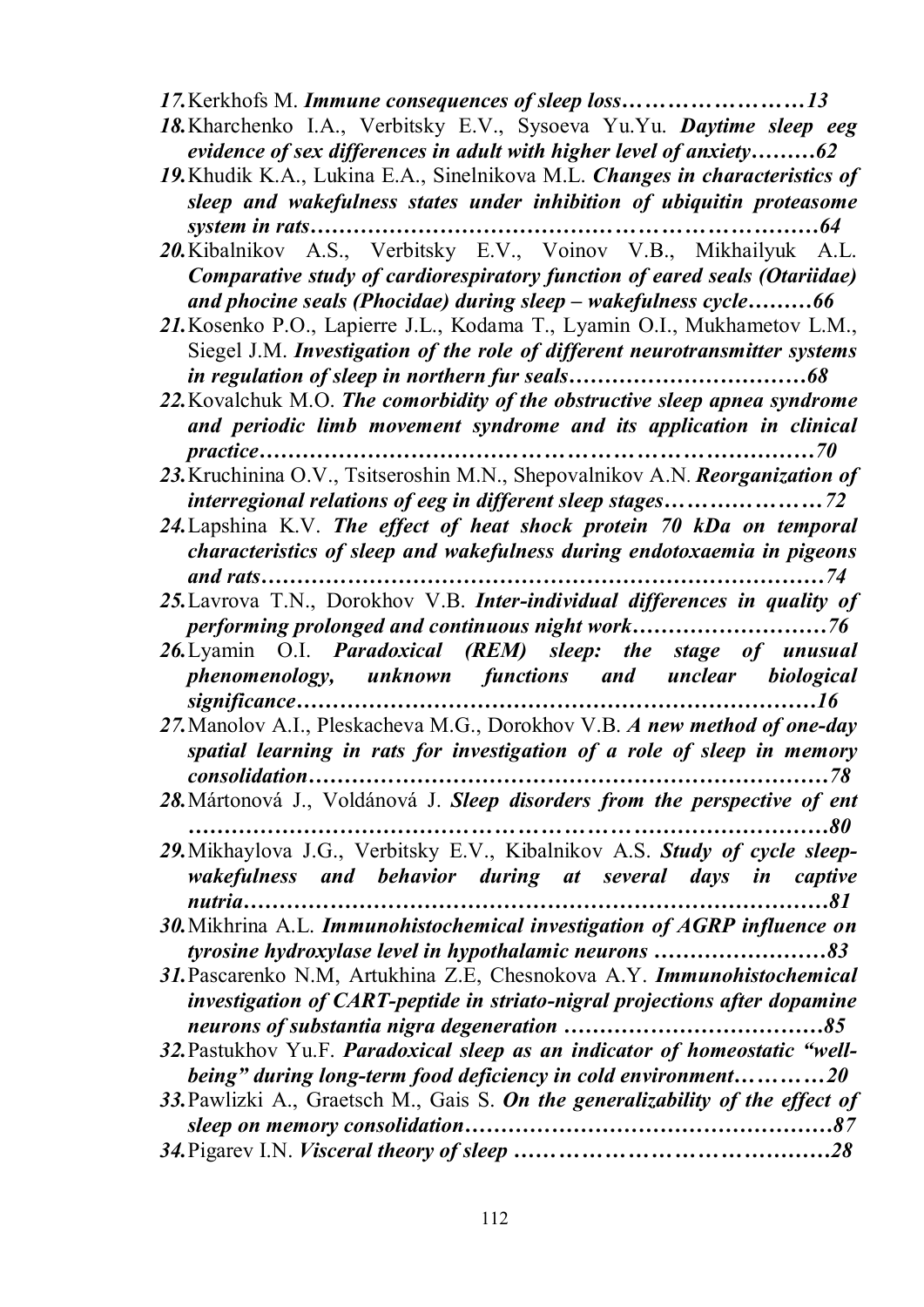| 35. Puchkova A.N., Tkachenko O.N., Koroliova N.V., Dorokhov V.B. Mental      |  |
|------------------------------------------------------------------------------|--|
| fatigue: Recuperation of visual-motor coordination after a daytime           |  |
|                                                                              |  |
| 36. Pudikov I.V. Disorders of sleep-wake rhythm as a model of                |  |
| . 90                                                                         |  |
| 37. Pudikov I.V., Dorokhov V.B. Effects of combined ultraviolet and optical  |  |
| light on the sleep-wake cycle in patients with seasonal depressions92        |  |
| 38. Rasskazova E., Rusakova I., Dorokhov V. Motivation to sleep and nap      |  |
|                                                                              |  |
| 39. Russakova I.M., Kovrov G.V., Posokhov S.I., Gordeev S.A. Changes of the  |  |
| sleep-waking cycle under the conditions of chronic stress (105 days of       |  |
| . 96                                                                         |  |
| 40. Shustanova T.A. Sleep and vitamin-mineral security of students in the    |  |
|                                                                              |  |
| 41. Surnenkova T.A., Levin I.I. Some features of autonomic reactivity during |  |
|                                                                              |  |
| 42. Sysoeva Yu.Yu., Verbitsky E.V. Spontaneouse alpha activity in human      |  |
| $\ldots \ldots 102$                                                          |  |
| 43. Timofeev I. Activities of thalamocortical networks during sleeping and   |  |
|                                                                              |  |
| 44. Tkachenko O.N., Frolov A.A., Dorokhov V.B. Electrophysiological indices  |  |
| of drowsiness during monotonous operator performance 104                     |  |
| 45. Ventskovska O.A., Shylo O.V., Babiychuk G.O. Sleep during cold           |  |
|                                                                              |  |
| 46. Verbitsky E.V. From sleep to individuality of anxiety reaction 36        |  |
| 47. Vyazovskiy V.V. Electrophysiological correlates of sleep homeostasis in  |  |
| .38                                                                          |  |
| 48. Zakharchenko D.V., Lemeshko K.A., Dementienko V.V., Dorokhov V.B.        |  |
| Heterochrony of eeg, cognitive and behavioral activity during decreased      |  |
| the arousal level caused by monotony performance with closed eyes 108        |  |
| 49. Zant J.C., Rozov S., Panula P., Porkka-Heiskanen T. Basal forebrain      |  |
| histamine increases during wakefulness, induces wakefulness and              |  |
|                                                                              |  |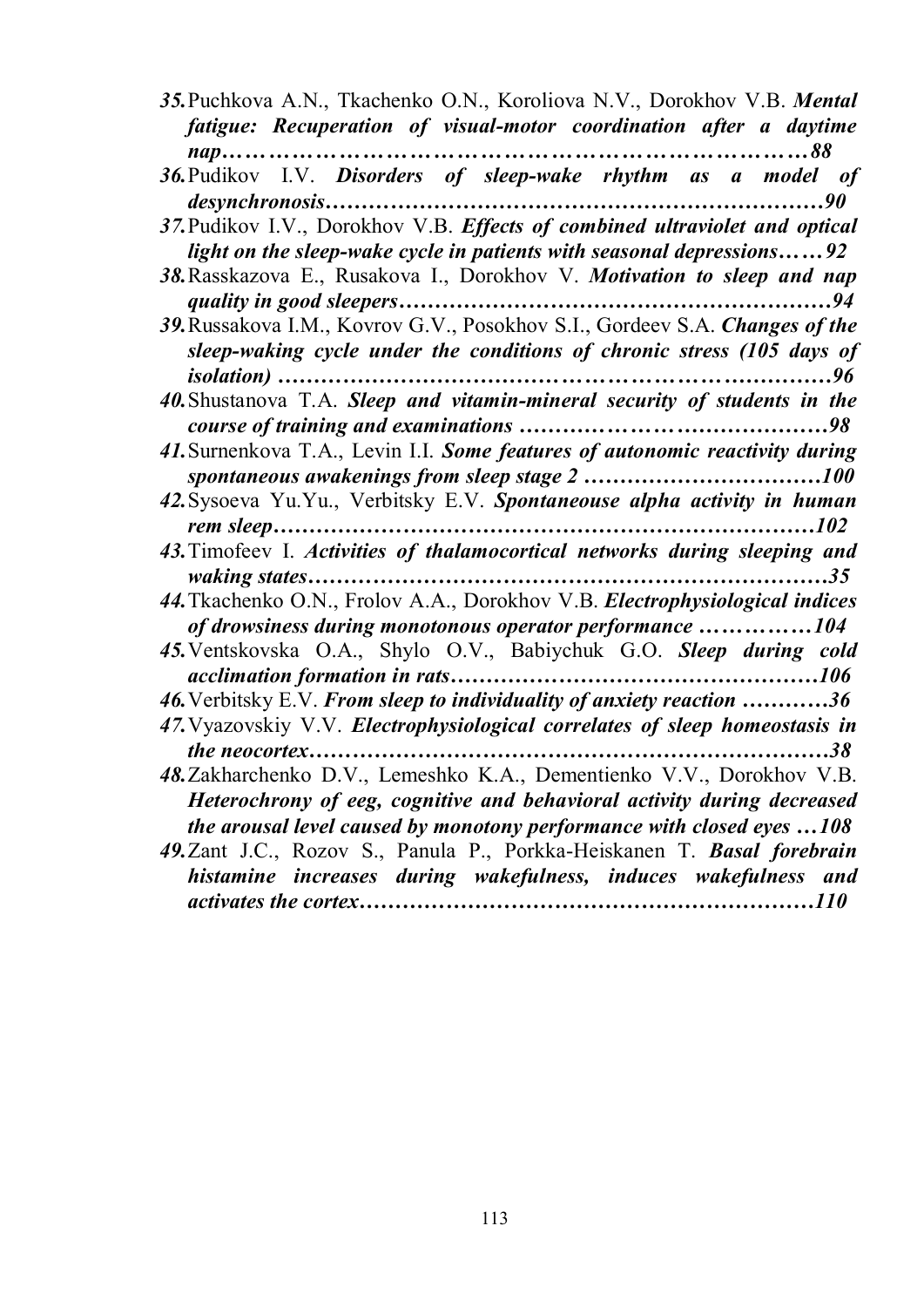# **АЛФАВИТНЫЙ СПИСОК ДОКЛАДОВ И ТЕЗИСОВ (РУС)**

*1.* Алхидзе М., Майсурадзе Л., Касрадзе С. *Evaluating sleep problems in*

| the Georgian general population: A pilot study 42                         |
|---------------------------------------------------------------------------|
| 2. Арсеньев Г.Н., Ткаченко О.Н., Лаврова Т.П., Дорохов В.Б. Нарушения     |
| зрительно-моторной координации при снижении уровня                        |
| бодрствования, вызываемой монотонной деятельностью 44                     |
| 3. Баженова Е.А. Оценка полисомнографических и гемодинамических           |
| показателей у здоровых девушек с суточным профилем dipper и non-          |
|                                                                           |
| 4. Березина И.Ю., Сумский Л.И. Взаимосвязь нарушений структуры            |
| ночного сна, когнитивных и эмоциональных расстройств при                  |
| окклюзионно-стенотическом поражении внутренней сонной                     |
|                                                                           |
| 5. Венцковская Е.А., Шило А.В., Бабийчук Г.А. Сон при формировании        |
|                                                                           |
| 6. Вербицкий Е.В. От сна к индивидуальности тревожного                    |
|                                                                           |
| 7. Вязовский В.В. Electrophysiological correlates of sleep homeostasis in |
|                                                                           |
|                                                                           |
| 9. Долгих В.В., Ковальзон В.М., Дорохов В.Б. Поиск ранних маркеров        |
| болезни Паркинсона: динамика структуры сна у мышей после                  |
|                                                                           |
| 10. Захарченко Д.В., Лемешко К.Н., Дементиенко В.В., Дорохов В.Б.         |
| Гетерохрония показателей электроэнцефалограммы, когнитивной               |
| моторной деятельности при засыпании, вызываемом<br>$\boldsymbol{u}$       |
| монотонной непрерывной деятельностью с закрытыми                          |
|                                                                           |
| 11. Индурский П.А., Дунаевский Л.А., Маркелов В.В. Шахнарович В.М.,       |
| Дементиенко В.В. Новая терапия сна: Соматосенсорная                       |
| электрическая стимуляция в медленноволновой фазе сна                      |
|                                                                           |
| 12. Кибальников А.С., Вербицкий Е.В., Войнов В.Б., Михайлюк А.Л.          |
| Сравнительное исследование кардиореспираторной функции                    |
| ушастых (Otariidae) и настоящих тюленей (Phocidae) в цикле сон-           |
|                                                                           |
| 13. Ковальчук М.О. Коморбидность синдрома обструктивного                  |
| апноэ/гипопноэ сна и синдрома периодических движений нижних               |
| конечностей и значение в клинической практике при их                      |
|                                                                           |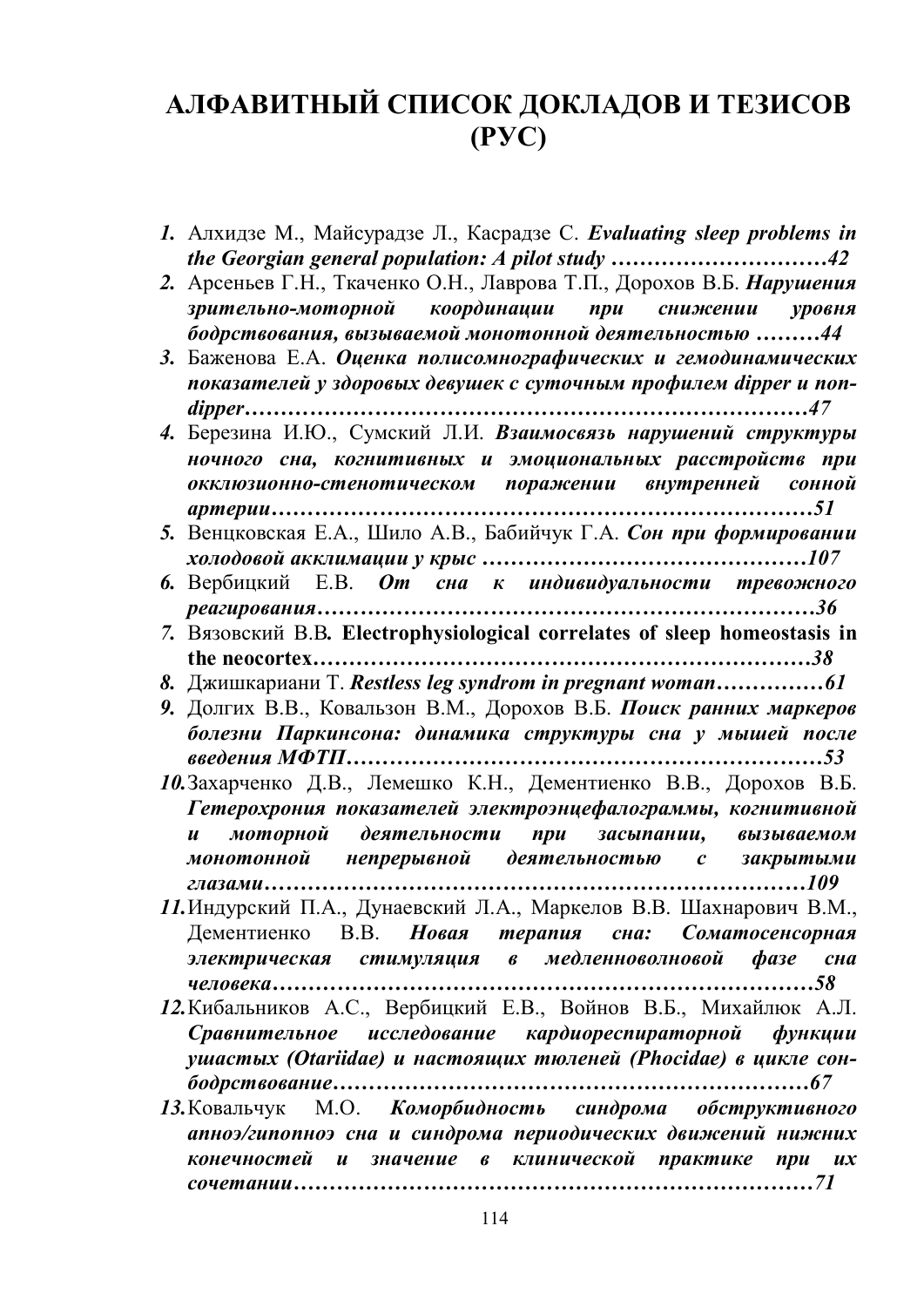|  |  | 14. Косенко П.О., Лапьерр Дж.Л., Кодама Т., Лямин О.И., Мухаметов |  |  |  |
|--|--|-------------------------------------------------------------------|--|--|--|
|  |  | Л.М., Сигал Дж. М. Исследование роли нейромедиаторных систем      |  |  |  |
|  |  |                                                                   |  |  |  |

*15.*Кручинина О.В., Цицерошин М.Н., Шеповальников А.Н. *Реорганизация межрегиональных связей ЭЭГ в различных стадиях сна…………………………………………………………………………73*

*16.*Лаврова Т.П., Дорохов В.Б. *Индивидуальные различия в эффективности выполнения непрерывной ночной операторской деятельности……………………………………………………………77*

*17.*Лапшина К.В. *Влияние белка теплового шока кДа на временные характеристики состояний сна и бодрствования при эндотоксемии у голубей и крыс…………………………………………………………75*

*18.*Лямин О.И. *Парадоксальный (РЕМ) сон: стадия с необычной феноменологией, неизвестными функциями и непонятным биологическим значением ………………………………………………17*

*19.*Манолов А.И., Плескачева М.Г., Дорохов В.Б. *Применение методики однодневного пространственного обучения у крыс для исследования влияния сна на консолидацию памяти ………………………………79*

*20.*Михайлова Ю.Г., Вербицкий Е.В., Кибальников А.С. *Многосуточное исследование цикла сон-бодрствование и поведения нутрий (Myocastor Coypus) в неволе ……………………………………………82*

*21.*Михрина А.Л. *Иммуногистохимическое исследование влияния агути-подобного белка на уровень тирозингидроксилазы в нейронах гипоталамуса……………………………………………………………84*

- *22.*Паскаренко Н.М., Артюхина З.Е., Чеснокова А.Ю. *Иммуногистохимическое исследование CART-пептида в стриатонигральных проекциях при дегенерации дофаминергических нейронов черной субстанции …………………………………………86*
- *23.*Пастухов Ю.Ф. *Парадоксальный сон индикатор «благополучия» гомеостаза при длительном дефиците пищи в условиях холода……………………………………………………………………21*
- *24.*Пудиков И.В. *Нарушения ритма сон-бодрствование как модель десинхроноза……………………………………………………………91*
- *25.*Пудиков И.В., Дорохов В.Б. *Влияние сочетанного ультрафиолетового и оптического освещения на состояние цикла сон-бодрствование пациентов с сезонными депрессиями…………93*
- *26.*Пучкова А.Н., Ткаченко О.Н., Королева Н.В., Дорохов В.Б. *Умственное утомление: восстановление зрительно-моторной координации после дневного сна………………………………………89*

*27.*Рассказова Е.И., Русакова И.М., Дорохов В.Б. *Влияние мотивации заснуть на параметры дневного сна…………………………………95*

*28.*Русакова И.М., Ковров Г.В., Посохов С.И., Гордеев С.А. *Изменения цикла «сон-бодрствование» в условиях хронического стресса (105 суточная изоляция) ……………………………………………………97*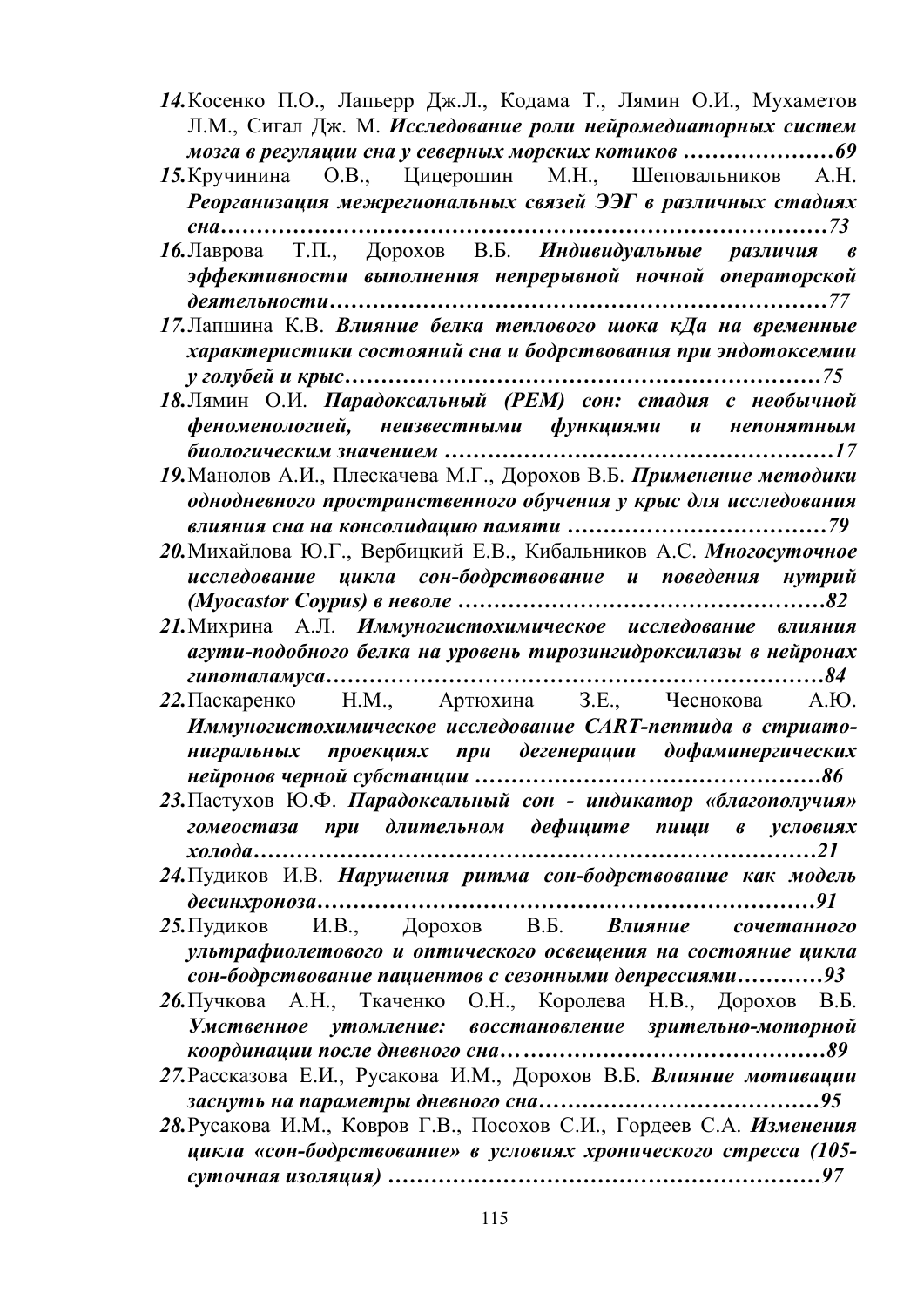| 29. Сурненкова Т.А., Левин. Я.И. Особенности вегетативной                          |
|------------------------------------------------------------------------------------|
| реактивности в процессе спонтанного пробуждения из второй                          |
|                                                                                    |
| 30. Сысоева Ю.Ю., Вербицкий Е.В. Спонтнанная альфа активность в                    |
|                                                                                    |
| 31. THMO been <i>H. Activities of thalamocortical networks during sleeping and</i> |
|                                                                                    |
| 32. Ткаченко О.Н., Фролов А.А., Дорохов В.Б. Электрофизиологические                |
| показатели дремотного состояния при монотонной операторской                        |
|                                                                                    |
| 33. Харченко И.А., Вербицкий Е.В., Сысоева Ю.Ю. Гендерные различия                 |
| ЭЭГ дневного сна обследуемых с высоким уровнем личностной                          |
|                                                                                    |
| 34. Худик К.А., Лукина Е.А., Синельникова М.Л. Изменения                           |
| характеристик состояний сна и бодрствования при угнетении                          |
|                                                                                    |
| 35. Шустанова Т.А. Сон и витаминно-минеральная обеспеченность                      |
| студентов в процессе обучения и в период экзаменационной                           |
|                                                                                    |
| 36. Эдиберидзе Т., Майсурадзе Л., Гогатишвили Н., Григолия Д.,                     |
| Квернадзе Д., Джафаридзе Г., Мамукадзе Ш., Караулашвили А.,                        |
| Гагошидзе Т., Касрадзе С. Georgian children with epilepsy having sleep             |
|                                                                                    |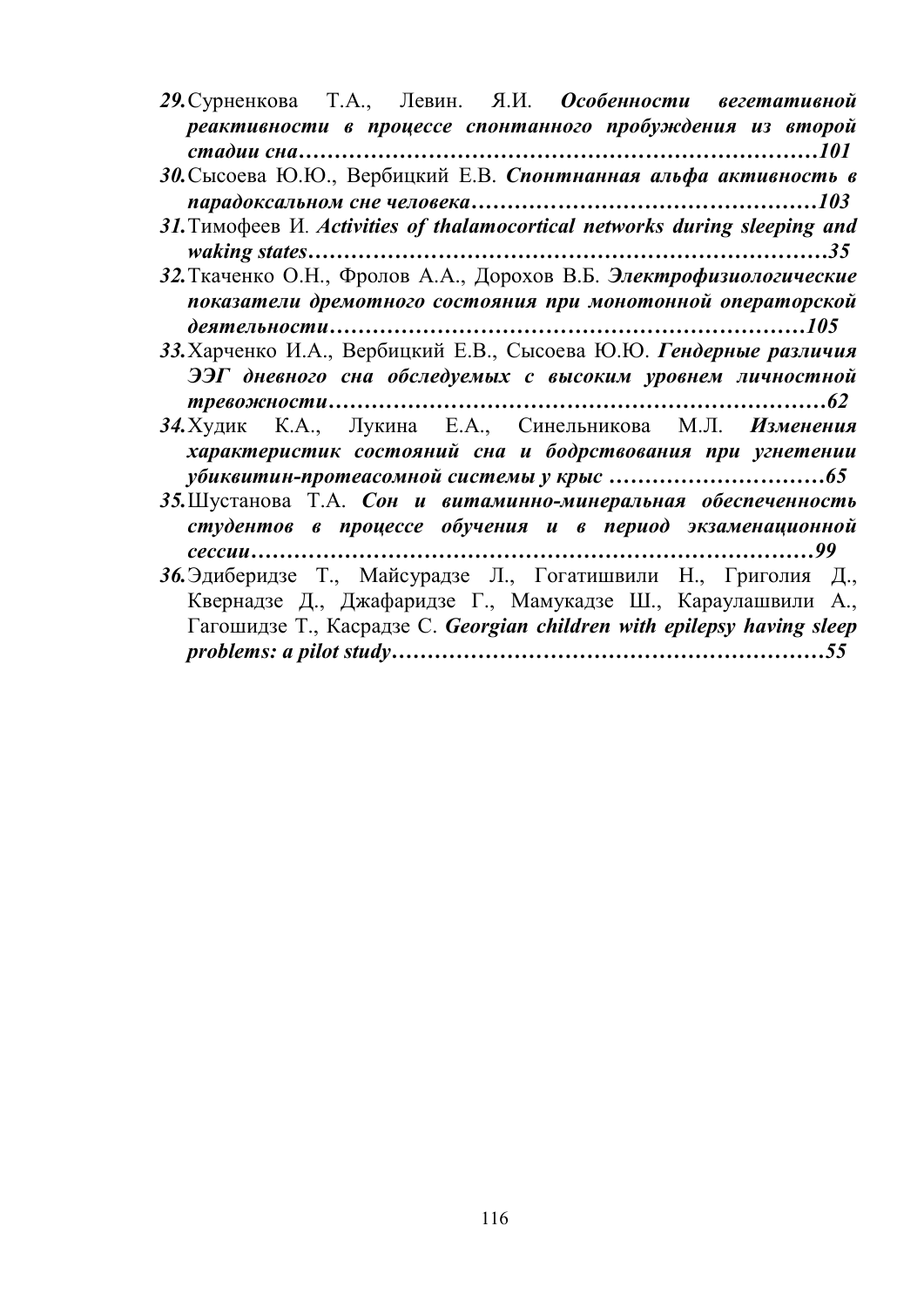# **СОМНОЛОГИЯ В ИНТЕРНЕТЕ**

**Стартовый пункт** для поиска сомнологической информации в интернете (обновляемые ресурсы) http://www.sleep.ru/links/ Ссылки на важнейшие интернет-сайты и директории по сомнологии (с аннотациями на русском языке).

## **Каталог ресурсов интернета по сну**

Neurosciences on the Internet http://www.neuroguide.com/ Мощный каталог интернет-ресурсов по нейронаукам с удобным поиском, обновляется, ресурсы главным образом по неврологии.

# **Библиография и электронные библиотеки**

PubMed http://www.ncbi.nlm.nih.gov/PubMed/

Наиболее мощная биомедицинская библиографическая система (на основе Medline). Для журналов, имеющих электронные версии, есть ссылки на полные тексты статей (следует иметь в виду, что в большинстве случаев свободный доступ к ним отсутствует). Удобный вход, ориентированный на сомнологов - с главной страницы сайта [www.sleep.ru](http://www.sleep.ru/) .

Google Scholar <http://scholar.google.com/>

Мощный поиск статей, книг и абстрактов. Позволяет находить источники по ключевым словам даже в случае, когда доступ к ним предоставляется только по подписке, и в то же время находит тексты статей, помещенные в открытом доступе (в т.ч. недоступные через PubMed). Ссылки "Cited by ..." в результатах поиска показывают число публикаций, цитировавших данную публикацию, и ведут к их списку.

American Sleep Association <http://www.sleepassociation.org/index.php?p=newsletter> SLEEP NEWS - weekly update. Библиографическая база абстрактов статей по сну за последние годы. Можно подписаться на еженедельную рассылку оглавлений статей и абстрактов.

Online papers on consciousness <http://www.u.arizona.edu/~chalmers/online.html> Большая обновляемая коллекция статей по сознанию в свободном доступе (D.Chalmers).

Индекс цитирования SciInd. Доступ с компьютеров БЕН и Институтов РАН, подключенных к сети elibrary <http://pcs.isiknowledge.com/>

Тезисы всех конференций Американского общества по изучению сна (SRS), **свободно для скачивания!** <http://www.journalsleep.org/ViewAbstractSupplement.aspx>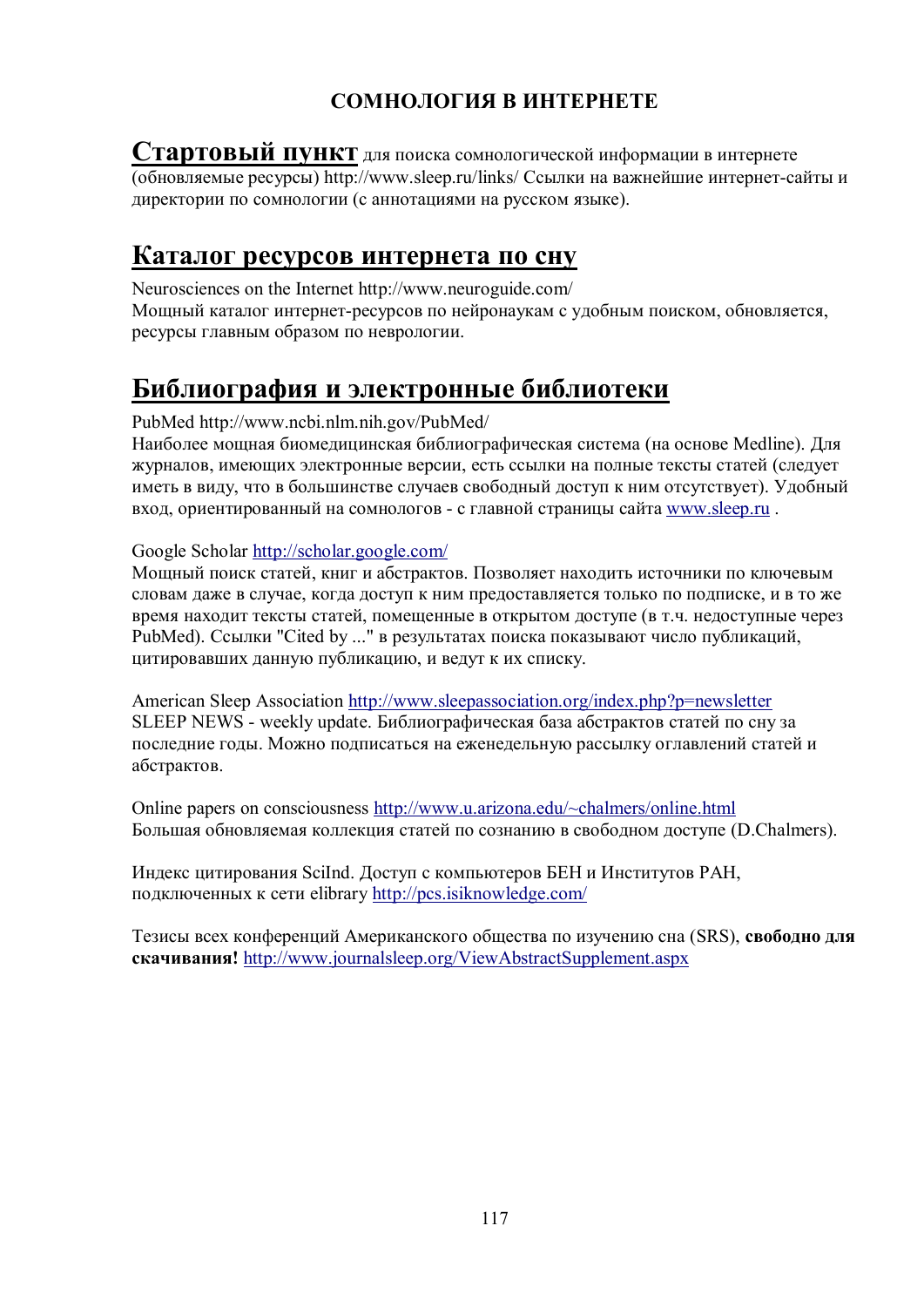# **Научные журналы**

## **(\* - есть свободный бесплатный доступ к полным текстам):**

60 журналов по нейронаукам издательства Wiley InterScience (Depression and Anxiety, Epilepsia, European Journal of Neuroscience и др.). Доступ к полнотекстовым статьям с компьютеров БЕН и Институтов РАН, подключенных к сети elibrary. <http://www3.interscience.wiley.com/>

Более 300 журналов по биологии и медицине и много книг издательства Springer. Доступ к полнотекстовым статьям и книгам с компьютеров БЕН и Институтов РАН, подключенных к сети elibrary. <http://www.springerlink.com/>

Более 400 журналов по нейронаукам, в том числе наиболее часто используемых. Журналы Journal of Sleep Research, Sleep Medicine, Sleep Medicine Review, Sleep and Biological Rhythms, Current Biology и др. Доступ к полнотекстовым статьям с компьютеров БЕН и Институтов РАН, подключенных к сети elibrary. <http://www.sciencedirect.com/>

Журнал Nature. Доступ к полнотекстовым статьям с компьютеров библиотек БЕН и ОБН РАН, подключенных к сети elibrary. <http://www.nature.com/nature/>

Журнал Science. Доступ к полнотекстовым статьям с компьютеров БЕН и Институтов РАН, подключенных к сети elibrary <http://sciencemag.org/>

\*Журнал Archives Italiennes de Biologie. A journal of neuroscience. Старейший и авторитетнейший журнал по нейронаукам в мире. Основан выдающимся итальянским физиологом Анджело Моссо в 1882 году. Много статей по сну. Отдельные выпуски, посвященные М.Жуве (2004), О.Помпейано (2004), Н.Клейтману (2001), Моруцци (1997), физиологическим аспектам сна-бодрствования (1996). **Все архивные статьи в свободном доступе!** (за исключением текущего года).

<http://www.architalbiol.org/index.php/aib/issue/archive>

\*Журнал PNAS – один из самых авторитетных журналов в мире. **Все статьи в открытом доступе!** (за исключением самых свежих выпусков). <http://www.pnas.org/>

\*Интернет-журнал The Open Sleep Journal. Издается с 2008 года. Свободный доступ ко всем статьям! <http://www.bentham.org/open/toslpj/openaccess2.htm>

\*Самый высокорейтинговый интернет-журнал PLoS ONE. Издается с 2006 года. Свободный доступ ко всем статьям! <http://www.pubmedcentral.nih.gov/tocrender.fcgi?journal=440&action=archive>

\*Интернет-журнал PLoS Biology. Издается с 2003 года. Свободный доступ ко всем статьям! <http://www.plosbiology.org/home.action>

Журнал The Journal of Neuroscience. Все статьи в открытом доступе! (за исключением самых свежих выпусков) [http://www.jneurosci.org](http://www.jneurosci.org/)

Журнал Journal of Sleep Research [http://www.blackwellpublishing.com/journal.asp?ref=0962-](http://www.blackwellpublishing.com/journal.asp?ref=0962-1105) [1105](http://www.blackwellpublishing.com/journal.asp?ref=0962-1105)

доступ через ScienceDirect (см. выше), а также для членов ESRS.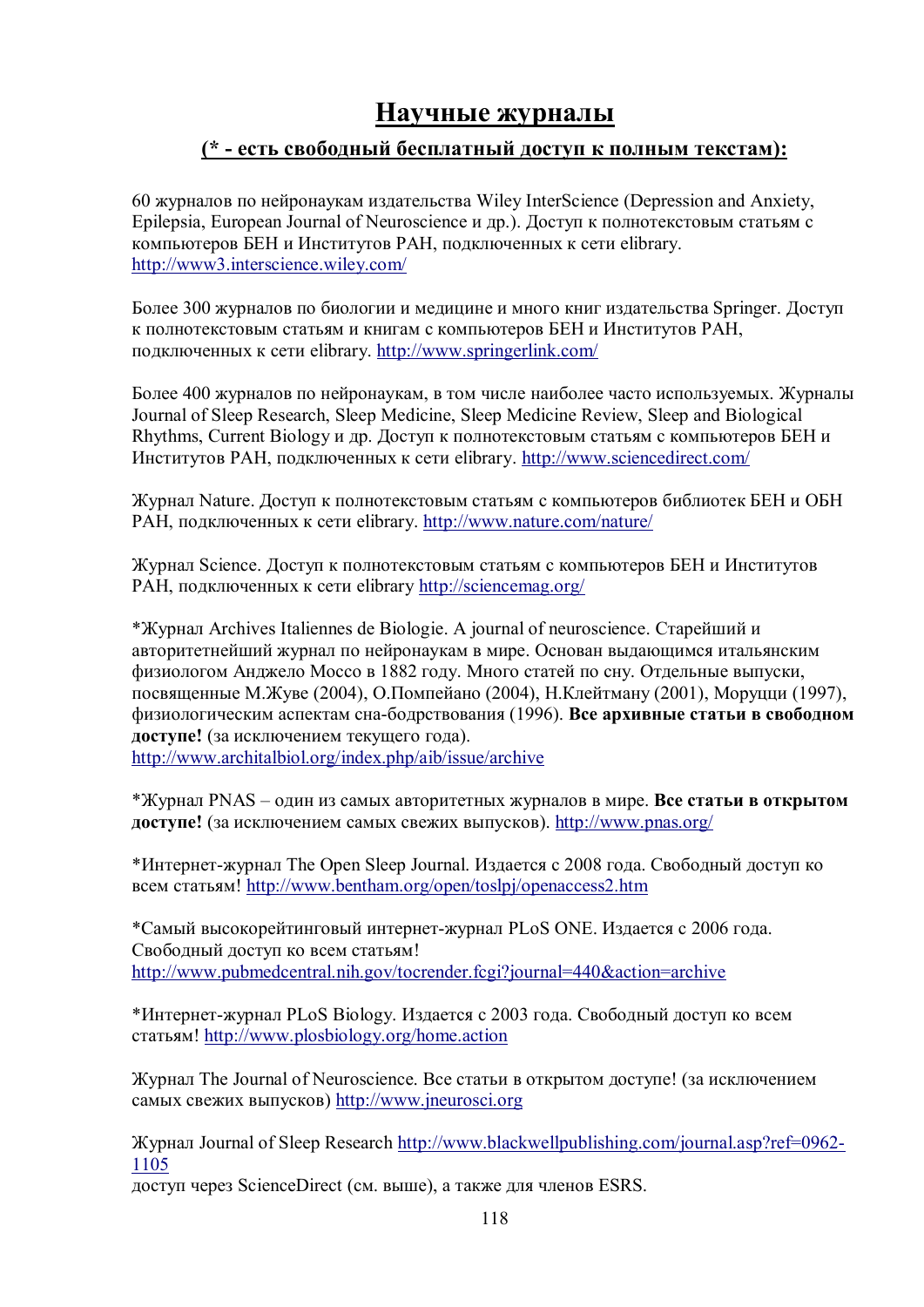Журнал Sleep. Доступ к полнотекстовым статьям только для членов SRS и AASM. <http://www.journalsleep.org/>

Журнал Sleep and Biological Rhythms <http://www.blackwellpublishing.com/journal.asp?ref=1446-9235> доступ через ScienceDirect (см. выше)

Журнал Biological Rhythm Research. Нет доступа к полнотекстовым версиям. <http://www.tandf.co.uk/journals/titles/09291016.asp>

\*Все статьи лаборатории Джерома Зигеля (Jerome Siegel, UCLA) выложены на <http://www.semel.ucla.edu/sleepresearch/?searchFor=&goButton=go>

\*Бюллетень SRS Bulletin доступен свободно. <http://www.sleepresearchsociety.org/archive.aspx>

\*Можно, предварительно зарегистрировавшись, заказать у наших соотечественников, работающих за рубежом, полнотекстовые версии статей (**но не злоупотреблять!**) <http://molbiol.ru/forums/index.php?act=SF&s=&f=2>

## **Финансирование исследований**

Страница "Funding Opportunities" на сайте Sleep Research Society <http://www.sleepresearchsociety.org/FundOpp.aspx>

# **Работа**

Страница вакансий на сайте Sleep Research Society <http://www.sleepresearchsociety.org/JobOpp.aspx>

# **Научные общества**

- · Секция сомнологии физиологического общества им. И.П.Павлова (Российское общество сомнологов) [http://www.sleep.ru](http://www.sleep.ru/)
- Американское общество по изучениею сна Sleep Research Society (SRS USA) <http://www.sleepresearchsociety.org/>
- Американская ассоциация по сну American Sleep Association. [\(www.SleepAssociation.org](http://www.sleepassociation.org/) ) ресурс для широкой публики и врачей-сомнологов. Можно подписаться на еженедельную рассылку оглавлений статей и абстрактов (см. выше).
- Европейское общество сомнологов European Sleep Research Society (ESRS) <http://www.esrs.eu/>
- Американское общество лаборантов-сомнологов American Association of Sleep Technologists (AAST) <http://www.aastweb.org/>
- Общество по изучению сновидений The Association for the Study of Dreams (ASD) <http://www.asdreams.org/>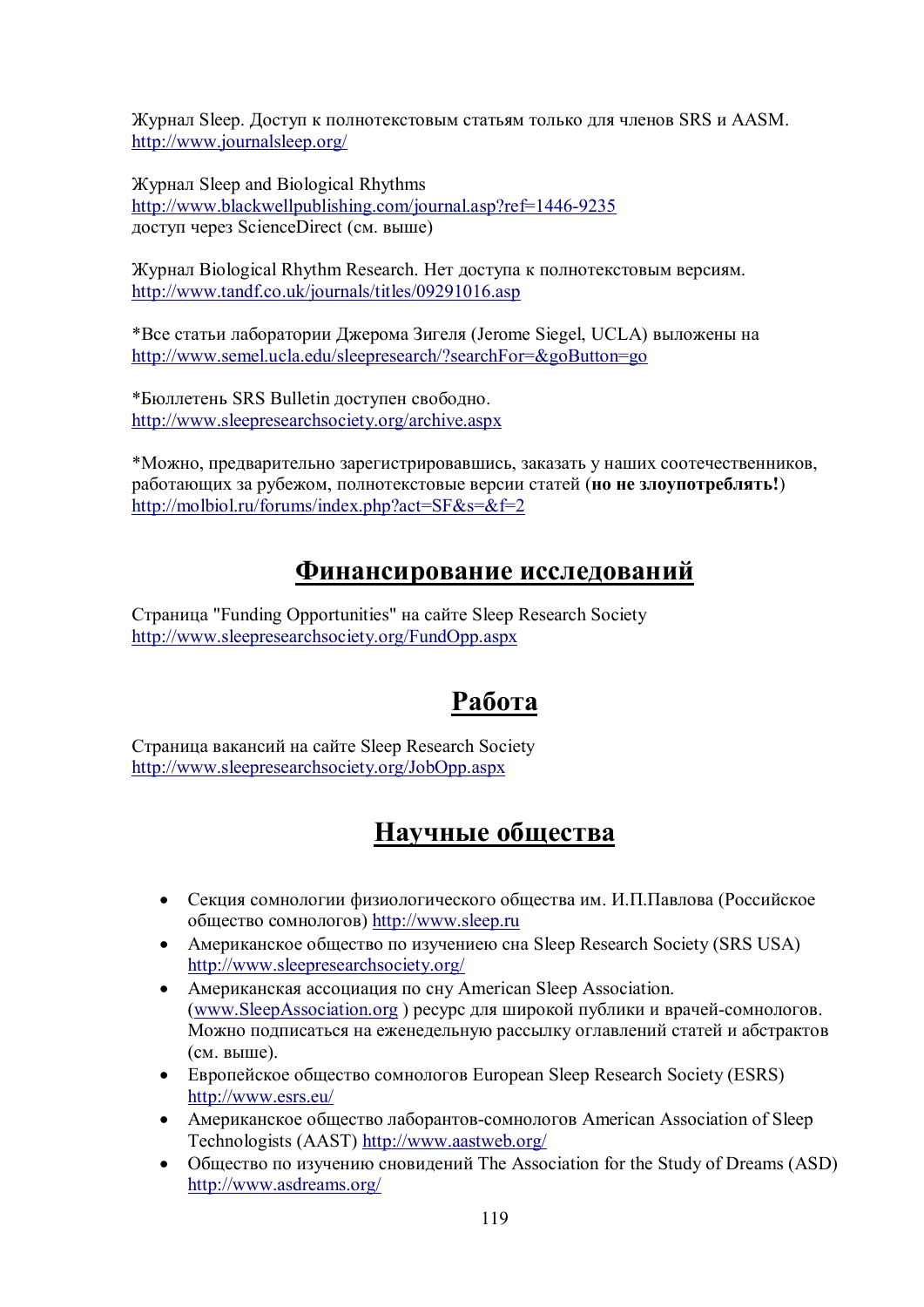## **Форумы для специалистов по сну**

<http://www.sleepnet.com/wwwboard/health.htm> - форумы для клиницистов (мониторинг ведет The School of Sleep Medicine, Inc., член Stanford University Center of Excellence for the Diagnosis and Treatment of Sleep Disorders)

<http://www.asdreams.org/idxdiscussions.htm>- форумы Ассоциации изучения сновидений. Включают ASD Bulletin Board, ASD News List, ASD Chat, Invited Speakers Discussions.

# **Животные в биомедицинском эксперименте**

Policies on the Use of Animals in Sleep Research [http://www.sleepresearchsociety.org/Policy\\_Animals.aspx](http://www.sleepresearchsociety.org/Policy_Animals.aspx) На сайте SRS. Разнообразная информация, указания, рекомендуемая литература и

подборка ссылок на другие интеренет-ресурсы по проблемам использования животных в биомедицинских исследованиях.

Эксперименты на животных и гуманизм <http://www.neuroscience.ru/content/view/203/25/> Почему необходимы эксперименты на животных?

# **Форматы данных**

European Data Format EDF <http://www.edfplus.info/> Полное описание Европейского формата данных. Ссылки на программы в открытом доступе, полезные при его использовании. Компании, производящие программы, использующие EDF.

# **Прочее**

Sleep Scoring Manual [http://www.aastweb.org/reference/r\\_k.asp](http://www.aastweb.org/reference/r_k.asp) Руководство по стадированию сна Rechtschaffen & Kales (без рисунков)

Sleep Stage Scoring <http://www.emedicine.com/neuro/topic443.htm> Руководство по стадированию сна, основанное на правилах Rechtschaffen & Kales с современными дополнениями.

Clinical Protocols <http://www.aastweb.org/reference/protocols.asp> Коллекция клинических протоколов.

Technical Tips (<http://www.aastweb.org/techtips.asp> Технические советы по полисомнографической регистрации.

Guideline for Emergency Situations During Recording Polysomnograms <http://www.aastweb.org/reference/emergency.asp> Действия в чрезвычайных ситуациях при полисомнографической регистрации.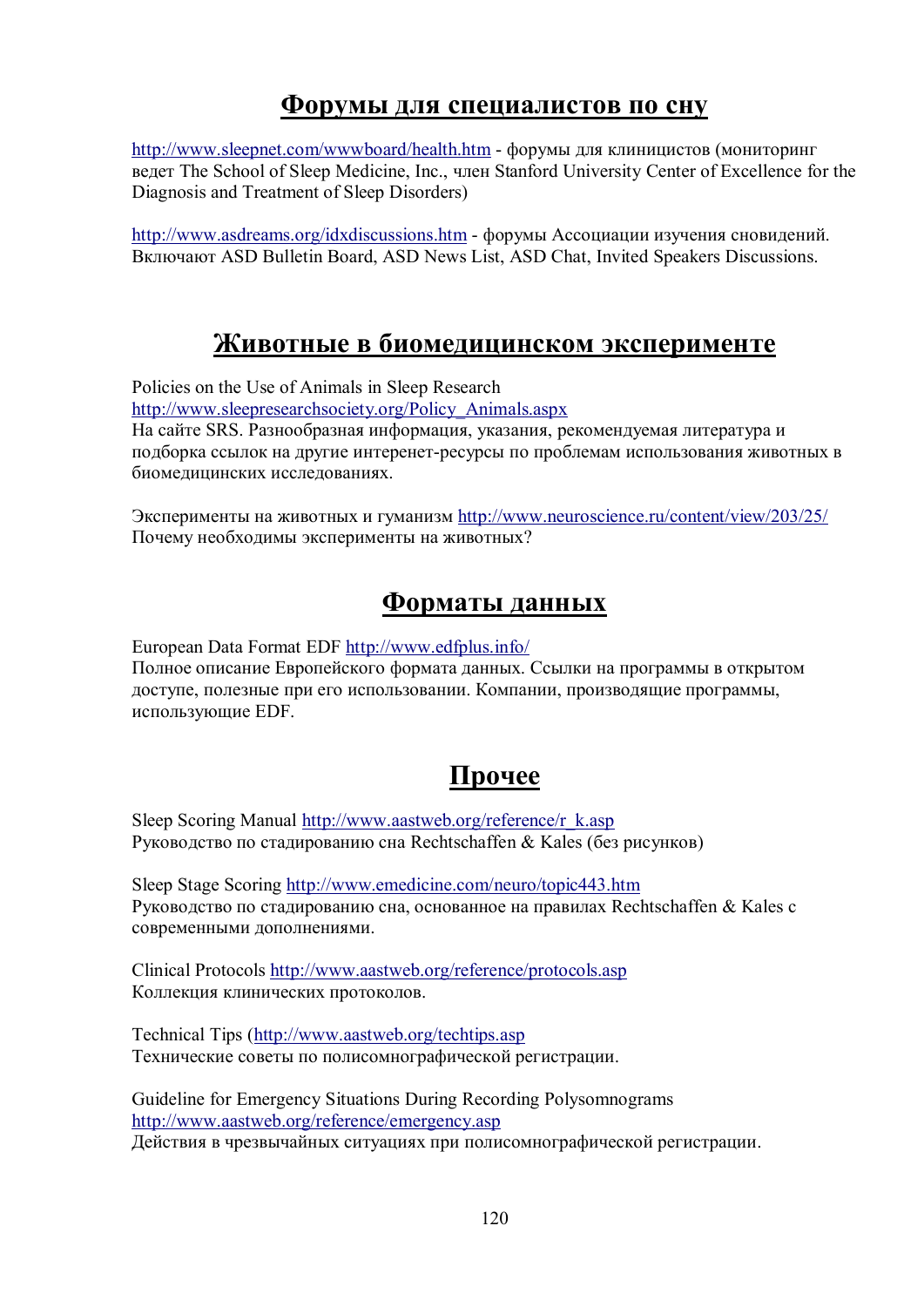## **HIGH-QUALITY SIMULTANEOUS MEASUREMENTS OF RODENT BEHAVIOR & PHYSIOLOGY PARAMETERS.**

## *Ronald Bulthuis1, Ellen Molewijk1, Marco Boscaro2, Eric Rieux2 <sup>1</sup> Metris B.V., Hoofddorp, The Netherlands 2 Data Sciences International, Minneapolis, USA*

Metris B.V. offers and supports highly advancednon-invasive laboratory equipment for *in vivo*research with freely moving rodents. The systems arehighly modular, complementary and ready to be coupled toother systems. Main products of Metris are:

LABORAS is innovative equipment for theautomated assessment of laboratory animal behaviors and positiontracking based on vibration analysis;

SONOTRACK records, analyzes and plays back ultrasonic vocalizations of animals

A recent development is the integration ofLABORAS with the Data Sciences (DSI) Telemetry system which measures wirelessly a number of physiological parameters.Validation of the integrated solutions shows an improvement of the quality ofresearch while decreasing time, money and numberof experiments and animals.

### **LABORAS :***AutomatedBehavioral Scoring and Tracking*

LABORAS is an efficient and validated noninvasivetechnology, based on forcemeasurement and pattern recognitiontechniques.The triangular shaped sensorplatform records all movementsevoked by the animal. Each behavior has its ownunique signature of vibration/force characteristics, whichcan be detected by the LABORAS software toidentify a behavior. The system is currently theonly validated equipment on the market that is ableto determine a large number of differentbehaviors without a human observer.

LABORAS can detect a wide range of differentbehaviors such as climbing, drinking, eating,grooming, immobility, locomotion and rearing. Inaddition it provides tracking parameters – position,speed, maximum speed, average speed, travelleddistance and position distribution.Metris continuously offers new validated behavior detection software to detect both normal and druginducedbehaviors such as hind-limb lickingdetection, scratching behavior and circling behavior.The unique functionality enables the researcher toperform behavioral research faster, more consistentlyand more efficiently than possible withhuman observation or other technologies.

### **LABORAS in Drug Discovery (Application areas)**

### Target Discovery

Behavioral phenotyping of transgenic animals is apivotal element in chasing promising targets forfuture drug development (FDD). To screen hugeamounts of genetic modifications, a quick and easybehavioral method with high quality and capacity, such as LABORAS, is the answer.

#### (Safety) Pharmacology and Toxicology

When studying the efficacy and safety of a futuredrug, animal behavior is a very important andsensitive end-point. A standardized high-capacitybehavioral screening method increases efficiency andquality of results and reduces lead times.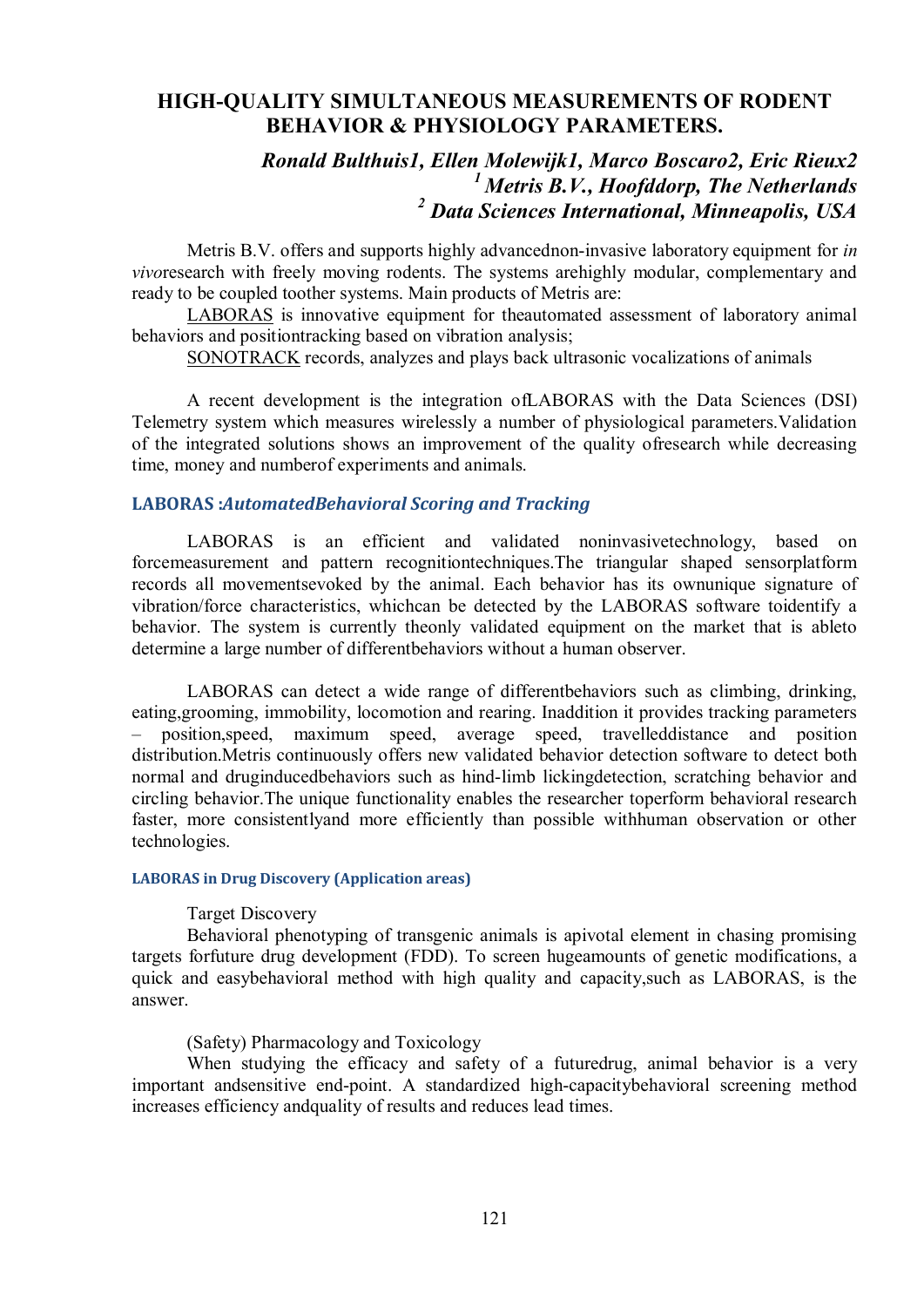#### CNS Research

The system can be used to investigatepharmacological efficacy of potential leads, pharmacological antagonist efficacy, adverse effects of drugs such as hyperactivity, circling, immobility/freezing, excessive grooming, etc.

#### Pain Research

LABORAS has a specially developed algorithmdedicated to pain research. After administration of thepainful fluid the hind-limb licking response is measuredto investigate the effect of pain reducing drugs (Formalin Test).

#### Allergy Research and Dermatology

LABORAS offers the automatic detection of scratching behavior for mice and rats.

| <b>LABORAS Advantages</b>                                                                                                                                                                                                                                                                                                                                                                                                                                                   |                                                                                                                                                                                                                                                                                                                                                                                                                                                                                                                                                                                                         |
|-----------------------------------------------------------------------------------------------------------------------------------------------------------------------------------------------------------------------------------------------------------------------------------------------------------------------------------------------------------------------------------------------------------------------------------------------------------------------------|---------------------------------------------------------------------------------------------------------------------------------------------------------------------------------------------------------------------------------------------------------------------------------------------------------------------------------------------------------------------------------------------------------------------------------------------------------------------------------------------------------------------------------------------------------------------------------------------------------|
| <b>For Management</b><br>Increases efficiency of research.<br>٠<br>'One stop shop' for rodent tracking and automated<br>٠<br>behavior identification.<br>Reduces experimental lead time, animals and costs.<br>٠<br>GLP-compliance (21CFR/Part 11).<br>٠<br>Speeds up experimental throughput.<br>٠<br>Combines quality and efficiency.<br>٠<br>Efficient use of equipment.<br>٠<br>Replaces several dedicated systems.<br>٠<br>Flexible update and extension options.<br>٠ | <b>For Researchers</b><br>Objectivity and standardization of data collection.<br>Reduces inter- and intra-observer bias.<br>$\bullet$<br>Easy to use and matches specific research needs (as it was<br>٠<br>designed for and with the help of researchers).<br>Measurement in total darkness possible (no video cameras<br>$\bullet$<br>or light required).<br>Limited amount of data (raw data can be kept, no large<br>$\bullet$<br>video data files).<br>Home cage type environment.<br>٠<br>Standard data output (time-tagged files).<br>Exportable Result summaries (Excel & statistical software) |

LABORAS data is reliable and free of inter- and intra-observer bias or anticipated scoring, thereby providing a standard behavioral measurement worldwide.

LABORAS enables the researcher to carry out more behavioral experiments in a shorter time with fewer animals and less equipment, while obtaining higher quality data. The LABORAS system can be a valuable tool to standardize behavioral measurements, particularly for disciplines falling under good laboratory practice (GLP) regulations.

### **DataSciences Telemetry:** *Wireless measurement of Physiological parameters in animals*

Data Sciences International (DSI) provides complete systems for monitoring and collecting data from conscious, freely moving laboratory animals. No wires or tethers are needed, resulting in higher quality research data.

The DSI telemetry system facilitates the monitoring of animals while they move freely within their cages. A miniature transmitter implanted in each animal measures one or more parameters (e.g. blood pressure, temperature heart rate, ECG, EEG, etc.) and transmits the data via radio frequency signals to a nearby receiver.

Animalsare implanted with a transmitter (shipped sterile and ready for implantation) that sends data to the acquisition system. DSI transmitters and receivers are available in a variety of models, allowing optimal performance for various animal models (from mice to large animals as dogs and primates) and cage types.

DSI also provides external telemetry, for the monitoring of ECG, Temperature, Respiration, Blood Pressure and Activity in large animals in group-housing conditions.